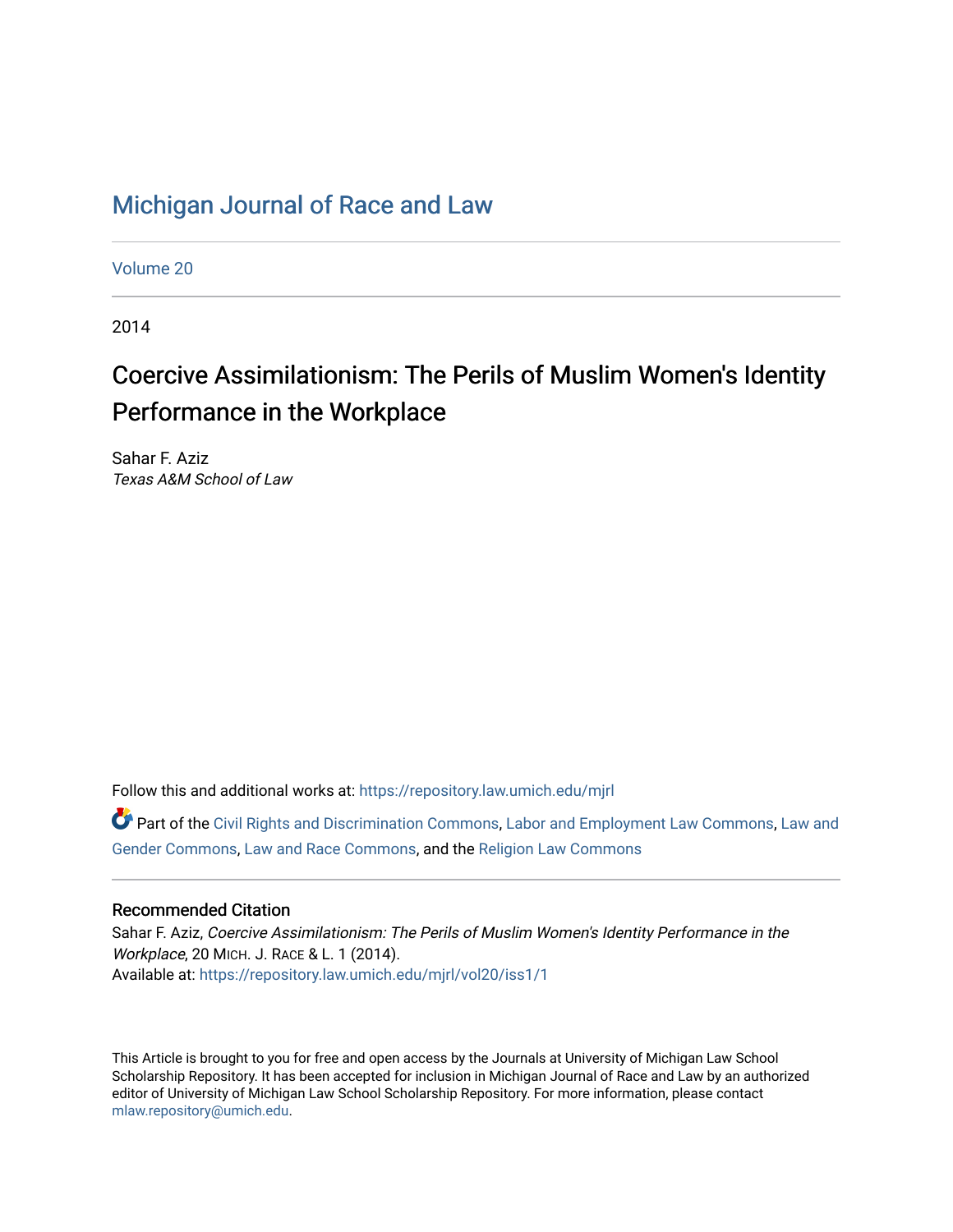# COERCIVE ASSIMILATIONISM: THE PERILS OF MUSLIM WOMEN'S IDENTITY PERFORMANCE IN THE WORKPLACE

# *Sahar F. Aziz*\*

*Should employees have the legal right to "be themselves" at work? Most Americans would answer in the negative because work is a privilege, not an entitlement. But what if being oneself entails behaviors, mannerisms, and values integrally linked to the employee's gender, race, or religion? And what if the basis for the employer's workplace rules and professionalism standards rely on negative racial, ethnic or gender stereotypes that disparately impact some employees over others? Currently, Title VII fails to take into account such forms of second-generation discrimination, thereby limiting statutory protections to phenotypical or morphological bases. Drawing on social psychology and antidiscrimination literature, this Article argues that in order for courts to keep up with discrimination they should expansively interpret Title VII to address identity-based discrimination rooted in negative implicit stereotypes of low status groups. In doing so, the Article brings to the forefront Muslim women's identity performance at the intersection of religion, race, gender, and ethnicity—a topic marginalized in the performativity literature.*1 *I argue that Muslim female employees at the intersection of conflicting stereotypes and contradictory identity performance pressures associated with gender, race, and religion are caught in a triple bind that leaves them worse off irrespective of their efforts to accommodate or reject coercive assimilationism at work.*2

Associate Professor, Texas A&M School of Law., J.D. University of Texas School of Law; M.A. Middle East Studies, University of Texas. Professor Aziz thanks Professors Richard Delgado, Gerald Torres, Kevin Johnson, Adrien Wing, Neil Gotanda, Camille Rich, Jose "Beto" Juarez, Wendy Greene, Ben Davis Shirin Sinnar, and Xuan-Thao Nguyen for their insightful feedback on earlier versions of this Article. Professor Aziz thanks the Texas A&M School of Law Librarians for their exceptional research support and her colleagues Huyen Pham, Meg Penrose, Neal Newman, Michael Green and Milan Markovic at Texas A&M School of Law for their advice and support throughout the writing of this Article. Special thanks to Ola Campbell, Reem Moussa, Larissa Maxwell, and Jasmine Culpepper for their diligent research assistance. All errors are mine alone.

<sup>1.</sup> Jen'nan Read & John Bartkowski, *To Veil or Not to Veil? A Case Study of Identity Negotiation Among Muslim Women in Austin, Texas*, 14 GENDER & SOC'Y 396 (2000). Kimberly A. Yuracko, *The Antidiscrimination Paradox: Why Sex Before Race?*, 104 NW. U. L. REV. 1, 7 (2010); Tristin K. Green, *Work Culture and Discrimination*, 93 CALIF. L. REV. 623, 661-62 (2006).

<sup>2.</sup> Irene Browne and Joya Misra, *The Intersection of Gender and Race in the Labor Market*, 29 ANN. REV. OF SOC'Y 487, 490 (2003); William H. Turner, *Myths and Stereotypes: The African Man in America*, *in* THE BLACK MALE IN AMERICA, 122, 122 (Doris Y. Wilkinson & Ronald L. Taylor eds., 1977); *see also* Floyd D. Weatherspoon, *Remedying Employment Discrimination Against African-American Males: Stereotypical Biases Engender a Case of Race Plus Sex Discrimination*, 36 WASHBURN L.J. 23, 34-35 (1996) (discussing the stereotypical perceptions of African-American men by white Americans and by foreigners); Kathryn M. Neckerman & Joleen Kirschenman, *Hiring Strategies, Racial Bias, and Inner-City Workers*, 38 SOC. PROBS. 433, 440 (1991) (finding that 47.2 percent of a survey of Chicago employers surveyed felt that inner-city African-American workers in selected occupations lacked work ethic); Yaser Ali, *Shariah and Citizenship – How*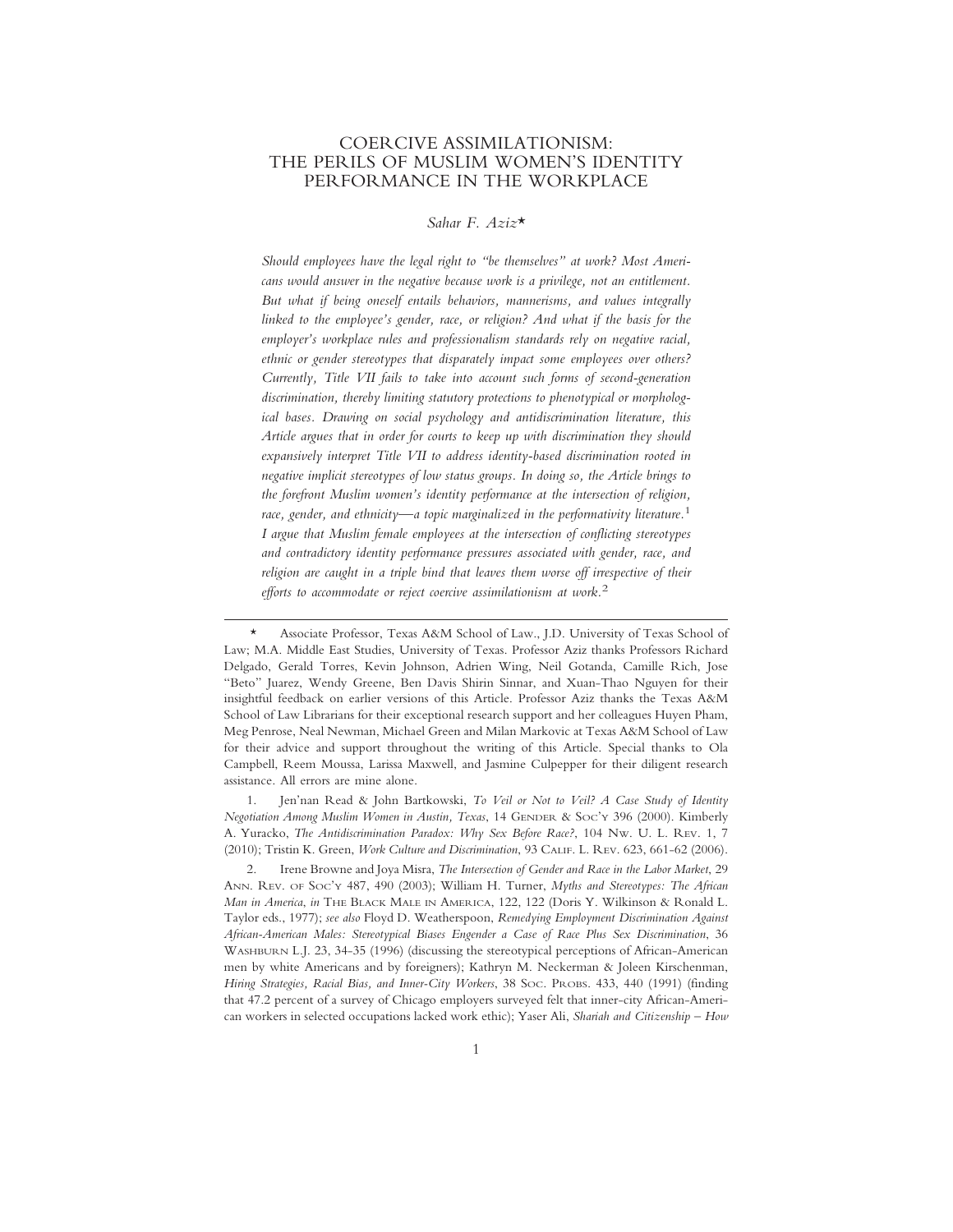# TABLE OF CONTENTS

|     |                                                 |                                                           | 2  |
|-----|-------------------------------------------------|-----------------------------------------------------------|----|
| L   | THEORETICAL UNDERPINNINGS OF ANTIDISCRIMINATION |                                                           |    |
|     |                                                 |                                                           | 11 |
|     | $A_{\cdot}$                                     | Coercive Assimilationism and Multiculturalism             | 13 |
|     | B.                                              | Social Identity Formation and Stigmatization              | 15 |
|     | $C_{\cdot}$                                     | Essentialism and Stereotyping Theory                      | 18 |
|     | D.                                              | Intersectionality Theory                                  | 22 |
| II. | PERFORMING IDENTITY AT WORK: THE CASE OF        |                                                           |    |
|     | MUSLIM WOMEN OF COLOR                           |                                                           | 24 |
|     | A.                                              | Muslim Women's Identity Performance Strategies            | 25 |
|     | B.                                              | Group Enhancement Strategies: Refusing to Perform         |    |
|     |                                                 | Coercive Assimilationism                                  | 29 |
| HL. | THE TRIPLE BIND: IRRECONCILABLE INTERGROUP,     |                                                           |    |
|     | INTRAGROUP, AND INTERSECTIONAL IDENTITY         |                                                           |    |
|     | PERFORMANCE PRESSURES                           |                                                           | 36 |
|     | A.                                              | Sandwiched Between Intragroup and Intergroup Identity     |    |
|     |                                                 |                                                           | 38 |
|     | В.                                              | Negotiating the Contradictions                            | 43 |
| IV. | EXPANDING TITLE VII JURISPRUDENCE TO KEEP UP    |                                                           |    |
|     | WITH DISCRIMINATION                             |                                                           | 46 |
|     | A.                                              | Incorporating Implicit Bias Analysis into Title VII       | 47 |
|     | B.                                              | Price Waterhouse Cooper and Gender Stereotyping           | 51 |
|     |                                                 | C. Applying Stereotyping To Race, Ethnicity, and Religion | 54 |
|     |                                                 | D. Addressing the Case of Muslim Women of Color           | 57 |
|     |                                                 |                                                           | 61 |

#### INTRODUCTION

*As soon as Sarah Maher walked into the room, their body language became noticeably tense. She was not what they expected to see when they spoke to her on the phone. Dressed in an ornate long-sleeve top extending to her knees with hand stitched colorful Palestinian embroidery, loose black plants, and a matching headscarf, Sarah was identifi-*

*Islamophobia is Creating a Second-Class Citizenry in America*, 100 CALIF. L. REV. 1027, 1037 (2012) (explaining that Arabs have been "collectively indicted . . . as public enemy #1—brutal, heartless, uncivilized religious fanatics and money-mad cultural 'others' bent on terrorizing civilized Westerners especially Christians and Jews, Arabs are brute murderers, sleazy rapists, religious fanatics, oil-rich dimwits, and abusers of women."); Pat K. Chew, *Asian Americans: The "Reticent" Minority and Their Paradoxes*, 36 WM. & MARY L. REV. 1, 24 (1994) (Asians are stereotyped as the "model minority" implying that "Asian[ ] Americans, through their hard work, intelligence, and emphasis on education and achievement have been successful in American society"). *But see* Miranda Oshige McGowan & James Lindgren, *Testing the "Model Minority Myth"*, 100 NW. U.L. REV. 331, 331 (2006) (arguing that the "positive image of Asian Americans as a model minority conceals a more sinister core of beliefs about Asian Americans and other racial minorities in America").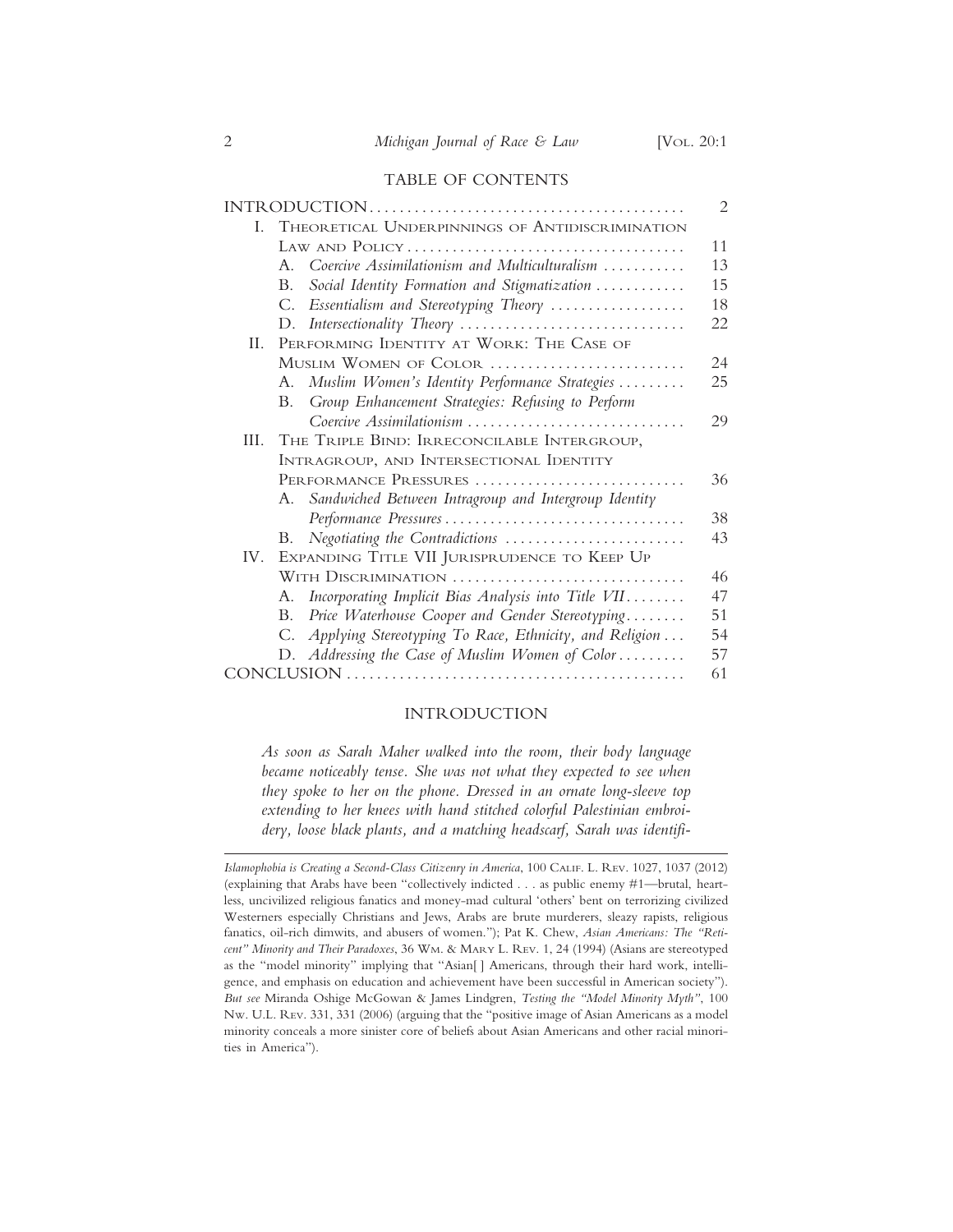*ably Muslim. Her dark olive complexion, long slender nose, and high cheek bones revealed her Arab roots. And yet, she had no foreign accent, she wore makeup, and exhibited a strength of personality and selfconfidence that contradicted her conservative dress. Within a matter of minutes, she had lost her audience. Despite having been raised in the United States, her headscarf quickly marked her as an outsider. Her Arab features betrayed her seemingly Anglo sounding name. And her assertive personality came across as pushy with a tinge of self-entitlement. Sarah had failed to assimilate her religious, ethnic, and gender identity in accordance with the predominant social groups' norms. Although the company boasted women, Muslims, and racial minorities among their employees, Sarah was not the "right kind" of minority employee. Unlike the other Muslim and minority employees, Sarah openly expressed her identity through her dress rather than attempt to cover it. Her strong personality and unabashed self-confidence was off putting for the women and men in the room whose expectations of professional women included deference, discreteness, and humility. Although the interviewers included a woman, a Muslim, and white Christian male, they each followed and expected others to follow assimilationist demands, as had they. In the end, they agreed that though Sarah Maher was well qualified on paper, she just was not the right fit for the company's culture.*

Unlawful discrimination continues to ail American workplaces.3 Despite the prevailing narrative that America is now "post-racial" after the election of its first African American president, equal opportunity still eludes many Americans.4 For Americans who belong to racial, ethnic, or religious groups stigmatized as the "other," their opportunities to access quality education, political office, and equal opportunity in the workplace are stunted.5

5. *See* Camille Rich, *Performing Racial and Ethnic Identity: Discrimination by Proxy and the Future of Title VII*, 79 N.Y.U. L. REV. 1134, 1163 (2004). Indeed, for the past 17 years the Equal Employment Opportunity Commission has reported annual increases in employment discrimi-

<sup>3.</sup> Minna Kotkin, *Diversity and Discrimination: A Look at Complex Bias*, 50 WM. & MARY L. REV. 1439, 1498 (2008).

<sup>4.</sup> *See* Mahzarin R. Banaji & Anthony G. Greenwald, BLINDSPOT: HIDDEN BIASES OF GOOD PEOPLE 86, 186 (2013); Richard Ford, *Race as Culture? Why Not?*, 47 UCLA L. REV. 1803, 1808 (1999); Deborah N. Archer, *The Challenge of Teaching the Next Generation of Civil Rights Lawyers in a "Post-Racial" Society*, 4 COLUM. J. RACE & L. 55, 56 (2013). For racial disparities on full display, one need look no further than the criminal justice system and the ongoing protests across the country challenging the failure to indict police officers who shot Michael Brown in Ferguson, Missouri and choked to death Eric Garner in Staten Island, New York. David Theo Goldberg, *Revelations of "Postracial" Ferguson*, TRUTHOUT.COM (Dec. 3, 2014), http://www.truth-out.org/news/item/27773-revelations-of-postracial-ferguson; Terrence McCoy and Abby Phillip, *Eric Garner's Killing and Why the Police Chokehold is so Racially Charged*, WASH. POST (Dec. 4, 2014), http://www.washingtonpost.com/news/morning-mix/ wp/2014/12/04/why-the-police-chokehold-is-so-racially-charged/.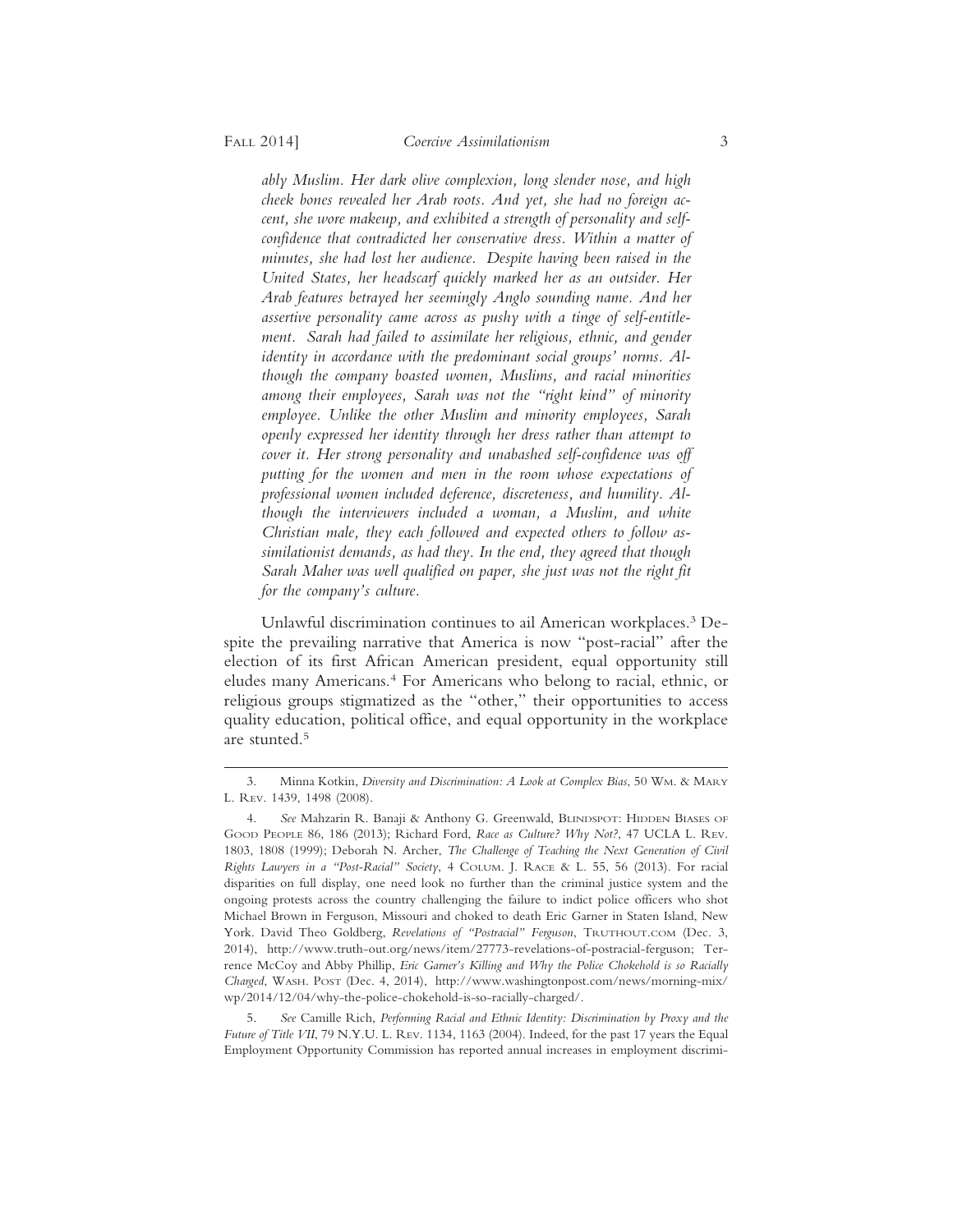When Title VII of the 1964 Civil Rights Act was passed, victims often experienced explicit biases against their protected group.6 The law's immediate effect was to ban overt prejudice causing disparate intergroup discrimination on the basis of race, ethnicity, color, gender, or religion.7 But, as the data show, the absence of discriminatory policies on paper does not always translate into a discrimination-free workplace in practice.8 Rather, it pushes bias into more covert manifestations wherein facially neutral factors become proxies for unlawful discrimination.9 Title VII, therefore, has been relatively successful in rooting out explicit bias in employment while leaving implicit bias untouched.10

More specifically, Title VII is ill-equipped to prevent two increasingly prevalent forms of discrimination: (1) implicit bias arising from negative stereotypes of protected classes; and (2) disparate treatment of subgroups of protected classes who do not conform to coercive assimilationist pressures.11 Taking this into account, courts should not exclude intra-group comparative evidence or singularly focus on inter-group

7. Krieger & Fiske, *supra* note 6, at 1009.

8. *Id.* at 1001; Rich, *supra* note 5, at 1190-91; *see* Johanna Shih, *'. . .Yeah, I Could Hire this One, but I Know It's Gonna Be a Problem': How Race, Nativity and Gender Affect Employers' Perceptions of the Manageability of Job Seekers,* 25 ETHNIC & RACIAL STUD. 99, 116 (2002); *see also* BANAJI & GREENWALD, *supra* note 4, at 86, 148.

9. *See e.g.*, Rich, *supra* note 5, at 1136-37. (describing how "voluntary actions" against facially neutral regulations resulted in "discrimination by proxy"); *See generally* Elizabeth A. Deitch et al, Subtle Yet Significant: The Existence and Impact of Everyday Racial Discrimination in the Workplace, 56 HUMAN RELATIONS 1299, 1300-03 (2003).

10. *See* D. Wendy Greene, *Title VII: What's Hair (and Other Race-Based Characteristics) Got To Do With It?*, 79 U. COLO. L. REV. 1355, 1362 (2008) [hereinafter Greene, *Title VII*]; *see, e.g.*, Krieger & Fiske, *supra* note 6, at 1032; *see also* Laura Morgan Roberts & Darryl D. Roberts, *Testing the Limits of Antidiscrimination Law: The Business, Legal, and Ethical Ramifications of Cultural Profiling at Work*, 14 DUKE J. GENDER L. & POL'Y 369, 369 (2007).

11. Juan F. Perea, *Ethnicity and Prejudice: Reevaluating "National Origin" Discrimination Under Title VII*, 35 WM. & MARY L. REV. 805, 837-39 (1994); Krieger & Fiske, *supra* note 6, at 1026-27; Mark R. Bandsuch, *Dressing Up Title VII's Analysis of Workplace Appearance Policies*, 40 COLUM. HUM. RTS. L. REV. 287, 289-90 (2009). *See* Ian Ayres, *Is Discrimination Elusive?*, 55 STAN. L. REV. 2419, 2421 (2002-2003) (noting that much of disparate treatment that occurs today is based on unconscious biases); s*ee also* BANAJI & GREENWALD, *supra* note 4, at 158-59 (discussing the increase in "aversive racists" who earnestly describe themselves as egalitarian but nevertheless display subtle forms of race discrimination, such as being more ready to offer help to whites than Blacks, or subconsciously holding stereotypes against non-whites); *see also* Roberts & Roberts, *supra* note 10, at 387.

nation charges based on race, gender, and ethnicity. *See* EEOC Charge Statistics FY 1997 Through FY 2013, available at http://eeoc.gov/eeoc/statistics/enforcement/charges.cfm.

<sup>6.</sup> Yuracko, *supra* note 1, at 1-2; BANAJI & GREENWALD, *supra* note 4, at 169. *See* Linda Hamilton Krieger & Susan T. Fiske, *Behavioral Realism in Employment Discrimination Law: Implicit Bias and Disparate Treatment*, 94 CALIF. L. REV. 997, 1032 (2006).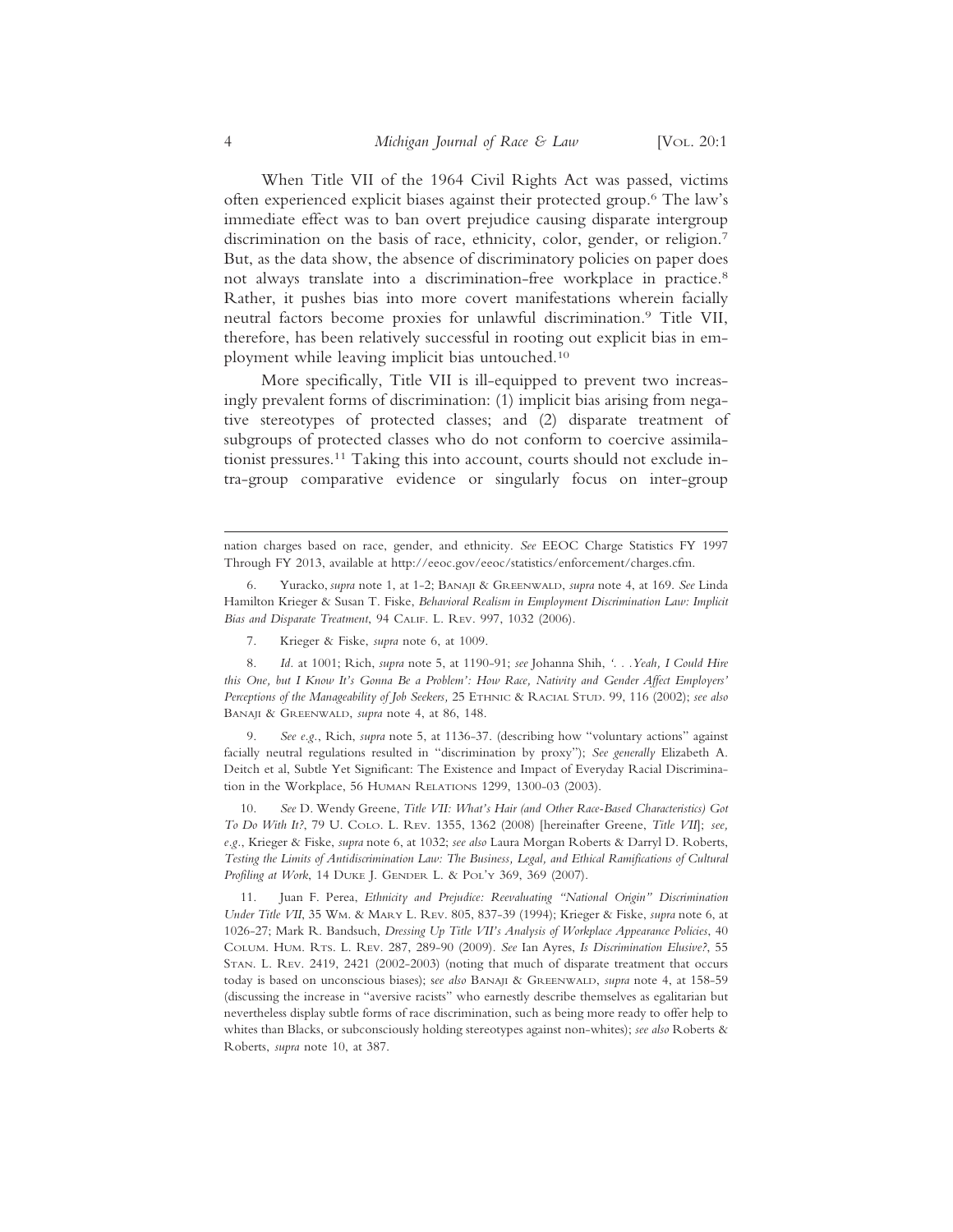comparative evidence in ascertaining whether unlawful discrimination was the motivating factor for the adverse employment action.<sup>12</sup>

Of course, if the different treatment among the subgroups is based on performance and skills directly related to the work at issue, then no liability should attach. But that is not always the case. Disparate treatment of members of the same protected class may arise from negative racial, ethnic, gender, or religious stereotypes that privileges those able and willing to perform their identity to appease assimilationist demands of the majority group.13 Such pressures to perform one's identity in accordance with the high status groups' norms and values produce what I call "coercive assmiliationism." The effect of failing to adhere to coercive assimilationism is intergroup discrimination based on intragroup differences rooted in implicit or explicit negative stereotyping.14

Female employees who fall under multiple protected classes face an intersection of identity performance pressures as women, racial or ethnic minorities, and religious minorities.15 The dominant group's expectations of how women or members of minority groups should behave, dress, and communicate in order to be "professional" are often contradictory due to conflicting stereotypes.16 A Black woman, for example, who is assertive, ambitious, and exhibits leadership qualities associated as masculine characteristics risks being stigmatized as aggressive, insubordinate, and threatening because of negative stereotypes of Blacks.17 Simultaneously, her behavior contradicts gender conformity norms that women should be deferential, gentle, soft spoken, and pleasant.18 And if she is a Muslim, then

14. Rich, *supra* note 5*,* at 1144, 1163-64; s*ee, e.g.*, Krieger & Fiske, *supra* note 6, at 1026; Angela P. Harris, *Theorizing Class, Gender, and the Law: Three Approaches*, 72 LAW & CONTEMP. PROBS., 37, 39 (2009) [hereinafter Harris, *Theorizing Class*]; Kathryn Abrams, *Title VII and the Complex Female Subject*, 92 MICH. L. REV. 2479, 2509 (1993). For an example of explicit stereotyping against an African American female employee performing her identity contrary to her supervisor's norms, see *Bryant v. Begin Manage Company*, 281 F. Supp. 2d 561 (2003).

15. *See infra* notes 70-73, 169-174, 262. *See* Abrams, *supra* note 14, at 2495; Kotkin, *supra* note 3, at 1474.

16. Paulette Caldwell, *A Hair Piece: Perspectives on the Intersection of Race and Gender*, 1991 DUKE L.J. 365, 387 (1991).

17. *Id.*; Yuracko, *supra* note 1, at 33. *See, e.g.,* Abrams*, supra* note 14, at 2529, 2537 (where a plaintiff in a sexual assault case was described as "loud, assertive, and abrasive" by the court).

18. Caldwell, *supra* note 16, at 387, 394 n.96. Yuracko, *supra* note 1, at 33.

<sup>12.</sup> Devon W. Carbado and Mitu Gulati, *The Fifth Black Woman*, 11 J. CONTEMP. LEGAL ISSUES 701, 714-19 (2001) [hereinafter Carbado & Gulati, *The Fifth Black Woman*]; Krieger & Fiske, *supra* note 6, at 1059; Kotkin, *supra* note 3, at 1491.

<sup>13.</sup> *See, e.g.*, Tristin K. Green, *Work Culture and Discrimination*, 93 CALIF. L. REV. 623, 628 (2006); Drucilla Cornell & William W. Bratton, *Deadweight Costs and Intrinsic Wrongs of Nativism: Economics, Freedom, and Legal Suppression of Spanish*, 84 CORNELL L. REV. 595, 596 (1999); Barbara J. Flagg, *Fashioning a Title VII Remedy for Transparently White Subjective Decisionmaking*, 104 YALE L.J. 2009, 2011 (1995); Kenji Yoshino, *Covering*, 111 YALE L.J. 769, 771 (2002).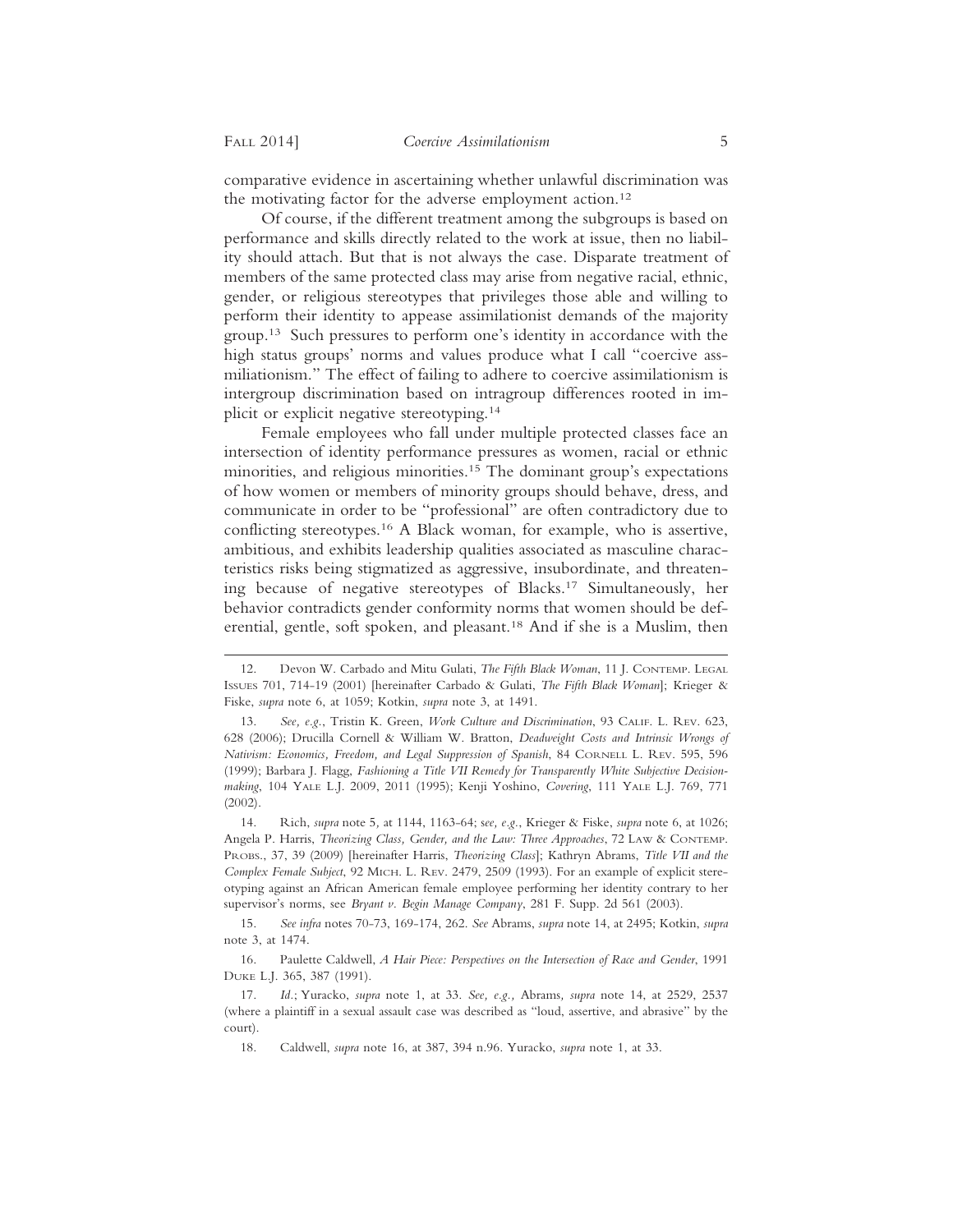her behavior triggers stereotypes of Muslims as terrorists, disloyal, foreign, and suspect.19 Such stigmatization may occur notwithstanding that these very traits are necessary for effective performance of the job and would be viewed as strengths if exhibited by male white employees.

For workplace anti-discrimination laws to eradicate these multiple binds that disparately impact women of color,<sup>20</sup> this Article argues that Title VII jurisprudence should take into account intergroup discrimination based on intragroup identity performance to assure all employees within protected classes, not just a subset, are covered by workplace antidiscrimination law.21 I draw on Kenji Yoshino's work on identity performance in the workplace that theorizes prejudice coping mechanisms by members of low valued groups.22 Yoshino identifies three ways minorities attempt to avoid the costs of their devalued group membership and attain the benefits of the socially dominant group: converting, passing, and covering.23

I also incorporate Devon Carbado and Mitu Gulati's scholarship that examines the great lengths to which minorities go to efface their Black, Latina, Asian or other low value traits and behaviors in order to reassure colleagues and supervisors that they are not dangerous, loud, immoral, lazy, or possess few interests in common with the majority-race crowd.<sup>24</sup> The minority female employee thus does double duty—she must complete her work as well as expend significant energy communicating to her coworkers that she is just like them.

Coercive assimilationism exacts a disproportionately high toll on members of non-dominant social groups<sup>25</sup> as facially neutral rules mask a

21. *See* Reeves v. Sanderson Plumbing Prod., Inc., 530 U.S. 133, 142 (2000) (to prevail on a claim for discrimination under Title VII based on circumstantial evidence, Maynard must show that: (1) he is a member of a protected class; (2) he was qualified for the position; (3) he suffered an adverse employment action; and (4) he was replaced by a person outside his protected class or was treated less favorably than a similarly-situated individual outside his protected class).

22. Yoshino, *supra* note 13, at 772-73; BANAJI & GREENWALD, *supra* note 4, at 118-19.

23. Yoshino, *supra* note 13, at 773.

24. *See generally* Devon Carbado & Gitu Gulati, *Working Identity*, 85 CORNELL L. REV. 1259, 1262, 1279 (2013) [hereinafter Carbado & Gulati, *Working Identity*].

25. AYELET SHACHAR, MULTICULTURAL JURISDICTIONS: CULTURAL DIFFERENCES AND WOMEN'S RIGHTS 25 (2001); Yuracko, *supra* note 1, at 42; Rich, *supra* note 5, at 1170.

<sup>19.</sup> *See, e.g.*, Zayed v. Apple Computers, No. C 04-01787 JW, 2006 WL 889571, at \*7 (N.D. Cal. Apr. 5, 2006) (involving employees placing red, white, and blue ribbons outside of every employee's office door as a symbol of unity and patriotism and not placing a ribbon on Egyptian Muslim woman employee's door); Trina Grillo & Stephanie Wildman, *Obscuring the Importance of Race: The Implication of Making Comparisons Between Racism and Sexism (Or Other –Isms)*, 1991 DUKE L.J. 397, 404 (1991); Caldwell, *supra* note 16, at 365, 387.

<sup>20.</sup> *See, e.g.*, Price Waterhouse v. Hopkins, 490 U.S. 228 (1989); *see also* Greene, *Title VII*, *supra* note 10*, at* 1370 (describing a workplace policy prohibiting employees from wearing all-braided hairstyles); Reva Siegel, *Discrimination in the Eyes of the Law: How "Color Blindness" Discourse Disrupts and Rationalizes Social Stratification*, 88 CAL. L. REV. 77, 79 (2000); Caldwell, *supra* note 16, at 394-95.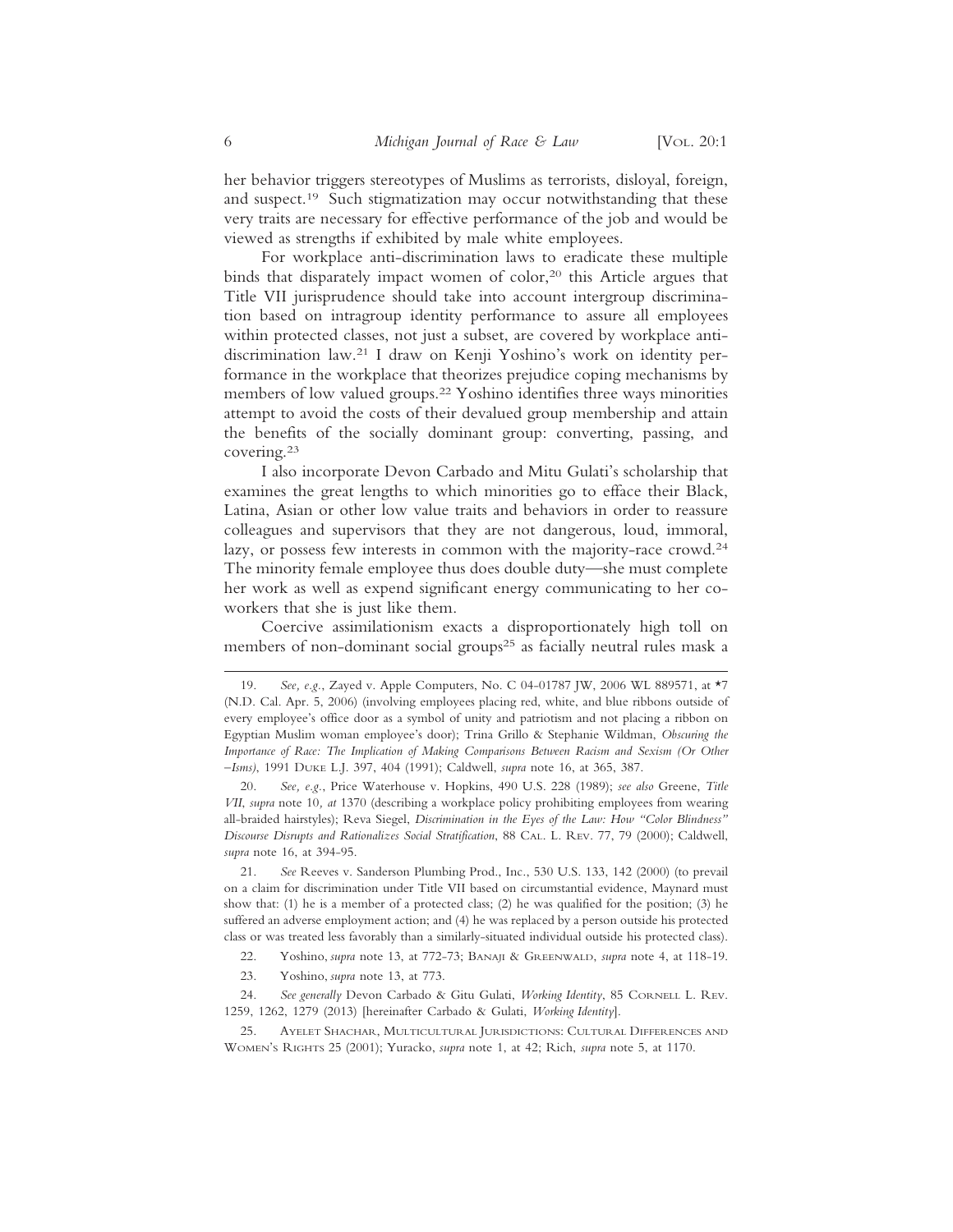bias towards the needs, interests, and inherited circumstances of the dominant group.26 Minority employees find themselves expected to behave, talk, and dress in ways that emulate the dominant group, or at the very least do not threaten their power to define professional norms.27 By the same token, subjective aesthetic values determine who and what is valued and entitled to control the workplace, and by extension the distribution of wealth.28 Racial or ethnic minorities who engage in cultural displays and exhibit behaviors disfavored or out of sync with the dominant white, Protestant, heterosexual male culture find themselves deemed unprofessional or incompetent, resulting in their exclusion or marginalization in the workplace.29 While members of the dominant group are able to live and work with minimal pressure to compromise their cultural values and norms, those deemed outsiders are coerced to relinquish or at the very least hide their foreign languages, clothing, cultural practices, hairstyles, and associations with other outsiders to obtain gainful employment.<sup>30</sup>

28. Roberts & Roberts, *supra* note 10, at 370; Rich, *supra* note 5, at 1157.

29. *See e.g.*, Mirza v. Neiman Marcus Group, No. 06-cv-6484, 2009 WL 3824711, at \*3 (N.D. Ill. Nov. 13, 2009) (order denying motion for summary judgment) (Muslim woman of Pakistani descent alleged preferential treatment to non-Muslim, Caucasian employees, inferior work assignments, and excluded from company holiday parties); Roberts & Roberts, *supra* note 10, at 370; Greene, *Title VII*, *supra* note 10, at 1357-58 (2008).

30. Press Release, Equal Employment Opportunity Commission, Skilled Healthcare Group, Inc. to Pay Up to \$450,000 for National Origin Discrimination (April 4, 2009) *available at* http://eeoc.gov/eeoc/newsroom/release/4-14-09.cfm) (describing a case of Spanish speakers prohibited from speaking Spanish in the workplace); Press Release, American-Arab Anti-Discrimination Committee, ADC Welcomes Jury Award for Muslim Woman (June 4, 2007) *available at* http://www.adc.org/index.php?id3117&no\_cache=1&sword\_list[ ]=hijab) (where a woman was fired for refusing to remove her hijab); Hamillah Abdullah, *Army's ban on dreadlocks, other styles seen as offensive to some African-Americans,* CNN, Apr. 11, 2014, *available at* http://

<sup>26.</sup> SHACHAR, *supra* note 25, at 25; *see also* Devon W. Carbado & Mitu Gulati, *Conversations at Work*, 79 OR. L. REV. 103, 107 (2000) [hereinafter Carbado & Gulati, *Conversations at Work*] (explaining that "the employee uses her speaking opportunities to 'signal' that she has certain characteristics that the employer values. The employer, in turn, 'screens' the employee's statements in order to evaluate whether the employee in fact has those characteristics."); Krieger & Fiske, *supra* note 6, at 1013.

<sup>27.</sup> Gowri Ramachandran, *Intersectionality As "Catch 22": Why Identity Performance Demands Are Neither Harmless Nor Reasonable*, 69 ALB. L. REV. 299, 303-04 (2005). Since 9/11, the cases of Muslim women not hired or terminated because they wore a headscarf on grounds of violating a dress policy has noticeably increased. Due to religious accommodation doctrines favoring employees, many of these women have won their religious accommodation claims in stark contrast to disparate treatment claims based on race or ethnicity. Elwakin v. Target Media Partners Operating Co., No. 11-2648, 2012, WL 669068, (E.D. La. Feb. 29, 2012); EEOC v. Abercrombie & Fitch, 798 F. Supp. 2d 1272 (N.D. Okla. 2011); EEOC v. White Lodging Servs. Corp., No. 3:06CV-353-S 2010 U.S. Dist. LEXIS 32492 (W.D. Ky. Mar. 31, 2010); Mowafy v. Noramco of Del., 620 F. Supp. 2d 603 (D. Del. 2009); EEOC v. Alamo Rent-A-Car LLC, 432 F. Supp. 2d 1006 (D. Ariz. 2006); Zayed v. Apple Computers, No. C 04-01787 JW, 2006 WL 889571, at \*2; Tyson v. Clarian Health Partners, Inc., No. 1:02-cv-1888-DFH-TAB, 2004 U.S. Dist. LEXIS 13973 (S.D. Ind. June 17, 2004).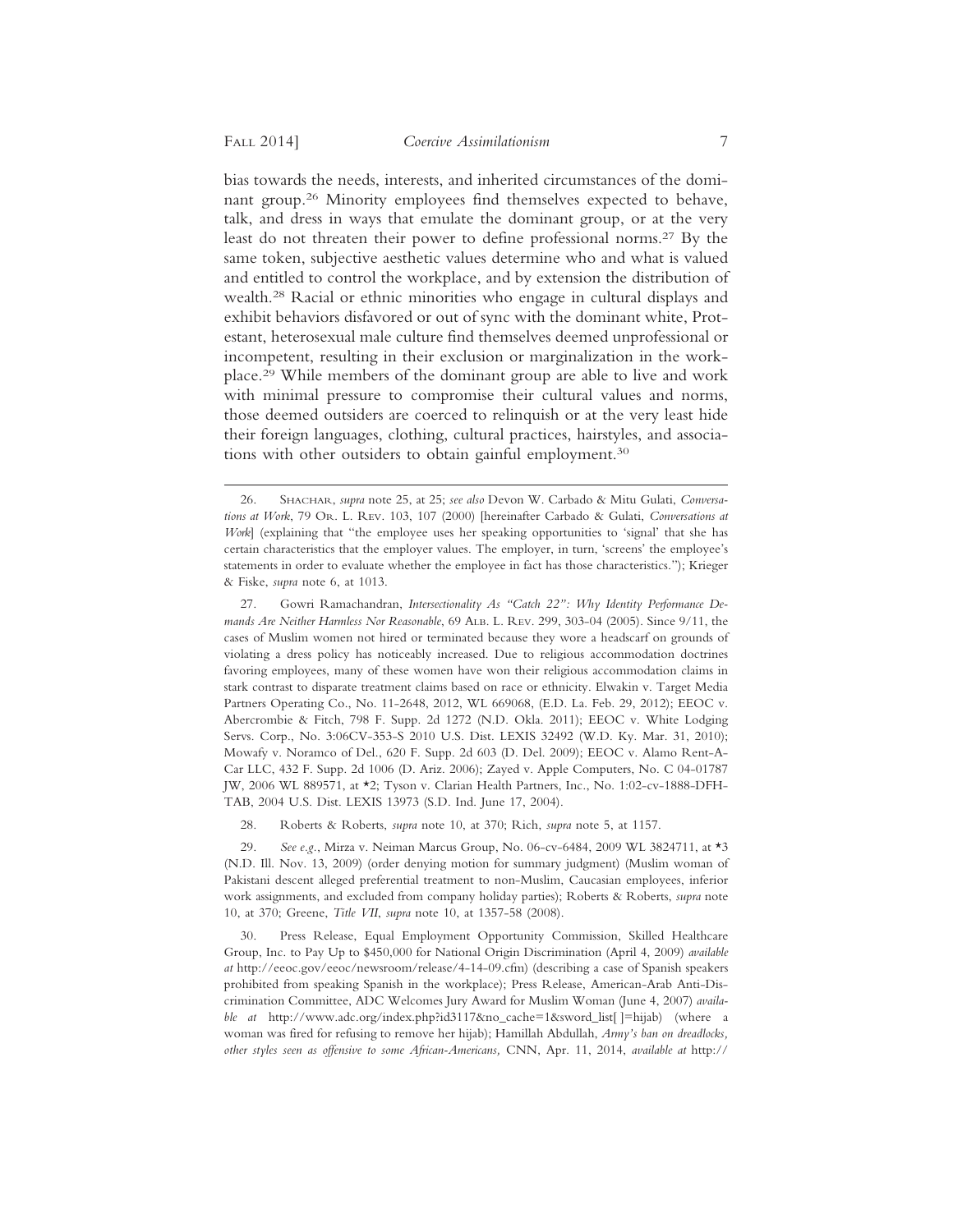The effect is what Laura Roberts and Daryl Roberts call "cultural profiling" where people who fail to show that they fit into a company's culture are not invited to join or are purged if they later exhibit nonassimilationist identities.31 Behaviors or traits that remind the employer of the employee's low social status and potential to thwart cultural hegemony in the workplace result in adverse employment actions.32 In contrast, members of minority groups who perform their identities in accordance with coercive assimilationist demands receive better treatment than members in the same group who fail to do so.<sup>33</sup> As a result, members of low status groups must exert more energy than members of high status groups to assuage their employers that they are not a threat to the organization's culture.34 The heightened sense of self-consciousness regarding all aspects of their cultural and status displays imposes psychological stress and health costs on minority employees that go unnoticed by employers and courts.35

While the anti-discrimination literature is replete with articles on African Americans, African American women, and LGBT communities,36 little is written on Muslim women of color. Accordingly, this Article makes a scholarly intervention by examining the complexities of Muslim

32. Roberts & Roberts, *supra* note 10, at 392; *see also* Shih, *supra* note 8, at 106 (noting employers' definition of a "good work ethic" as a willingness to work at any job regardless of working conditions and to obey the orders and authority of employers); Rich, *supra* note 5, at 1142; Greene, *Title VII*, *supra* note 10, at 1355.

33. Roberts & Roberts, *supra* note 10, at 388.

34. *Id.* at 381; Claude Steele, *A Threat in the Air: How Stereotypes Shape Intellectual Identity and Performance*, 52 AM. PSYCHOLOGIST 613, 617 (1997).

35. Roberts & Roberts, *supra* note 10, at 399; Mayida Zaal, Tahani Salah & Michelle Fine, *The Weight of the Hyphen: Freedom, Fusion and Responsibility Embodied by Young Muslim-American Women During a Time of Surveillance,* 11 APPLIED DEV. SCI., 164, 171 (2007).

36. *E.g.*, KATIE R. EYER, PROTECTING LESBIAN GAY BISEXUAL AND TRANSGENDER (LGBT) WORKERS 13-16 (2006), *available at* http://ssrn.com/abstract=1441282 (discussing the ways that common law claims have been utilized to protect the rights of LGBT victims of harassment and discrimination); Devon W. Carbado, *Black Rights, Gay Rights, Civil Rights,* 47 UCLA L. REV. 1467 (2000) [hereinafter Carbado, *Black Rights*]; Matthew Clark, *Stating a Title VII Claim for Sexual Orientation Discrimination in the Workplace: The Legal Theories Available After Rene v. MGM Grand Hotel*, 51 UCLA L. REV. 313 (2003); Janet E. Halley, *The Politics of the Closet: Towards Equal Protection for Gay, Lesbian, and Bisexual Identity*, 36 UCLA L. REV. 915 (1989); Mary Elizabeth Powell, *The Claims of Women of Color Under Title VII: The Interaction of Race and Gender*, 26 GOLDEN GATE U. L. REV. 413 (1996). *See generally* Henry L. Chambers, *Discrimination, Plain and Simple*, 36 TULSA L.J. 557 (2001); William R. Corbett, *Unmasking a Pretext for Res Ipsa Loquitur: A Proposal to Let Employment Discrimination Speak for Itself*, 62 AM. U. L. REV. 447 (2013).

www.cnn.com/2014/04/08/politics/army-hairstyle-ban-debate/ (African American women's hairstyles being banned).

<sup>31.</sup> Roberts & Roberts, note 10 at 369; Green, *supra* note 10, at 627. *See Abercrombie*, 798 F. Supp. 2d 1272, 1272-78 (recognizing that Abercrombie did not hire a Muslim teenager who applied for a job at the store in Woodland Hills Mall in 2008 because, as a Muslim, she wears a head scarf and the Abercrombie "Look Policy" prohibits sales models from wearing head wear); Roberts & Roberts, *supra* note 10, at 370.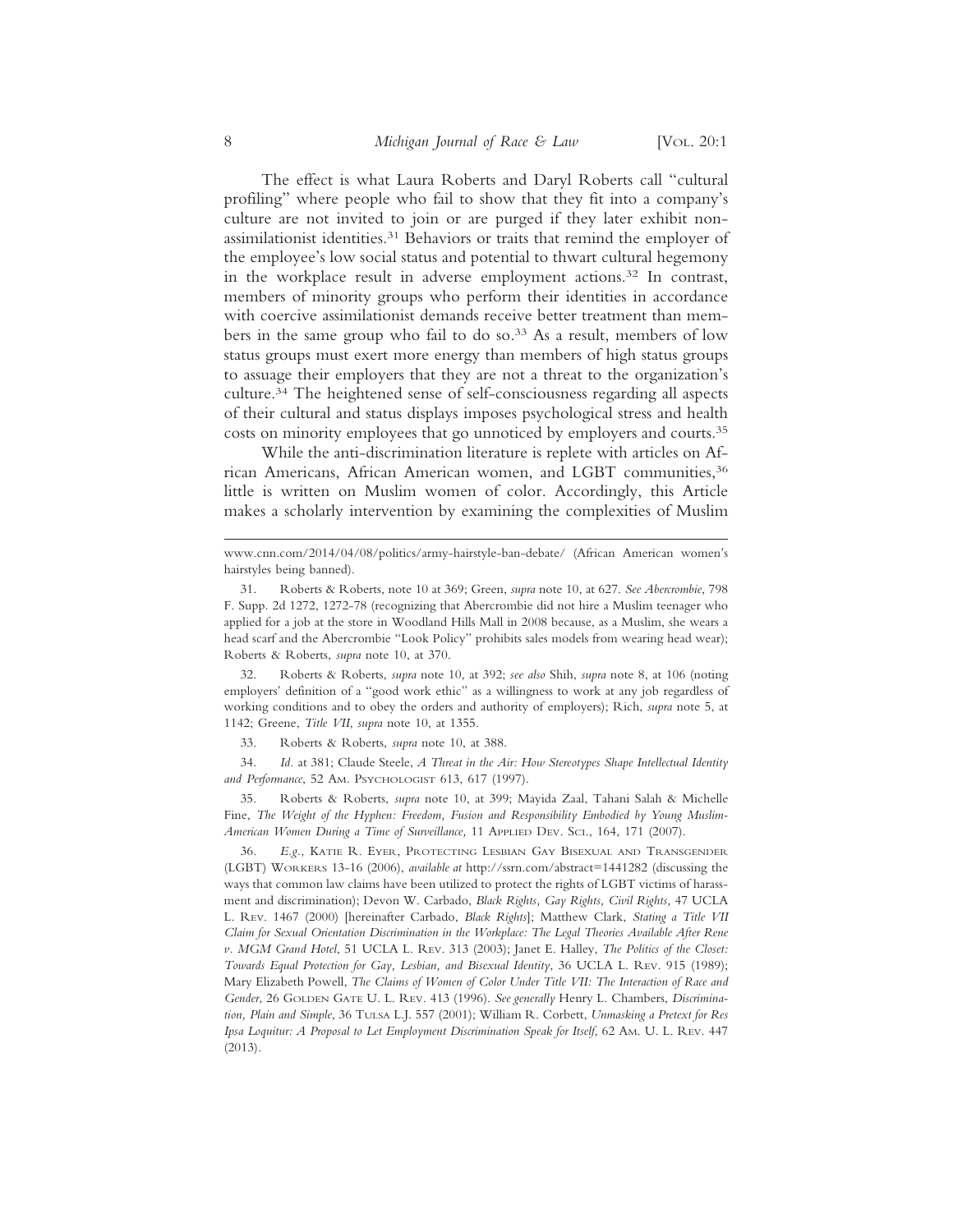women's experiences through the lens of identity performance theory. Part I lays out the theoretical underpinnings of anti-discrimination law and social psychology including the scholarly debates between assimilationism and multiculturalism, intersectionality theory, social identity formation, stereotyping theory, and essentialism. Although rarely discussed in court opinions, social psychology theories illuminate the gravity of the harms caused by assimilationist pressures on low status groups to perform their identities to the liking of high status groups.<sup>37</sup>

Part II applies social psychology and anti-discrimination theories to the case of Muslim women of color in the workplace, an under-researched area in legal scholarship.38 In doing so, I examine the identity performance challenges and contradictions faced by Muslim women of color as "intersectionals" facing stereotypes against (1) Muslims as terrorists, violent, and disloyal;39 (2) Muslim women as meek, oppressed, and lacking individual agency;<sup>40</sup> (3) women as sexualized,<sup>41</sup> terminally second best to men, and uncommitted to their careers;<sup>42</sup> (4) immigrants as forever foreign and un-

38. Gowri Ramachandran, *Intersectionality as "Catch 22": Why Identity Performance Demands Are Neither Harmless Nor Reasonable*, 69 ALB. L. REV. 299, 326 (2005); Janet K. Swim, Laurie L. Cohen & Lauri L. Hyers, *Experiencing Everyday Prejudice and Discrimination*, in PREJUDICE: THE TARGET'S PERSPECTIVE 38, 38 (Janet K. Swim & Charles Stangor eds., 1998). *See generally* George A. Martinez, *The Legal Construction of Race: Mexican-Americans and Whiteness*, 2 HARV. LATINO L. REV. 321, 322-23 (1997).

39. *See* Abu Dhabi Gallup Center, *Muslim Americans: Faith, Freedom, and the Future*, GAL-LUP 7 (Aug. 2011), http://www.gallup.com/strategicconsulting/153611/REPORT-Muslim-Americans-Faith-Freedom-Future.aspx ("Americans of other major faiths are split on whether or not it is possible to profile a terrorist on the basis of traits such as gender, age, or ethnicity. Forty-nine percent of Jews, 46% of Catholics, and 44% of Protestants in the U.S. do not think profiling is possible."); *see also* Zogby International, *American Views on Arab and Muslim Americans*, ARAB AMERICAN INSTITUTE 6-7 (Sept. 2010), http://www.aaiusa.org/reports/american-viewson-arab-and-muslim-americans-2010 (46% of Americans believe that Islam teaches hate, 47% disagree that Islam is a religion of peace, and only 52% of Americans disagree that Muslims tend to be religious fanatics); Wolfgang Wagner et al., *The Veil and Muslim Women's Identity: Cultural Pressures and Resistance to Stereotyping*, 18 CULTURE & PSYCHOL. 521, 533-34 (2012).

40. Nadine Naber, ARAB AMERICA GENDER, CULTURAL POLITICS, AND ACTIVISM 170 (ed. Matthew Jacobson, Werner Sollors, New York University Press 2012); *see* Susan M. Akram & Kevin R. Johnson, *Race, Civil Rights, and Immigration Law After September 11, 2001: The Targeting of Arabs and Muslims*, 24 IMMIGR. & NAT'LITY L. REV. 295, 309 (2003) (arguing that "Arab women are often portrayed as weak, mute, covered in black, or as scarcely clad belly dancers").

41. LILA ABU-LUGHOD, DO MUSLIM WOMEN NEED SAVING? 127 (2013); *but see* Wagner et al., *supra* note 39, at 531 (2012); Naber, *supra* note 40, at 2-3.

See, e.g., SHERYL SANDBERG, LEAN IN, 98, 115, 161 (2013). Despite rises in women's educational attainments and entrance into the workforce, women still do the vast majority of

<sup>37.</sup> Krieger & Fiske, *supra* note 6, at 999-1000 (arguing for courts to incorporate social psychology into antidiscrimination doctrine to ensure antidiscrimination laws are keeping up with the changing forms of bias from explicit to implicit in the United States); BANAJI & GREENWALD, *supra* note 4, at 158-59; Nyla Branscombe, Richard Harvey & Michael Schmitt, *Perceiving Pervasive Discrimination Among African Americans: Implications for Group Identification and Well-Being*, 77 J. PERSONALITY & SOC. PSYCHOL. 135 (1999).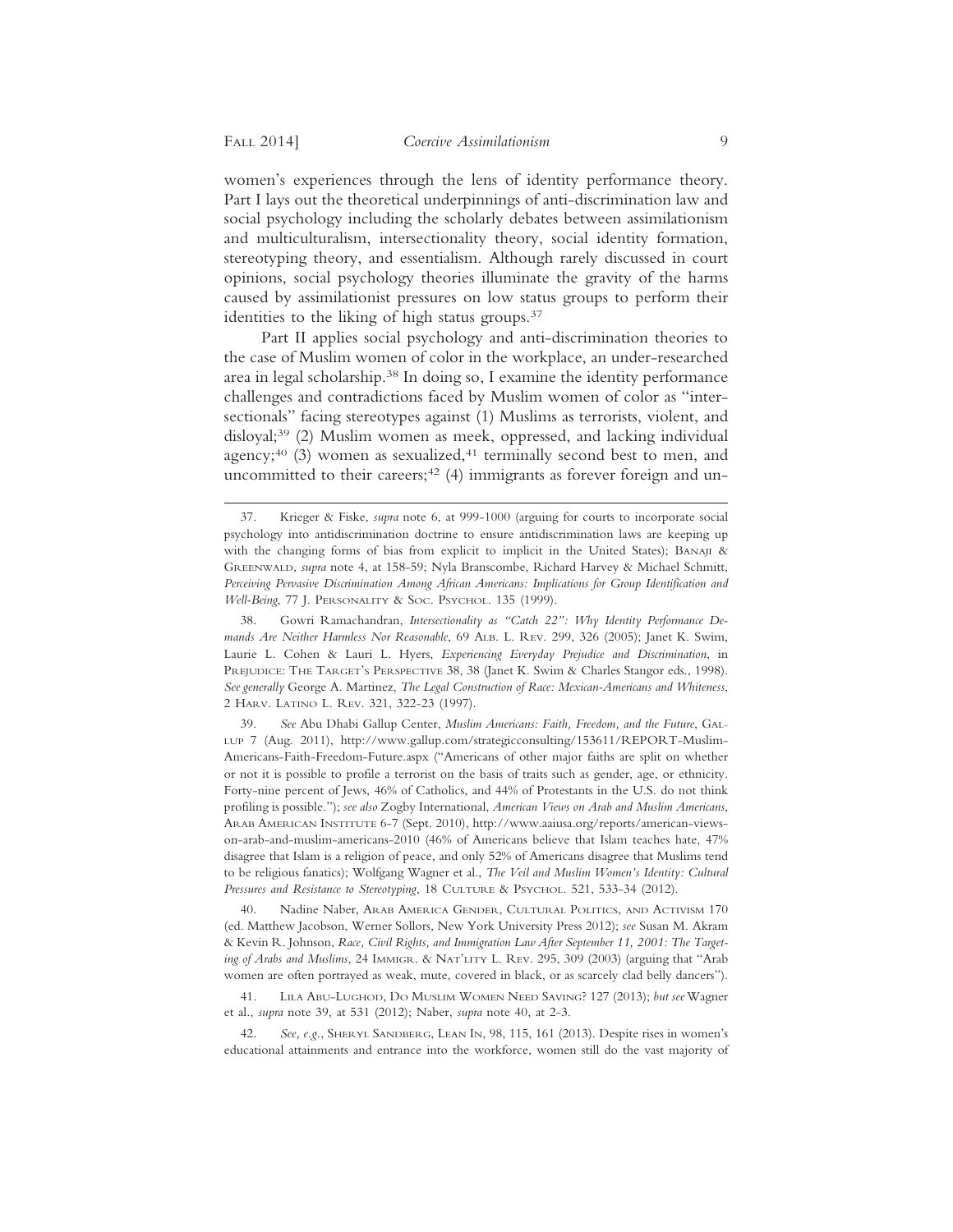deserving of equal treatment;<sup>43</sup> and (5) ethnic minorities from the Middle East and South Asia as barbaric, misogynist, and anti-American.44 I conclude that Muslim women of color are at risk of falling between the cracks of Title VII jurisprudence due to courts' unwillingness to recognize the harms and the triple binds caused by coercive assimilationist pressures to conform one's identity to comport to high status group norms.

Part III highlights the triple bind in which many Muslim women of color find themselves wherein they cannot simultaneously adhere to the various identity demands. Facing the brunt of negative stereotypes of Muslims as terrorists, gender stereotypes of Muslim women as weak and oppressed, and stereotypes specific to her race or ethnicity, a Muslim female employee is caught in a triple bind.<sup>45</sup> If she assertively expresses her independent views, demonstrates ambition for promotion, and dresses in Western attire; her coworkers will admire her for defying the stereotype of the meek, oppressed Muslim woman. At the same time that she is admired for defying the purported yokes of Arab cultural oppression, she is penalized for violating American gender norms that deem ambition and assertiveness a liability for women.46 She may also trigger fears of Muslims as disloyal terrorists in waiting. But any attempts to exercise deference to allay suspicions of her loyalty reinforce stereotypes of her submissiveness and inability to lead.47 Thus, she pays a high price regardless how she chooses to perform her identity.

Part IV offers a new doctrinal proposal that addresses intergroup discrimination based on intragroup differences in identity performance. Building off of Melissa Hart and Paul Secunda's work on social framework evidence in employment discrimination,<sup>48</sup> I argue that courts should incorporate social psychology theories to recognize the invidious impact of

44. Read & Bartkowski, *supra* note 1, at 396-97; Wagner et al., *supra* note 39, at 533-34; Naber, *supra* note 40, at 92.

45. *See generally* Yaser Ali, *Sharia and Citizenship – How Islamophobia is Creating a Second-Class Citizenry in America*, 100 CALIF. L. REV. 1027, 1037, 1041 (2012) (describing common stereotypes of Muslims, including the stereotype of women as "weak and oppressed objects" and the "Arab terrorist stereotype").

46. *See* SANDBERG, *supra* note 42, at 18; *see* Eugene Borgida, Corrie Hunt & Anita Kim, *On the Use of Gender Stereotyping Research in Sex Discrimination Litigation*, 13 J.L. & Pol'y, 613, 620-21 (2005).

47. Read & Bartkowski, *supra* note 1, at 396.

48. *See* Melissa Hart and Paul M. Secunda, *A Matter of Context: Social Framework Evidence in Employment Discrimination Class Actions*, 78 FORDHAM L. REV. 37 (2009). *See also* John

child care. As a result, "forty-three percent of highly qualified women with children are leaving careers, or 'off-ramping,' for a period of time."

<sup>43.</sup> *See* Akram & Johnson, *supra* note 40, at 316 (providing examples of undesirability of Arab immigrants, like an "INS-created strategy called 'Alien Terrorists and Undesirables: A Contingency Plan,' which called for mass arrests and detentions of noncitizens from Arab nations and Iran and suggested using ideological exclusion grounds in the immigration laws to remove noncitizens from Arab countries and Iran already in the United States"); Naber, *supra* note 40, at 196.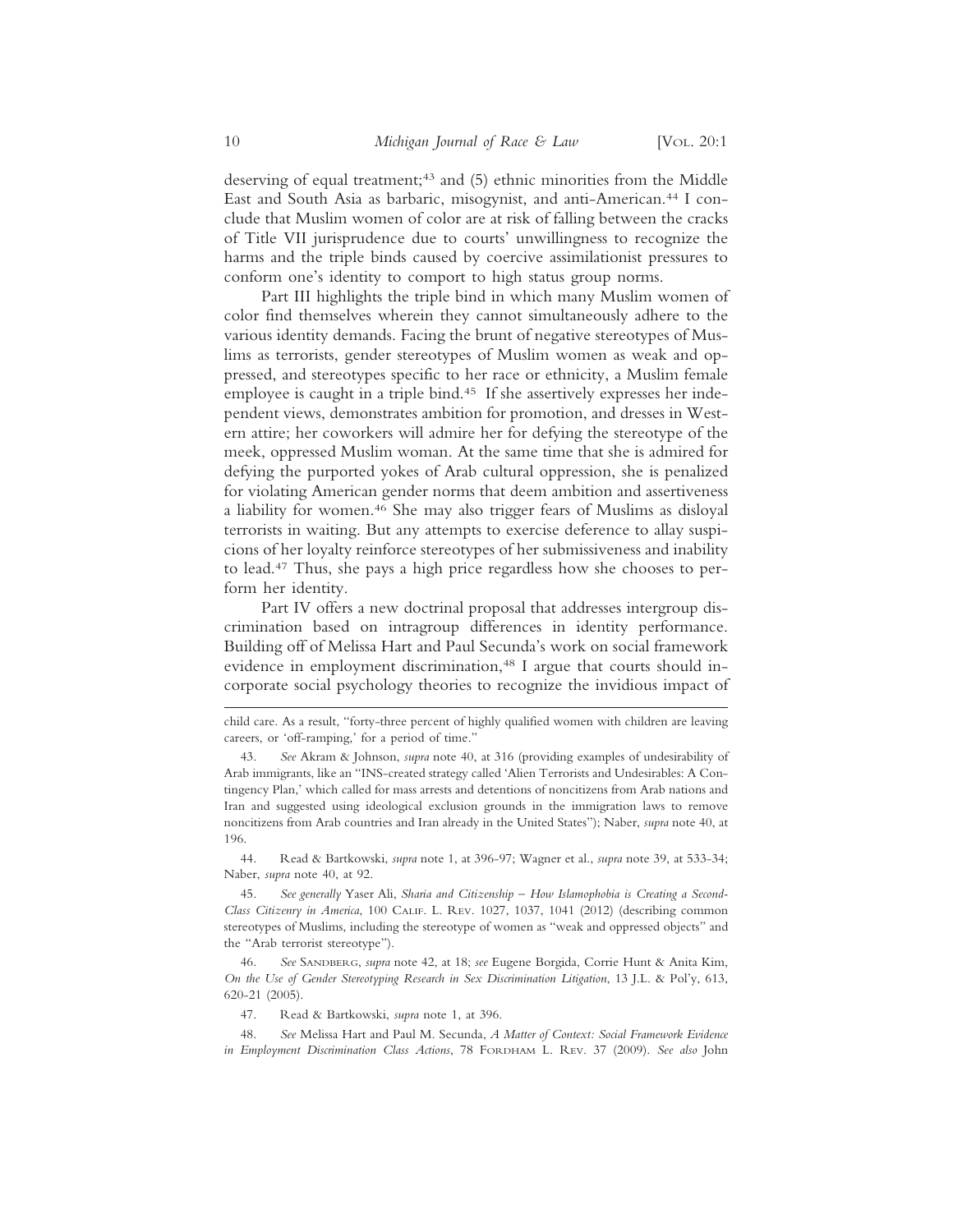negative stereotypes in employers' purportedly objective employment decisions. Following the sex-stereotyping jurisprudence established in *Price Waterhouse Cooper v. Hopkins*, 49 judges should take seriously plaintiffs' circumstantial evidence that stereotypes against race, religion, and gender motivated the employer's action. While Title VII jurisprudence acknowledges the harms caused by explicit stereotyping in intergroup dynamics, it has yet to meaningfully incorporate implicit stereotyping that discriminates based on intragroup differences.50 As such, this Article calls on courts to recognize the interaction between identity performance, assimilationist demands, negative stereotyping and discrimination at the intersection of race, religion, and gender.

# I. THEORETICAL UNDERPINNINGS OF ANTIDISCRIMINATION LAW AND POLICY

Each society experiences social stratification based on the norms, values, and culture of the socially dominant group.51 Currently in the United States, the socially dominant group is white, Protestant Christian, heterosexual, and male.52 The privileges of membership in the dominant social group are many. Institutional rules put in place by its members allocate resources that secure their status at the top of the social hierarchy.53 The

51. Anita Christina Butera, *Assimilation, Pluralism and Multiculturalism: The Policy of Racial/ ethnic Identity in America*, 7 BUFF. HUM. RTS. L. REV. 1, 5 (2001); Grillo & Wildman, *supra* note 19, 408; Naber, *supra* note 40, at 85.

52. Kenneth M. Mack, *Rethinking Civil Rights Lawyering and Politics in the Era Before Brown*, 115 YALE L.J. 256 (2005); Anthony P. Farley, *Perfecting Slavery*, 36 LOY. U. CHI. L.J. 225, 244 (2004); Roberts & Roberts, *supra* note 10, at 373; Abrams, *supra* note 14, at 2505; Greene, *Title VII*, *supra* note 10, at 1389. *See generally* Terry Smith, *Speaking Against Norms: Public Discourse and the Economy of Racialization in the Workplace*, 57 AM. U. L. REV. 523, 570 (2008) (naming white Americans as the socially dominant group).

53. Scholars have noted that many people who belong to the dominant group "do not see the ways in which they are privileged, and so well-intentioned middle class, white liberals often strive to maintain privilege for their children, while denying they are doing so." Avtar Brahi & Ann Phoenix, *Ain't I a Woman? Revisiting Intersectionality*, 5 J. INT'L WOMEN STUD. 75, 80-81 (2004); BANAJI & GREENWALD, *supra* note 4, at 143-44 (noting how many "benefits of being in the in-group tend to remain invisible" because they arise from the person's family, church, school, neighborhood, and access to various institutions); Abrams, *supra* note 14, at 2524-25 (analogizing treatment of women in the workplace through sexual harassment claims to middle class white liberal maintenance of privilege).

Monahan, Laurens Walker & Gregory Mitchell, *Contextual Evidence of Gender Discrimination: The Ascendance of "Social Frameworks*,*"* 94 VA. L. REV. 1715, 1718 (2008).

<sup>49.</sup> Price Waterhouse v. Hopkins, 490 U.S. 228, 228 (1989) (concluding that in a Title VII case, if a plaintiff proves gender played a role in the employment decision, "the defendant may avoid a finding of liability by proving by a preponderance of the evidence that it would have made the same decision even if it had not taken the plaintiff's gender into account").

<sup>50.</sup> *See, e.g.*, Neil Gotanda, *A Critique of "Our Constitution is Color-Blind"*, 44 STAN. L. REV. 1, 63 (1991); Krieger & Fiske, *supra* note 6, at 1036 (2006); Grillo & Wildman, *supra* note 19, at 401.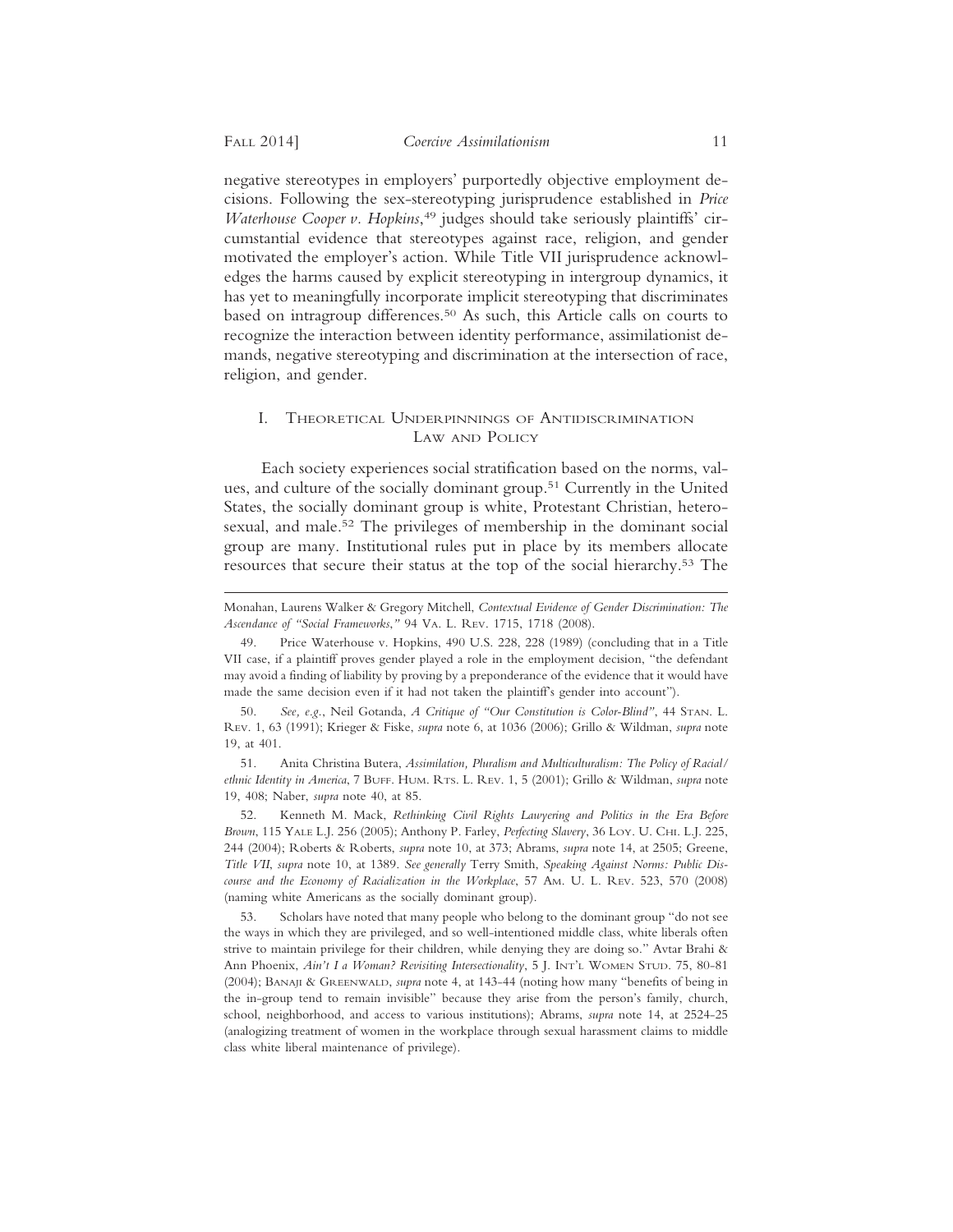socially dominant group defines the values, behaviors, and other characteristics that constitute what is "normal," "competent," "good," and "professional."54 Others must then assimilate in order to have the opportunity to attain economic, social, and political privileges. Those unable or unwilling to do so pay a high price ranging from under or unemployment, inaccessibility to education, poor quality housing, intergenerational poverty, and targeted enforcement of criminal laws.<sup>55</sup> Coercive assimilationism, therefore, imposes dignitary and psychological harms that warrant legal redress.

As the US economy becomes increasingly corporatized, the predominantly white Christian male managers who manage them set dress and behavioral standards that affect millions of American workers.<sup>56</sup> Seemingly neutral practices ostensibly aimed at increasing productivity effectively single out members of historically disadvantaged, marginalized, and underrepresented groups.57 For example, workplace rules that bar Black women from wearing corn rows in their hair, Black men from having dreadlocks, or Latinos from speaking Spanish during work breaks merely reinforce the dominant culture and exclude non-conformists.58 When these practices are challenged in court, judges often defer to corporations' subjective definitions of professionalism, even if clearly disadvantageous to racial minorities.59 The courts deem cultural practices as unprotected voluntary choices distinct from protected immutable morphological characteristics.60

Although organizational culture is framed under capitalist, profitmaximizing objectives for maintaining a productive and cohesive workplace, the underlying values and norms that define the workplace culture

<sup>54.</sup> *See* Greene, *Title VII*, *supra* note 10, at 1363; *see, e.g.*, Yuracko, *supra* note 1, at 19, 44 (discussing performing race and gender in keeping with socially dominant norms).

<sup>55.</sup> Naber, *supra* note 40, at 72. *See generally* MICHELLE ALEXANDER, THE NEW JIM CROW (2012) (examining systemic discrimination against Blacks in the criminal justice system).

<sup>56.</sup> Yuracko, *supra* note 1, at 17. Minorities account for the following percentage of CEOs in Fortune 500 companies: African-Americans: 1.2%; Asian: 1.6%; Latino: 1.6%; Women: 4.4%. white males account for over 90% of CEOs in the Fortune 500 companies. *See* DIVERSI-TYINC, *Where is Diversity in Fortune 500 CEOs?*, DIVERSITYINC (Feb. 1, 2014) http:// www.diversityinc.com/diversity-facts/wheres-the-diversity-in-fortune-500-ceos/ (last visited Feb. 1, 2014). *See also* Chris Isidore, *Black CEOs are Still Rare*, CNN MONEY (Mar. 22, 2012, 6:47 PM) http://money.cnn.com/2012/03/22/news/companies/black-ceo/.

<sup>57.</sup> Roberts & Roberts, *supra* note 10, at 371. Other stigmatized groups included Turkish, Japanese, Chinese, and Hindu. BANAJI & GREENWALD, *supra* note 4, at 173. *See also* Green, *supra* note 10, at 662 (noting that judges shortsightedly view particular work cultures as natural and just without inquiring into the underlying social norms that disadvantage minorities and women).

<sup>58.</sup> Roberts & Roberts, *supra* note 10, at 400; s*ee also* Bandsuch, *supra* note 11, at 287; Green, *supra* note 10, at 648; Steele, *supra* note 34, at 614.

<sup>59.</sup> Yuracko, *supra* note 1, at 3, 18; Green, *supra* note 10, at 628; Caldwell, *supra* note 16, at 371.

<sup>60.</sup> Yuracko, *supra* note 1, at 5-6; Rich, *supra* note 5, at 1137-38; Caldwell, *supra* note 16, at 378.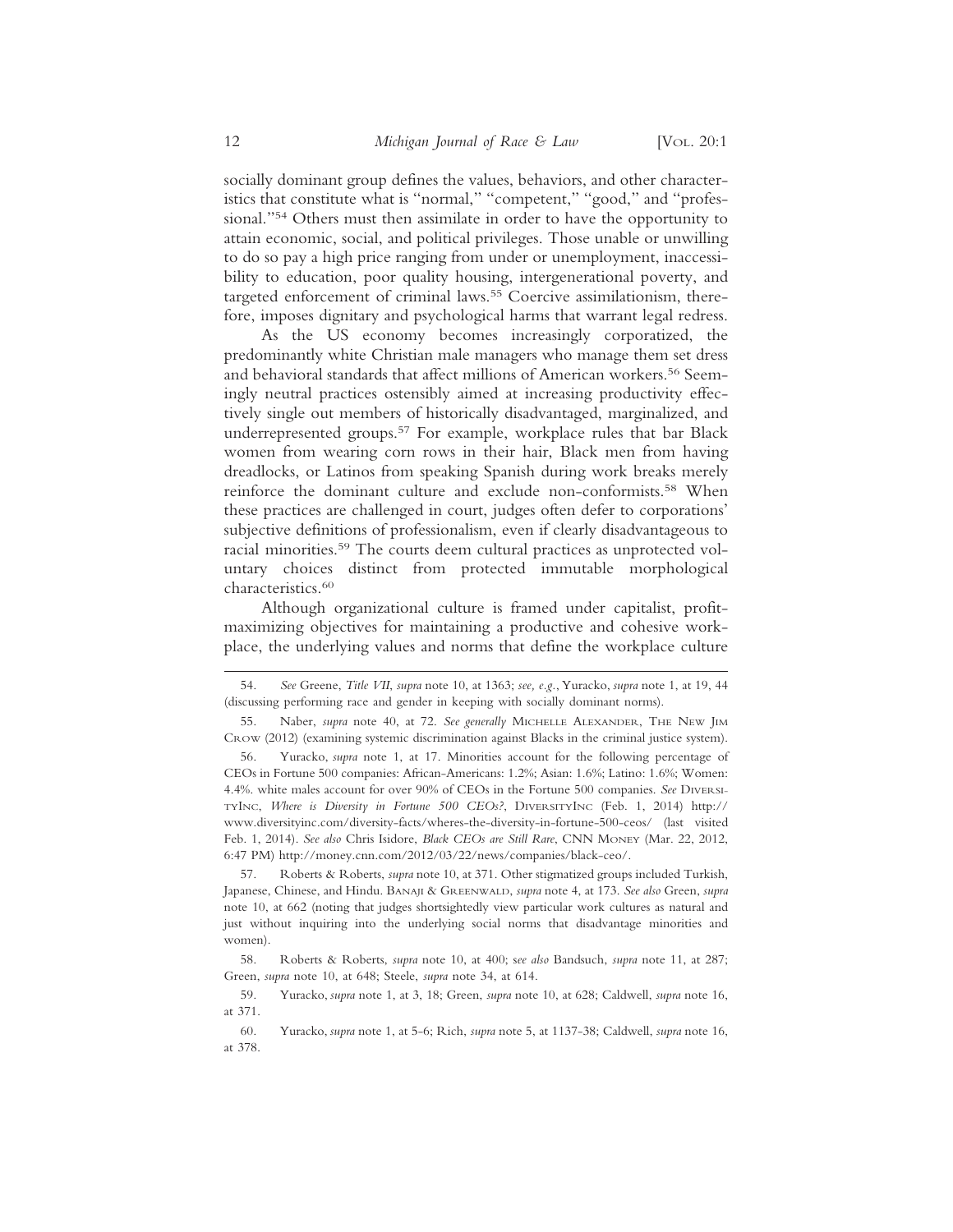may stem from the socially dominant group's norms and preferences as opposed to objective criteria tied to productivity.61 Indeed, it is questionable whether assimilation is in fact necessary to create a productive and cohesive workplace. In a culturally diverse American society, workplace rules based on cultural assimilationsim may instead compromise the very cohesion and productivity they purport to promote by privileging some groups over others.62 Indeed, assimilationist policies send a message to minority employees that their cultural displays, values, and behaviors are inferior, resulting in stigmatization.63 And as long as the psychological cost of such stigmatization is imposed on low status out-groups, employers are unlikely to voluntarily change their work cultures. Thus, Title VII becomes all the more important as a mechanism for countering the harmful effects of coercive assimilationist practices, and instead, supporting a multiculturalist model.64

#### A. *Coercive Assimilationism and Multiculturalism*

Multiculturalists argue that colorblind policies are merely rationalizations for ignoring illegitimate racial hierarchies and racial bias.65 Richard Delgado and Kevin Johnson, among other legal scholars, challenge "blindness to differences" policies and call for a multicultural citizenship model.66

<sup>61.</sup> Roberts & Roberts, *supra* note 10, at 397; Cristina M. Rodriguez, *Language Diversity in the Workplace*, 100 NW. U.L. REV. 1689, 1694 (2006) (discussing how pressures to suppress linguistic differences cause resentment and anxiety); Abrams, *supra* note 14, at 2533.

<sup>62.</sup> Roberts & Roberts, *supra* note 10, at 369; Rodriguez, *supra* note 61, at 1694 (discussing how pressures to suppress linguistic differences cause resentment and anxiety); Rich, *supra* note 5, at 1144; Green, *supra* note 10, at 668 (citing reasons why diversity minimizes separatism and balkanization within American society and workplaces).

<sup>63.</sup> Greene, *supra* note 10, at 628 (arguing that "behavioral expectations along a white, male norm imposes extra performance costs on outsiders and forces reconstruction of identity"). *See* Greene, *Title VII*, *supra* note 10, at 1356 (arguing for a broader definition of race that shifts the focus from the employer's intent to discriminates to the effects of the employment decision including the perpetuation of racial stigmatization); *see* Mirza v. Neiman Marcus Group, No. 06 cv-6484, 2009 WL 3824711, at \*25 (N.D. Ill. Nov. 13, 2009) (alleging employer's discriminatory treatment causes plaintiff anxiety and depression for which she took Prozac).

<sup>64.</sup> Yuracko, *supra* note 1, at 40. *But see* Yoshino, *supra* note 13, at 876-77 (arguing that U.S. constitutional and statutory law's fail to address compulsory assimilation due to the "assimilation bias" of anti-discrimination law that emphasizes immutability as a prerequisite for protection).

<sup>65.</sup> Ford, *supra* note 4, at 1807; BANAJI & GREENWALD, *supra* note 4, at 205-06 (discussing studies where individuals self-describe themselves as color-blind but their actions show otherwise); Randall Kennedy, *Colorblind Constitutionalism*, 82 FORDHAM L. REV. 1, 12 (2013). *See also* Devon W. Carbado & Mitu Gulati, *What Exactly is Racial Diversity*, 91 CAL. L. REV. 1149, 1157-58 (2002) [hereinafter Carbado & Gulati, *What Exactly*] (reviewing ANDREA GUERRERO, SILENCE AT BOALT HALL: THE DISMANTLING OF AFFIRMATIVE ACTION (2002)) (explaining that racial diversity promotes colorblindness by rendering the racial identities of non-white students less salient).

<sup>66.</sup> SHACHAR, *supra* note 25, at 22; Ford, *supra* note 4, at 1803-04. Richard Delgado & Jean Stefancic, *Images of the Outsider in American Law and Culture: Can Free Expression Remedy*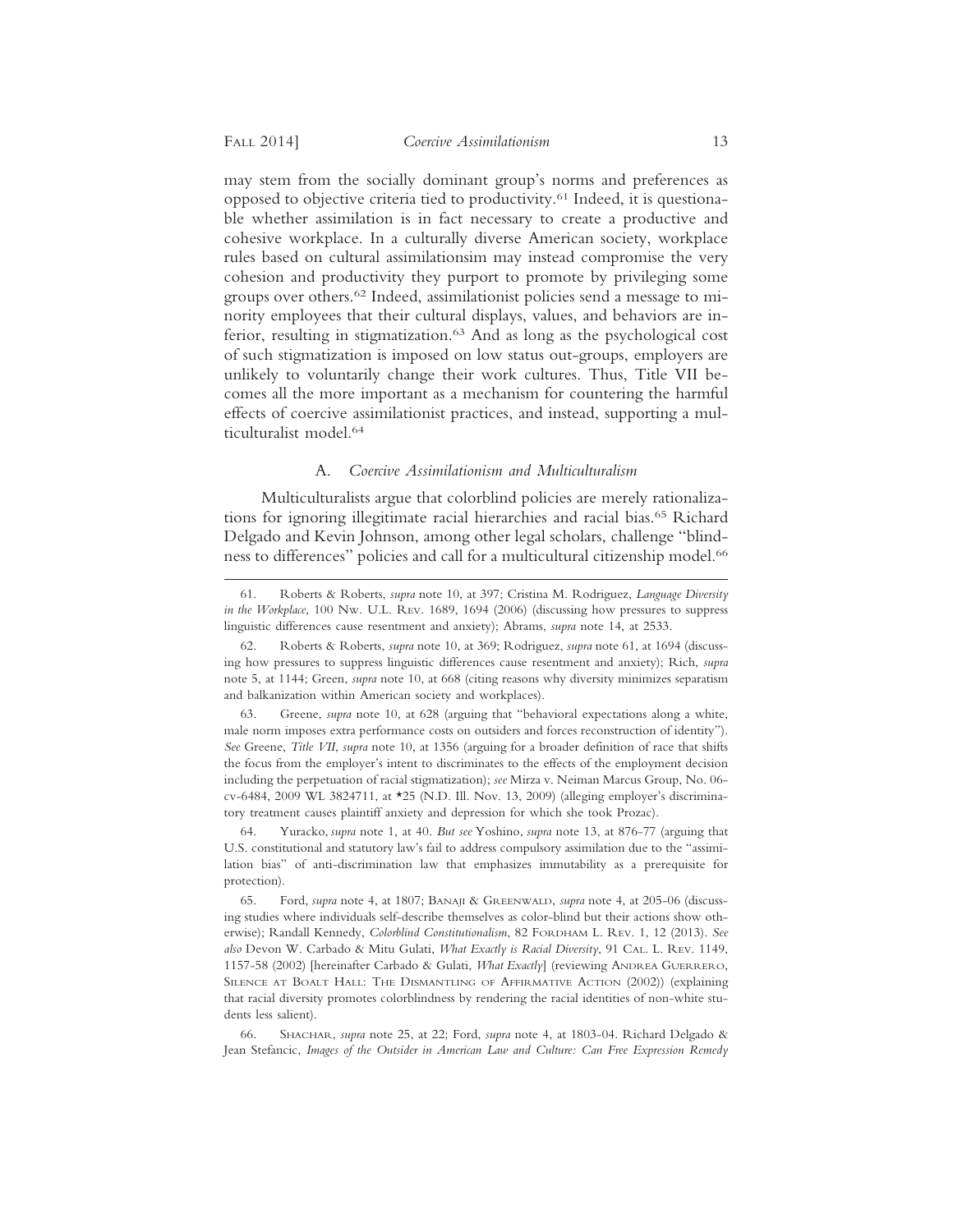They argue that a nuanced understanding of citizenship acknowledges, respects, and even nourishes group-based distinctiveness based on a belief that these cultures are intrinsically good and valuable.67 Accordingly, incorporating identity performance into anti-discrimination jurisprudence is an integral part of the state's commitment to diversity.68

While multiculturalism may alleviate the harms imposed by coercive assimiliationism, it is certainly not flawless. Inherent in protecting a particular culture and its adherents is defining the values, practices, and norms that distinguish that culture. In turn, mainstream society may take certain definitions as truth notwithstanding diversity within a culture.69 As aptly noted by Richard Ford, should descriptions of identity become codified into law, then normative injunctions about how group members ought to act may strip individuals of the autonomy to shape their own identity within a particular social group.70 Paradoxically, legally protecting cultural practices and behaviors of protected classes may in effect deny agency to members of low status groups. Courts' rulings would thus legitimize one version of a group identity above all others while reinforcing the notion that groups possesses a defined essence.71

These risks have a particularly acute effect on women. Privileged male members within the cultural group are often the gatekeepers for defining the group's culture.<sup>72</sup> Their status grants them greater authority to impose patriarchal visions of the community, thereby subordinating female and other underprivileged members.73 Intragroup hierarchies become reinforced to alleviate intergroup hierarchies.74 As a result, feminist and progressive positions within the community that challenge existing power structures find themselves marginalized and silenced.75 Moreover, the implicit deference to cultural autonomy within a multiculturalism model re-

69. Roberto J. Gonzalez, *Cultural Rights and the Immutability Requirement in Disparate Impact Doctrine*, 55 STAN. L. REV. 2195, 2210 (2003).

- 70. *Id.*; Ford, *supra* note 4, at 180.
- 71. Roberts & Roberts, *supra* note 10, at 394.

72. *See, e.g.*, EEOC, GLASS CEILINGS: THE STATUS OF WOMEN AS OFFICIALS AND MANAGERS IN THE PRIVATE SECTOR, http://www1.eeoc.gov/eeoc/statistics/reports/index.html [hereinafter EEOC Report] (asserting that even though women represent 48 percent of all employment, they represent only 36.4 percent of officials and managers).

73. SHACHAR, *supra* note 25, at 4.

74. SHAHNAZ KHAN, MUSLIM WOMEN: CRAFTING A NORTH AMERICAN IDENTITY 11- 13 (University Press of Florida, 2000).

75. *Id.* at xiv.

*Systemic Social Ills*, 77 CORNELL L. REV. 1258, 1282-83 (1992); Akram & Johnson, *supra* note 40, at 309 (2003).

<sup>67.</sup> SHACHAR, *supra* note 25, at 22; Ford, *supra* note 4, at 1807.

<sup>68.</sup> *See* SHACHAR, *supra* note 25, at 22; *see also* Siegel, *supra* note 20, at 82 (describing "anti discrimination law as a social practice that regulates the social practices of race and gender.").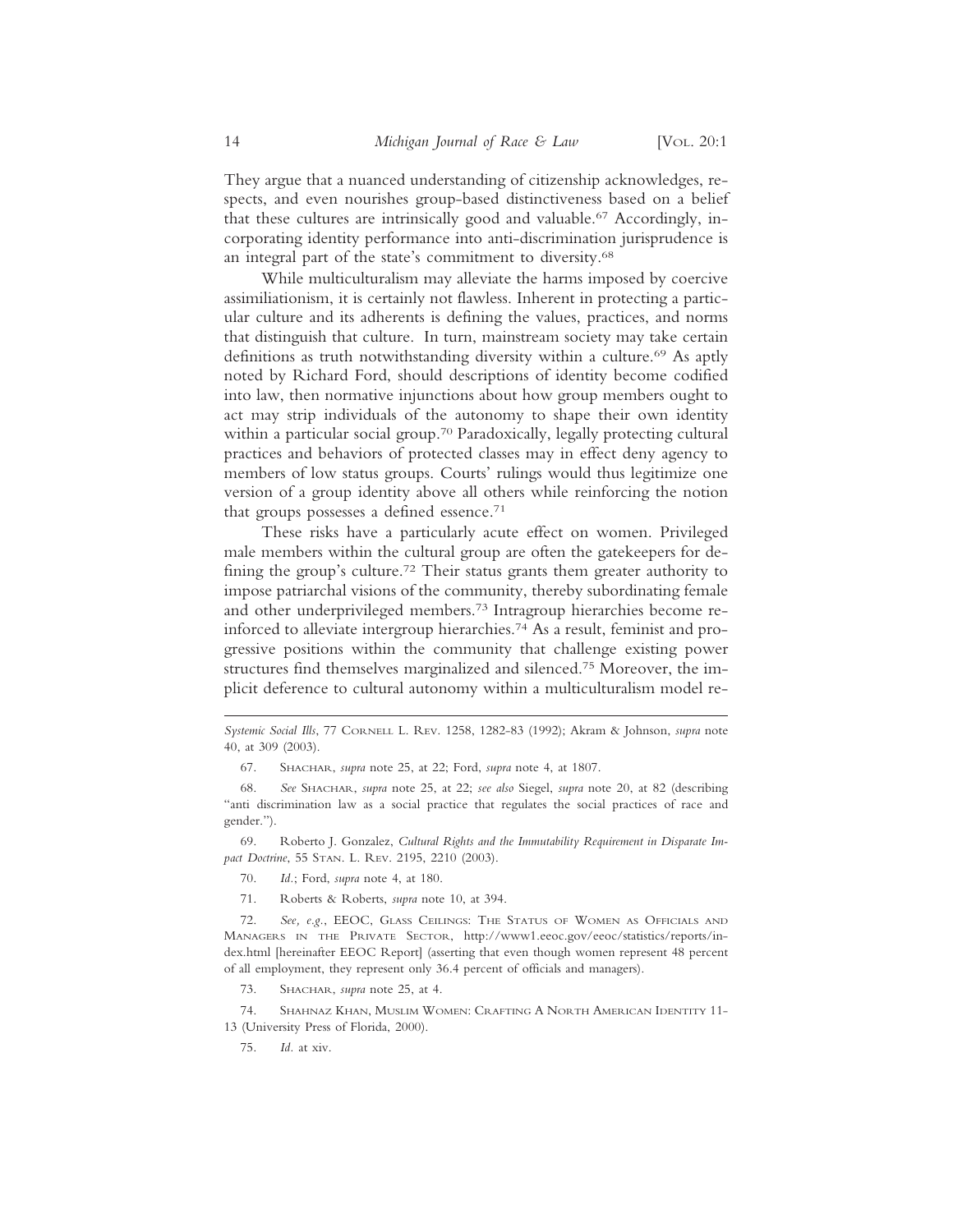lieves mainstream society of its responsibility for subordinating certain members of minority groups.76

In the end, the subordinated members of low status groups, often women, become the biggest losers in a multiculturalist model unless institutions equip them to dismantle the power hierarchies within their ethnic communities and broader mainstream society that subordinates them in the first place.77

#### B. *Social Identity Formation and Stigmatization*

Debates on multiculturalism versus assimilationism implicate individual social identity formation because every individual has a social identity that she constructs in relation to others.78 As members of particular social groups, we see ourselves as sharing specific attributes and concerns with those who share our social identity. Social identity is not static, but exists within a continuous process of negotiation and renegotiation such that social identification is a dynamic process.79 The attributes, behaviors, and meanings of an identity group are socially defined both by society at large and the experiences of the in-group with whom a person identifies.<sup>80</sup> The meanings associated with a particular social category, therefore, may change as well as the importance attached to an identity by a particular individual.81

The importance of a particular group to an individual's identity is a significant determinant in how an individual perceives and copes with a discriminatory event.82 Social identity theory posits that targets of prejudice are not viewed simply as individuals but rather as representatives of a group of like people possessing innate, biological traits.83 Stereotypes of particular identity groups are based on assumptions held by outsiders of which the consequences are exclusionary and detrimental to the target

<sup>76.</sup> *Id.* at 13.

<sup>77.</sup> *See, e.g.*, at 15; SHACHAR, *supra* note 25, at 3, 6.

<sup>78.</sup> *See generally*, Kay Deaux & Kathleen A. Ethier, *Negotiating Social Identity*, *in* PREJUDICE: THE TARGET'S PERSPECTIVE 301, 301-323 (Janet K. Swim & Charles Stangor eds., 1998).

<sup>79.</sup> *Id.* at 305.

<sup>80.</sup> *Id.* at 303.

<sup>81.</sup> Swim, Cohen & Hyers, *supra* note 38, at 53; KHAN, *supra* note 74, at xi (discrimination based on intragroup differences that do not confirm intergroup stereotypes impose false dichotomies on otherwise complex and highly diversified identities).

<sup>82.</sup> Nyla Branscombe & Naomi Ellemers, *Coping with Group-Based Discrimination: Individualistic Versus Group-Level Strategies*, *in* PREJUDICE: THE TARGET'S PERSPECTIVE, 243, 252 (Janet K. Swim & Charles Stangor eds., 1998) [hereinafter Branscombe & Ellemers].

<sup>83.</sup> Jean Phinney, Cindy Cantu, Dawn Kurtz, *Ethnic and American Identity as Predictors of Self-Esteem Among African American, Latino, and White Adolescents*, 26 J. YOUTH & ADOLES-CENCE, 165, 166 (1996).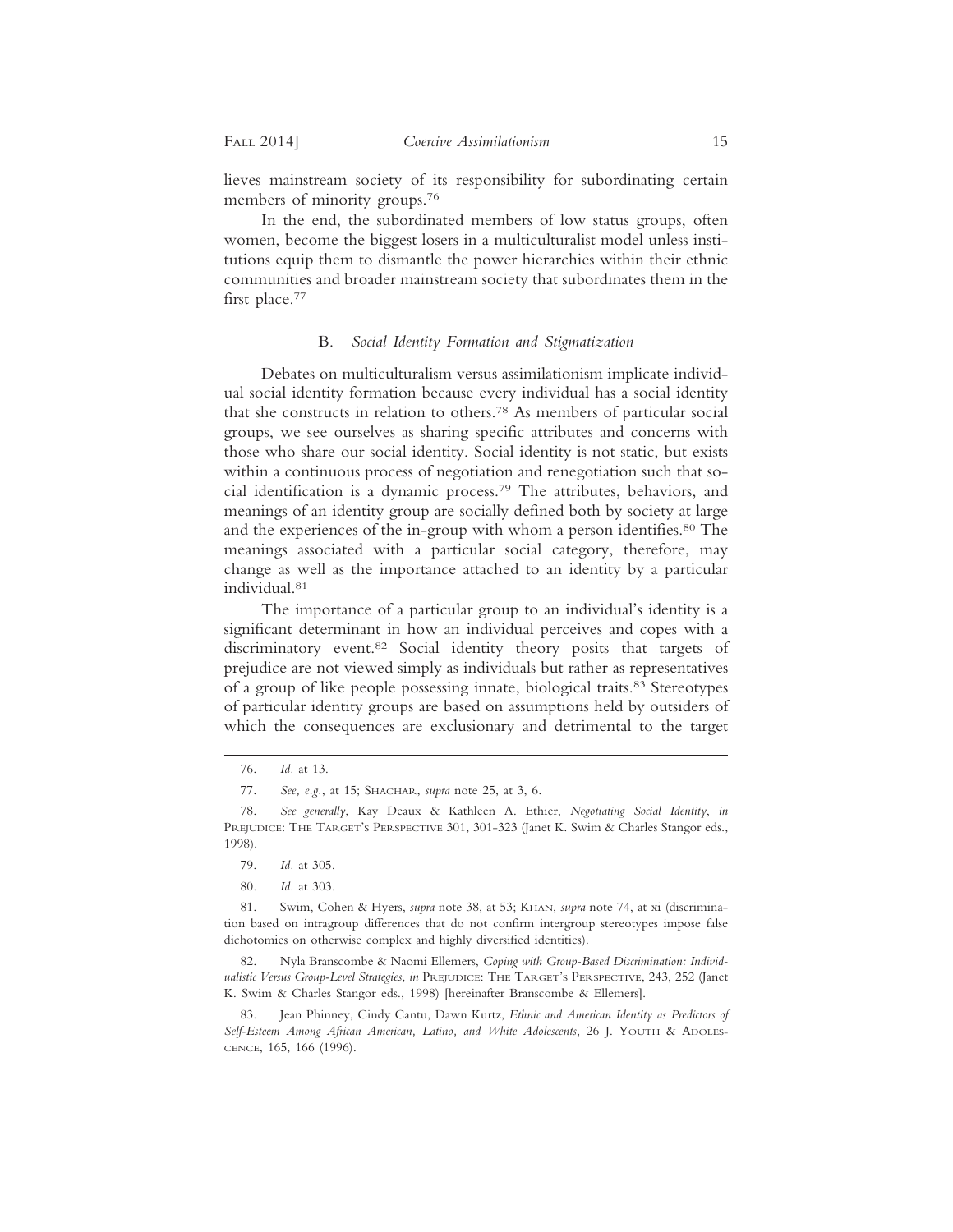group.84 Stigmatized individuals possess some attribute or characteristic that conveys a social identity that is devalued in a particular setting.85 Determinations regarding which cultural values are devalued or which groups are stigmatized are subjective rather than objective realities.<sup>86</sup>

In the case of African Americans, for example, studies show that they encounter a set of circumstances and experiences that represent their differential treatment from European Americans.<sup>87</sup> Prejudice is manifested in various ways, including, but not limited, to verbal rejection, avoidance, discrimination, and physical attack.88 In the workplace, members of stigmatized groups experience limitations in access to opportunities and resources as a result of what social psychologists call insidious trauma: chronic events linked to the social structure and institutionalized and ubiquitous forms of oppression experienced in daily life.89

The chronic experiences of prejudice produce greater general stress due in part to the cognitive appraisals of threat by the victim towards the antagonist and normative developmental events specifically linked to membership in an oppressed group.90 Some targets of negative stereotyping who recognize others' negative views of their group membership internalize the negative evaluations and develop lower self-esteem.91 Members of oppressed groups suffer tangible costs in terms of direct effects on life out-

- 85. Steele, *supra* note 34, at 623. Delgado & Stefancic, *supra* note 66, at 1282-83.
- 86. Deaux & Ethier, *supra* note 78, at 303.

87. Branscombe & Ellemers, *supra* note 82, at 251. Deaux & Ethier, *supra* note 78, at 303, 306; BANAJI & GREENWALD, *supra* note 4, at 47, 209 (reporting that 75% of those who take the Race IAT on the internet or in laboratory studies reveal an automatic white preference).

88. Branscombe & Ellemers, *supra* note 82, at 250.

89. *Id.* Notably, courts fail to recognize as adverse employment actions verbal abuse, insults, unfair criticism, or excessive scrutiny notwithstanding the stigmatizing effects of such treatment. *See, e.g.*, Smalls v. Allstate Ins. Co., 396 F. Supp. 2d 364, 371 (S.D.N.Y. 2005); Bennett v. Watson Wyatt & Co., 136 F. Supp. 2d 236 (S.D.N.Y. 2001). Nat'l R.R. Passenger Corp. v. Morgan, 536 U.S. 101, 116 (2002) (finding for the discriminated employee but stating that even though Title VII is violated when "discriminatory intimidation, ridicule, and insult," the behavior has to be "sufficiently severe or pervasive to alter the conditions of the victim's employment and create an abusive working environment"). Vance v. Ball State Univ., 133 S. Ct. 2434, 2441 (2013) ("In such cases, we have held, the plaintiff must show that the work environment was so pervaded by discrimination that the terms and conditions of employment were altered.")

90. Branscombe & Ellemers, *supra* note 82, at 247, 258 (defining stress as an environmental demand linked to major life changes or stressors as well as daily hassles and chronic strains, with a range of physical and psychiatric distress).

91. Branscombe, Schmitt & Harvey, *supra* note 37, at 146; BANAJI & GREENWALD, *supra* note 4, at 93. *But see* Branscombe & Ellemers, *supra* note 82, at 248 (other members of stigmatized groups respond to criticism by refusing to attribute their poor outcomes to personal inadequacies rather than group-based discrimination as a means of preserving self-esteem and retain feelings of self-control).

<sup>84.</sup> Deaux & Ethier, *supra* note 78, at 301-02; BANAJI & GREENWALD, *supra* note 4, at 78-79; *see, e.g.*, Zaal, Salah & Fine, *supra* note 35, at 170 (describing a young Muslim woman's frustration with being treated as an outsider when she identified herself as an American).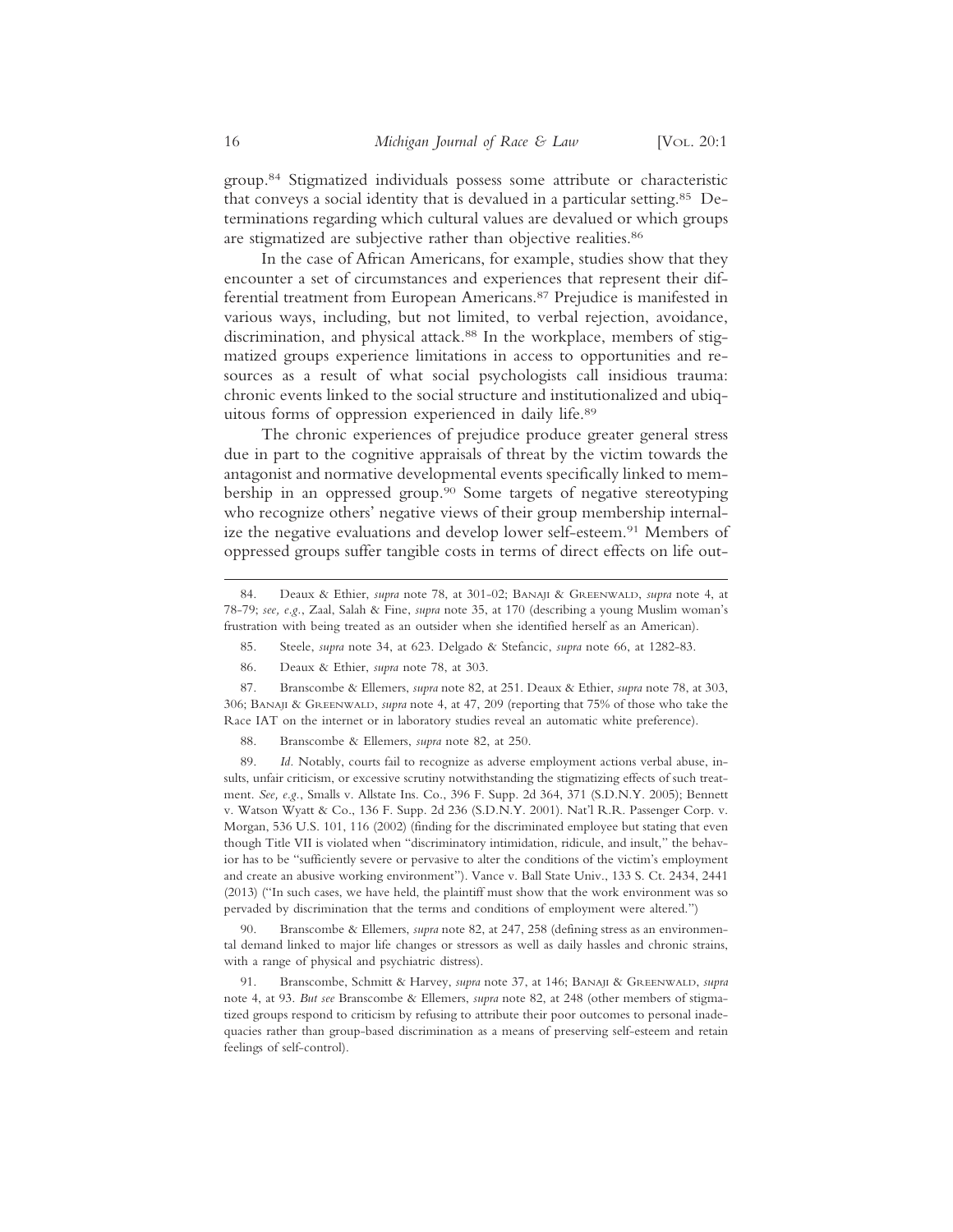comes such as "rates and experiences of unemployment and underemployment, income level and social status, infant mortality, physical health and injury, emotional distress, and psychopathology."92 This is consistent with studies finding that the more women or African Americans perceive themselves as victims of gender or racial discrimination; the more they exhibit adverse psychiatric and physical health symptoms including higher levels of depression.93 Prejudices from the dominant out-group that view a woman as the "other" trigger feelings of helplessness, resentfulness, and anger.<sup>94</sup>

As a result, people identified as members of a stigmatized group, including Muslim women of color, find themselves facing a social world that is in part hostile. Various forms of subtle and blatant prejudice infiltrates the lives of low status group members, making prejudice an ongoing lived experience within everyday life.<sup>95</sup> In response, stigmatized individuals adopt different strategies to cope with perceived discrimination depending on the magnitude of the threat and the individual's level of identification with a disadvantaged group.<sup>96</sup> The high identifiers with the disadvantaged group employ group-based strategies while low identifiers employ individual mobility strategies.97

Persons who self-categorize at the individual level, as opposed to the group level, respond to negative stereotypes about their social identity group by attempting to set themselves apart from fellow in-group members. This is known as identity negation.<sup>98</sup> Identity negation can take three forms: (1) eliminating an identity altogether, known as "conversion" in identity performance theory; (2) identity denial known as "passing" in identity performance theory; and (3) lowered identification known as "covering" in identity performance theory.<sup>99</sup> Ultimately, identity per-

94. Allison, *supra* note 92, at 159-60. *See* KHAN, *supra* note 74, at 45 (providing an example of a Muslim woman who did not succeed in passing, thereby leaving her lonely and depressed because she was excluded both from the Muslim community and mainstream society).

95. Swim, Cohen & Hyers, *supra* note 38, at 37-38 (citing short term interactions such as street remarks and glares, long discussions, and prejudice that targets the individual or the entire social group based on negative stereotypes).

96. Branscombe & Ellemers, *supra* note 82, at 243.

97. Three identity management strategies are employed by disadvantaged social groups to maintain a positive social or personal identity in the face of negative stereotypes: individual mobility, social competition, and social creativity. *Id.* at 245.

98. *Id.* at 246; Deaux & Ethier, *supra* note 78, at 307-08.

99. Deaux & Ethier, *supra* note 78, at 307-08; Kenji Yoshino, *Covering*, 111 YALE L.J. 769, 772 (2002). *See* Part II for a detailed explication of identity performance theory.

<sup>92.</sup> Kevin W. Allison, *Stress and Oppressed Social Category Membership*, in PREJUDICE: THE TARGET'S PERSPECTIVE 145, 145 (Janet K. Swim & Charles Stangor eds., 1998).

<sup>93.</sup> Branscombe & Ellemers, *supra* note 82, at 247. Combined with the greater life stress caused by fewer economic resources, lower income racial minorities suffer more general stress than their counterpart European American. Allison, *supra* note 92, at 153. Similarly, Muslims who perceive greater discrimination experience lower levels of self-esteem. Azadeh Ghaffari, Ayse Ciftci, *Religiosity and Self-Esteem of Muslim Immigrants to the United States: The Moderating Role of Perceived Discrimination*, 20 INT'L J. FOR PSYCHOL. OF RELIGION 14, 20 (2010).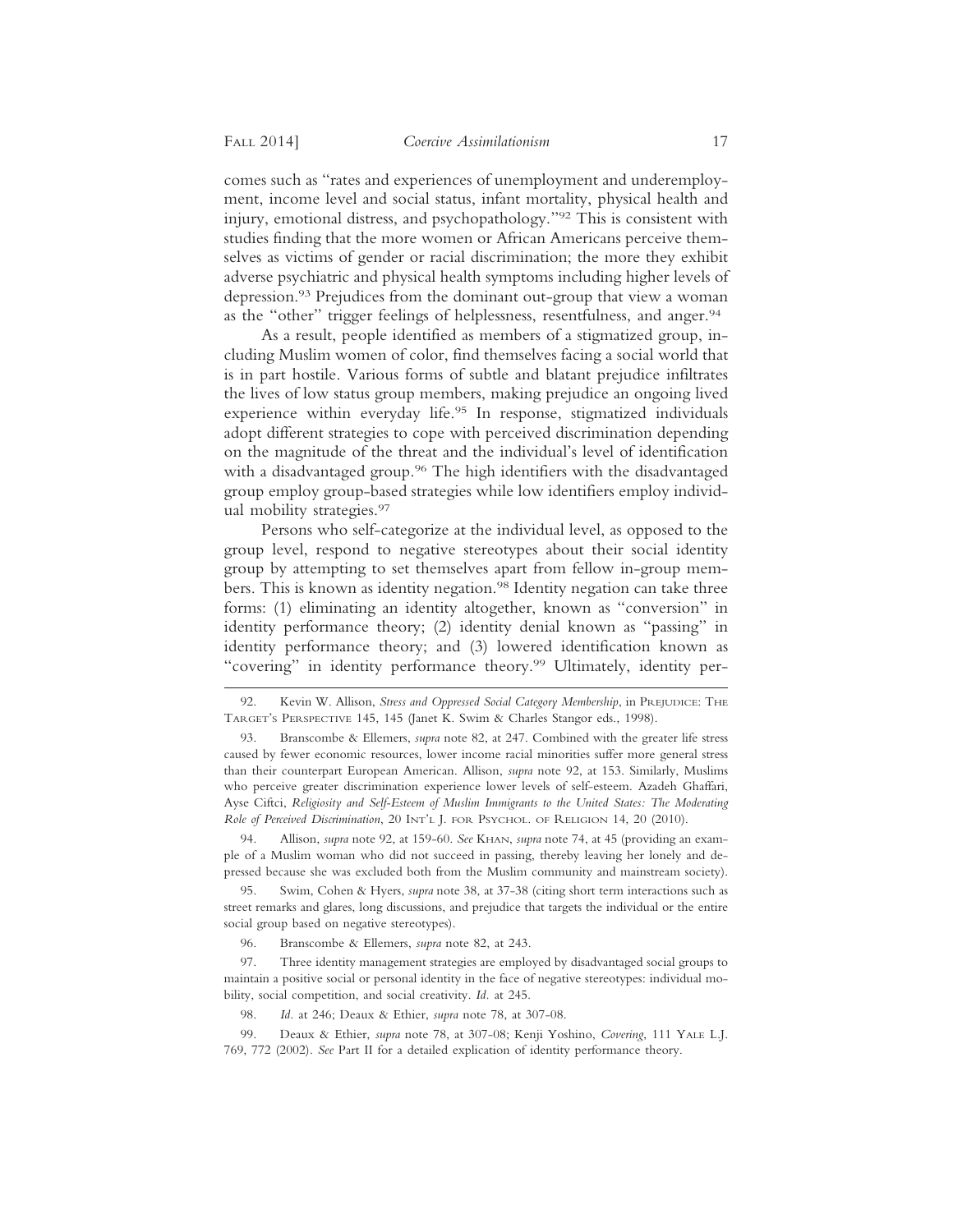formance strategies are coping mechanisms in response to negative stereotypes.

#### C. *Essentialism and Stereotyping Theory*

Negative stereotyping of low status groups perpetuates prejudice and discriminatory acts.100 Stereotyping assumes individuals within a particular low status group possess the same qualities and characteristics by virtue of their common social group membership.101 Negative stereotypes arise from negative associations of certain traits that reinforce notions that individuals and groups possessing such traits are intellectually, morally, and culturally inferior to members of the dominant group.102 The misdeeds of one group member are attributed to other members, denying low status groups the individual agency afforded to the high status group. Yet, when a member of a low status group achieves success, she is often treated as an exception to the stereotype rather than evidence of the fallacy of the stereotype.103

Each low status group is burdened with different negative stereotypes depending on a nation's historical, political, and social circumstances. African Americans, for example, are often stereotyped as undisciplined, insubordinate, and unwilling to assimilate into America's purported "melting pot" society.<sup>104</sup> Some stereotypes are gendered. Black males, for example, are presumed irresponsible, violent, sexual predators, drug dealers, and prone to criminality.105 Black women are stereotyped as sexually insatiable, promiscuous, immoral, aggressive, and tough.106 When a Black woman is viewed as independent, tough, assertive, or a matriarch, these are negative attributes that place her outside of socially acceptable womanhood

<sup>100.</sup> Zoë Richards & Miles Hewstone, *Subtyping and Subgrouping: Processes for the Prevention and Promotion of Stereotype Change*, 5 PERSONALITY & SOC. PSYCHOL. REV. 52, 52 (2001) (defining stereotypes as "a type of schema or knowledge structure about social groups").

<sup>101.</sup> Thus, "members of an out-group [are] seen as less diverse and more stereotypic than members" of the in-group, also known as the "out-group homogeneity effect." *Id.* at 52; *see also* BANAJI & GREENWALD, *supra* note 4, at 128-129; Krieger & Fiske, *supra* note 6, at 1034.

<sup>102.</sup> Caldwell, *supra* note 16, at 387; Delgado & Stefancic, *supra* note 66, at 1282-83 (1992) (describing various negative stereotypes against African Americans, Mexicans, Asians, and Native Americans).

<sup>103.</sup> Richards & Hewstone, *supra* note 100, at 53; Delgado & Stefancic, *supra* note 66, at 1287; *but see* Stephanie M. Wildman & Adrienne D. Davis, *Language and Silence: Making Systems of Privilege Visible*, 35 SANTA CLARA L. REV. 881, 891 (1995) (stating that "achievements by members of the privileged group are viewed as meritorious and the result of individual effort, rather than as privileged.").

<sup>104.</sup> Caldwell, *supra* note 16, at 392-93 (citing ALLAN BLOOM, THE CLOSING OF AMERI-CAN MIND 91 (1989)); Green, *supra* note 10, at 646 (describing an example of an African American woman scientist who was not promoted because her racially salient African dress, hair, and behavior was too different from the researchers she would supervise).

<sup>105.</sup> BANAJI & GREENWALD, *supra* note 4, at 102 (2013).

<sup>106.</sup> Abrams, *supra* note 14, at 2529 (citation omitted).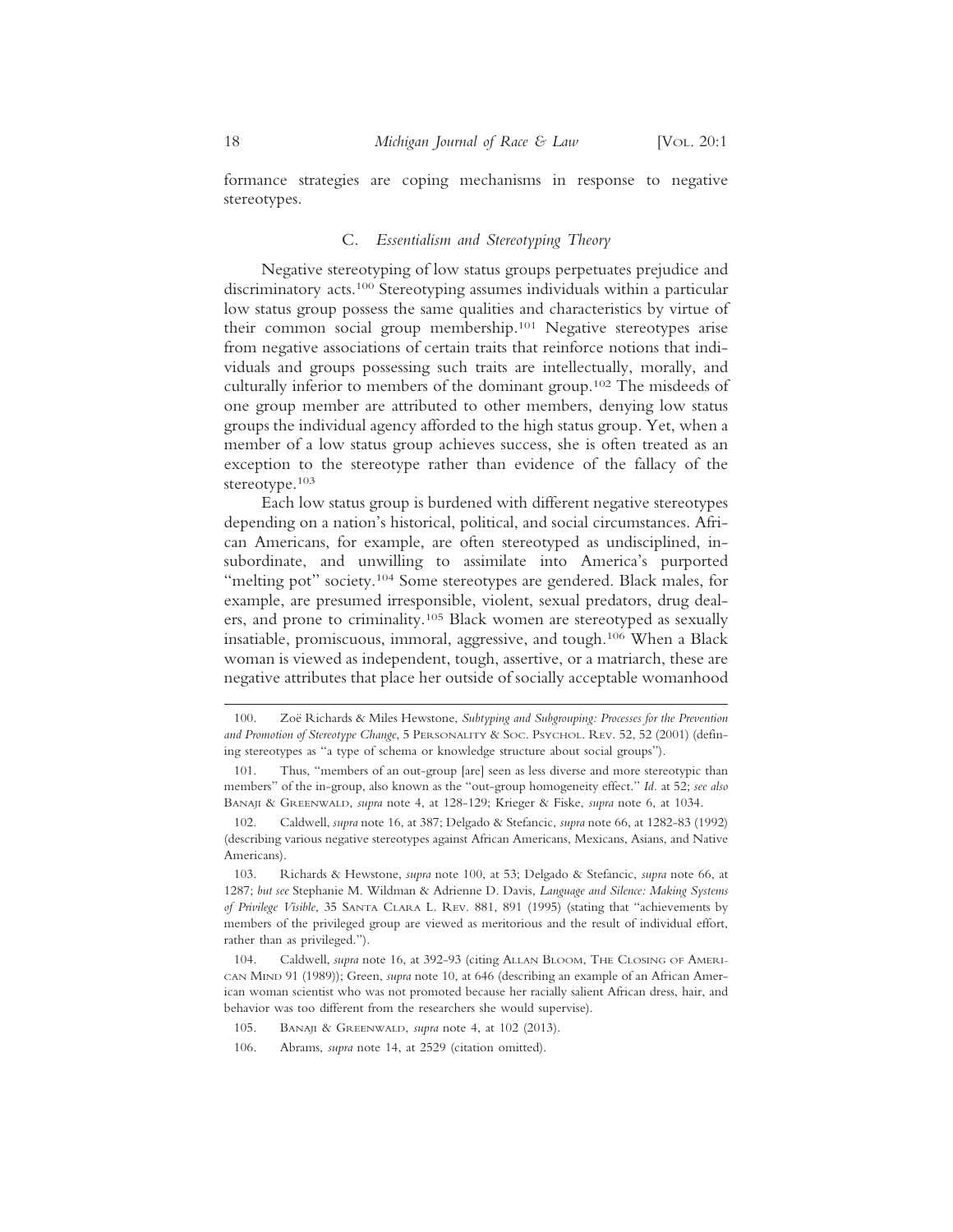and labels her a "bad employee" in stark contrast to a white male who is praised for possessing similar traits.107

In the case of Muslims, religious essentialism falsely assumes a monolithic "Muslim Experience," or "Muslim Women Experience" that imposes immutable characteristics upon all Muslims such that the essentialist is relieved of the effort to learn about the lives of individuals with all of the discomforts that it entails.108 Like Blacks, stereotypes against Muslims are gendered wherein Muslim males are stereotyped as terrorists, disloyal, suspect, barbaric, and violent.109 Muslim women are often stereotyped as meek, oppressed by their male relatives, discouraged by their families from pursuing their professional aspirations, pressured to be housewives, and granted less educational opportunities than their male siblings.110 After the September 11th terrorist attacks, Muslim women found they were doubly burdened with gendered religious stereotypes as well as "raced" religious stereotypes where their Muslim headscarves equated them with terrorists and violence against Americans.111 As a result, Muslims across the nation

109. BANAJI & GREENWALD, *supra* note 4, at 135 (discussing how an act of terrorism committed by a member of a foreign group leaves a more lasting stereotype than a similar act of terrorism committed by a member of the in-group); Akram & Johnson, *supra* note 40*,* at 302.

110. *See, e.g.*, Tyson v. Methodist Health Grp., Inc., 2004 WL 1629538, at \*7 (S.D. Ind. June 17, 2004) (supervisor mocked Senegalese Muslim woman questioning why a married Muslim woman was still working implying that her religion required her to stay home to serve her husband); ABU-LUGHOD, *supra* note 41, at 88 (noting the long history of gendered orientalism wherein pictorial and literary depictions portray Muslim women as culturally distinct and mirror opposites of Western women as downtrodden victims or sensually exotified). *See also* SUSAN MOLLER OKIN ET AL., IS MULTICULTURALISM BAD FOR WOMEN (1999).

111. Sahar F. Aziz, *From the Oppressed to the Terrorist: Muslim American Women in the Crosshair of Intersectionality*, 9 HASTINGS RACE & POVERTY L.J. 191, 193 (2012); Ghaffari & Ciftci, *supra* note 94, at 15; *see also* Neil Gotanda, *In the Issue: Race, Religion, and Late Democracy: The Racialization of Islam in American Law*, 637 ANNALS AM. ACAD. POL. & SOC. SCI. 184, 186 (2011); *see also* Naber, *supra* note 40, at 252-53; *see, e.g.*, Ara v. Tedeschi Food Shops, Inc., 794

<sup>107.</sup> Caldwell, *supra* note 16, at 395. *See* Irene Browne & Joya Misra, *The Intersection of Gender and Race in the Labor Market*, 29 ANN. REV. OF SOC'Y 487, 490 (2003) (explaining that "stereotypes of Black women have included the asexualized Mammy, the promiscuous Jezebel, and the profligate welfare queen. These images reinforce racial divisions by denigrating Black women in comparison with White women."). *See also* Adrien Katherine Wing & Laura Weselmann, *Transcending Traditional Notions of Mothering: The Need for Critical Race Feminist Praxis*, 3 J. OF GENDER RACE & JUST. 257, 259 (1999) ("Black mothers are considered the epitome of bad mothers. They are viewed as being unmarried, lazy, promiscuous, welfare queens—the opposite of the ideal mother") (footnote omitted).

<sup>108.</sup> ABU-LUGHOD, *supra* note 41, at 70-71 ("there is no 'Muslim woman' and no Islam-Land. The situations of individuals, regions, countries, and classes differ"). *See also* Angela P. Harris, *Race and Essentialism in Feminist Legal Theory*, 42 STAN. L. REV. 581 (1990) [hereinafter Harris, *Race and Essentialism*]; D. Wendy Greene, *A Multidimensional Analysis of What Not to Wear in the Workplace: Hijabs and Natural Hair*, 8 FLA. INT'L. U. L. REV. 333, 355 (2013) [hereinafter Greene, *A Multidimensional Analysis*] (explaining that because of their religious beliefs "Muslim women are marked as racial and gendered 'others,' as they do not represent the prevailing white, female, Protestant normative standard of womanhood and they are deemed 'radical' or 'militant'").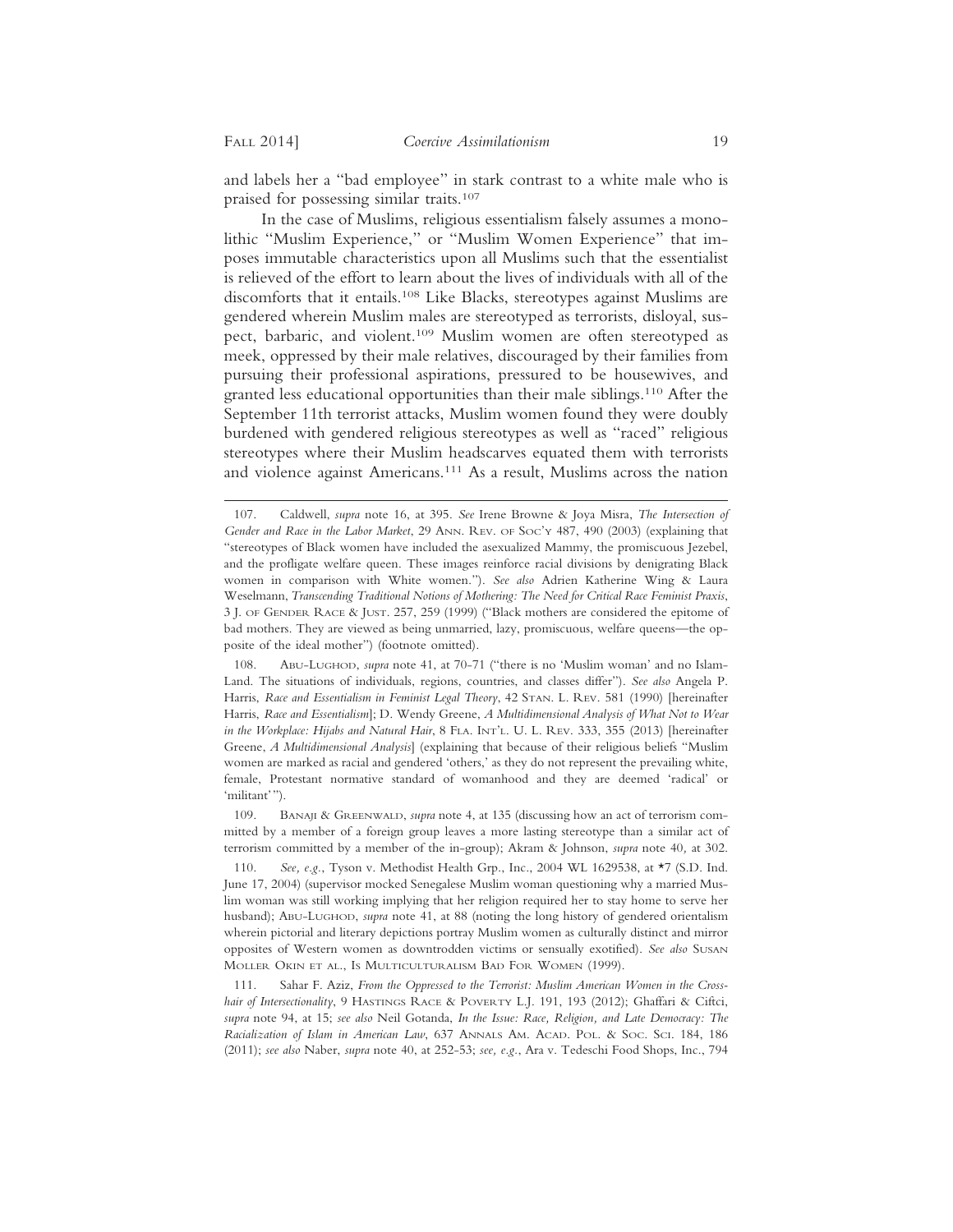in schools, on the streets, on buses and metros, and at work found themselves the objects of intensified suspicion and surveillance.<sup>112</sup>

The psychological and physical health costs of stereotyping are significant. Stigmatization arising from negative stereotypes stifles motivation and energy and diverts attention away from performance towards affective and behavioral regulation.113 This translates into limited access to resources and produces lower job performance and lower income.114 To cope, some members of oppressed groups minimize their investment and personal identification with specific domains of performance in which they are stereotyped as incompetent.<sup>115</sup> For example, women and African Americans are stereotyped as unable to succeed in math and engineering thereby discouraging many members of these low status groups from pursuing certain careers.116 Moreover, when women and racial minorities have opportunities in workplaces with small representations of their in-group, they may opt not to pursue them due to fears they will unlikely be accepted as equals.117 By avoiding potential rejection, these women seek to spare themselves the interpersonal stress associated with being a minority.118 They end up settling for an objectively less desirable job with less pay, prestige, and growth opportunities.<sup>119</sup>

Despite temptations to attribute negative stereotyping to merely cognitive errors by well-intentioned actors, American history provides multiple examples of how stereotypes were used as a control device to justify oppression, assuage whites' guilt for slavery, and perpetuate economic privileges along racial and gender lines.120 Though the most egregious manifestations of such stereotypes are now condemned, their pernicious influence remains, albeit in subtle forms. For example, Samuel Huntington

113. *See generally* Allison, *supra* note 92, at 145-70; *See* Lorraine P. Sheridan, *Islamophobia Pre– and Post–September 11th*, *2001*, 21 J. OF INTERPERSONAL VIOLENCE 317, 317-22 (2006) (discussing a study documenting the rise of "Islamophobia" before and after September 11th).

115. *Id.* at 156.

116. *See id.* at 156; *see also* BANAJI & GREENWALD, *supra* note 4, at 88-89; *see also* Steele, *supra* note 34, at 615.

117. Swim, Cohen & Hyers, *supra* note 38, at 39-40; *see* Green, *supra* note 10, at 650, 660 (discussing the *Sears* case, in which a court accepted the argument that there were fewer women working at Sears because of their own work preferences, not discrimination).

118. Swim, Cohen & Hyers, *supra* note 38, at 39-40.

119. *Id.* at 41.

120. Delgado & Stefancic, *supra* note 66, at 1287.

F. Supp. 2d 259, 261 (D. Mass. 2011) (involving a Muslim woman of Bangladeshi descent alleging her manager showed her a picture of Sadaam Hussein after he was killed and told her "your leader is finished," stated that Bangladesh was the number one terrorist country, and threw out all job applications by applicants with Muslim sounding names).

<sup>112.</sup> Zaal, Salah & Fine, *supra* note 35, at 164 (quoting Sunaina Maira, *Youth Culture, Citizenship, and Globalization: South Asian Muslim Youth in the United States After September 11th*, 24 COMP. STUD. OF S. ASIA, AFR., AND THE MIDDLE E. 219, 219 (2004)).

<sup>114.</sup> *Id.* at 163.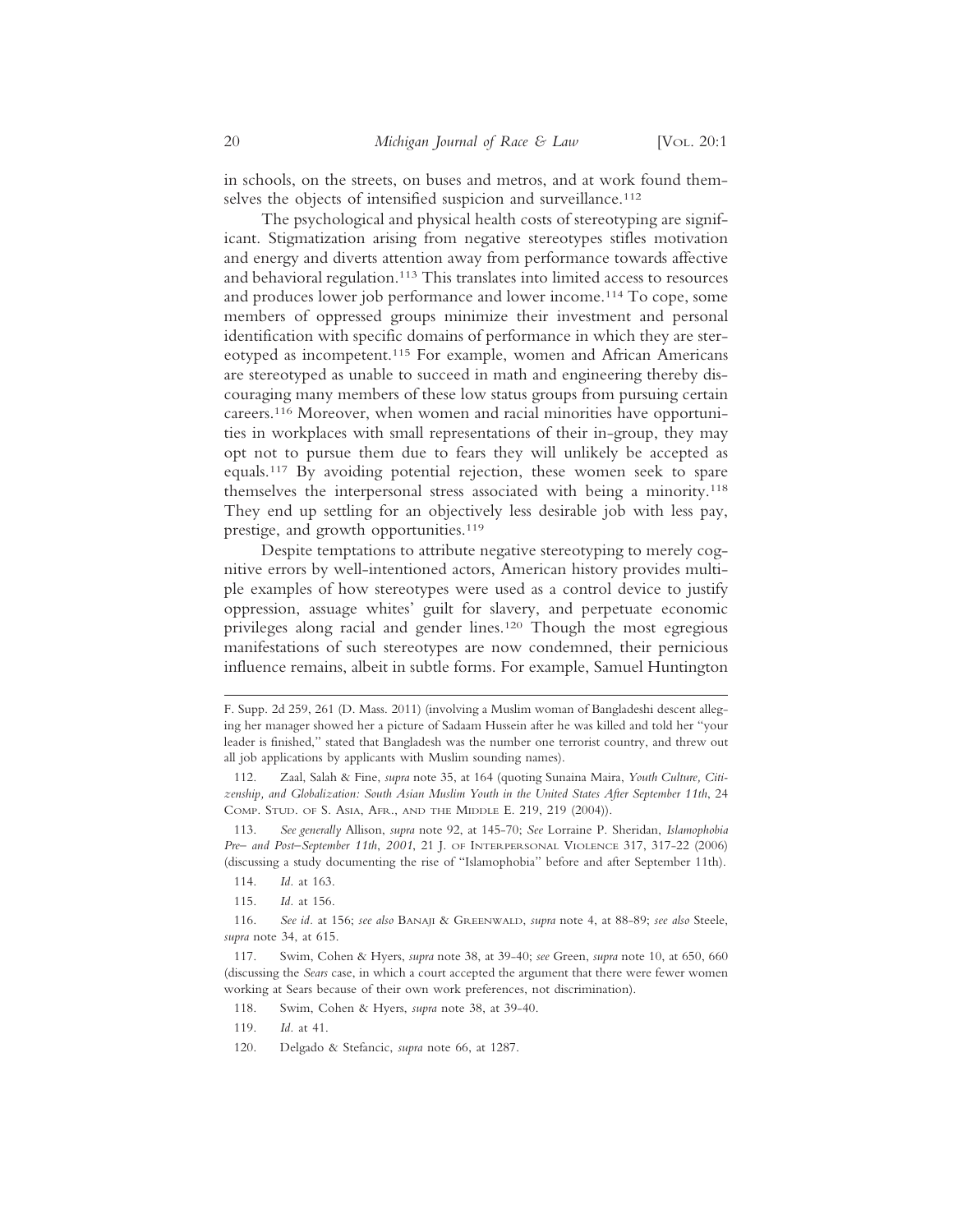and Lino Graglia argue that disparities in educational achievement, socioeconomic status, and professional success are attributable to particular cultures' failure to value education and hard work.121 Similarly, others argue that women are not senior executives in corporations and law firms because they are unwilling to make a commitment to their careers or simply do not have the willpower and intellect to handle the stress.122 In the end, stereotypes allow the public to shift the blame on targets of disparate outcomes rather than address the systemic societal inequities perpetuated by the stereotypes.

Although all humans make use of stereotyping, social psychologists have found that stereotyping is commonly practiced by people who perceive human groups as rigid, undifferentiated, and dichotomous.123 To these essentialists, human attributes are biologically based rather than socially constructed, and thus stereotypes are justified as a reflection of innate and inherent factors possessed by a particular group.124 Essentialists impose cultural group responsibility such that a group's culture causes inferior outcomes for a low status group.125

Studies by social psychologists Zoe Richards and Miles Hewstone show that the more familiar a person is with a particular group, the more variable the group is perceived.<sup>126</sup> However, when some perceivers are faced with disconfirming information that challenges their stereotype, they tend to maintain the stereotype by grouping together disconfirming members into a subtype and treating them as an exception unrepresentative of

<sup>121.</sup> Samuel Huntington, *The Hispanic Challenge*, FOREIGN POLICY, Mar./Apr. 2004 at 30, 44, *available at* http://www.foreignpolicy.com/story/cms.php?story\_id=2495&print=1 ( warning that influx of immigrants may cause division of the United States into "two peoples, two cultures and two languages"); Sonia Smith, *UT Law Prof. Lino Gragalia Says Black and Hispanic Students are Less "Academically Competent" Again*, TEX. MONTHLY, Dec. 11, 2012, 11:41 PM http://www.texasmonthly.com/story/ut-law-prof-lino-graglia-says-black-and-hispanic-stu-

dents-are-less-%E2%80%9Cacademically-competent%E2%80%9D; Sam Howe Verhovek, *Texas Law Professor Prompts A Furor Over Race Comments*, N.Y. TIMES, Sept. 16, 1997, http:// www.nytimes.com/1997/09/16/us/texas-law-professor-prompts-a-furor-over-race-comments .html.

<sup>122.</sup> SANDBERG, *supra* note 42, at 92-94.

<sup>123.</sup> BANAJI & GREENWALD, *supra* note 4, at 91-92; s*ee also* Nick Haslam, Louis Rothschild & Donald Ernst, *Are Essentialist Beliefs Associated with Prejudice?*, 41 BRIT. J. SOC. PSYCHOL. 87, 87 (2002) (explaining that one aspect of the prejudiced personality is a "rigid, dichotomous and ambiguity-intolerant to cognitive style.").

<sup>124.</sup> Brock Bastian & Nick Haslam, *Psychological Essentialism and Stereotype Endorsement*, 42 J. EXPERIMENTAL SOC. PSYCHOL. 228, 228 (2006); *See* BANAJI & GREENWALD, *supra* note 4, at 191.

<sup>125.</sup> BANAJI & GREENWALD, *supra* note 4 at 191. *See, e.g.*, Huntington, *supra* note 121, at 37 (Mexican immigrants lag behind U.S. norms for percentages of high school degrees, percentages of post-high school degrees, rates of managerial positions, and rates of home ownership.).

<sup>126.</sup> Richards & Hewstone, *supra* note 100, at 64.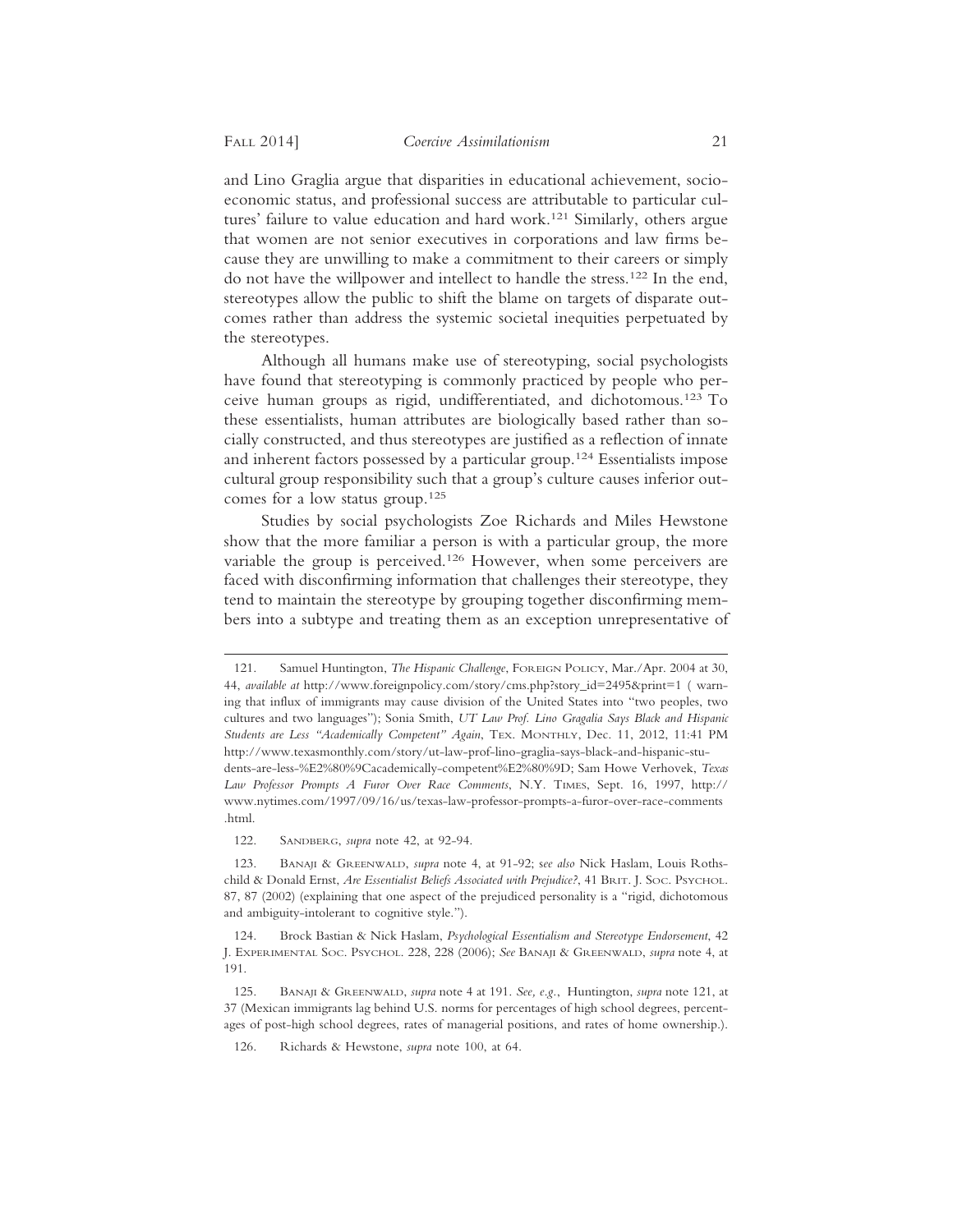the group.127 In identity performance theory, this phenomenon is known as racial exceptionalism wherein the majority points to a select number of minorities they have hired to disprove allegations of unlawful bias.<sup>128</sup> Often times those individuals possess the phenotype of their race or ethnicity that may be the basis for forming the stereotype but perform their identities in accordance with the demands of the majority group. Thus, calls for increased interaction between different identity groups should not be limited to intergroup interactions but also exposure to the various intragroup differences that dispel homogenizing stereotypes.<sup>129</sup>

#### D. *Intersectionality Theory*

Any discussion of women of color and discrimination law entails examining how belonging to multiple low status groups further complicates intergroup dynamics. The intersection of identities confounds the essentialist discriminator while also leading to uniquely tailored stereotypes of Black women, Latina women, or Muslim women, among others.

Intersectionality theory interrogates the interplay between gender, race, religion, and other categories of differences in individual lives, social practices, institutional arrangements, and cultural ideologies.130 Rather than examine prejudice and discrimination through binaries of solely race, gender, or religion, intersectionality theorizes identity in a more complex manner.131 It posits that legal theory and social policy that focuses on discrimination against individuals on the basis of protected traits as separate and distinct from each other, rather than interactive with each other, fails to uncover the gender components of racism, race components of sexism, and the gender and race components of religious bias.132 As such, intersectionality affects outcomes of power, access to resources, and distribution of wealth.133 Social and material realities of women of color's lives are af-

- 131. Jennifer Nash, *Re-thinking Intersectionality*, 89 FEMINIST REV. 1, 2 (2008).
- 132. *See* Caldwell, *supra* note 18, at 374.
- 133. Leslie McCall, *The Complexity of Intersectionality*, 30 CHI. J. 1771, 1789-91 (2005).

<sup>127.</sup> *Id.* at 56; GORDON ALLPORT, THE NATURE OF PREJUDICE 20, 21, 23 (1979). In contrast, subgrouping is a process that promotes stereotype change because it causes the perceiver to organize information into multiple clusters of individuals who are similar to one another in some way and different from other group members. Examples include career women, housewives, and feminist women within the larger stereotype of women. Richards & Hewstone, *supra* note 100, at 61.

<sup>128.</sup> Carbado & Gulati, *What Exactly*, *supra* note 65, at 1156 (explaining that racial exceptionalism may lead to racial conflict and alienation and that is does not necessarily produce belonging).

<sup>129.</sup> Rich, *supra* note 5, at 1268.

<sup>130.</sup> Kathy Davis, *Intersectionality as Buzzword*, 9 FEMINIST THEORY 67, 77 (2008); Kimberl´e Crenshaw, *Mapping the Margins: Intersectionality Identity, Politics, and Violence Against Women of Color*, 43 STAN. L. REV. 1241, 1241 (1991); Harris, *Race and Essentialism*, *supra* note 108, at 585-90 (1990).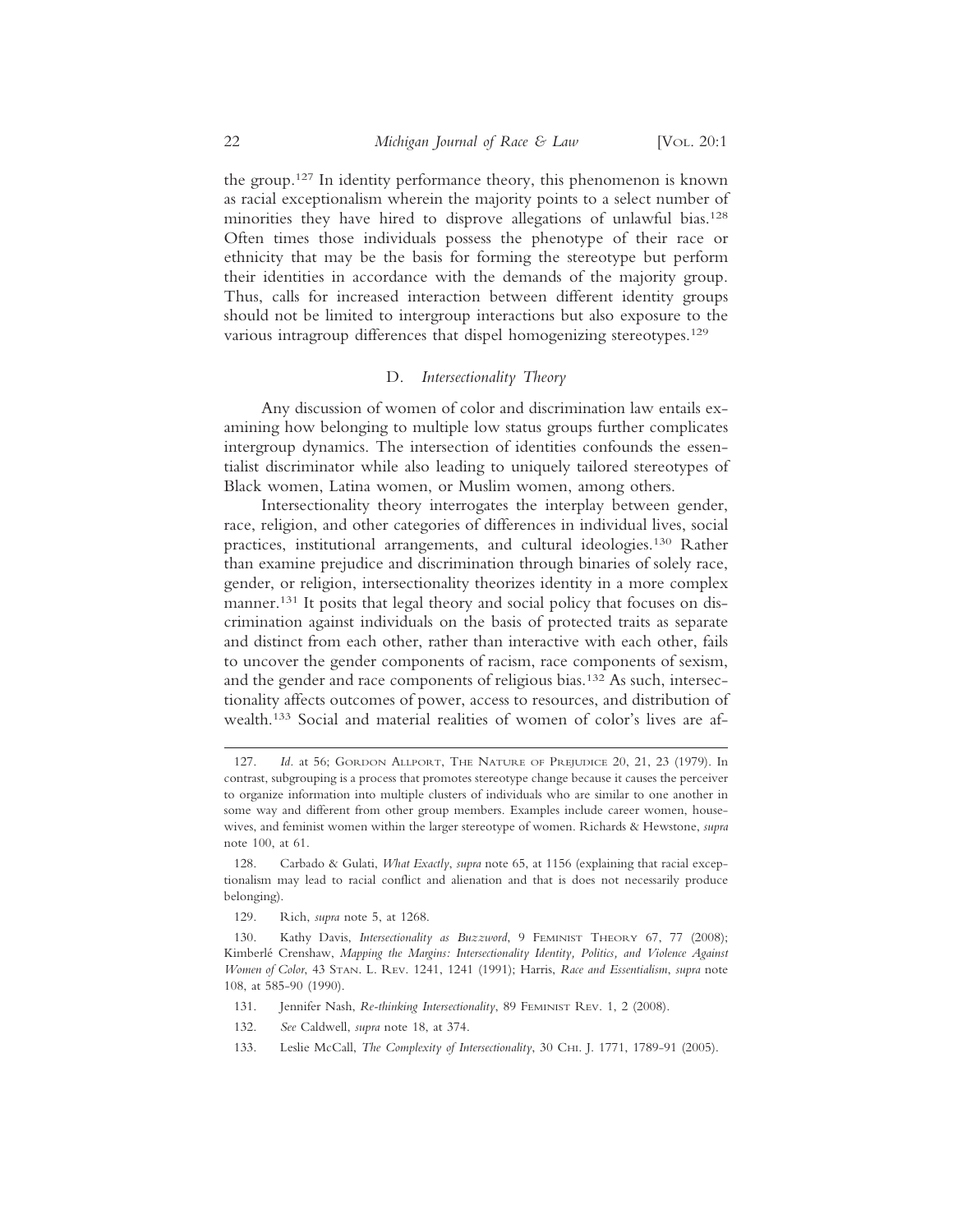fected by how their race, class, and gender identities interact to produce and transform power relations to the disadvantage of low status groups.134

Focusing on Black women's experiences,<sup>135</sup> Kimberlé Crenshaw and Angela Harris argue that the distinct history of Black women and the negative stereotypes associated with them dictates a tailored analysis of discrimination that expounds on how their interactive low status identities impact access to equal opportunity in the workplace.136 Absent recognition of the interaction of multiple identities, Black women are at risk of being denied the same protections available to other individuals protected by antidiscrimination law.137 Indeed, courts consistently fail to comprehend intersectionality. They incorrectly assume that racism and sexism operate independently such that a Black woman must show either that she was discriminated against because she was a woman or because she was Black rather than because she was a Black woman.138 An employer, therefore, may defeat the Black female plaintiff's prima facie case by pointing to other women or other Black males who were not subjected to the alleged disparate treatment.<sup>139</sup>

137. *See* Areheart, *supra* note 136, at 214 (asserting that a "double standard appears to exist, whereby white male . . . litigants enjoy additional legal protections which do not extend to nonwhite male intersectional claimants.").

138. *See* Jennifer Nash, *Re-thinking Intersectionality*, 89 FEMINIST REV. 1, 8-9 (2008) (critiquing the treatment of black women as unitary and monolithic such that "class and sexuality [ ] are obscured in the service of presenting 'black woman' as a category that opposes both 'whites' and 'black men'.").

139. *See* ABU-LUGHOD, *supra* note 40, at 132 (noting that a "discriminatory legal system compounds the problems for women and girls" in a particular society); *see, e.g.*, Devon W. Carbado & Mitu Gulati, *The Fifth Black Woman*, *supra* note 12, at 714 (providing an example of a Black woman in the workplace who deals with discrimination because "black women exist only

<sup>134.</sup> Intersectionality theory offers a theoretical tool to underscore the lived multidimensionality of marginalized subject's experiences to combat feminist hierarchy, male or race hegemony, racial exclusivity. Jennifer Nash, *Re-thinking Intersectionality*, 89 FEMINIST REV. 1, 2 (2008).

<sup>135.</sup> Kimberlé Crenshaw, *supra* note 130, at 1241-42 (arguing that that many of the experiences Black women face are not subsumed within the traditional boundaries of race or gender discrimination); *see generally* Kimberle W. Crenshaw, *Close Encounters of Three Kinds: on Teaching Dominance Feminism and Intersectionality*, 46 TULSA L. REV. 151 (2010). *See also* Jennifer C. Nash, *"Home Truths" on Intersectionality*, 23 YALE J.L. & FEMINISM 445 (2011).

<sup>136.</sup> *See* Crenshaw, *Close Encounters*, *supra* note 135; *see* Harris, *Race and Essentialism*, *supra* note 108; Rachel Kahn Best et al., *Multiple Disadvantages: An Empirical Test of Intersectionality Theory in EEO Litigation* 45 LAW & SOC'Y REV. 991, 993 (2011) (providing an example of "an employer [who] might hire both white women and black men but refuse to hire black women because he stereotypes them as desperate single mothers[, and] since this stereotype is specific to black women, it cannot be explained as the summed effects of racism and sexism." (citation omitted)); Browne & Misra, *supra* note 107, at 500 ("For instance, employers depict low-skill young Black men from the inner city as lazy, belligerent, or dangerous (Kirschenman & Neckerman 1991, Moss & Tilly 2001), but they stereotype low-skill Black women as single mothers who are either distracted or desperate for a paycheck"); Bradley Allan Areheart, *Intersectionality and Identity: Revisiting a Wrinkle in Title VII*, 17 GEO. MASON U. C.R. L.J. 199, 200 (2006).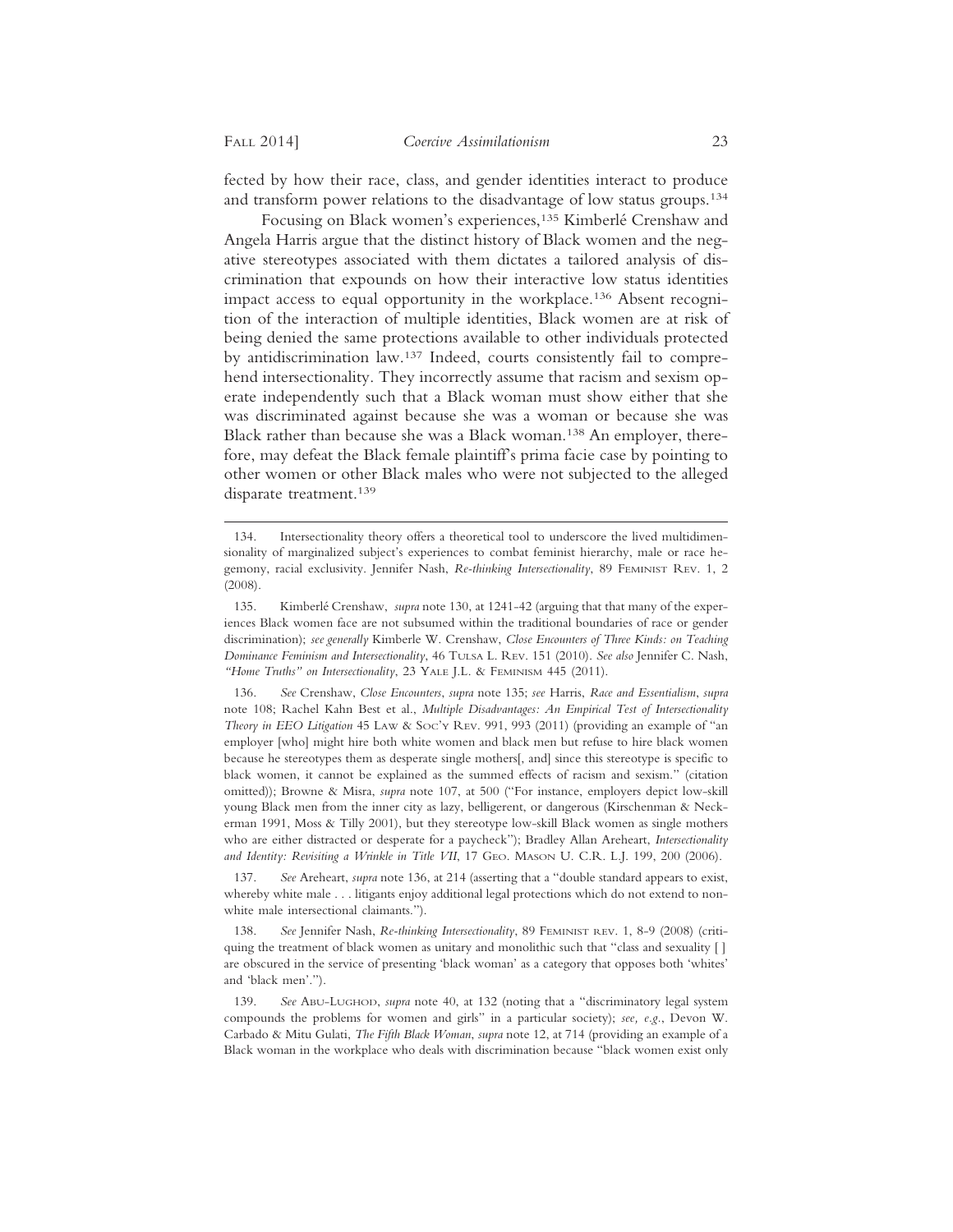I argue the same analysis applies to Muslim women of color with the addition that they face a triple bind. They face stereotypes unique to Muslim women that depict them as oppressed, subjugated, unable to lead, and in need of saving by American notions of gender equality. Muslim women also find themselves discriminated against as women expected to be feminine, deferential to male authority, and attractive at work.140 And they are stigmatized as suspect Muslims with covert terrorist agendas.141 Their intersectional identities destabilize notions of a universal woman, Muslim, Arab, or other low status group by highlighting that multiple sites of oppression intersect to the terms and relations of power in society, including in the workplace.142

The next section incorporates the fore-mentioned legal and social psychology theories into an examination of how Muslim women of color, an under-researched group, have performed their multiple identities in a workplace infected by coercive assimiliationism. I proffer a nuanced explication of the contradictory identity performance pressures that leave many of them unprotected by current Title VII jurisprudence—regardless whether they reject or succumb to coercive assimilationism. For these reasons, Part IV offers doctrinal recommendations calling for more expansive interpretations of Title VII to address these forms of latent discrimination.

# II. PERFORMING IDENTITY AT WORK: THE CASE OF MUSLIM WOMEN OF COLOR

The antidiscrimination literature is replete with articles on African Americans, African American women, and LGBT communities,<sup>143</sup> but lit-

to the extent that their experiences comport with the experiences of black men or white women.").

<sup>140.</sup> *See* Catharine A. MacKinnon, *Feminism, Marxism, Method, and the State: An Agenda for Theory*, 7 SIGNS 515, 530 (1982) (Contemporary industrial society's version of a woman is "docile, soft, passive, nurturant, vulnerable, weak, narcissistic, childlike, incompetent, masochistic, and domestic, made for child care, home care, and husband care. . .Women who resist or fail, including those who never did fit—for example, black and lower-class women who cannot survive if they are soft and weak and incompetent, assertively self-respecting women, women with ambitions of male dimensions—are considered less female, lesser women.").

<sup>141.</sup> KHAN, *supra* note 74, at 50; *see, e.g.*, Ara v. Tedeschi Food Shops, Inc., 794 F. Supp. 2d 259, 261 (D. Mass. 2011) (involving a Muslim woman of Bangladeshi descent alleging her manager showed her a picture of Sadaam Hussein after he was killed and told her "your leader is finished," stated that Bangladesh was the number one terrorist country, and threw out all job applications by applicants with Muslim sounding names); ); Mowafy v. Noramco of Del., 620 F. Supp. 2d 603, 607-08 (D. Del. 2009) (coworker asked Egyptian Muslim woman why Muslims produce so many terrorists and screaming in fright upon observing her conducting her daily prayers at work).

<sup>142.</sup> Jennifer Nash, *Re-thinking Intersectionality*, 89 FEMINIST REV. 1, 3 (2008).

<sup>143.</sup> *See, e.g.*, Henry L. Chambers, Jr., *Discrimination, Plain and Simple*, 36 TULSA L.J. 557, 563 (2001) (discussing sexual orientation in relation to employment discrimination); Katie R. Eyer, *Lesbian, Gay, Bisexual, and Transgendered Employees*, *in* REPRESENTING LESBIAN, GAY, BI-SEXUAL, AND TRANSGENDERED CLIENTS IN PENNSYLVANIA, 81, 99-102 (Pa. Bar. Inst. pub.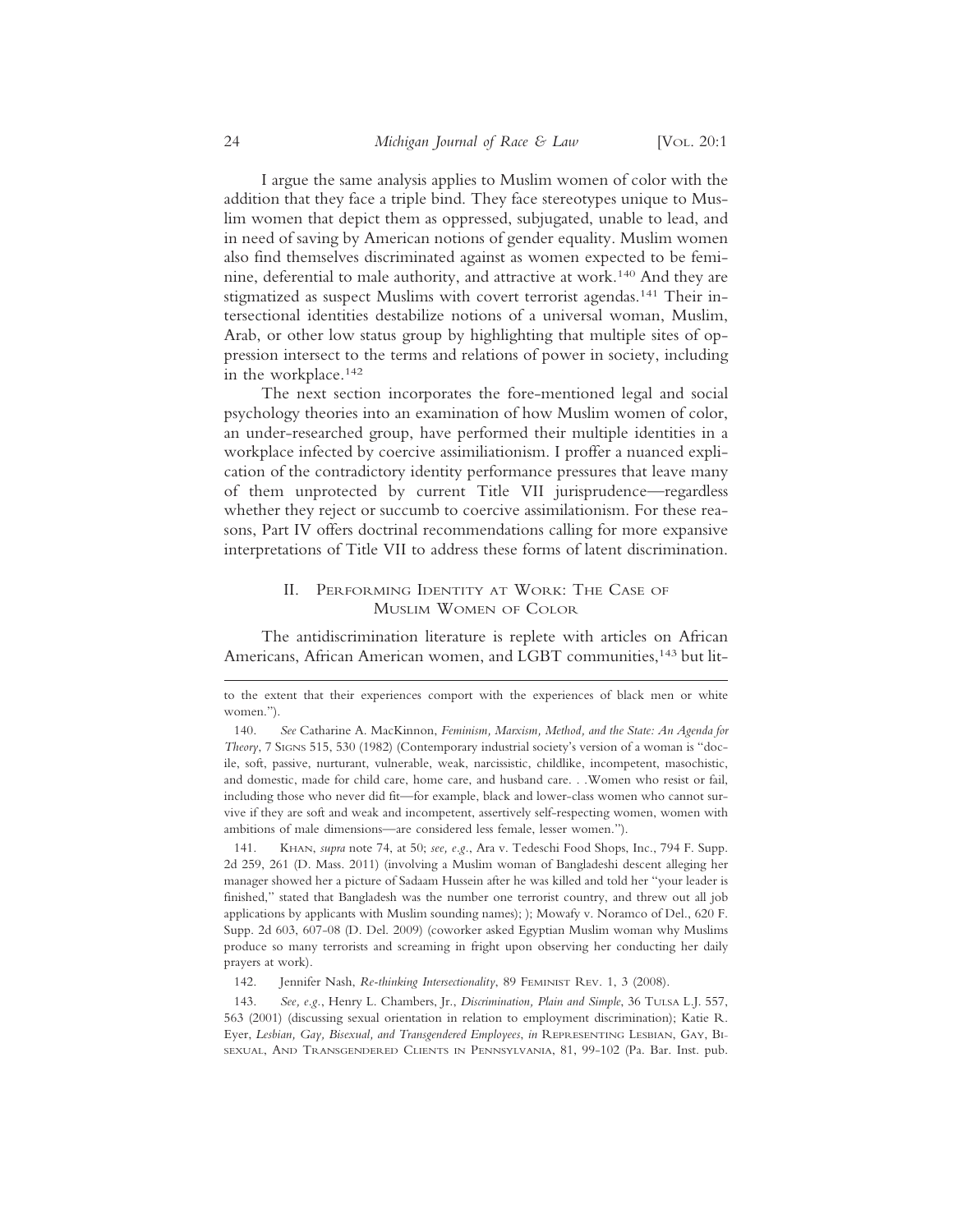tle is written on Muslim women of color. Accordingly, this Section expands the literature through an examination of the complexities of Muslim women's experiences through the lens of identity performance theory. Section A describes the unique ways in which Muslim women adopt the individual identity performance strategies of converting, passing, and covering. Section B turns to group level strategies wherein Muslim women increase their identification with Muslim communities, also known as identity enhancement or social competition group strategy, to maintain a positive social identity and self-esteem in the face of prejudice. By expounding on individual and group level strategies, this Section offers a nuanced perspective on how Muslim women's identity performance pressures are both similar and different than those faced by other women of color. As a result, Muslim women adopt coping strategies unique to their cultural, religious, and racial circumstances all of which should be considered by courts presiding over employment cases involving intergroup discrimination against Muslim women based on intragroup difference.

#### A. *Muslim Women's Identity Performance Strategies*

Social psychology scholars Branscombe and Ellemers find that when presented with opportunities to gain membership in higher status group, most people will attempt to negate their identities associated with the devalued group and pursue individual mobility strategies.144 Such findings corroborate racial hierarchy theory in critical race studies wherein members of stigmatized races may discriminate against other stigmatized races as a means of increasing their association with the dominant white race.145

Along those lines, identity negation entails a willingness to make significant changes to one's self-definition in order to decrease or eliminate the negative consequences of an existing identification.146 Some individuals eliminate an identity by labeling themselves as an "ex-member" of the group that has been abandoned. Others go so far as derogating other ingroup members as inferior to distance themselves from the stigmatized group.147 Similarly, identity denial occurs when an individual denies her

- 145. *See* note 252, *infra*; Rich, *supra* note 5, at 1389-90.
- 146. Branscombe & Ellemers, *supra* note 82, at 308.

<sup>2008) (</sup>discussing the ways that common law claims have been utilized to protect the rights of LGBT victims of harassment and discrimination); *see generally* Carbado, *Black Rights*, *supra* note 36; Matthew Clark, *Stating a Title VII Claim for Sexual Orientation Discrimination in the Workplace: The Legal Theories Available After Rene v. MGM Grand Hotel*, 51 UCLA L. REV. 313 (2003); William R. Corbett, *Unmasking a Pretext for Res Ipsa Loquitur: A Proposal to Let Employment Discrimination Speak for Itself*, 62 AM. U. L. REV. 447 (2013); Janet E. Halley, *The Politics of the Closet: Towards Equal Protection for Gay, Lesbian, and Bisexual Identity*, 36 UCLA L. REV. 915 (1989); Mary Elizabeth Powell, *The Claims of Women of Color Under Title VII: The Interaction of Race and Gender*, 26 GOLDEN GATE U. L. REV. 413 (1996).

<sup>144.</sup> Branscombe & Ellemers, *supra* note 82, at 246-47.

<sup>147.</sup> *Id.* at 245.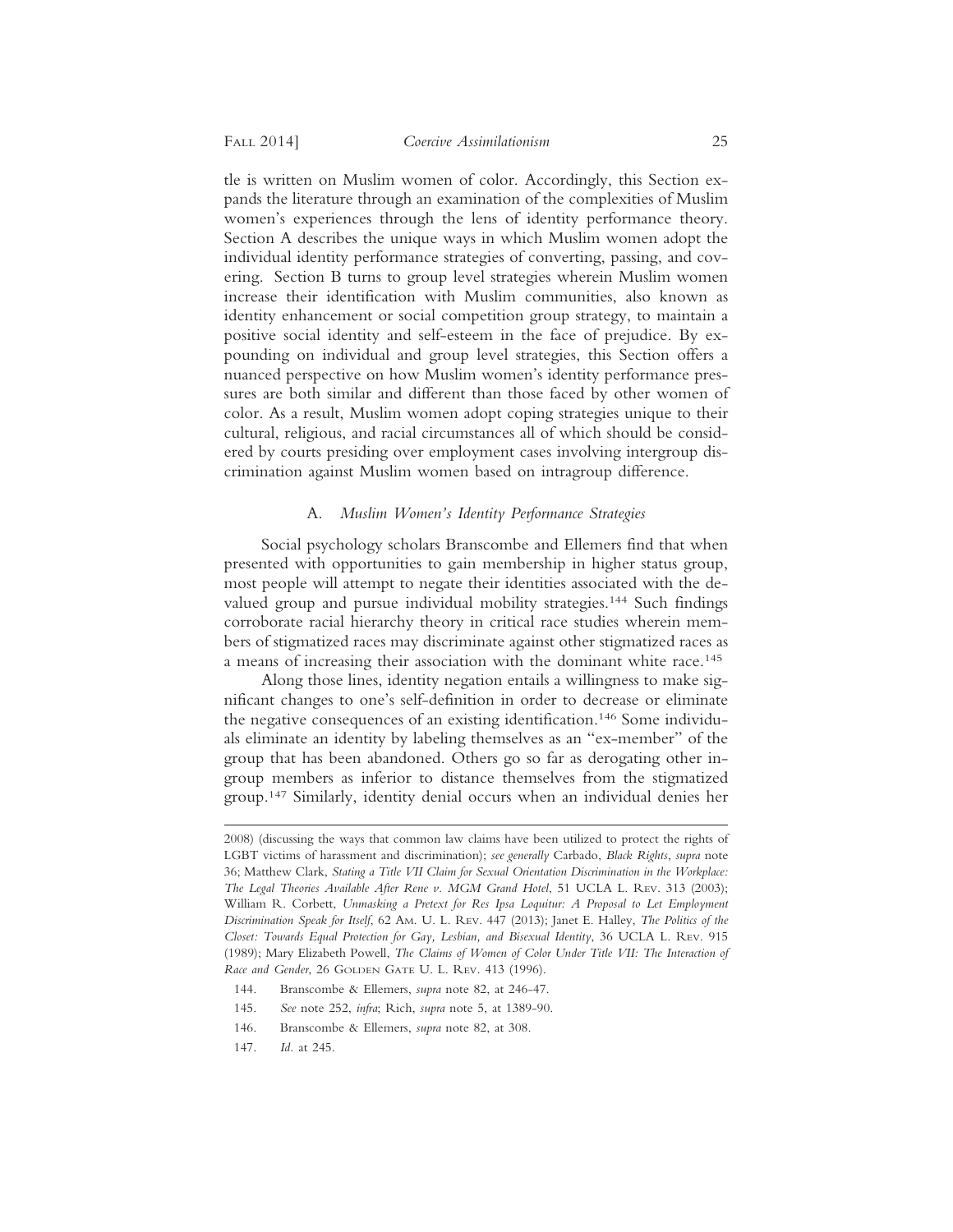identity and attempts to pass as a member of the majority. In the workplace, successful individual mobility strategies can lead to increased opportunities for higher quality work, business development opportunities, good evaluations, promotions, and higher pay.148 Towards those ends, three individual mobility strategies are most often employed: converting, passing, and covering.

"Converting" entails changing one's underlying identity altogether. A Muslim woman converts by converting out of Islam into Christianity, the religion of the dominant social group. She legally changes her birth name from a Muslim, Arab, or non-white name to an Anglo sounding name. Her wardrobe and lifestyle eliminate all traces of her Muslim or non-white identity. She marries a Christian, white male with whom she socializes in his dominant social group. Their children are raised Christians with Anglo Saxon names and socialize with other white, Christian children. In the end, the converted Muslim woman completely disassociates from her Muslim and ethnic identity as she converts into her Christian, white identity. In her mind and the minds of others, she is a member of the socially dominant group.

"Passing" occurs when the underlying identity is retained but masked.149 A Muslim woman who passes hides her Muslim identity by adopting an Anglo nickname, such as Katy instead of Khadija, but does not legally change her birth name.150 Although she may associate with some Muslims privately, she hides these associations from her white, Christian co-workers. Instead, she strategically socializes with dominant group members to avoid the stigmatization of being associated with her low status group.151 She partakes in traditionally American social activities such as dancing, drinking, and having American boyfriends—all of which are at odds with the Islam practiced by her in-group.152 Her western American wardrobe does not disclose her ethnic roots or religious identity, and her marriage to a fair skinned man who also passes as white further obscures her racial and ethnic identity.153 When her underlying identity is discov-

<sup>148.</sup> *See, e.g.*, Zayed v. Apple Computers, No. C 04-01787 JW, 2006 WL 889571, at \*7 (N.D. Cal. Apr. 5, 2006) (involving an Egyptian Muslim woman who alleged she was deprived of "(1) opportunities to visit customer sites, (2) one-on-one support, and (3) mentoring opportunities").

<sup>149.</sup> *See* Yoshino, *supra* note 13, at 773.

<sup>150.</sup> *See, e.g.*, Zaal, Salah & Fine, *supra* note 35, at 171 (describing a young Muslim woman's fear of being rejected for jobs and other opportunities on account of her Muslim name).

<sup>151.</sup> *See* Roberts & Roberts, *supra* note 10, at 382. *Cf.* Green, *supra* note 10, at 645 (noting that informal socialization is an important way that employees obtain coveted work assignments and promotions).

<sup>152.</sup> *See generally* EEOC v. Abercrombie & Fitch, 798 F. Supp. 2d 1272 (N.D. Okla. 2011).

<sup>153.</sup> *See* KHAN, *supra* note 74, at 37, 40; s*ee also id.* at 44 (noting that members of the elite of counters who were colonized caused the population to idolize European culture and demean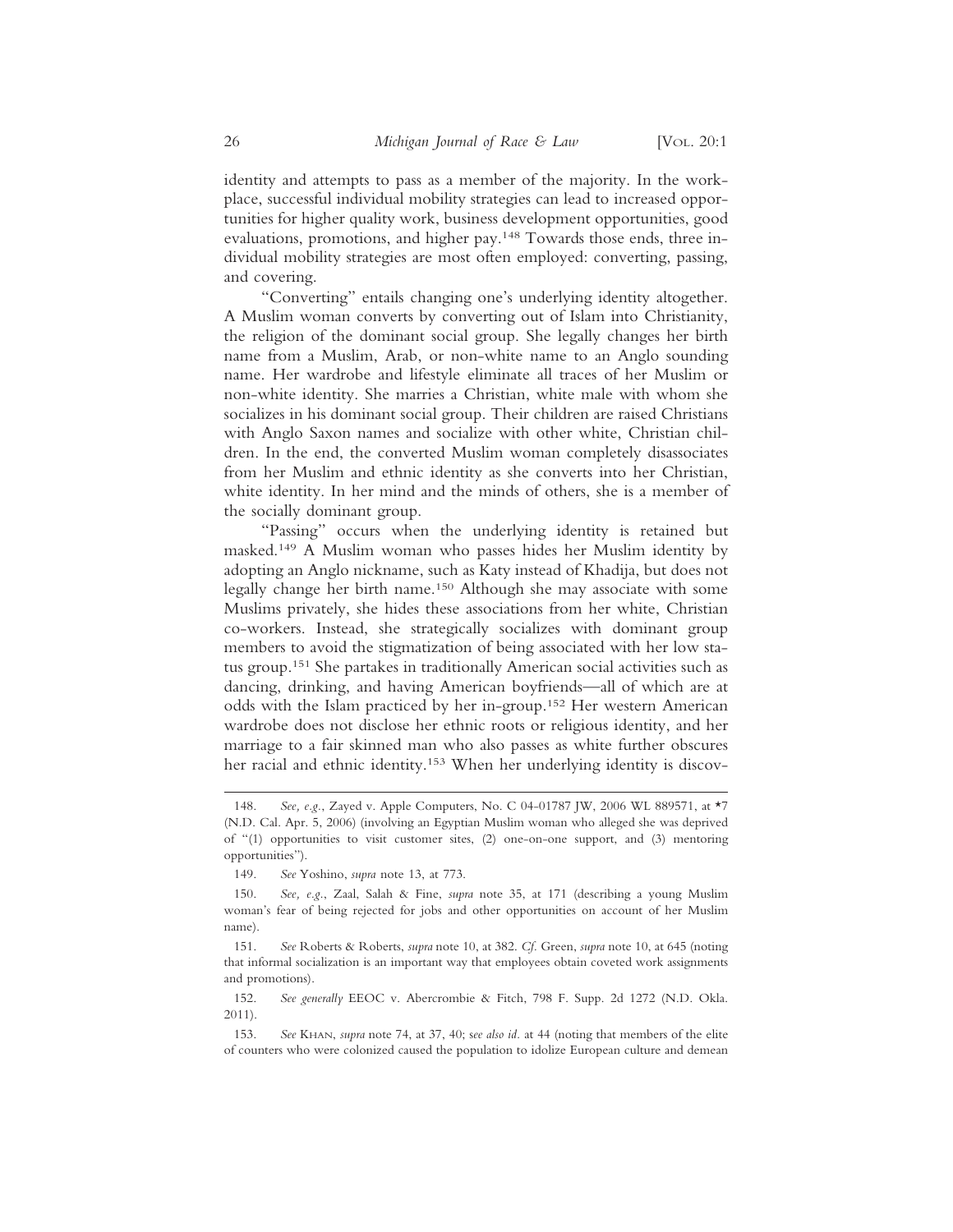ered, she is often told "I had no idea you were a Muslim or an Arab" to which she may respond dismissively as an accident of birth and irrelevant to her self-identification.

The option to convert or pass is available only to persons whose skin color and phenotype "look white" enough for the dominant social group to believe they are in fact members of the high status group.154 Otherwise, attempts to convert or pass leave the person worse off as she is rejected both by her low status group and the high status group.155 Due to the non-European geographic origins of most Muslim immigrants in America, converting and passing is available to very few.156 Thus, covering is adopted by Muslims whose phenotype and physical characteristics are perceived as typical of a particular low status group. It is the most common form of identity performance employed to avoid stigmatization.157

Covering entails adopting appearances, associations, speech, and behaviors that allay the dominant social group's discomfort with or fear of the low status group. The minority engages in racial comforting by allaying the guilt caused by the dominant group's bias against her low status group.158 She also engages in racial distancing from her low status in-group so that she can be viewed as the exception to negative stereotypes, thereby avoiding stigmatization.159 Ultimately, the individual does not want to be perceived as "too Black," "too Muslim," "too feminist," or "too Arab" depending on the stigmatized groups to which she belongs. She seeks to assuage the dominant group that she will not come to work one day with a headscarf on, start praying at her desk, or proclaim "Allah Akbar" when she receives good news. Whether or not she wants to engage in such acts is irrelevant because her individuality is subsumed in the negative stereotypes presumed about her low status group.

In covering her identity, a Muslim woman retains and discloses her underlying identity but performs it in such a way that makes it more palatable for the socially dominant group to not feel threatened by her pres-

local culture, and thus passing is a continuation of post-colonial cultural developments in the Muslim woman's country of origin). Grillo & Wildman, *supra* note 19, at 406 (describing "being black and looking white").

<sup>154.</sup> *See* KHAN, *supra* note 74, at 40.

<sup>155.</sup> Branscombe & Ellemers, *supra* note 82, at 258; KHAN, *supra* note 74, at 32 (discussing case of woman whose phenotype looked non-white and stereotypically Muslim within Canadian society such that she was subjected to anti-Muslim bias even though she converted out of Islam).

<sup>156.</sup> *See* Sahar F. Aziz, *Sticks and Stones, The Words That Hurt: Entrenched Stereotypes Eight Years After 9/11*, 13 N.Y. CITY L. REV. 33 (2009) (providing a summary of the diverse races and ethnicities that comprise the Muslim community in the United States).

<sup>157.</sup> Green, *supra* note 10, at 652 (pressuring minority women to take on behavioral traits stereotypically associated with and defined by white men and women devalues her race). *See e.g.* Gonzalez, *supra* note 69, at 2201-06 (discussing the prevalence of "covering" as an identity deflection technique).

<sup>158.</sup> *See* Yoshino, *supra* note 13, at 778.

<sup>159.</sup> Roberts & Roberts, *supra* note 10, at 382.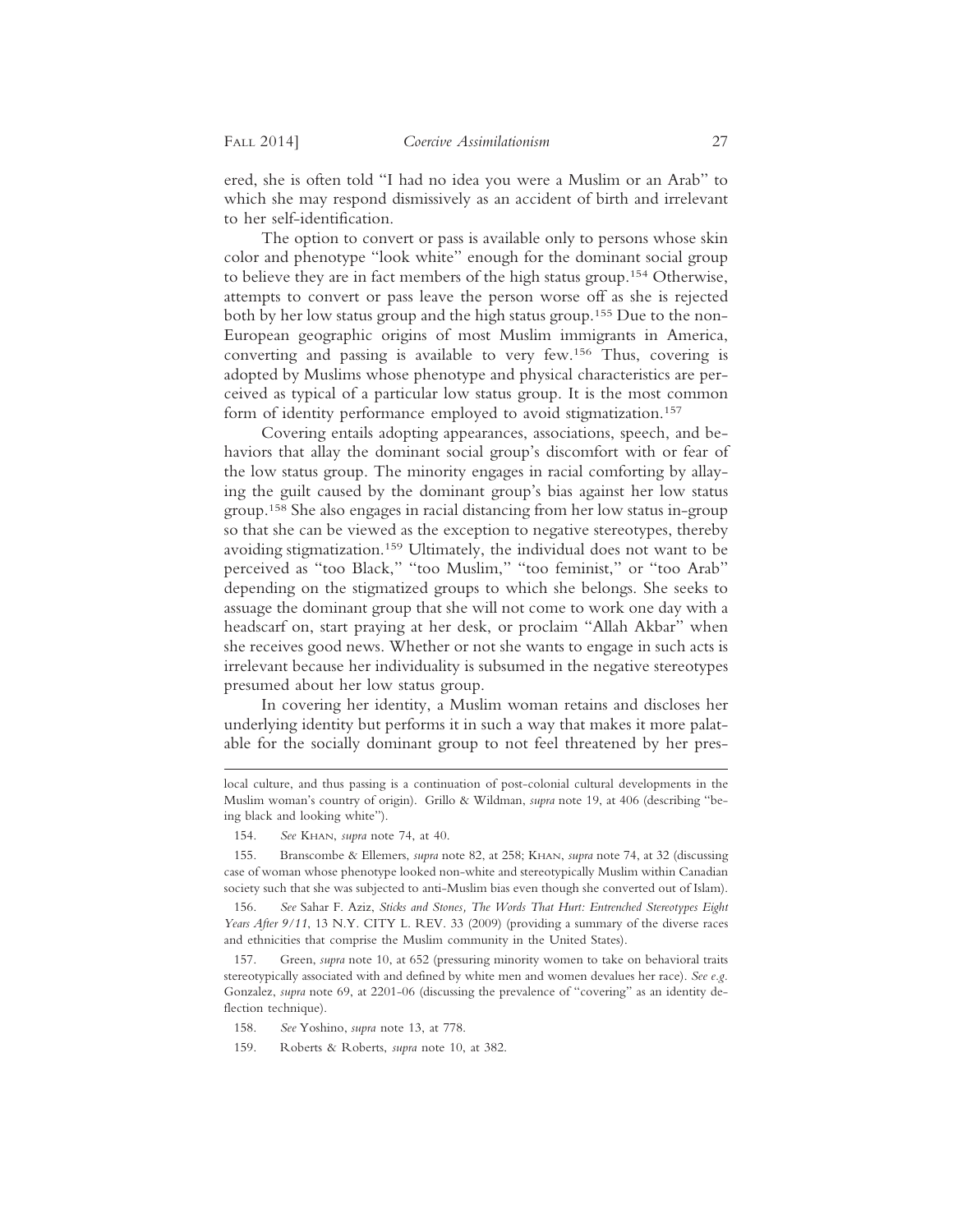ence. She does not wear a headscarf, she does not speak Arabic or another foreign language in front of her colleagues, she speaks in the local vernacular accent, straightens her hair, and wears clothes viewed as Western and liberal as opposed to overly conservative and Islamic.160 She chooses names for her children that are both Arabic and English such as Sara, Adam, Zack, Miriam or Sophia so that her children can also cover their Muslim and ethnic identities.161 She makes an effort to inform her coworkers about her active participation in traditionally American activities such as the Parent Teacher Association, volunteering at the Salvation Army, leading her daughter's Girls Scouts troop, donating to the United Way, and other typically American extracurricular activities. Even though she may be a practicing Muslim, she does not publicize her religiosity or seek religious accommodation at work. Nor does she inform her coworkers of her trips back to her country of origin as this may be perceived as evidence of divided national loyalties.162

A Muslim woman who covers her identity also goes out of her way to express her patriotism and does not criticize American foreign policy.163 In attempting to racially comfort her colleagues, the Muslim woman laughs with her colleagues, rather than complains about, bigoted jokes about Muslims or her ethnic group, she does not challenge stereotypes that Muslims are more prone to terrorism or Muslim women are oppressed.164 Indeed, she may go so far as to engage in self-hating humor about her backward country of origin and fanatical religion to validate mainstream stereotypes.165 She becomes a "cultural Muslim" rather than a

161. Changing Muslim names to English sounding names became a common practice after September 11. *Muslim Americans Changing Arabic-sounding Names*, USA TODAY, Mar. 20, 2002, http://usatoday30.usatoday.com/news/nation/2002/03/20/arab-names.htm.

162. *See, e.g.*, *Amna*, 2011 WL 4592787, at \*2 (E.D.N.Y. Sept. 30, 2011) (alleging that coworker asking female employee of Pakistani descent whether she vacationed in Iraq as implicitly accusing her of supporting terrorism).

163. *See* KHAN, *supra* note 74, at 14.

164. *Amna*, 2011 WL 4592787, at \*3 (complaining of being subjected to cartoons offensive to Muslims). *See, e.g.*, Swim, Cohen & Hyers, *supra* note 38, at 50 (discussing nonassertive responses to prejudice in the form of humor and attempts to placate or appease the perpetrator); BANAJI & GREENWALD, *supra* note 4, at 49 (laughing at anti-Black racial humor and rating it as funny is an example of a predicted behavior by automatic white preference).

165. ABU-LUGHOD, *supra* note 41, at 114 (noting that in the West, Muslim communities are regularly portrayed as backward and prone to violence); Steele, *supra* note 34, at 621 (discussing how "negative stereotypes about one's group eventually become internalized and cause re-

<sup>160.</sup> *See* KHAN, *supra* note 74, at 117-18. For instances of women facing work-related consequences for a more overt performance of Muslim identity, see Complaint at 3-7, Spence v. LaHood, No. 11-3972 JBS/AMD, 2013 WL 355913 (D.N.J. July 5, 2011) (alleging several of plaintiff's co-workers made negative comments about her Muslim head covering); Second Amended Complaint at 3-13, Amna v. N.Y. State Dep't of Health, No. 08-CV-2806 (CBA)(LB) (E.D.N.Y. Apr. 29, 2009) (alleging Muslim female of Pakistini descent plaintiff's supervisor yelled at her for speaking in her native language and verbally insulted plaintiff in front of co-workers concerning plaintiff's English speaking skills).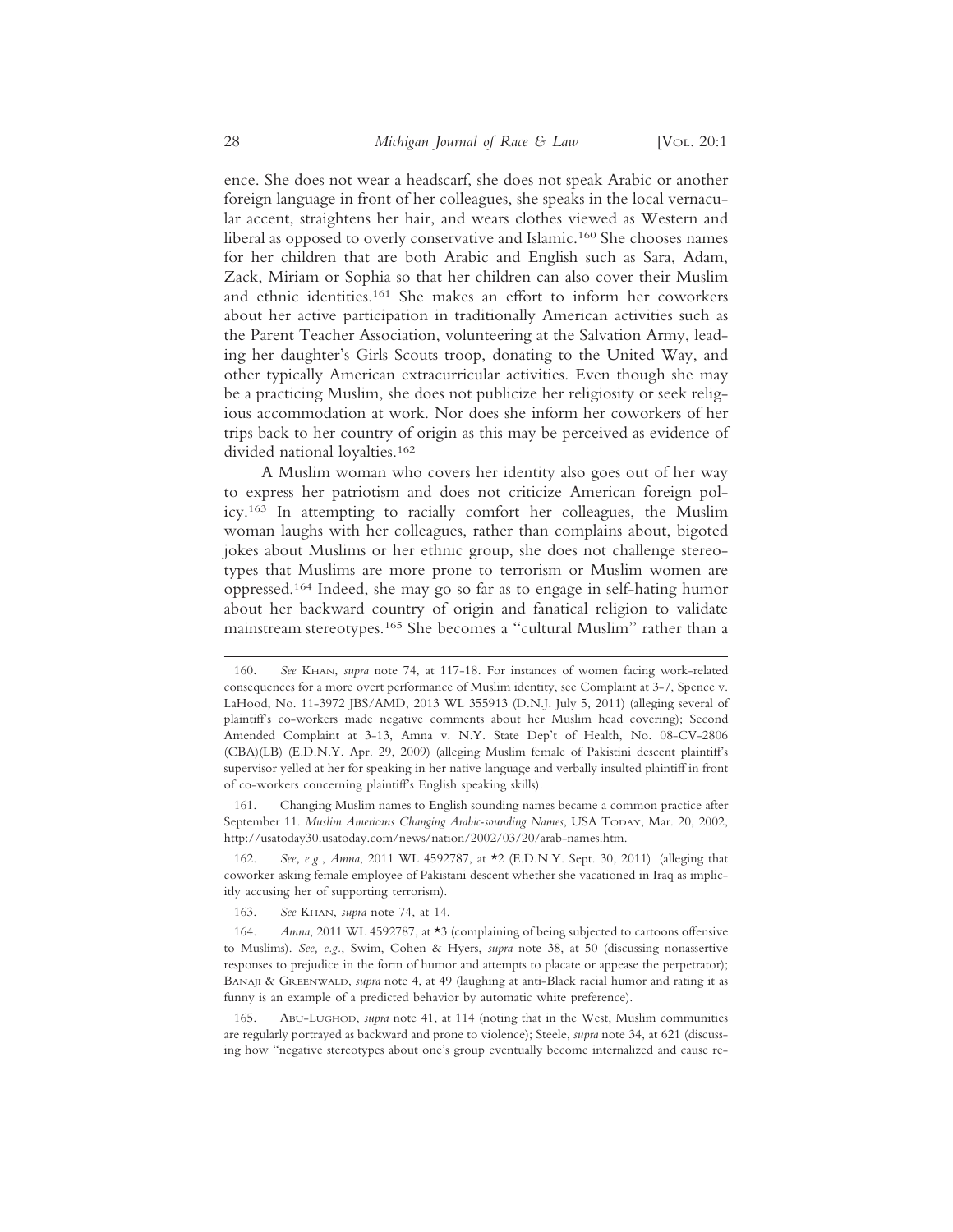"real" (bad) Muslim whose embrace and practice of her Islamic and ethnic identity are viewed as a threat by her coworkers.<sup>166</sup> The identity covering Muslim woman becomes the person her employer points to counter allegations of anti-Muslim, anti-Arab, or even anti-women bias and tout the employer's workplace diversity. As a result, her willingness to accommodate coercive assimilationist pressures makes her more vulnerable to being a token.167

# B. *Group Enhancement Strategies: Refusing to Perform Coercive Assimilationism*

Not all members of stigmatized groups respond to prejudice through identity negation or dissociation.168 Individuals highly identified with their devalued group defend their in-group and derogate the out-group.169 Indeed, some high identifiers respond with anger to the negative perceptions of their group.170 They view discrimination against their in-group by the dominant group as a "badge of distinction rather than a mark of shame."171 To the high identifiers, the poor outcomes of the in-group in terms of employment, education, and other socio-economic factors are a product of discrimination that illegitimately and collectively devalue the entire group.172 As a result, they are likely to reject dominant group standards, engage in separatism, and place greater value on how they differ from the dominant group.173

Increased identification with a low status group, also known as identity enhancement or social competition group strategy, maintains a positive

168. Roberts & Roberts, *supra* note 10, at 380 ("belonging to stigmatized or sociallydevalued identity groups does not mean that one personally ascribes to all of the negative connotations that society has associated with one's group").

- 169. Branscombe & Ellemers, *supra* note 82, at 252.
- 170. *Id.* at 251.
- 171. *Id.* at 256.
- 172. *Id.* at 256.

jection of one's own group, even of oneself—self-hating preferences."); Swim, Cohen, & Hyers, *supra* note 38, at 50 (noting the use of humor to deflect discrimination).

<sup>166.</sup> KHAN, *supra* note 74, at 100 (describing an interview with a Muslim woman who refused to define Muslim identity based on active religious community participation, but rather based on an intellectual, objective interest in studying Islam as a culture).

<sup>167.</sup> Branscombe & Ellemers, *supra* note 82, at 258-59 (noting that "only a few token members [of a devalued group" are selectively admitted by the higher status group," meanwhile continuing the system that is not in fact providing equal chances for all).

<sup>173.</sup> Jolanda Jetten, Nyla Branscombe, Michael Schmitt, Russell Spears, *Rebels with a Cause: Group Identification as a Response to Perceived Discrimination from the Mainstream*, 27 PERSON-ALITY AND SOCIAL PSYCHOLOGY BULLETIN 1204, 1205 (2001) (noting that the costs of being targeted for discrimination can be offset by the psychological benefits derivable from increased identification with other in-group members); Branscombe & Ellemers, *supra* note 82, at 259.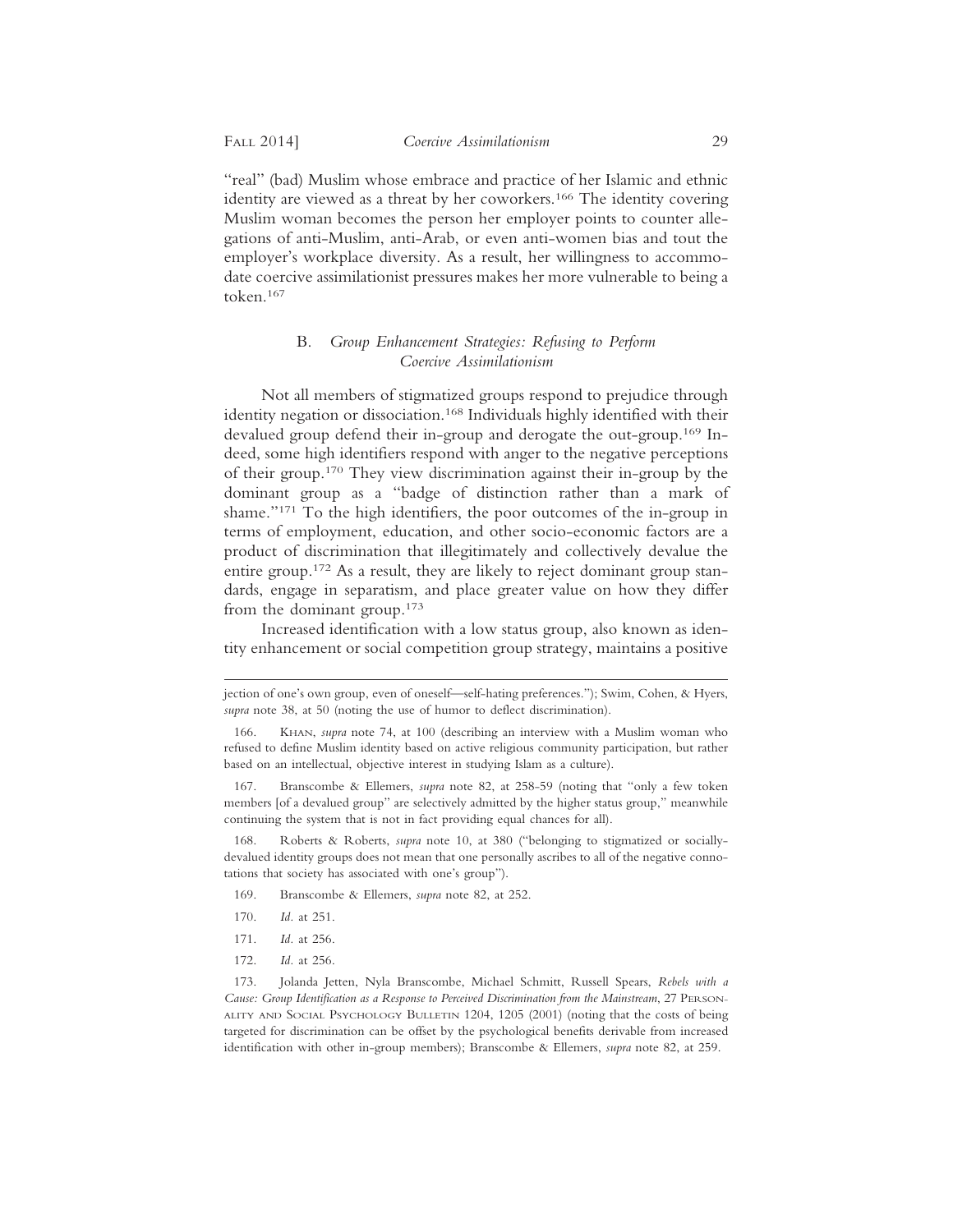social identity and self-esteem in the face of prejudice.<sup>174</sup> As a consequence, many members of socially devalued groups derive great pride from their group membership as was the case with Black consciousness movements in the United States during the Jim Crow era and currently evinced in gay pride parades.175 Similarly, many Muslims coalesce around their faith communities to cope with the distress from post-9/11 discriminatory experiences.176 If a person believes that her group's low status might be improved and that its low status was assigned illegitimately, then she is more willing to engage in collective efforts to improve the group's position.177

But group-based identity strategies carry significant risks. Highly identified group members are more susceptible than low identified members to discrimination by dominant groups who respond defensively and try to strike back at attempts to effectuate social change.178 Refusal to adhere to the norms set by the dominant social group and negation of intergroup similarities can preclude the in-group member from access to valued outcomes such as jobs, access to good schools, and wealth.179 For example, African Americans who are less acculturated into mainstream (white) society and more immersed in African culture are more likely to report experiences of prejudice.180 The highly identified person is viewed by the higher status group as an extremist or troublemaker, which further blocks the possibility of acceptance into the higher status group.181

Meanwhile, identity enhancement strategies also entail benefits. Members of devalued groups who view their common identity with ingroup members improve their psychological well-being and fulfill their need to belong.182 One study of African American women found that, "those who feel excluded by their minority group and also perceive high

- 175. Roberts & Roberts, *supra* note 10, at 380 (2007).
- 176. Ghaffari & Ciftci, *supra* note 93, at 22.
- 177. Branscombe & Ellemers, *supra* note 82, at 249.
- 178. *Id.* at 261.
- 179. *Id.* at 259.
- 180. Allison, *supra* note 92, at 161.

181. Branscombe & Ellemers, *supra* note 82, at 259; Delgado & Stefancic, *supra* note 66, at 1282-83.

182. Branscombe & Ellemers, *supra* note 82, at 250; Krieger & Fiske, *supra* note 6, at 1028 (noting "core social motive to get along with and feel accepted by one's group"). In contrast, rejection by the woman's in-group results in stress, depression, alienation, and other mental health problems. Branscombe & Ellemers, supra note 82, at 258. Several studies link the experience of discrimination to emotional distress and adverse health outcomes. Sexist discrimination faced by women of color, for example, "accounted for more variance in premenstrual, depres-

<sup>174.</sup> Branscombe & Ellemers, *supra* note 82, at 244-45; *see also* Allison, *supra* note 92, at 156 (summarizing identity formation in three phases: preencounter, immersion/emersion, and internalization wherein the immersion/emersion phase causes the individual to strongly identify with one's ethnic group, reject the majority culture, and find ethnic and racial discrimination more salient).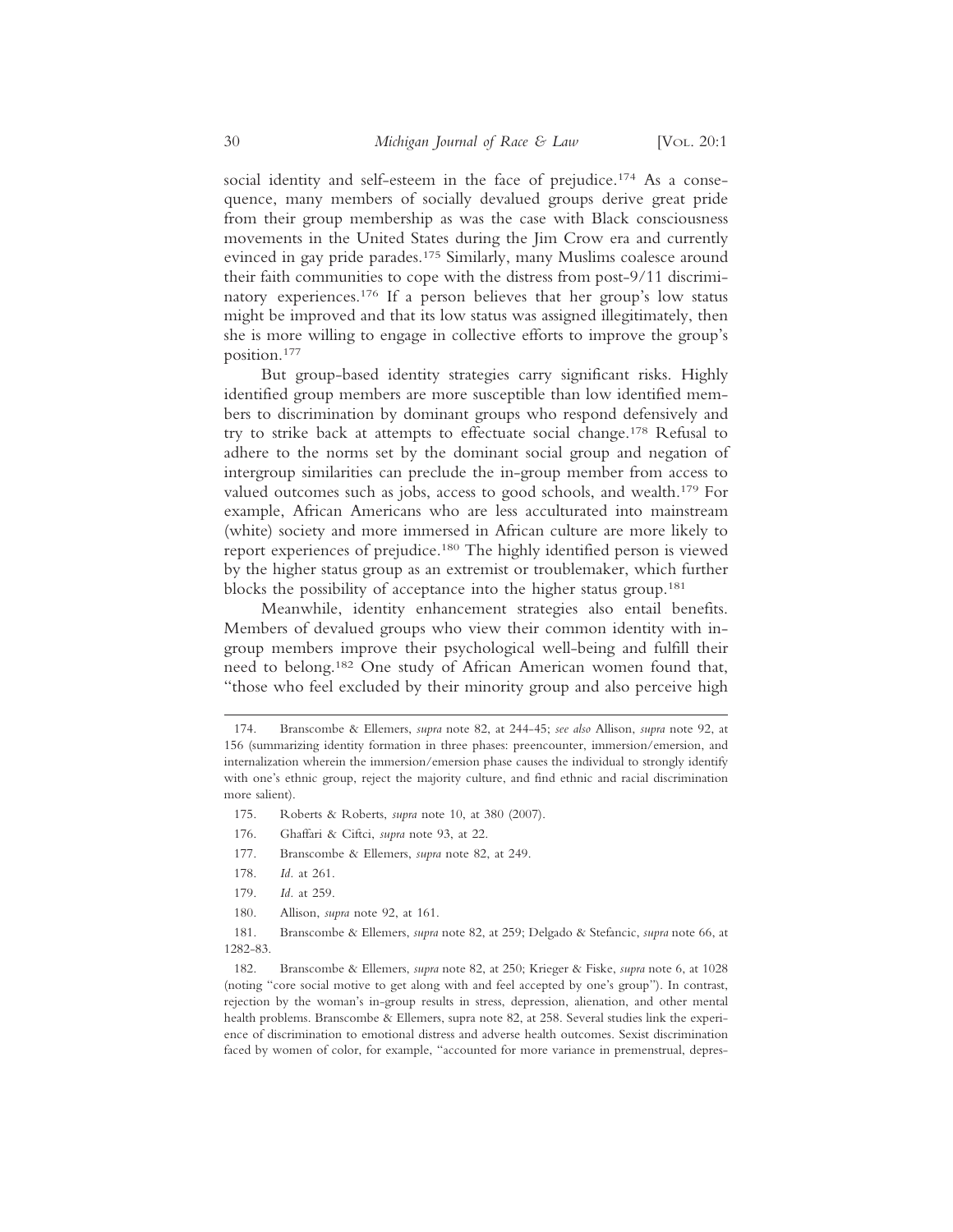discrimination from the majority exhibit significantly lower self-esteem than those who feel accepted" by the in-group or out-group.183 Similarly, studies of Muslims find that higher religiosity is linked to positive methods of coping with post-9/11 discrimination.<sup>184</sup> Strong identification with one's devalued group, therefore, can buffer against the negative psychological effects that accrue from feeling excluded from the dominant group.185

Due to the heavy psychological costs and risks arising from identity negation strategies, some members of low status groups respond to prejudice through intensified group contact with their in-group.186 Such contact enhances self-esteem and assists them in coping with stigma as a means of counteracting discrimination.<sup>187</sup> With the endorsement of others in their in-group, low status members affirm the value of their group membership rather than incorporate the negative views of the high status group.188 They voluntarily segregate by seeking refuge in their communities where they can limit interactions with prejudiced high status groups.189

Examples of group enhancement strategies include attending houses of worship where attendees are exclusively members of the in-group, limiting socialization outside of work with families within the in-group, enrolling their children in private schools wherein most of the students are members of the in-group, and living in neighborhoods where the ingroup is the majority.190 Through these activities, individuals develop a commitment and sense of belonging to the group, a positive evaluation of the group, and an investment in the success of the group.<sup>191</sup> In practicing what social psychologists call avoidance, the in-group members "move away from the oppressor" by developing separatist communities, migrating to less discriminatory locations, and reducing contacts with the majority.192 The in-group members develop a secure sense of self and a strong

183. Branscombe & Ellemers, *supra* note 82, at 251.

- 185. Branscombe & Ellemers, *supra* note 82, at 251.
- 186. *Id.* at 255.
- 187. DEAUX & ETHIER, *supra* note 78, at 311.
- 188. *Id.*
- 189. *See* Swim, Cohen & Hyers, *supra* note 38, at 39.

190. *See, e.g.,* Wildman & Davis, *supra* note 103, at 900-01 (discussing how "in most places we spend time we are in white settings, unless we act affirmatively to seek a racially integrated environment"); Kotkin, *supra* note 3, at 1453*.*

- 191. Phinney, Cantu & Kurtz, *supra* note 83, at 178.
- 192. Swim, Cohen & Hyers, *supra* note 38, at 40.

sive, obsessive compulsive, somatic, and total psychiatric and physical symptoms than generic stress." Allison, *supra* note 92, at 161.

<sup>184.</sup> Ghaffari & Ciftci, *supra* note 93, at 14-15; *see, e.g.*, Zayed v. Apple Computers, No. C 04-01787 JW, 2006 WL 889571, at \*7 (N.D. Cal. Apr. 5, 2006) (involving an Egyptian Musl im woman who contends that her work environment at Apple changed significantly for the worse after the September 11th attacks).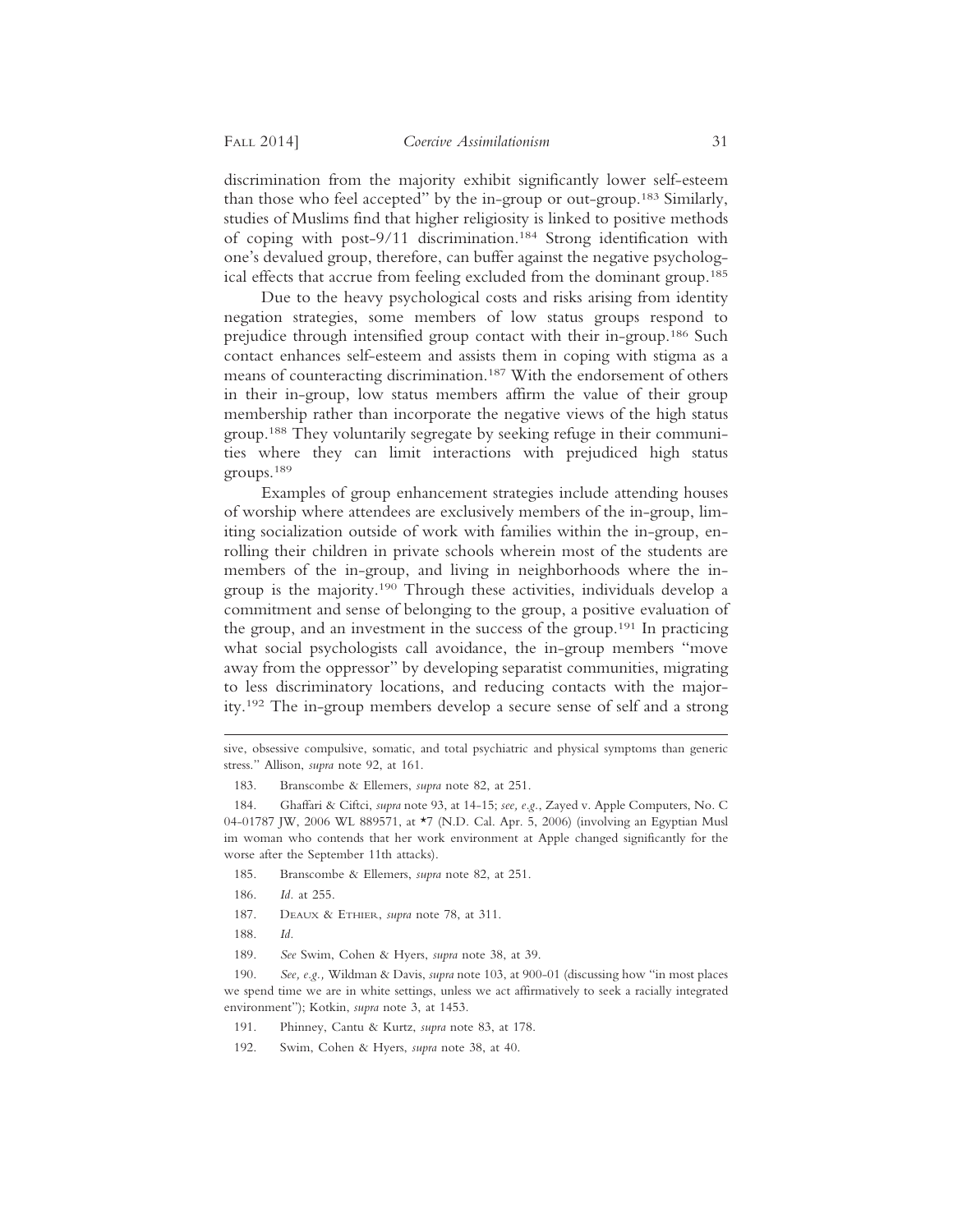interest in racial integration and attendant opportunities.194 Collective social change is another group identity enhancement strategy. Social change strategies aim to change beliefs and behaviors of the socially dominant group. They seek systemic changes to the social system to facilitate expression and recognition of their identity without stigmatization. Public education, public relations campaigns, large protests, and high impact litigation are among the various tactics used to challenge unfair institutional practices and rebuke negative stereotypes.<sup>195</sup>

segregation and disparate outcomes as reflecting the minority group's dis-

In the case of Muslim women, those facing discrimination who respond through group enhancement strategies tighten their grip over their Muslim identity.196 They believe that Islamic rules and prescriptions can provide solutions to their everyday problems, including the psychological pressures arising from coercive assimilation and negative stereotypes about Islam, Muslim women, and their ethnic group.197 By wearing a headscarf,

195. The civil rights movement and the feminist movement, for instance, encouraged its followers to adopt assertive instead of deferential responses to prejudice. Swim, Cohen & Hyers, *supra* note 38, at 50, 52. But note that individuals involved in social change movements are at risk of burn out by becoming "fatigued from daily confrontations with perpetrators" of prejudice, resulting in their preference not to respond despite their continued commitment to their lowstatus group. *Id.* at 53.

196. *See* KHAN, *supra* note 74, at 93, 107.

197. *See id.* at 108; *see generally* Franchesca Benzant, *Donning the Hijab: My Day as an Undercover Muslim Woman*, CLUTCH (Dec. 9, 2011), http://www.clutchmagonline.com/2011/12/ donning-the-hijab-my-day-as-an-undercover-muslim-woman/2/ (detailing the author's experience as part of an outreach effort by the Muslim Women of Maryland challenging women to wear a hijab for a day. The author also recounted another participant's post-9/11 experience, stating, "One girl who was Muslim admitted that this was her first time wearing the hijab since 9/11. She used to be teased to the point students would yank her hijab off of her head and once it was even thrown in the toilet."); Nadine Naber, *"Look, Mohammed the Terrorist is Coming!" Cultural Racism, Nation-Based Racism, and the Intersectionality of Oppressions After 9/11*, SCHOLAR & FEMINIST ONLINE (Summer 2008), http://barnard.edu/sfonline/immigration/naber\_01.htm (citing incidents of school children having their headscarf pulled off while commuting to school); Tanya Somanader, *Muslim College Student Reports Sexual Harassment, Gets Reported to FBI For Terrorism and Expelled*, THINK PROGRESS (Jan. 18, 2011, 1:15 pm), http://thinkprogress.org/ security/2012/01/18/406061/connecticut-muslim-studentreports-sexual-harassment-gets-reported-to-fbi-for-terrorism-and-expelled-fromuniversity/?mobile=NC. (describing a case from 2009 when an African-American Muslim student at the University of Bridgeport was dismissed from school after another student falsely accused her of being a terrorist); Paul Harris, *Living With 9/11: The Muslim American*, THE GUARDIAN (Sept. 5, 2011), http://www.guardian.co.uk/ world/2011/sep/05/living-with-911-muslim-american; Tarice Gray, *Muslim American Girls*

<sup>193.</sup> *See* Phinney, Cantu & Kurtz, *supra* note 83, at 166 (highlighting that numerous studies found that a strong ethnic identity is positively associated with self-esteem).

<sup>194.</sup> *See* Swim, Cohen & Hyers, *supra* note 38, at 40; *see, e.g.*, Vicki Shultz, *Telling Stories About Women and Work: Judicial Interpretations of Sex Segregation in the Workplace in Title VII Cases Raising the Lack of Interest Argument*, 103 HARV. L. REV. 1749, 1832 (1990).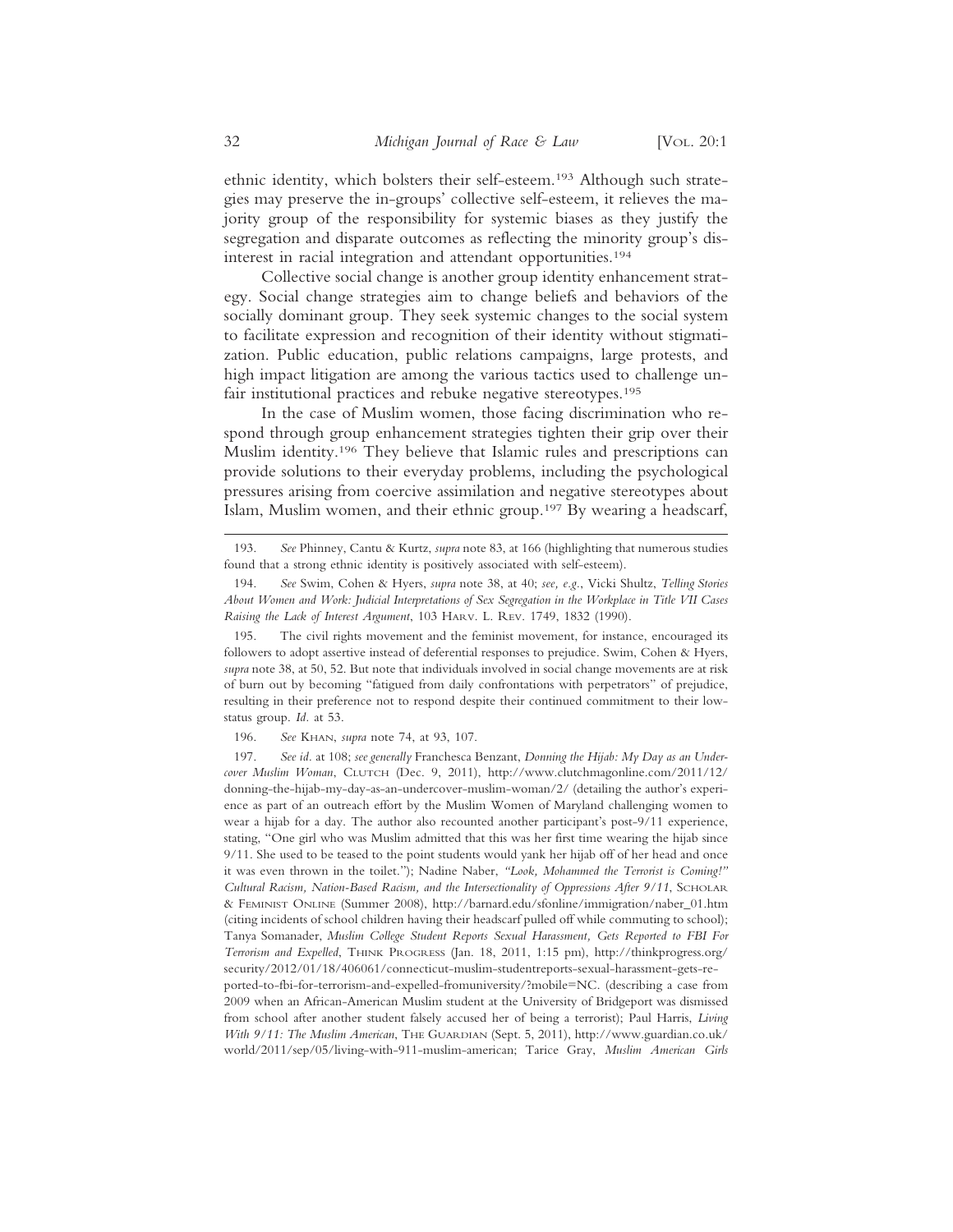dressing conservatively in accordance with Islamic principles, and naming their children identifiably Muslim names, they are engaging in both religious and culture enhancing lifestyles. However, they fear the animus against their Muslim headscarf or other visible cultural displays will be imputed onto their children through school bullying.198 This may cause them to become more insular within their religious and ethnic communities in hopes of shielding their children from exposure to alcohol, drugs, and sex as well as anti-Muslim prejudice. Group enhancing Muslim women attend their local mosque more frequently, enroll their children in full time Islamic schools, look for work at Muslim owned businesses, and socialize only with other Muslims and persons of the same ethnicity.<sup>199</sup>

Withdrawal is not available to all highly identified members of low status groups. Although some may seek out employment where their ingroup is predominant, others may have no other choice than to work in an environment that defines professionalism based on the dominant social groups' norms. Moreover, some highly identified members of low status groups may "refuse to perform" their identities to accommodate coercive assimiliationist pressures at work. For them, retaining an authentic racial and religious identity manifested in their dress, names, associations, behavior, language, religious practices, and other cultural displays is vital to their self-esteem and quality of life.<sup>200</sup> They view impositions of dominant social norms as a requirement for employment, promotion, and professional success as a form of prejudice, and thus contrary to antidiscrimination law and policy.

Some Muslim women invest in their Muslim identity by redefining it and taking control of it based on recognition that there is no escaping mainstream society's negative stereotypes of Muslim women and Muslims.201 Accordingly, they respond to devaluation of their Muslim and ethnic identities by wearing a headscarf to emphasize their Muslim

*Taunted, Assaulted at School for Wearing Hijab*, CHANGE (Dec. 21, 2010), http://education.change.org/blog/view/muslim\_american\_girls\_taunted\_assaulted\_at\_school\_for\_wearing\_ hijab (reporting that "The Greater Los Angeles office of the Council on American-Islamic Relations (CAIRLA) says it's hearing from students and their parents saying that children are being verbally harassed and tagged with labels like 'terrorist' or 'jihadi,' just for being Muslim and that girls have reported being physically assaulted for wearing hijab, the traditional headscarf worn by Muslim women.").

<sup>198.</sup> Rhys H. Williams & Gira Vashi, *Hijab and American Muslim Women: Creating the Space for Autonomous Selves*, 68 SOC. OF RELIGION, 269, 271 (2007) (noting that Muslims with the most visibly different religious practices encountered the greatest discrimination).

<sup>199.</sup> *See* KHAN, *supra* note 74, at 47. Riffat Hassan, *Challenging the Stereotypes of Fundamentalism: An Islamic Feminist Perspective*, 91 THE MUSLIM WORLD 55, 57 (2011).

<sup>200.</sup> *See generally* DEEPAK CHOPRA, I SPEAK FOR MYSELF: AMERICAN WOMEN ON BEING MUSLIM (Maria M. Ebrahimji & Zahra T. Suratwala, eds., 2011).

<sup>201.</sup> *See* KHAN, *supra* note 74, at 101.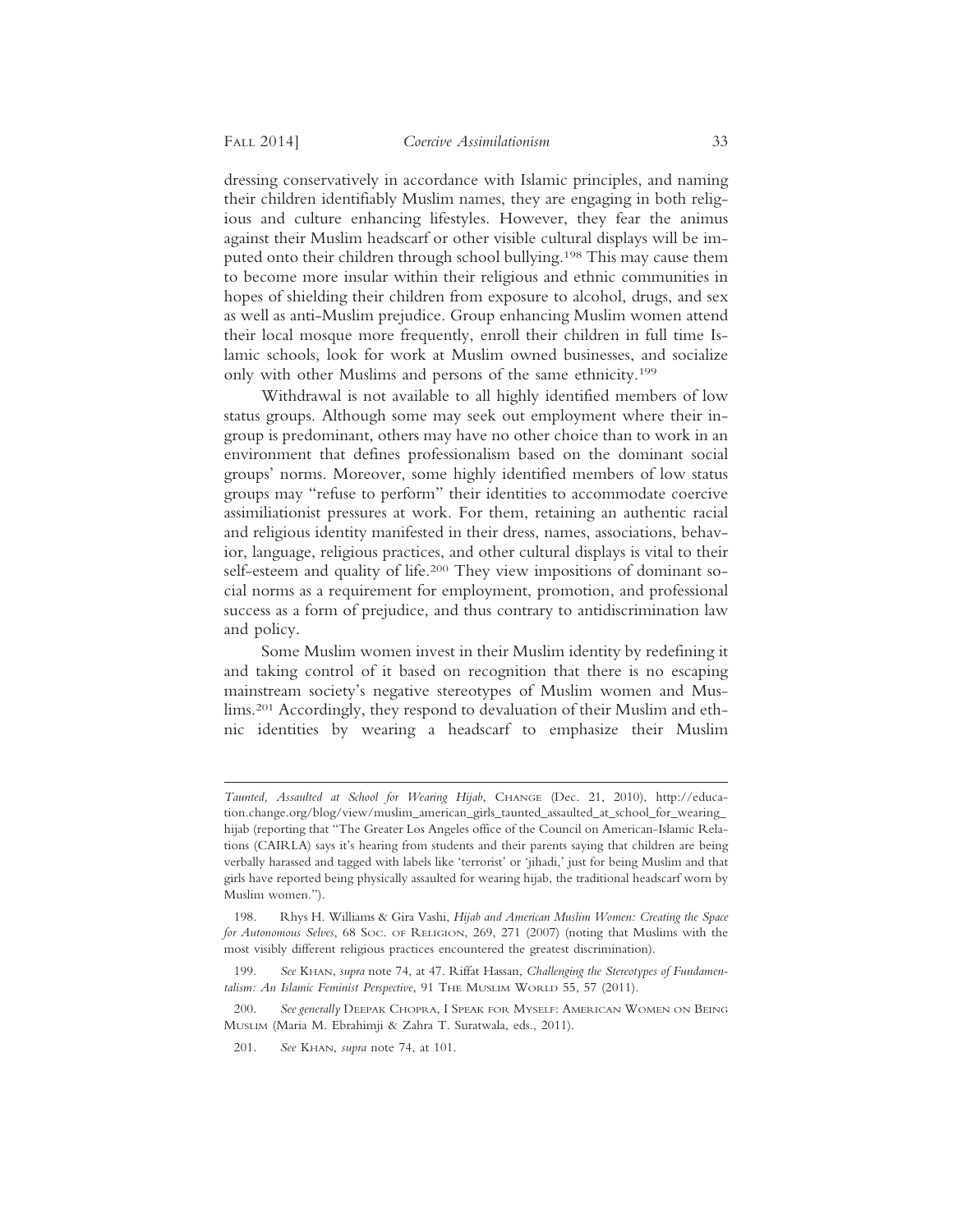identity.202 The headscarf is their way of resisting assimilationist pressures while challenging the meaning of the headscarf as a symbol of oppression.203 Many of these headscarved women, as well as non-headscarved women, engage in social change by participating in public advocacy campaigns and lobbying efforts condemning the rise of anti-Muslim bias after the September 11th terrorist attacks.204

Not only do those "refusing to perform" affirmatively display their low status identity at work, but they assertively and publicly respond to prejudice. When faced with offensive behavior or stereotyping,<sup>205</sup> they visibly communicate their displeasure to the perpetrator.206 They may use the opportunity to educate the perpetrator about the impropriety and harms caused by prejudice or file a formal complaint with the employer seeking reprimand of the perpetrator. Studies of Muslim women wearing headscarves report that many of them are asked questions about Islam, subjected to racial and religious slurs, or treated unfairly on account of their Muslim identity.<sup>207</sup> This compels them to "represent the race"<sup>208</sup> and dispel myths about their religion.209 Despite their efforts to educate or hold

204. *See* CENTER FOR RELIGION AND CIVIC CULTURE'S biographies of Hind Makki, http://crcc.usc.edu/initiatives/amcli/hind-makki.html, Linda Sarsour http://crcc.usc.edu/initiatives/amcli/linda-sarsour.html, and Rabia Chaudry http://crcc.usc.edu/initiatives/amcli/rabia-chaudry.html. The SOUTHERN POVERTY LAW CENTER reported that the number of anti-Muslim groups tripled in 2001, jumping from 10 groups in 2010 to 30 in 2011. http:// www.splcenter.org/node/3502/activegroups. *See generally* Shirin Sinnar, *Questioning Law Enforcement: The First Amendment and Counterterrorism Interviews*, 77 BROOK. L. REV. 41 (2011) (discussing potentially unconstitutional law enforcement interviews with Muslims in the US counterterrorism era following the 9/11 terrorist attacks).

205. For example, African Americans report being stared at, glared at, receiving bad service in public accommodations, and being watched in stores as a common manifestation of negative racial stereotypes. They also experience verbal expressions of prejudice in the form of racial slurs and offensive comments. *See* Swim, Cohen & Hyers, *supra* note 38, at 43.

206. *Id.* at 50.

207. Zaal, Salah & Fine, *supra* note 35, at 173; Amna v. N.Y. State Dep't of Health, No. 08-CV-2806 (CBA)(LB) 2011 WL 4592787, at \*2 (E.D.N.Y. Apr. 29, 2009) (female employee of Pakistani descent asked by her coworker for informative literature on Islam); *see* Mirza v. Neiman Marcus Grp., No. 06-cv-6484, 2009 WL 3824711, at \*6 (N.D. Ill. Nov. 13, 2009). *See generally*, Eden B. King & Afra Ahmad, *Stereotypes as Justification for Discrimination Toward Religious Minorities: Interpersonal Discrimination Toward Muslim Job Applicants*, 63 PERSONNEL PSYCHOLOGY, 881, 881-906 (2010).

208. *See generally,* Devon W. Carbado & Mitu Gulati, *The Law and Economics of Critical Race Theory*, 112 YALE L.J. 1757, 1757-1817 (2003) (discussing critical race theory and its connection with representation within racial groups).

209. Zaal, Salah & Fine, *supra* note 35, at 173.

<sup>202.</sup> Wagner et al., *supra* note 39, at 528; ABU-LUGHOD, supra note 41, at 18; Williams & Vashi, *supra* note 198, at 271.

<sup>203.</sup> Williams & Vashi, *supra* note 198, at 284; ABU-LUGHOD, *supra* note 41, at 17-18 (noting that "[w]omen who cover themselves are assumed to be coerced or capitulating to male pressure, despite the fact that wearing an enveloping cover is mandatory (in public) in only a few settings").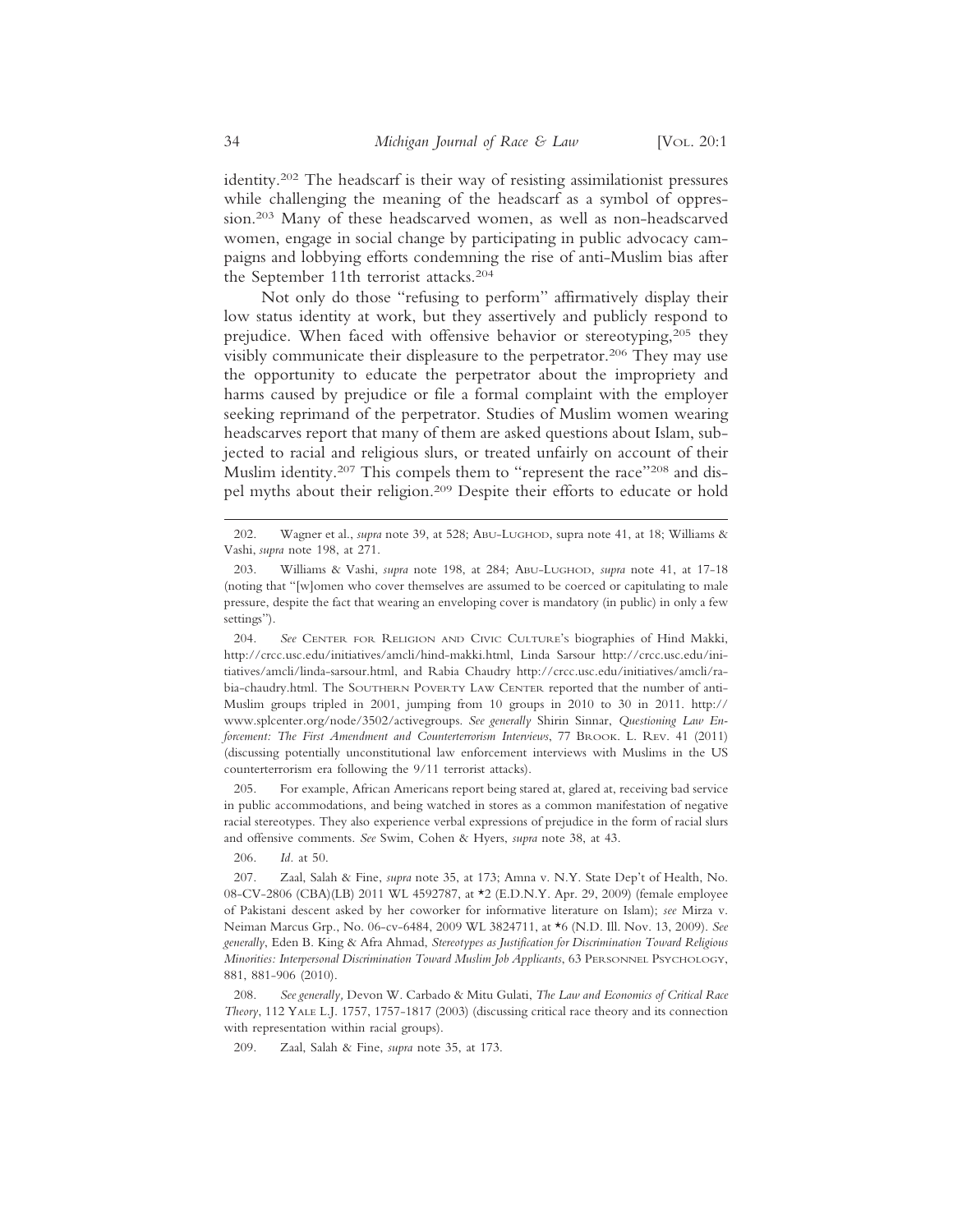discriminators accountable, majority group members may minimize a Muslim woman's objections by suggesting she is oversensitive, paranoid, or adversarial.210 In turn, this causes retaliation by discrediting the employee as a trouble maker, which can lead to poor job evaluations alleging "attitude problems," denials of promotion, job transfer, or termination.<sup>211</sup>

Although assertive responses to prejudice entail serious risk, failing to assertively respond also entails risks. The victim that passively absorbs the prejudice feels disempowered, self-disappointment, and guilt over her failure to defend herself.212 She may develop displaced aggressive or passiveaggressive defiance of behavioral norms that lead to physiological effects such as higher blood pressure and stress.<sup>213</sup> Indeed, studies of African American women find that those who quietly accepted discrimination were four times more likely to report hypertension than African American women who took action or talked to others. Similarly, African American women who did not report experiencing sexism or racism had a 2.6 times greater risk of high blood pressure than African Americans women who reported their experiences as targets of sexism and racism.214

While the social science literature on Muslim women in the United States is still in its nascency, certain trends are clear. Like other women of

<sup>210.</sup> Swim, Cohen & Hyers, *supra* note 38, at 52-53. *See also* Elwakin v. Target Media Partners Operating Co., No. 11-2648, 2012 WL 669068, at \*4 (E.D. La. Feb. 29, 2012) (alleging supervisor made negative comments about her race, national origin, and religion and required her to perform work that her coworkers were not required to perform); Nader v. Brunalli Constr. Co., No. 98-2085, 2002 WL 724597, at \*1-3 (D. Conn. Mar. 26, 2002) (calling plaintiff a "Scum Arab" and telling him to "go back where [he] came from"); Boutros v. Canton Reg'l Transit Auth., 997 F.2d 198, 201 (6th Cir. 1993) (calling the plaintiff a "camel jockey," a "camel rider," a "rich Arab," and telling him to "go back" to Syria); Yasin v. Cook County Sheriff's Dep't, No. 07 C 1266, 2009 WL 1210620, at \*4 (N.D. Ill. May 4, 2009) (calling plaintiff a "sand nigger").

<sup>211.</sup> *See, e.g.*, *Gul-E-Rana Mirza v. The Neiman Marcus Grp., Inc.*, 649 F. Supp. 2d 837 (N.D. Ill. 2009) (alleging preferential treatment to non-Muslim coworkers resulting in lost commission and poor work assignments); Zayed v. Apple Computers, No. C 04-01787 JW, 2006 WL 889571, at  $\star$ 7 (N.D. Cal. Apr. 5, 2006) (alleging marginalization in her practice group, denial of career opportunities, and preferential treatment to less experienced male Caucasian in the form of premier assignments and quick promotions). *See also* Swim, Cohen & Hyers, *supra* note 38, at 52 (discussing various workplace studies that show the high risks of public responses to prejudice in the workplace including negative effects on terms and conditions of employment); Green, *supra* note 10, at 641 (noting that performance evaluations are increasingly dependent on others' perceptions of an individual's ability or willingness to fit in with prevailing social expectations and work culture).

<sup>212.</sup> Swim, Cohen & Hyers, *supra* note 38, at 52. Targets of discrimination feel conflicted "between their desire [to] confront prejudice and promote change and societal pressure for them to keep quiet to avoid the stigma of the 'uppity oppressed person.'" *Id.* Complaint at 5, *Zayed*, 2006 WL 889571 (challenging employers' claim that plaintiff "had an adversarial, extremely defensive attitude" as pretext for disparate treatment that started soon after the 9/11 terrorist attacks).

<sup>213.</sup> Swim, Cohen & Hyers, *supra* note 38, at 52.

<sup>214.</sup> Allison, *supra* note 92, at 160.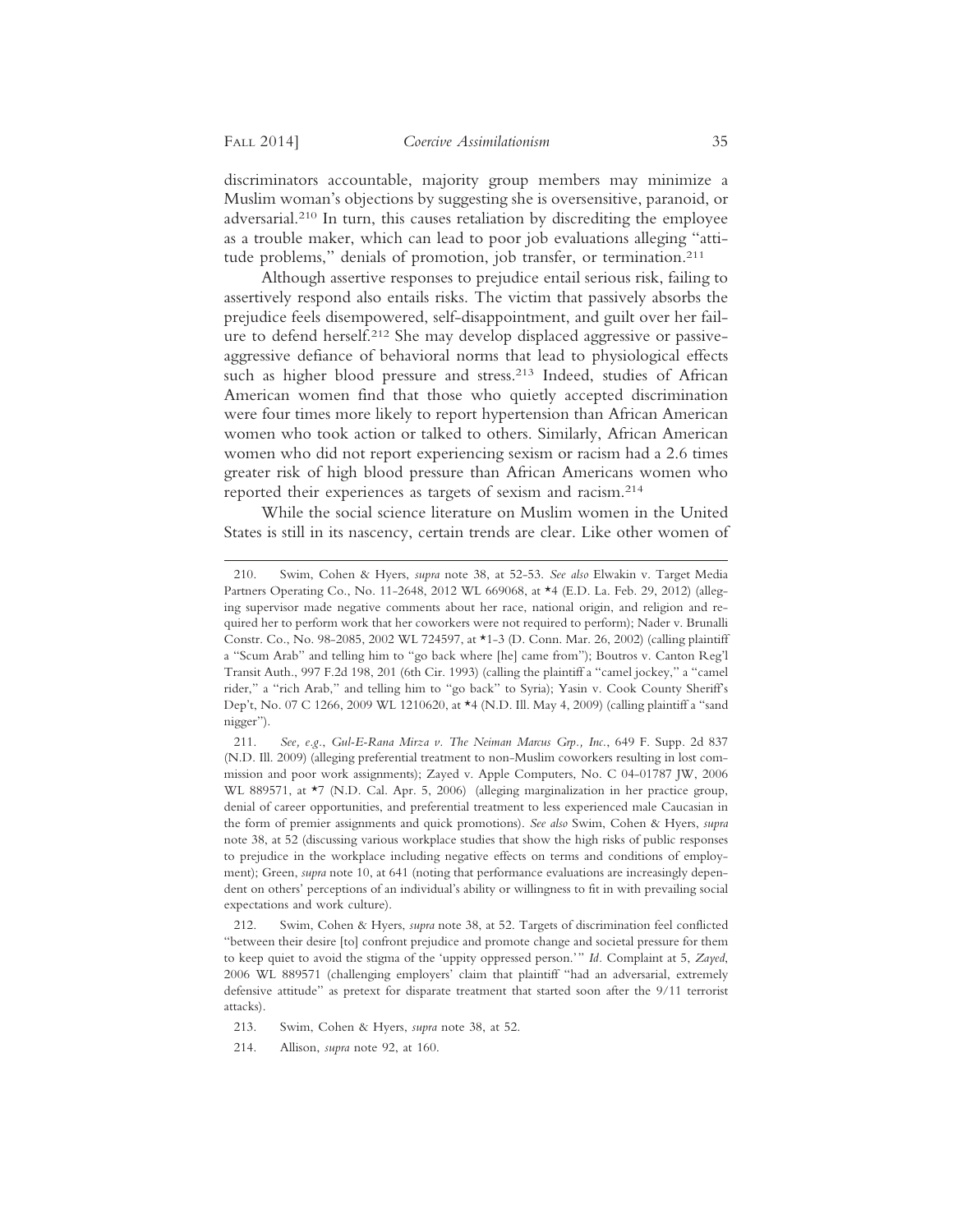color, Muslim women face stereotypes and identity performance pressures both within their religious and ethnic communities as well as mainstream society. Often times these pressures are contradictory such that regardless how a particular Muslim woman responds to coercive assimilationism through individual mobility or group enhancement strategies—she is caught in a Catch 22.215

# III. THE TRIPLE BIND: IRRECONCILABLE INTERGROUP, INTRAGROUP, AND INTERSECTIONAL IDENTITY PERFORMANCE PRESSURES

Much of the literature on performance identity revolves around the psychological, economic, and physical harms associated with accommodating or rejecting what I call "coercive assimilationism" in the workplace. However, scholarship on women of color in the workplace has yet to address the triple bind faced by Muslim women of color, thereby making them vulnerable to discrimination irrespective of how they perform their identity.216

Women in the American workplace experience identity performance pressures to be deferential to (male) authority at work, conceal their ambition,<sup>217</sup> avoid being assertive,<sup>218</sup> be feminine but firm,<sup>219</sup> accept lower pay than their male counterpart,<sup>220</sup> and be thin and attractive but not sexy.<sup>221</sup>

217. SANDBERG, *supra* note 42, at 17 (noting that being called "very ambitious" is not a compliment when directed at a woman, in contrast to men).

218. *Id.* at 41.

<sup>215.</sup> All the while, her choices operate within a particular political and social situation shaped more by power than individual autonomy. *See, e.g.*, Judith Butler, *Variations on Sex and Gender: Beauvoir, Wittig and Foucault, in* FEMINISM AS CRITIQUE: ESSAYS ON THE POLITICS OF GENDER, 128, 139-40 (Seyla Benhabib & Drucilla Cornell, eds., 1987); *see also* LILA ABU-LUGHOD, *supra* note 41, at 19 (2013) (noting that Americans' indictments of Muslim women's relative lack of choice ignores "the extent to which all choice is conditioned by as well as imbricated with power, and the extent to which choice itself is an impoverished account of freedom.").

<sup>216.</sup> Greene, *A Multidimensional Analysis*, *supra* note 108, at 339-40 (explaining that classifying "Muslim women's employment discrimination claims solely under the umbrella of religious discrimination obscures the ways in which an employer's ban against a hijab bears on the very nature of one's identity as a woman of Muslim faith.").

<sup>219.</sup> *See* Monica Diggs Mange, *The Formal Equality Theory in Practice: The Inability of Current Antidiscrimination Law to Protect Conventional and Unconventional Persons,* 16 COLUM. J. GEN-DER & L. 1, 20-21 (2007) (arguing that in a world where men and women are increasingly permitted to have both "feminine" or "masculine" preferences, the current antidiscrimination model does not adequately ensure equality for all persons).

<sup>220.</sup> SANDBERG, supra note 42, at 22 (noting that because men generally earn more than women, people expect women to earn less, including women). *See also* Harris, *Theorizing Class*, *supra* note 14, at 46 (explaining that the male-derived norm of "ideal worker" caused the gendering of wages).

<sup>221.</sup> SANDBERG, *supra* note 42, at 42 (discussing women's experience with sexism as tied to gender stereotypes that produce objectifying sexual comments about women's bodies and insult-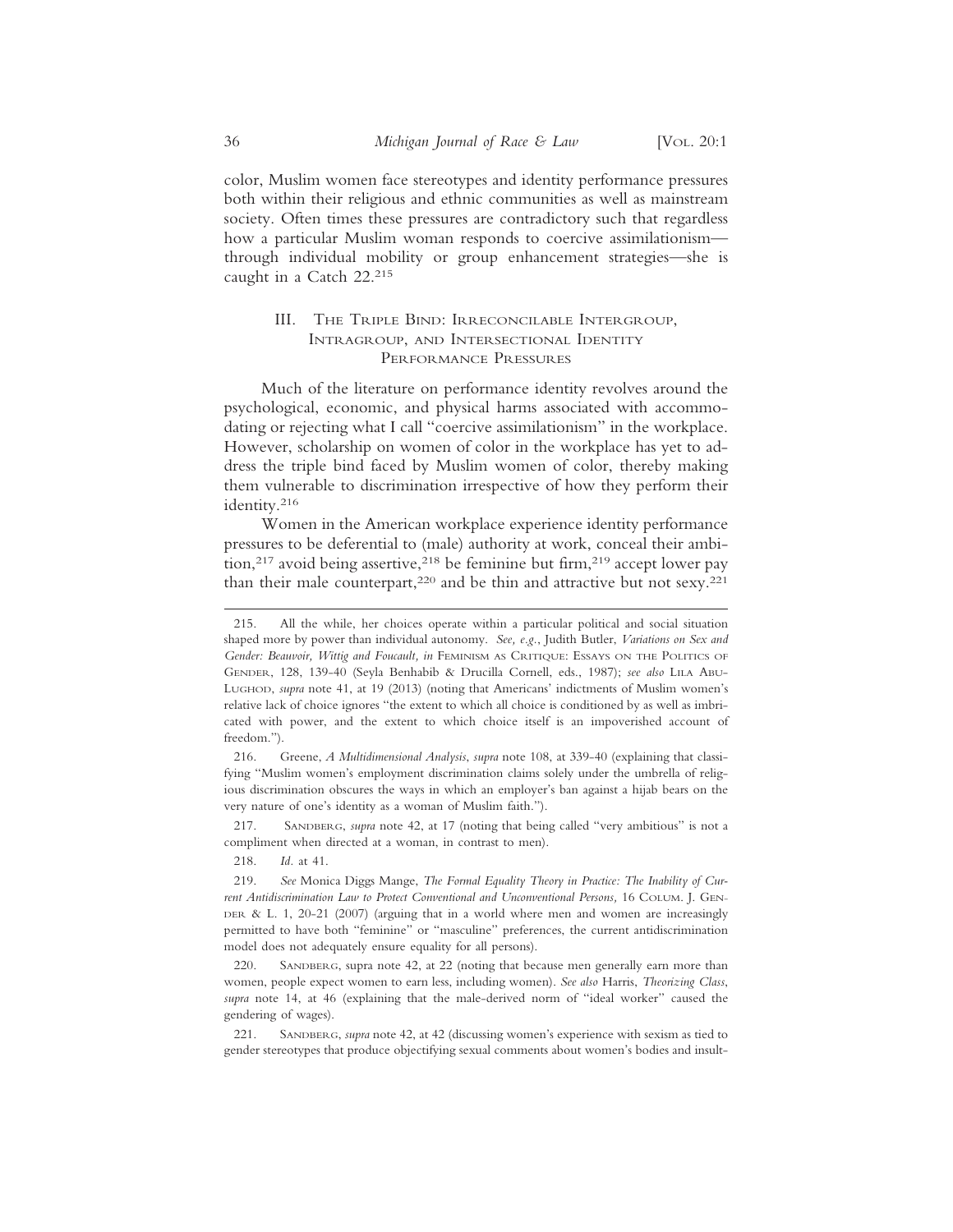Starting at a young age, American society reprimands girls for being too bossy when they lead while boys are praised as engaging.222 Girls are also acculturated to fear being disliked, drawing negative attention, or overreaching.223 Thus, aggressive and hard-charging professional women violate unwritten rules about acceptable social behavior.<sup>224</sup>

Meanwhile, when women employees possess a particular skill, ability or background, such qualities tend to carry less weight based on subjectively defined "merit" systems that hostile or unsympathetic superiors can use to justify discrimination.225 For instance, women leaders who exhibit professional success are stigmatized as unlikeable,<sup>226</sup> whereas "[e]ntrenched cultural ideas associate men with leadership qualities and women with nurturing qualities."227 These same nurturing qualities cause some employers to refrain from hiring or promoting women based on doubts of women's long term commitments to the job and their careers.<sup>228</sup> Cumulatively, this leads to working women experiencing greater role conflict than men and higher stress levels.<sup>229</sup>

At the same time, parts of the American public view Muslims as highly suspect after the events of September 11th.<sup>230</sup> Muslim employees, therefore, feel pressures to prove their patriotism and be on their best be-

222. *See* SANDBERG, *supra* note 42, at 19; BANAJI & GREENWALD, *supra* note 4, at 88-89 (suggesting that a common stereotype is to associate men with leadership).

223. SANDBERG, *supra* note 42, at 24.

- 224. *Id.* at 17.
- 225. *Id*. at 152.

226. SANDBERG, *supra* note 42, at 161; BANAJI & GREENWALD, *supra* note 4, at 117 (reporting a study wherein job seekers were willing to accept less pay to work with a male supervisor rather than accept a higher paying job with a female boss); Borgida et. al., *supra* note 46, at 620-21.

- 227. SANDBERG, *supra* note 42, at 42-43; Allison, *supra* note 92, at 152.
- 228. *See* SANDBERG, *supra* note 42, at 42-43; Borgida et. al., *supra* note 46, at 616.

229. *See* Allison, *supra* note 92, at 152, 155 (discussing research that shows working women experience conflict between being a mother and an employee undergirded in party by gender stereotypes).

230. *See, e.g.,* Rich, *supra* note 5, at 1250 (describing how an employer "in the wake of September 11th, issued a directive to midwestern field offices not to use persons with accents on any delivery run in a federal building because these couriers were more likely to be stopped by security"); *See also* King & Ahmad, *supra* note 207, at 881-901; Sheridan, *supra* note 113, at 317- 22.

ing, degrading, or sexist attitudes about women); Bethany A. Teachman et al., *Demonstrations of Implicit Anti-Fat Bias: The Impact of Providing Casual Information and Evoking Empathy*, 22. HEALTH PSYCHOL. 68, 68; Regina Pignitore et al., *Bias Against Overweight Job Applicants in a Simulated Employment Interview*, 79 J.APPLIED PSYCHOL. 909, 910. *See also* KHAN, *supra* note 74, at 32 (discussing Muslim women who converted out of Islam to be free of control by Muslim relatives over their sexuality only to discover that they are still subjected to sexism within mainstream society).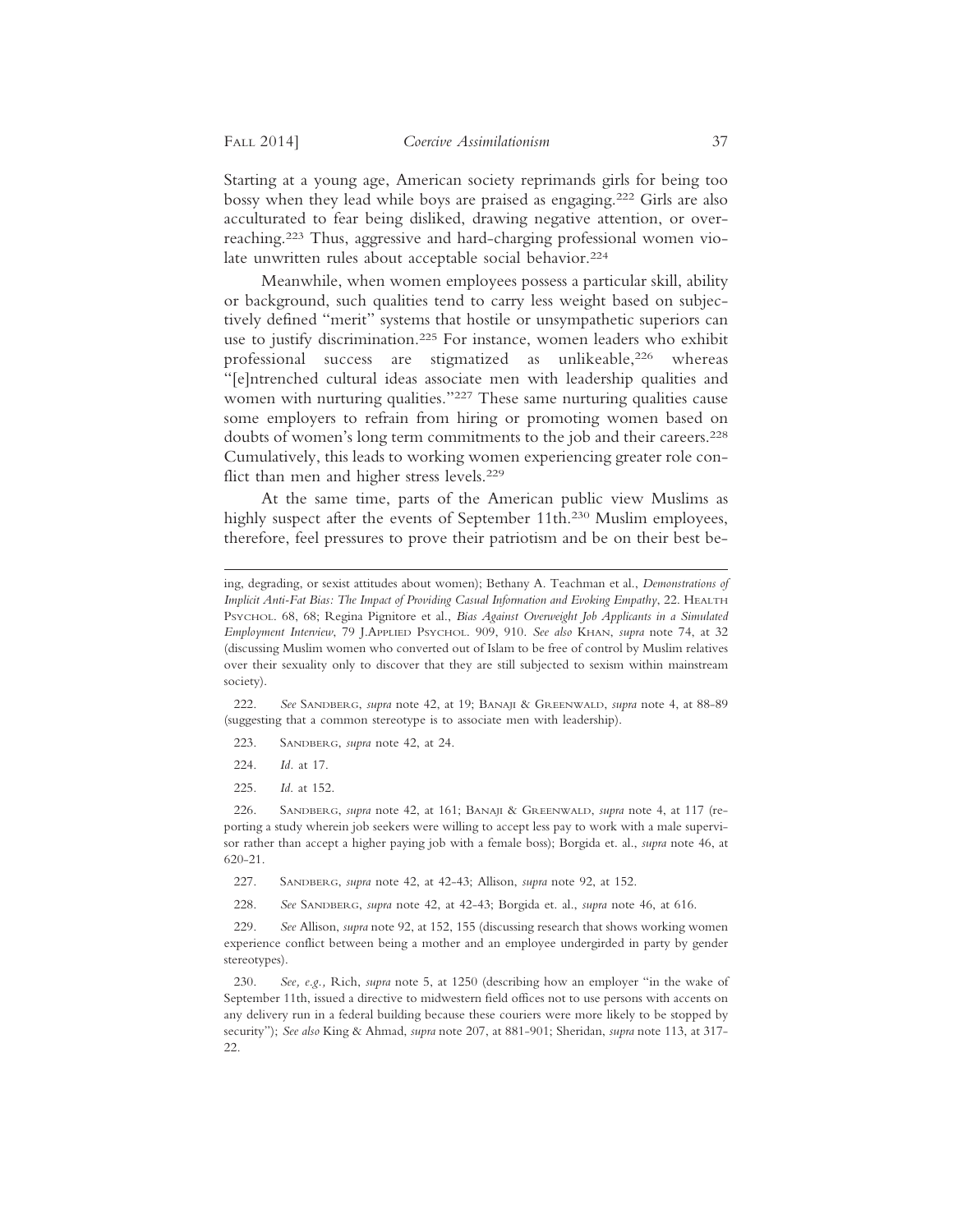havior lest they be investigated for ties to terrorism.231 Not only must a Muslim woman of color decide whether she is willing to succumb to coercive assimilationist demands, but she may not be able to do so in light of the contradictory demands on her identity. Being a "Good Muslim Woman" as defined by the dominant social group may avoid the adverse effects of negative stereotypes against Muslim women but at the same time trigger negative stereotypes of women, immigrants, and Muslims.232

These contradictory demands expose Muslim women of color to identity-based discrimination irrespective of their willingness or ability to accommodate coercive assimilationism in the workplace; making the incorporation of identity-based discrimination into Title VII jurisprudence all the more compelling.

# A. *Sandwiched Between Intragroup and Intergroup Identity Performance Pressures*

Meek, oppressed, and subjugated Muslim women are purportedly in need of saving by American feminism and liberalism.233 Lacking individual agency, Muslim women are viewed as charity cases adopted to appease American liberals' ambivalence towards their government's interventions in Muslim majority countries.234 To avoid the harsh reality that America's imperialistic endeavors make women (and men) worse off, American feminists and liberals justify military occupations in Iraq and Afghanistan as a means of liberating Muslim women from the yokes of oppressive patriarchal Islam. Hence much is vested in these negative stereotypes of Muslim women—politically and economically.235

<sup>231.</sup> *See* Report Muslim Americans: *Faith, Freedom, and the Future. Examining U.S. Muslim's Political, Social, and Spiritual Engagement 10 Years After September 11* (Aug. 2011), http:// www.gallup.com/strategicconsulting/153611/REPORT-Muslim-Americans-Faith-Freedom-Future.aspx (A majority of Americans of every faith *see* Muslim Americans as being loyal to their country 93 percent of Muslims, 80 percent of Jews, but surprisingly only 59 percent of Catholics, and 56 percent of Protestants ). *See, e.g.*, Zayed v. Apple Computers, No. C 04-01787 JW, 2006 WL 889571, at \*1 (N.D. Cal. Apr. 5, 2006) (involving an Egyptian Muslim woman who contents that her work environment at Apple changed significantly for the worse after the September 11th attacks).

<sup>232.</sup> *See, e.g.*, Zainalizadeh v. Neiman Marcus Grp., No. C 01-4207 JL, 2002 WL 31007465, at \*1 (N.D. Cal. Sep. 4, 2002) (Muslim woman alleging that she received bad evaluations because she was "too aggressive" and "too strong").

<sup>233.</sup> ABU-LUGHOD, *supra* note 41, at 95 (noting the public appetite for depictions of sordid and brutal treatment of women by Muslim or Arab men in "memoirs" of suffering by oppressed Muslim women enjoy spectacular and strangely enduring popularity).

<sup>234.</sup> *Id.* at 107 (arguing that stories of oppressed Muslim women by Muslim women in the West contribute towards normalization of political and military hostility toward countries like Pakistan, Afghanistan, Iran, and Iraq); Naber, *supra* note 40, at 193.

<sup>235.</sup> *Id.* at 20 ("Representations of the unfreedom of others that blame the chains of culture incite rescue missions by outsiders. Such representations . . . deflect attention from the social and political forces that are responsible for the ways people live.").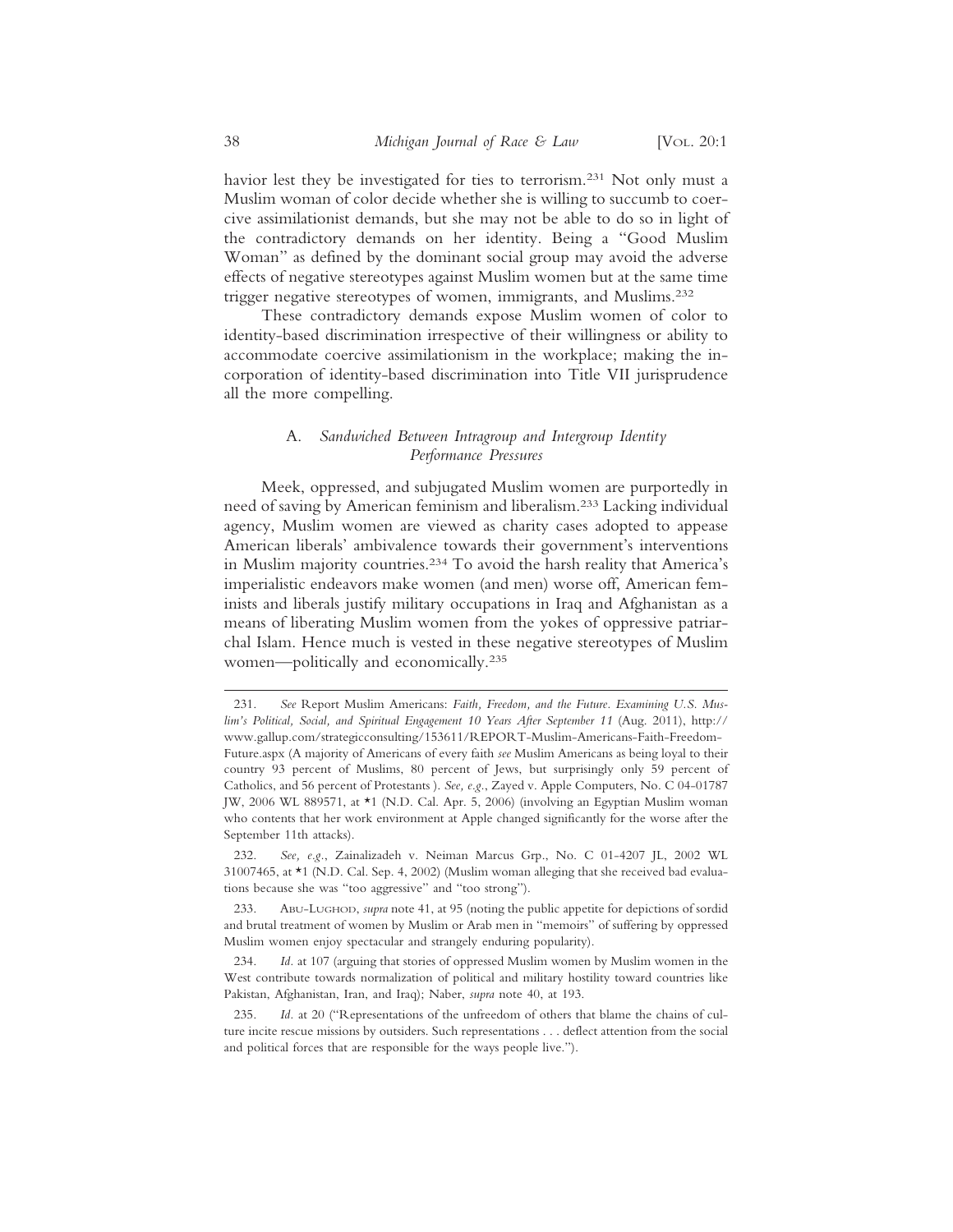After the September 11th attacks, the project to "save Muslim women" became more complicated.236 The headscarf and other forms of traditional Islamic dress came to signify a threat rather than a vulnerability.237 Muslim women were no longer perceived as benign, helpless creatures in dire need of rescue, but rather suspiciously associated with their terrorist husbands, sons, and fathers, and "[the label 'terrorist' . . . seeped corporeally and discursively onto the[ir] female Muslim bod[ies]."238 American feminists and liberals found themselves conflicted between Orientalist infantilization of Muslim women<sup>239</sup> and the new clash of civilizations between the purported free Christian West and the violent Muslim East.

As Islamophobia gripped the American public,<sup>240</sup> Muslim women donning headscarves found themselves physically attacked in public, evicted from courtrooms, and their children bullied.241 At work, women identifiably Muslim through dress or identity performance experienced hostile work environments as they were called terrorists, accused of disloyalty, and treated as a fifth column.242 Many could not obtain employment

238. Zaal, Salah & Fine, *supra* note 35, at 175.

239. KHAN, *supra* note 74, at xii (arguing that Muslim women are often viewed in simplistic and limiting ways as part of an undifferentiated and homogenized "Muslim woman" who cannot be thoughtful, independent, and progressive if she identifies with her religious community).

240. An April 2013 Economist poll found that 44 percent of Americans believe Muslims are less patriotic than other Americans, 51 percent of Muslims are as patriotic as other Americans, and 5 percent believed that Muslims are more patriotic than other Americans. *See, e.g.*, Zayed v. Apple Computers, No. C 04-01787 JW, 2006 WL 889571, at \*1 (N.D. Cal. Apr. 5, 2006) (involving employee placing red, white, and blue ribbons outside of every employee's office door as a symbol of unity and patriotism and not placing a ribbon on Egyptian Muslim woman employee's door).

241. Aziz, *supra* note 111, at 239; *see also* Akram & Johnson, *supra* note 40, at 296 (asserting that "after September 11, hate crimes against Arabs, Muslims and others rose precipitously.").

242. Aziz, *supra* note 111, at 211. *See, e.g.*, Ara v. Tedeschi Food Shops, Inc., 794 F. Supp. 2d 259, 261 (D. Mass. 2011) (involving a Muslim woman of Bangladeshi descent alleging her manager showed her a picture of Sadaam Hussein after he was killed and told her "your leader is finished," stated that Bangladesh was the number one terrorist country, and threw out a job application by applicant with Muslim sounding name); Mowafy v. Noramco of Del., 620 F. Supp. 2d 603, 607-08 (D. Del. 2009) (coworker asked Egyptian Muslim woman why Muslims produce so many terrorists and screamed in fright upon observing her conducting her daily prayers at work); *Zayed*, 2006 WL 889571, at \*1 (involving employees placing red, white, and

<sup>236.</sup> *Id.* at 4-9.

<sup>237.</sup> *Id.* at 17-18; Aziz, *supra* note 111, at 192; Greene, *A Multidimensional Analysis*, *supra* note 108, at 340 (explaining that "in a post-9/11 context, for some, a hijab is a symbol of racialized, religious, and gendered otherness denoting patriarchal subordination, and attendant radicalism and violent threats to socio-political normativity as well as national security, which justifies governmental and private measures to shrink its visibility in myriad spheres"); *see, e.g.*, Arshad Imtiaz Ali, Finding Home: Formulations of Race and Nationhood Among Muslim College Students in Southern California (2009) (unpublished Ph.D. dissertation, University of California, Los Angeles).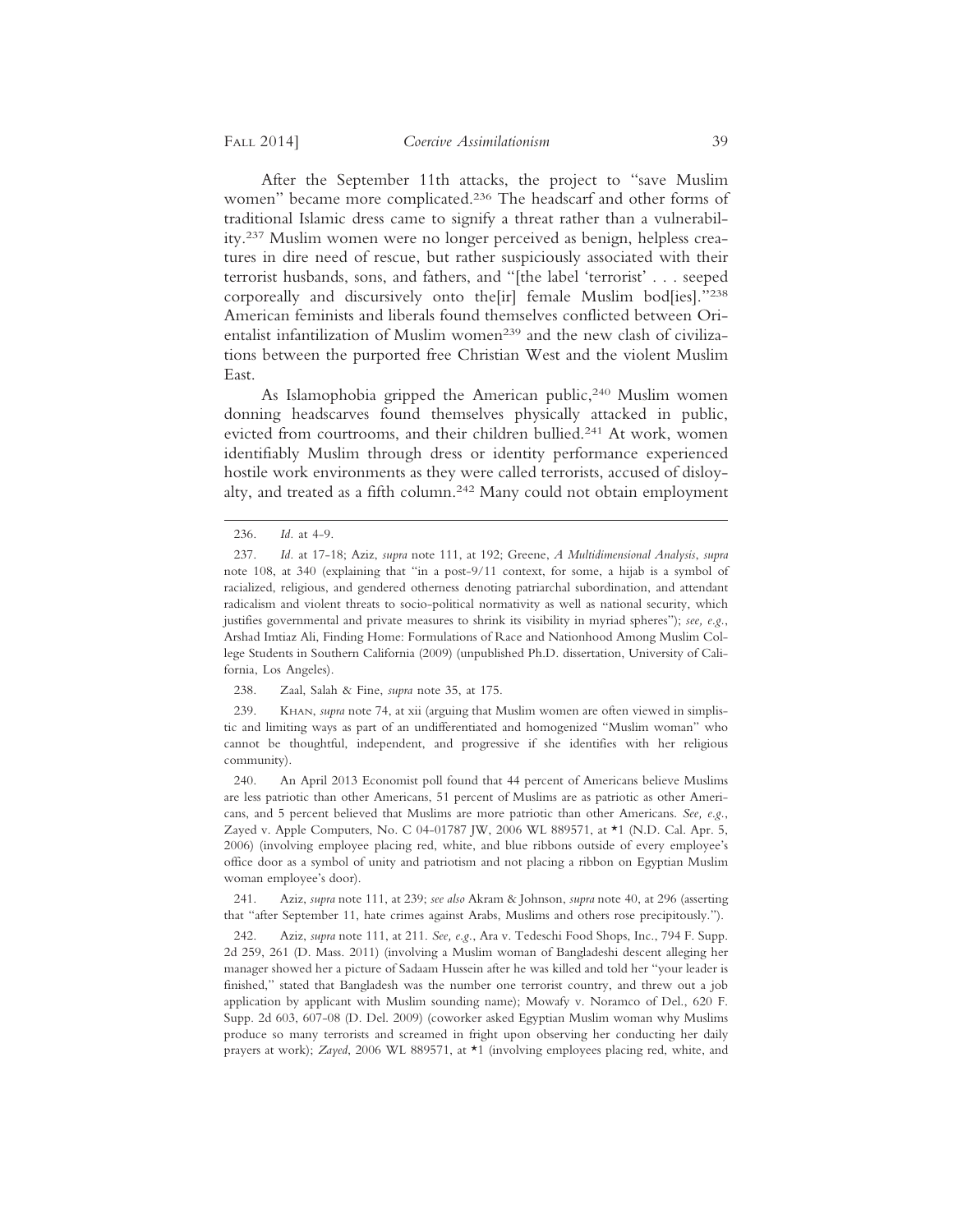without removing their headscarves while others refrained from requesting religious accommodation from fear of retaliation.243

Facing the brunt of both negative stereotypes of Muslims as terrorists and gender stereotypes of Muslim women as weak and oppressed, Muslim female employees are caught in a triple bind. The more assertive Muslim women behave to cast off misperceptions of their passivity, the more threatening they are as Muslims to their coworkers. At the same time, Muslim women's assertiveness may violate gender norms further exposing them to discrimination based on gender stereotyping. But any attempts to exercise deference to allay suspicions of their loyalty reinforce stereotypes of their submissiveness and inability to lead.244 And further complicating their predicament, the women's non-white status imputes upon them additional negative stereotypes specific to their ethnicity or race.<sup>245</sup>

Muslim women also experience pressures to perform their identities to accommodate intragroup gender norms. Many Muslims in the United States are first or second generation immigrants of non-European origin.246 Similar to other immigrant communities, they are developing new identities shaped by American culture, cultural practices from their coun-

blue ribbons outside of every employee's office door as a symbol of unity and patriotism and not placing a ribbon on Egyptian Muslim woman employee's door).

<sup>243.</sup> *See, e.g.*, EEOC v. Abercrombie & Fitch, 798 F. Supp. 2d 1272, 1279 (N.D. Okla. 2011) (In 2006, Abercrombie's human resources department approved a head scarf exception to its "Look Policy," but later denied employment to a Muslim teenager who wore a head scarf).

<sup>244.</sup> Read & Bartkowski, *supra* note 1, at 396; Yuracko, *supra* note 1, at 7.

<sup>245.</sup> Browne & Misra, *supra* note 107, at 490; *William H. Turner, Myths and Stereotypes: The African Man*, in America, *in* THE BLACK MALE IN AMERICA 123 (Doris Y. Wilkinson & Ronald L. Taylor eds., 1977); *see also* Floyd D. Weatherspoon, *Remedying Employment Discrimination Against African-American Males: Stereotypical Biases Engender a Case of Race Plus Sex Discrimination*, 36 WASHBURN L.J. 23, 34-35 (1996) (discussing the stereotypical perceptions of African-American men by white Americans and by foreigners); Kathryn M. Neckerman & Joleen Kirschenman, *Hiring Strategies, Racial Bias, and Inner-City Workers*, 38 SOC. PROBS. 433, 440 (1991) (finding that 47.2 percent of Chicago employers surveyed felt that inner-city African-American workers in selected occupations lacked work ethic); Yaser Ali, *Shariah and Citizenship – How Islamophobia is Creating a Second-Class Citizenry in America*, 100 CALIF. L. REV. 1027, 1037 (2012) (explaining that Arabs have "collectively been indicted. . .as public enemy #1 - brutal, heartless, uncivilized religious fanatics and money-mad cultural 'others' bent on terrorizing civilized Westerners, especially Christians and Jews. . .Arabs are brute murderers, sleazy rapists, religious fanatics, oil-rich dimwits, and abusers of women"); Pat K. Chew, *Asian Americans: The "Reticent" Minority and Their Paradoxes*, 36 WM. & MARY L. REV. 1, 24 (1994) (Asians are stereotyped as the "model minority" implying that "Asian Americans, through their hard work, intelligence, and emphasis on education and achievement, have been successful in American society"). *But see* Miranda Oshige McGowan & James Lindgren, *Testing the "Model Minority Myth"*, 100 NW. U. L. REV. 331, 331 (2006) (arguing that the "positive image of Asian Americans as a model minority conceals a more sinister core of beliefs about Asian Americans and other racial minorities in America").

<sup>246.</sup> *See* Gallup Report, *supra* note 231, at 5.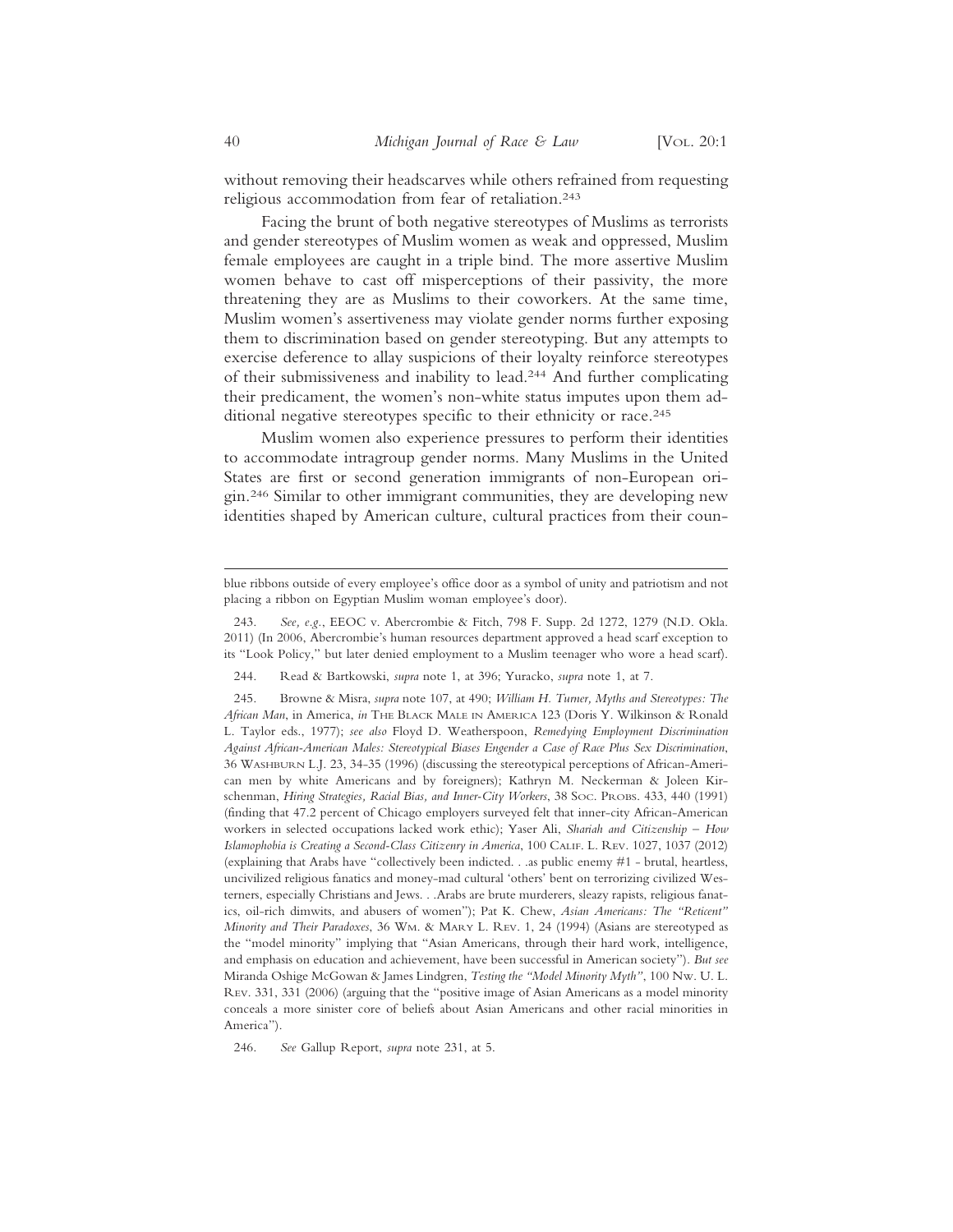tries of origin, and religious practices.247 As a consequence, Muslim communities are experiencing significant tensions arising from disagreements between immigrant and American born members and various ethnic groups with competing visions of the future of Islam in America.<sup>248</sup> Intracommunity gender norms are currently under pressure to adapt to the new economic and social environment where many Muslims are experiencing for the first time the stigma attendant with ethnic and religious minority status.249 Yet, they still face pressures to conform to cultural traditions and practices based on Islamic principles or cultural practices from their country of origin.250

Within some Muslim communities, Muslim women face familial pressures to control their sexuality and mobility because women's morality reflects on the morality of their families and religious and ethnic communities' writ large.251 As a result, many Muslim women are pressured to follow in-group gender norms that mandate finding a suitable husband approved by their families and preserving the family's reputation. Indeed, unmarried Muslim women often lament the pressures of living between different worlds wherein they worry about the social price their parents may pay for their choices in violation of traditional Islamic gender norms.252

Having to compartmentalize parts of their identities to exist in their different worlds at home, school, and their peer worlds, Muslim women face contradictory identity pressures.<sup>253</sup> Conscious of being scrutinized by the government, their religious communities, and their families, young Muslim women carry a heavy burden of living between and within multiple cultures and selves.254 As wives, they are expected to prioritize their family's needs over their own professional ambitions resulting in "off ramping" from their careers, an experience affecting many American

- 249. *See* Choudhury, *supra* note 247, at 22.
- 250. *See* KHAN, *supra* note 74, at 59.
- 251. *Id.* at 37, 59; *see, e.g.*, NABER, *supra* note 40, at 164-65.

252. Zaal, Salah & Fine, *supra* note 35, at 172. *See generally*, LOVE, INSHALLAH: THE SE-CRET LOVE LIVES OF AMERICAN MUSLIM WOMEN (Nura Maznavi & Ayesha Mattu eds., 2012) (discussing the varied experiences of Muslim American women who are caught between traditional values and pressures of the modern world). See, e.g., Shabana Mir, MUSLIM AMERICAN WOMEN ON CAMPUS: UNDERGRADUATE SOCIAL LIFE AND IDENTITY (UNC Press 2014).

<sup>247.</sup> *See generally* Cyra Akila Choudhury, *Terrorists & Muslims: The Construction, Performance, and Regulation of Muslim Identities in the Post 9/11 United States*, 7 RUTGERS J.L. & RELIGION 1, 4 (2006) (disproving the notion that there is a "singular Muslim world, a Muslim culture, a singular Muslim community and to challenge various other reductionist tendencies that elide and repair fragmentations of identity in most Muslims in the West in ways that describe caricatures rather than complex realities.").

<sup>248.</sup> *See, generally*, NABER, *supra* note 40 (describing the complex and contradictory cultural and political processes through which Arabness is forged within the United States).

<sup>253.</sup> Zaal, Salah & Fine, *supra* note 35, at 169.

<sup>254.</sup> *Id.* at 172.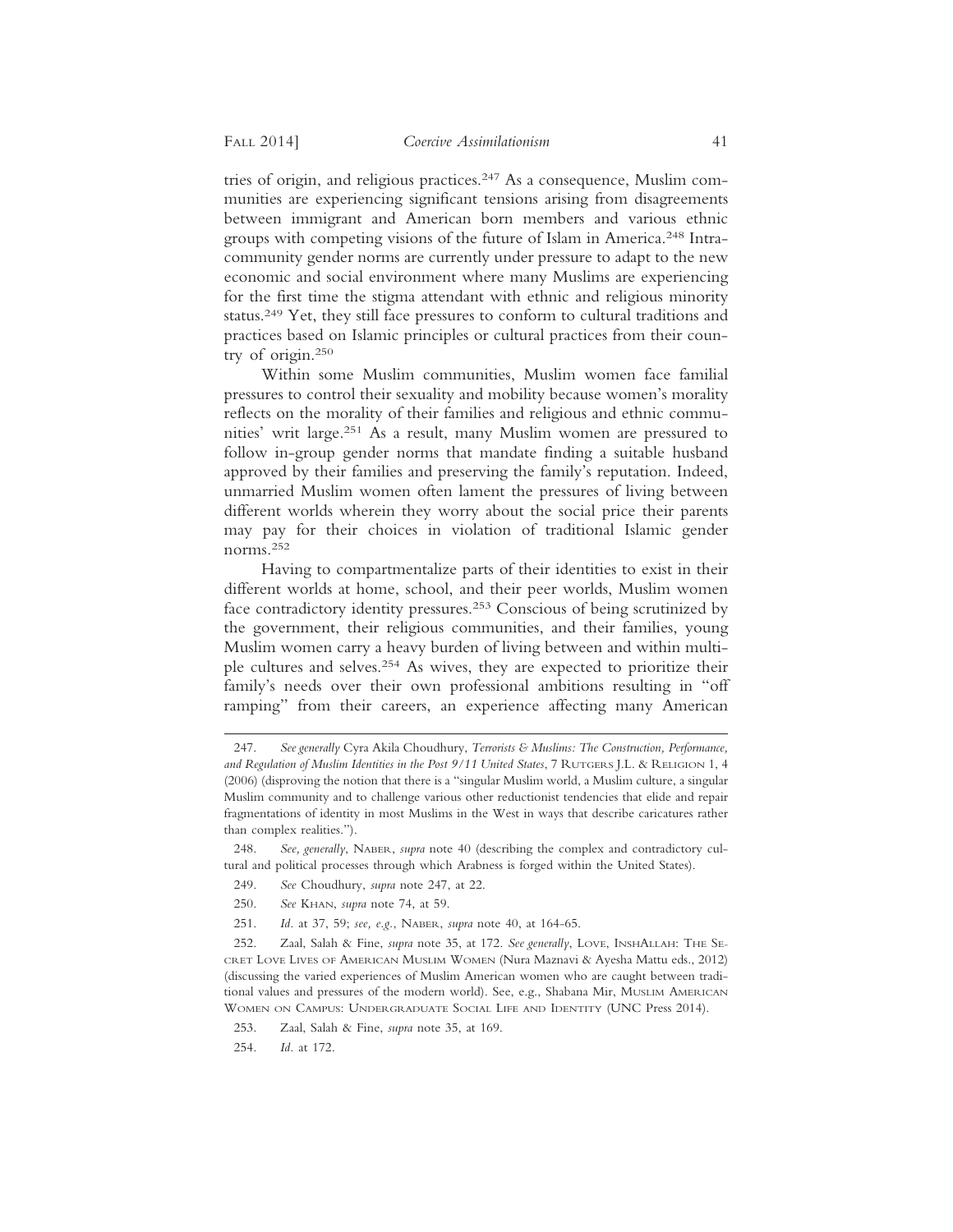working mothers.255 The more conservative her religious and ethnic community, the more socially conservative and traditional she is expected to behave, including devoting her life to working inside the home. Failure to accommodate what she views as misogynist or anachronistic cultural practices may result in expulsion from her religious and ethnic community, which entails significant psychological costs.<sup>256</sup>

At work, Muslim mothers face the same pressures as other women who struggle to balance their careers with their family commitments. They, too, are suspected by their employer of prioritizing family over work such that higher quality work, promotions, and opportunities that lead to long term success and prestige are denied.257 To offset this stereotype, they feel pressure to work more hours than their male colleagues and demonstrate their willingness to put work over family even if the same is not expected of male colleagues.258 All the while, they must be firm but pleasant leaders who keep a smile on their face while male colleagues are forgiven for emotional outbursts caused by the stresses of the job.259

Like other women, Muslim women must cautiously guard their professional ambition so as to avoid triggering resentment for being "too political," "too aggressive," or "not a team player."260 And their personal presentation must adhere to traditional notions of femininity and attractiveness, but be careful not to be seen as too sexy such that they will not be taken seriously or invite sexual harassment.261 In the end, Muslim women's appearances and behaviors are heavily scrutinized and judged based on prevailing gender stereotypes.

But the scrutiny does not end there. They are also subject to stereotypes of Muslims in general and Muslim women in particular. The American public views Muslims as highly suspect, inclined to engage in or support terrorism, and foreigners from uncivilized nations.<sup>262</sup> Muslim

260. *Id.* at 40-41.

261. Swim, Cohen & Hyers, *supra* note 38, at 47 (highlighting that compared to men, women report experiencing nearly twice as many total number of sexist events directed at themselves and their own gender group).

262. Leti Volpp, *Citizenship Undone*, 75 FORDHAM L. REV. 2579, 2583 (2007); Ramzi Kassem, *Implausible Realities: Iqbal's Entrenchment of Majority Group Skepticism Towards Discrimination Claims*, 144 PENN ST. L. REV. 1443, 1457 (2009-2010) ("[S]urveys of the general Ameri-

<sup>255.</sup> SANDBERG, supra note 42, at 98.

<sup>256.</sup> Branscombe et al., supra note 37, at 137 (noting that social exclusion caused by feelings of rejection due to cultural estrangement has been found to result in anxiety, depression, and lowered self-esteem); KHAN, *supra* note 74, at 15.

<sup>257.</sup> *See* SANDBERG, *supra* note 42, at 114.

<sup>258.</sup> *See* Gene Marks, *Why Most Women Will Never Become CEO*, FORBES (Oct. 31, 2011, 7:42 PM), http://www.forbes.com/sites/quickerbettertech/2011/10/31/why-most-womenwill-never-become-ceo/.

<sup>259.</sup> SANDBERG, supra note 42, at 43, 165 ("When a woman does anything that signals she might not be nice first and foremost, it creates a negative impression and makes us uncomfortable.") (footnote omitted) (internal quotation marks omitted).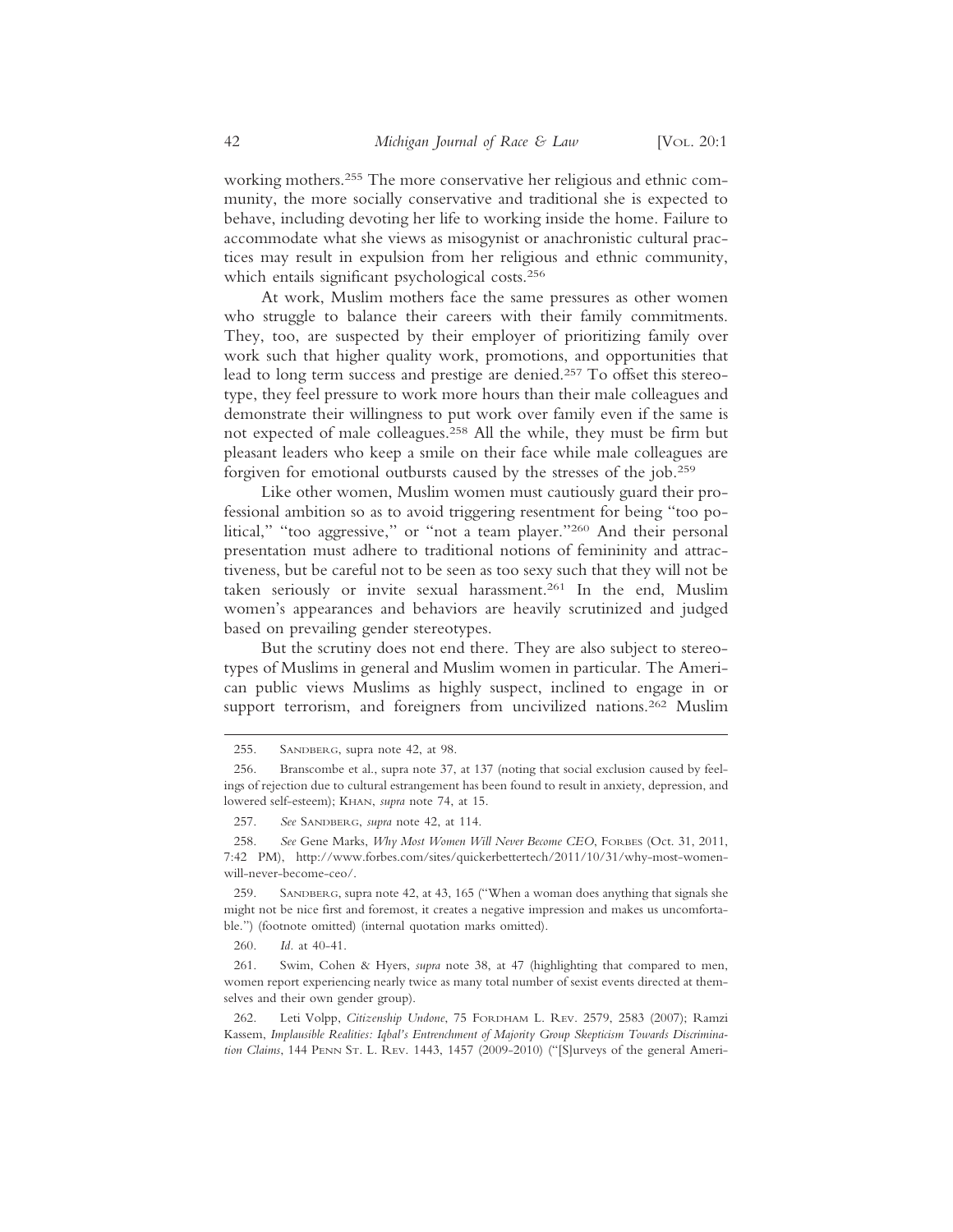communities are accused of treating Muslim women as property who must obey their husbands and fathers.263 Muslim women, therefore, are pressured to perform a "Good Muslim Woman" whose assertiveness counters misperceptions about her inability to lead and think independently. Her liberal Americanized dress, consumption of alcohol, and romantic relations with non-Muslims signals full assimilation into American culture. She must also be a "Good Muslim" who repeatedly expresses her patriotism, criticizes her country of origin as backwards, agrees that Islam breeds terrorists, and supports selective counterterrorism enforcement against Muslims as necessary for America's national security.

Regardless of how each woman responds to these conflicting identity pressures, she is often assumed to lack agency by the dominant social group or the Muslim community who view her behavior as a product of coercion or brainwashing by the other group.264 The same rebellious nature she employs to fight against coercive assimilationism at work may cause her grief within the Muslim community she seeks to defend, reform, and belong. Her demands to reinterpret Islamic doctrine and practices, particularly as they apply to women, invite accusations of religious subversion.<sup>265</sup> As she is pulled in multiple directions by pressures to perform TO intragroup and intergroup identity demands, each woman struggles to negotiate the contradictions to develop an authentic identity that allows for both professional success and psychological well-being.266

#### B. *Negotiating the Contradictions*

As women at the intersection of various stereotypes, Muslim women of color form a hybridized identity that rescripts notions of what it means to be a Muslim woman, a Muslim, a member of her ethnic or racial group, and a woman.267 They negotiate their sense of self in a politically charged

can public confirm that Muslim Americans are widely viewed with distrust and that anti-Muslim sentiment has burgeoned in the United States post-9/11. A 2004 poll found that 47% of respondents believed that Islam is more likely to encourage violence compared to other religions, and 44% agreed that the government should subject Muslim Americans to additional scrutiny, such as mandatory registration with the federal government, targeted profiling of citizens based on their Muslim or Middle Eastern background, increased surveillance of mosques, and use of undercover law enforcement agents in mosques and Islamic civic organizations.") (footnotes omitted). *See, e.g.*, Amna v. N.Y. State Dep't of Health, No. 08-CV-2806 (CBA)(LB) 2011 WL 4592787 at \*2 (E.D.N.Y. Sept. 30, 2011) (alleging that coworker asking female employee of Pakistani descent whether she vacationed in Iraq as implicitly accusing her of supporting terrorism).

<sup>263.</sup> *See, e.g.*, NABER, *supra* note 40, at 165-66.

<sup>264.</sup> ABU-LUGHOD, *supra* note 41, at 17-18 (noting that Muslim women's quest for equality is hostage to political forces including the war on terror and intracommunity patriarchal interpretations of Islam); NABER, *supra* note 40, at 170.

<sup>265.</sup> *See, e.g.*, KHAN, *supra* note 74, at 48-49.

<sup>266.</sup> *See, e.g.*, *id.* at 34.

<sup>267.</sup> *See id.* at 105.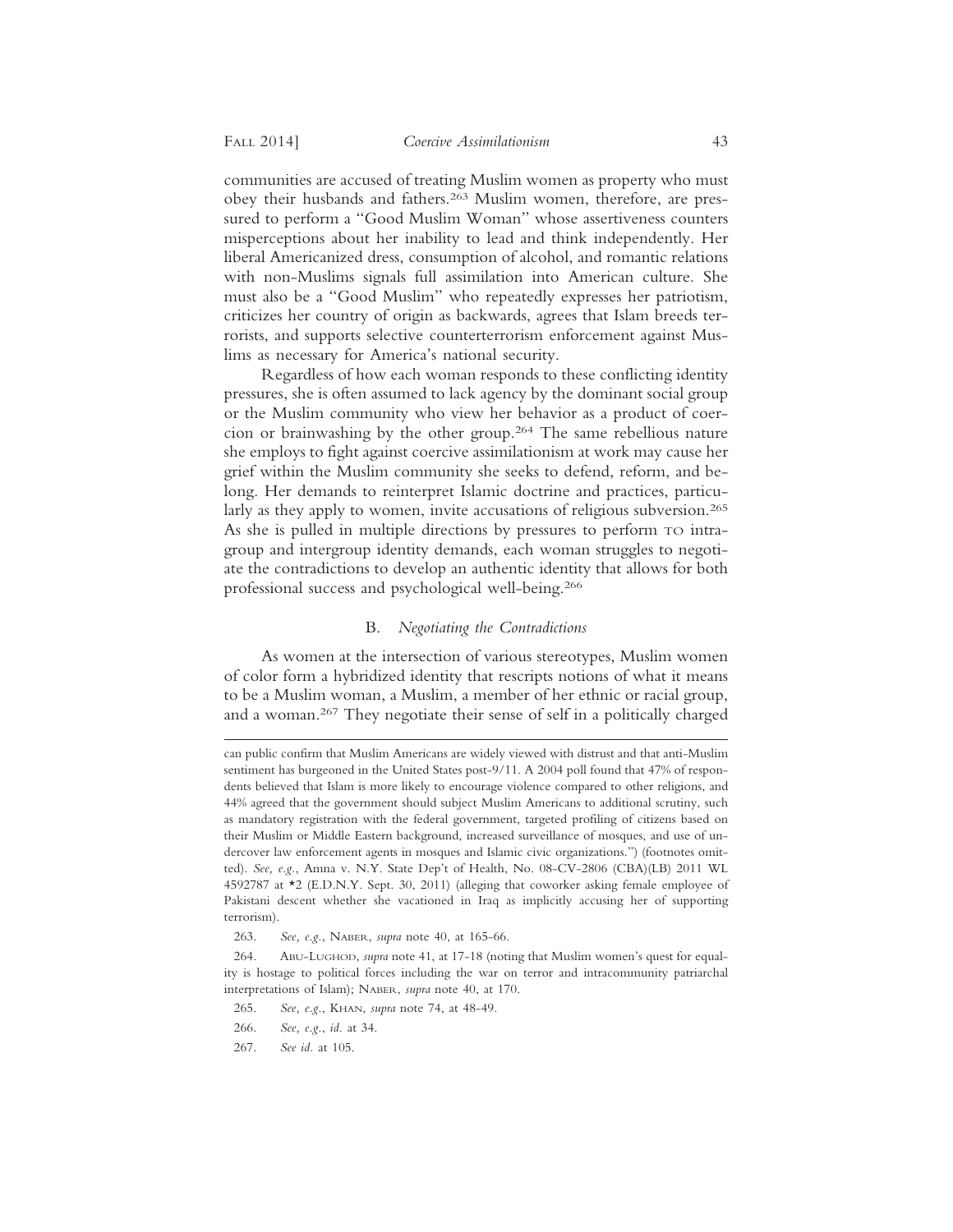environment marred by intolerance within mainstream society, and at times, within their Muslim communities.<sup>268</sup> They resist and destabilize assumptions about members of their identity groups to show the dynamic nature of identity.269

As hybridized subjects, they reject the polarity between Orientalism,270 that imposes racist colonial imagery of Muslims as savages and Muslim women as their oppressed victims, and politicized Islam, that essentializes the ideal Muslim woman as an obedient wife, self-sacrificing mother, and apolitical follower of male religious leadership.271 Notwithstanding their intragroup contestations, many Muslim women deem the cases of female oppression over-emphasized by out-group Western authors as bad faith and profit-driven efforts to reinforce cultural hierarchy and racism against Muslims.272 Seldom do Western audiences contextualize the extreme cases within the victim's socio-economic, geographic, and individual circumstances.273 Nor are Western audiences informed that the male bad actors are violating Islamic beliefs.274 Refusing to be pigeon holed as either oppressed or liberated, Muslim women in the United States are negotiating their identities into the politics of race, ethnicity, migrant communities in the diaspora, and their family life.275

Women who identify as Muslims vary "greatly in terms of their levels of religiosity, [ ]ranging from cultural to spiritual" to devout.276 Some Muslim women accept religious and cultural rituals as integral to what they deem is their authentic identity, while at the same time rejecting the sexism found in some Islamic practices. The headscarf, for example, allows many women to create cultural space that reflect their hybridized identities.277 Some Muslim women who choose to wear the headscarf do so to insulate themselves from intracommunity restrictions that accompany their status as unmarried women.278 Other Muslim women don a headscarf as a

274. *See id.* at 139.

275. Zaal, Salah & Fine, *supra* note 35, at 168; *see* KHAN, *supra* note 74, at 2, 97 (noting that some women react to Orientalist and racist stereotypes by identifying as a Muslim woman but refusing to accept male-centric visions of Islam).

276. Zaal, Salah & Fine, *supra* note 35, at 169.

277. *See* EEOC v. Abercrombie & Fitch, 798 F. Supp. 2d 1272, 1276 (N.D. Okla. 2011) (noting the plaintiff considers her headscarf "a representation and reminder of her faith, a religious symbol, a symbol of Islam and of modesty"); Williams & Vashi, *supra* note 198, at 272.

278. *See generally* Greene, *A Multidimensional Analysis*, *supra* note 108, at 354.

<sup>268.</sup> Zaal, Salah & Fine, *supra* note 35, at 168.

<sup>269.</sup> KHAN, *supra* note 74, at xi.

<sup>270.</sup> *See generally*, EDWARD SAID, ORIENTALISM (1979) (defined political accounts concerning the Orient, its people, customs, 'mind,' destiny ,and so on).

<sup>271.</sup> *See* KHAN, *supra* note 74, at 21-22 (arguing that "both poles essentialize the ideal Muslim woman and reduce her to similar symbols and icons.").

<sup>272.</sup> *See generally* ABU-LUGHOD, *supra* note 41, at 113-28 (discussing the way Westerners popularized honor crimes to the detriment of Muslims.).

<sup>273.</sup> *See id.* at 128.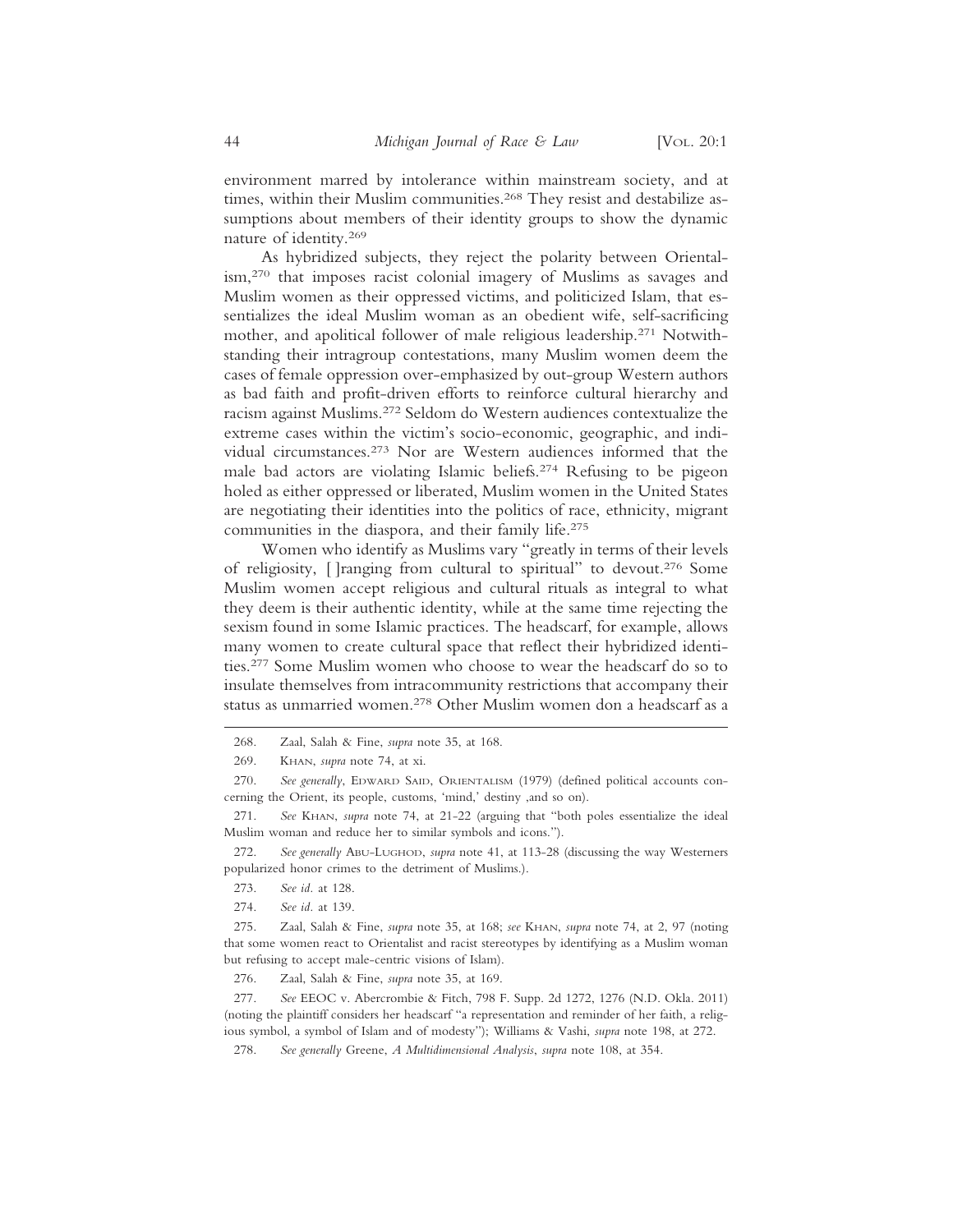form of resistance against the sexualization of women in American society.279 In doing so, their headscarves signal to society, and men in particular, their religiosity and adherence to Islamic tenets of pre-marital abstinence.280 By using the headscarf to elude gendered restrictions, they are able to take advantage of educational and employment opportunities while retaining their membership within their traditional Muslim community.281

Some Muslim women embrace parts of traditional Muslim female identity arising from a subconscious need to belong to the community or genuine spiritual belief in such practices.282 But these same women may refuse to perform other parts of traditional Muslim female identity based on their individualized conception of Muslim feminism.283 They conduct their own research of Islam and decide what they will accept or reject, thereby bestowing upon themselves agency to decide how to shape their intersectional identities.284 As a result, they may contest the traditional view that the headscarf is mandatory.285 Instead, they may view the headscarf as either optional or a patriarchal tool to control women originating in male, not divine, prerogatives.<sup>286</sup> They claim a space for themselves within their diverse Muslim communities through a rereading of Islamic codes and practices, and negotiate a hybridized Muslim female identity.287 In the end, having the space to develop an authentic identity that reflects a Muslim woman's individual values, norms, and religious beliefs free of disparate treatment is consistent with the purpose and spirit of Title VII.

281. Williams & Vashi, *supra* note 198, at 272; Read & Bartkowski, *supra* note 1, at 405 (noting some women believed that hijab allowed them to engage in public-sphere pursuits free of the over-sexualization of women). *See* Abercrombie & Fitch, 798 F. Supp. 2d at 1276 (noting the plaintiff considers her headscarf "a representation and reminder of her faith, a religious symbol, a symbol of Islam and of modesty").

282. KHAN, *supra* note 74, at 34 (finding that some women become depressed when they are unable to resolve the multiple contradictions and develop an aversion to both their Muslim community and mainstream society, leaving them feeling with no sense of belonging to any particular group); Wagner et al., *supra* note 39, at 533 (2012).

283. KHAN, *supra* note 74, at 46, 114 (observing that structural contradictions in Muslim women's identity do not pose a problem because they reject sexist interpretations of the Quran and consequent practices and stereotypes).

284. *Id.* at 114.

<sup>279.</sup> *See, e.g.*, *id.* at 354.

<sup>280.</sup> Aliah Abdo, *The Legal Status of Hijab in the United States: A Look at the Sociopolitical Influences on the Legal Right to Wear the Muslim Headscarf*, 5 HASTINGS RACE & POVERTY L.J. 441, 449 (2008); Greene, *A Multidimensional Analysis*, *supra* note 108, at 354 (recognizing that "many Muslim women wear a head covering as a reflection of their spiritual and physical modesty in observance of their religious beliefs").

<sup>285.</sup> Read & Bartkowski, *supra* note 1, at 407; *see also* Williams & Vashi, *supra* note 198, at 270 (noting that many, though not all, Muslims consider wearing the headscarf as theologically mandated).

<sup>286.</sup> Read & Bartkowski, *supra* note 1, at 407-08.

<sup>287.</sup> KHAN, *supra* note 74, at 42.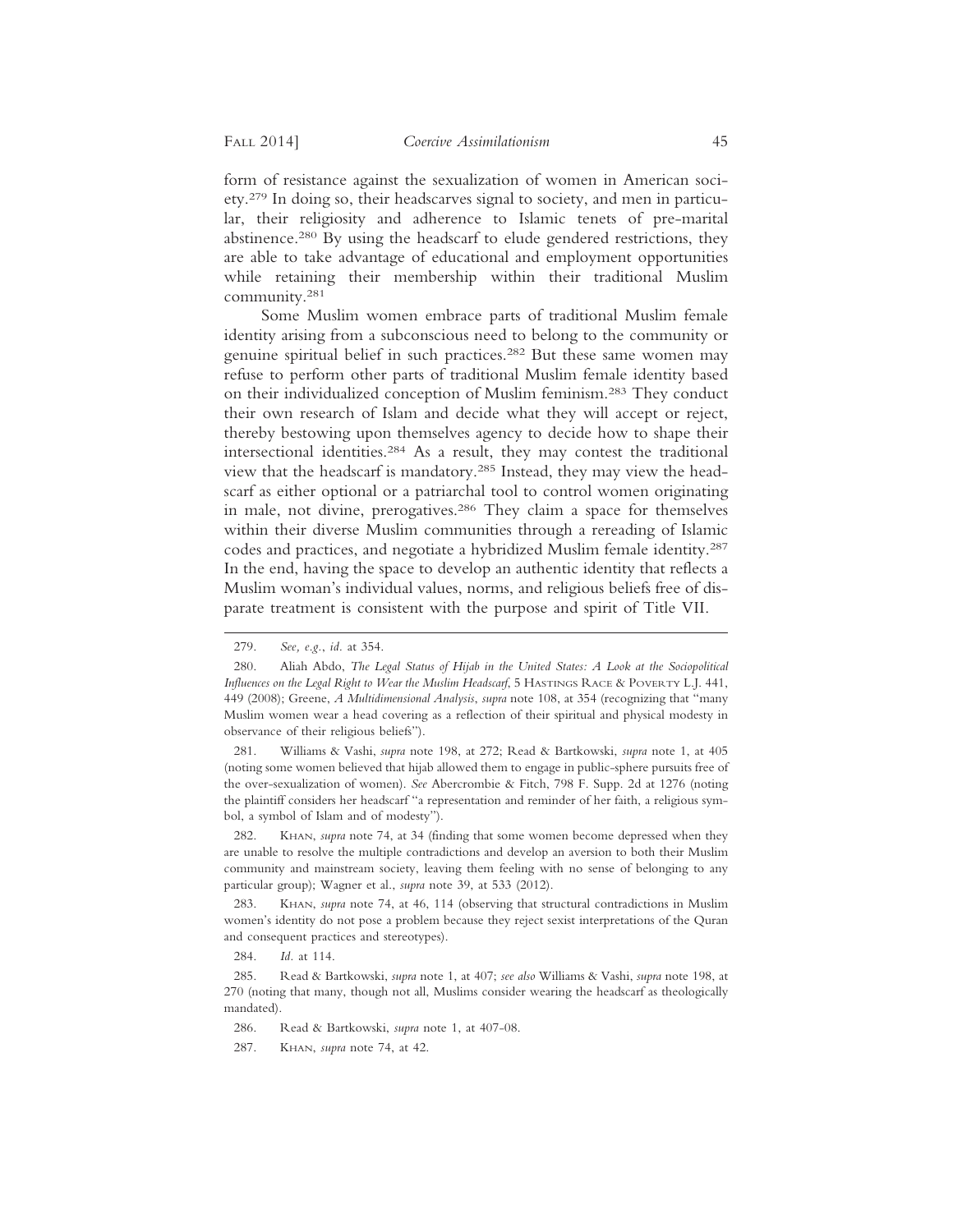Current workplace antidiscrimination doctrine, however, fails to take these nuances into account. The following section makes recommendations on how Title VII jurisprudence can be better informed by the complex ways identity performance pressures disproportionately impose harms on protected classes of employees.

# IV. EXPANDING TITLE VII JURISPRUDENCE TO KEEP UP WITH DISCRIMINATION

Although the harms caused by pressures to perform one's identity to comport with coercive assimilationism are well documented,<sup>288</sup> the question still remains as to whether the law can provide adequate relief without unduly burdening employers. Courts are understandably skeptical of deputizing employers to serve as identity gatekeepers. Similarly, employee advocates do not seek to legitimize essentialist portrayals of low status groups—a real risk that comes with granting employers authority to define what traits are authentic to a particular identity such that they are protected by Title VII. Hence the law and the courts must be careful to balance the interests of employees' legal rights to meaningful equal opportunity with the employer's interest in evaluating employees based on bona fide job related qualifications.

This section proposes that existing Title VII jurisprudence prohibiting employment discrimination based on sex stereotyping should be expanded to include ethnic, racial, and religious stereotyping to protect employees who competently perform their jobs but do not or cannot perform their identities in accordance with coercive assimilationism. Such protections are especially important for Muslim women of color who are faced with the triple bind of having to perform the conflicting identity demands of the "Good Muslim Woman," the "Good Woman," and the "Good Muslim."

Part A starts by arguing that courts should expand Title VII jurisprudence by incorporating social psychology and implicit bias studies. In turn, Part B proffers that the seminal gender stereotyping case *Price Waterhouse Cooper v. Hopkins* provides a doctrinal foundation for applying stereotyping theory to Title VII jurisprudence. Part C examines how courts have failed to incorporate race and ethnicity into workplace stereotyping doctrine, leaving racial, ethnic, and religious minority plaintiffs subject to coercive assimilationist pressures based on negative implicit stereotypes with no legal recourse. Finally, Part D analyzes the unique case of Muslim women of color as further support for the claim that courts are failing to keep up with the changing nature of discrimination. For these reasons, courts should incorporate stereotyping and implicit bias theory into disparate treatment jurisprudence such that intergroup discrimination based on intragroup differences falls under Title VII's protection.

<sup>288.</sup> Yoshino, *supra* note 13, at 787.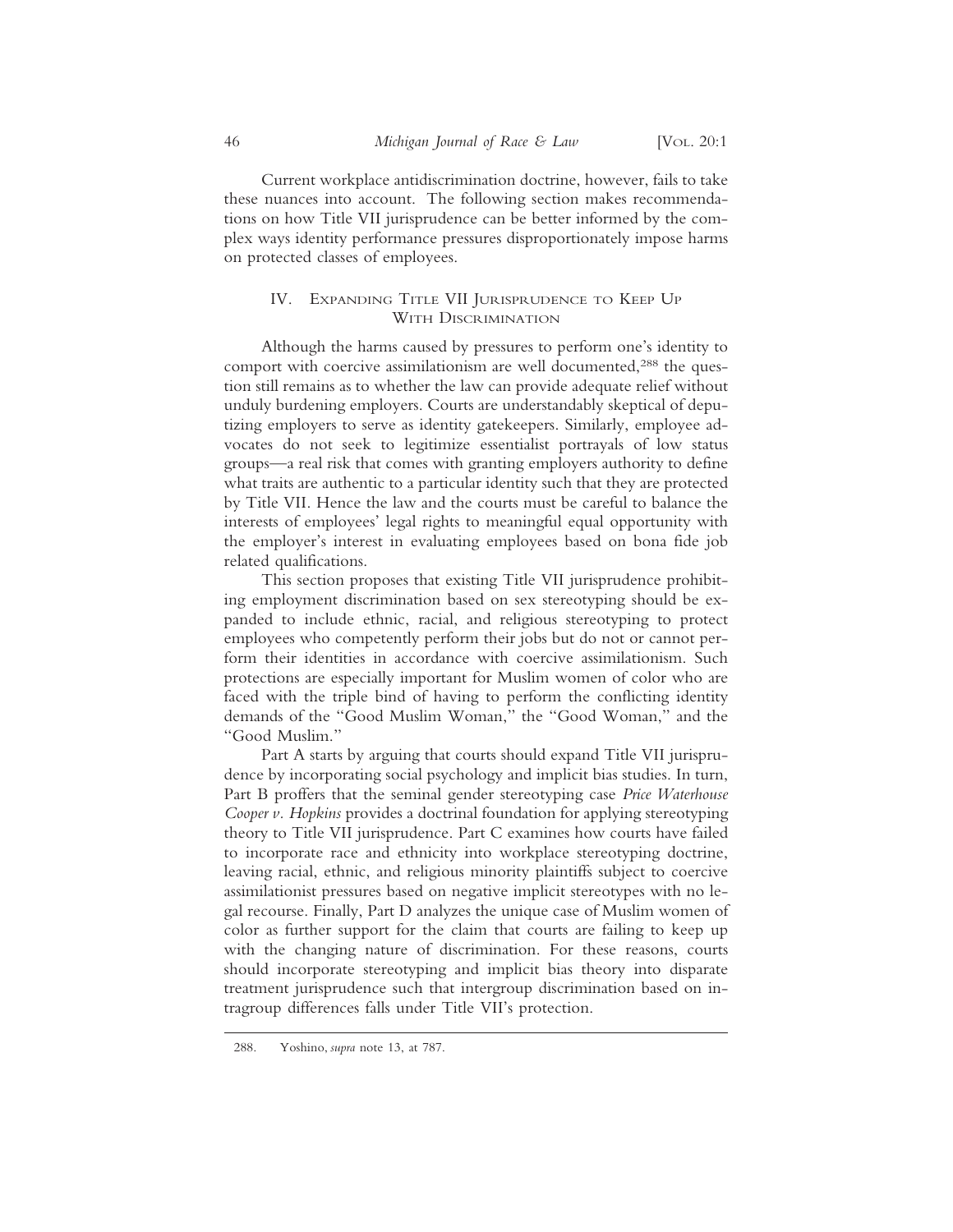#### FALL 2014] *Coercive Assimilationism* 47

#### A. *Incorporating Implicit Bias Analysis into Title VII*

While Title VII makes it unlawful to discriminate, courts are tasked with defining what discrimination means and what actions meet the definition.289 Notwithstanding advances in the understanding of bias and discrimination in the social psychology literature, judicial constructions of discrimination rely on the courts' layperson understandings of the nature of psychological processes that produce bias.290 For instance, implicit stereotyping theory has minimally influenced federal disparate treatment jurisprudence notwithstanding its prevalence in the social psychology literature on bias.291 Moreover, the belief that America is "post-racial" such that systemic discrimination is now a thing of the past causes judges to recognize only the most egregious forms of discrimination while overlooking the rise in discrimination caused by implicit bias and stereotyping.292

For a plaintiff to prove a prima facie discrimination case under Title VII's disparate treatment theory, the plaintiff must establish the following three things: (1) she is a member of a Title VII protected class; (2) she was subjected to some negative employment action such as failure to hire or promote, termination, demotion; and (3) her protected group status was a "motivating factor" in the challenged employment action.<sup>293</sup> The burden of proof then shifts to the employer to produce a legitimate nondiscriminatory reason for the adverse employment action. Upon doing so, the employee must then prove the employer's proffered reasons were pretext for discrimination.294

To prove that her protected group status was a "motivating factor" in the challenged employment action, courts require plaintiffs to bring forth persuasive evidence of the employer's intent to discriminate or that impermissible stereotypes played a role in the employer's decision making.295 In

<sup>289.</sup> Krieger & Fiske, *supra* note 6, at 1030.

<sup>290.</sup> *Id.* at 1030-31.

<sup>291.</sup> *Id.* at 1032; Greene, *Title VII*, *supra* note 10, at 1379-80; Rich, *supra* note 5, at 1383- 84.

<sup>292.</sup> *See generally* Evan P. Apfelbaum, Michael I. Norton, Samuel R. Sommers, *Racial Color Blindness: Emergence, Practice, and Implications*, 21 CURRENT DIRECTIONS PSYCHOL. SCI., 205- 209 (2012); Tessa M. Ditonto, Richard R. Lau & David O. Sears, *AMPing Racial Attitudes: Comparing the Power of Explicit and Implicit Racism Measures in 2008*, 34 POLIT. PSYCHOL. 487 (2013); Ian F. Haney Lopez, *Post-Racial Racism: Racial Stratification and Mass Incarceration in the Age of Obama*, 98 CAL. L. REV., 1023, 1048-49 (2010).

<sup>293.</sup> Desert Palace, Inc. v. Costa, 539 U.S. 90, 92-93 (2003).

<sup>294.</sup> *See generally* McDonnell Douglass Corp. v. Green, 411 U.S. 792, 804 (1973); Mirza v. Neiman Marcus Grp. Inc., 649 F.2d 837, 849 (N.D. Ill. 2009); Zayed v. Apple Computers, No. C 04-01787 JW, 2006 WL 889571, at \*9-11 (N.D. Cal. Apr. 5, 2006) (showing a protected characteristic was a motivating factor for the adverse employment action is required to establish Title VII liability).

<sup>295.</sup> Per *McDonnell-Douglass*, at the prima facie stage, in order to justify mandating an employer to produce a legitimate, nondiscriminatory reason for the adverse employment action, the plaintiff must produce persuasive evidence that raises a presumption of unlawful discrimina-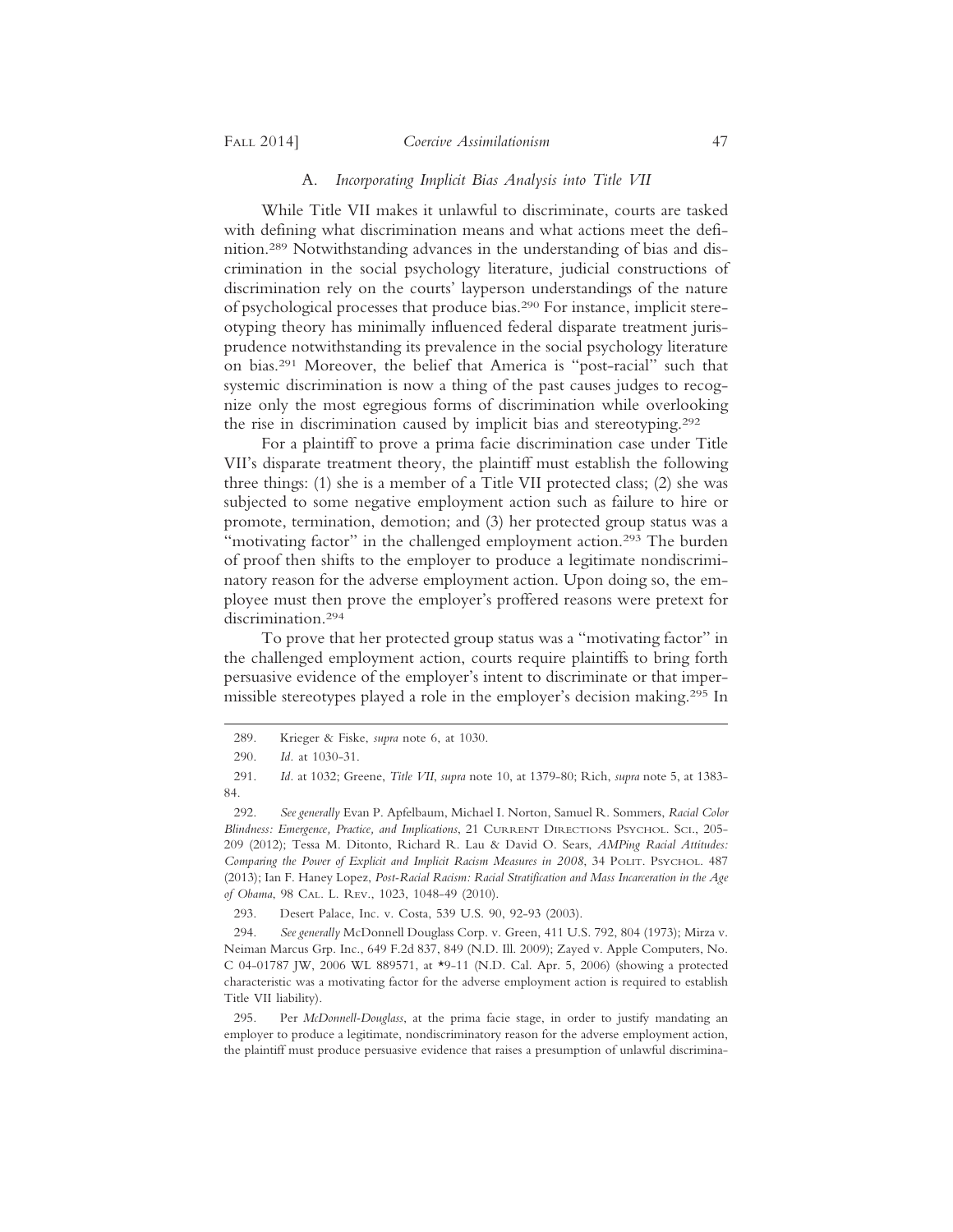*Price Waterhouse Cooper*, Justice Brennan explained that a protected class is a motivating factor "if we asked the employer at the moment of the decision what its reason were and if we received a truthful response, one of those reasons would be that the applicant or employee was a woman."296 Brennan's reasoning assumes the discriminator was conscious that he was discriminating at the time he made the decision.297 However, numerous social psychology studies demonstrate that "disparate treatment can result from . . . implicit stereotypes" and subconscious biases, in addition to "deliberate, fully conscious" bias.<sup>298</sup>

Whether implicit bias contributes to discrimination depends on "the extent to which particular social norms are [ ] salient in [a] particular situation[ ], [the] decision makers' perceptions of control," "relevant information" available, and the decision maker's "motivation to avoid biased decision making."299 A well-meaning decision maker may be unaware that her employment decision was based on her biased judgment of a negatively stereotyped employee.<sup>300</sup> And yet, courts often reject implicit stereotyping because judicially constructed understandings of discrimination follow Justice Brennan's reasoning that presumes bias is explicitly expressed and operates with the discriminator's knowledge.<sup>301</sup>

As shown in Part I, the psychological science has increasingly refined understandings of how implicit prejudices bias the social judgments and choices of people. Subjective construal of a situation is influenced by a variety of factors arising from social stereotypes such that biases may oper-

296. Price Waterhouse Cooper v. Hopkins, 490 U.S. 228, 250 (1989); *see also* Krieger & Fiske, *supra* note 6, at 1030.

- 297. Krieger & Fiske, *supra* note 6, at 1030.
- 298. *Id.* at 1059, 1032-33.
- 299. *Id.* at 1036, 1050.
- 300. *Id.*
- 301. *Id.* at 1030; Greene, *Title VII*, *supra* note 10, at 1379.

tion. 411 U.S. 792; *see also* Reeves v. Sanderson Plumbing Prod., Inc., 530 U.S. 133 (2000). After *Desert Palace* and the 1991 Civil Rights Act, if the plaintiff has produced sufficiently persuasive evidence that an impermissible characteristic is a motivating factor for the adverse employment action, then the plaintiff has established Title VII liability. 539 U.S. 90, 92-94. Doing so then shifts the burden of production and persuasion on the employer to demonstrate that it actually relied upon the proffered legitimate nondiscriminatory reason in its decisionmaking process and that it would have made the same decision regardless of the impermissible characteristic (which the plaintiff has successfully demonstrated was a motivating factor in the adverse employment decision). *But see* the cases involving the Age Discrimination in Employment Act where courts acknowledge that an employer can be "motivated" by an applicant or employee's age through the operation of implicit stereotypes. Syvock v. Milwaukee Boiler Mfg. Co., 665 F.2d 149, 155 (7th Cir. 1981) (holding that age discrimination may arise from an unconscious application of stereotyped notions of ability); La Montagne v. Am. Convenience Prods., Inc., 750 F.2d 1405, 1410 (7th Cir. 1984) ("Age discrimination may be subtle and even unconscious."); Burlew v. Eaton Corp., 869 F.2d 1063, 1066 (7th Cir. 1989) (holding that age discrimination may exist absent an intent to discriminate).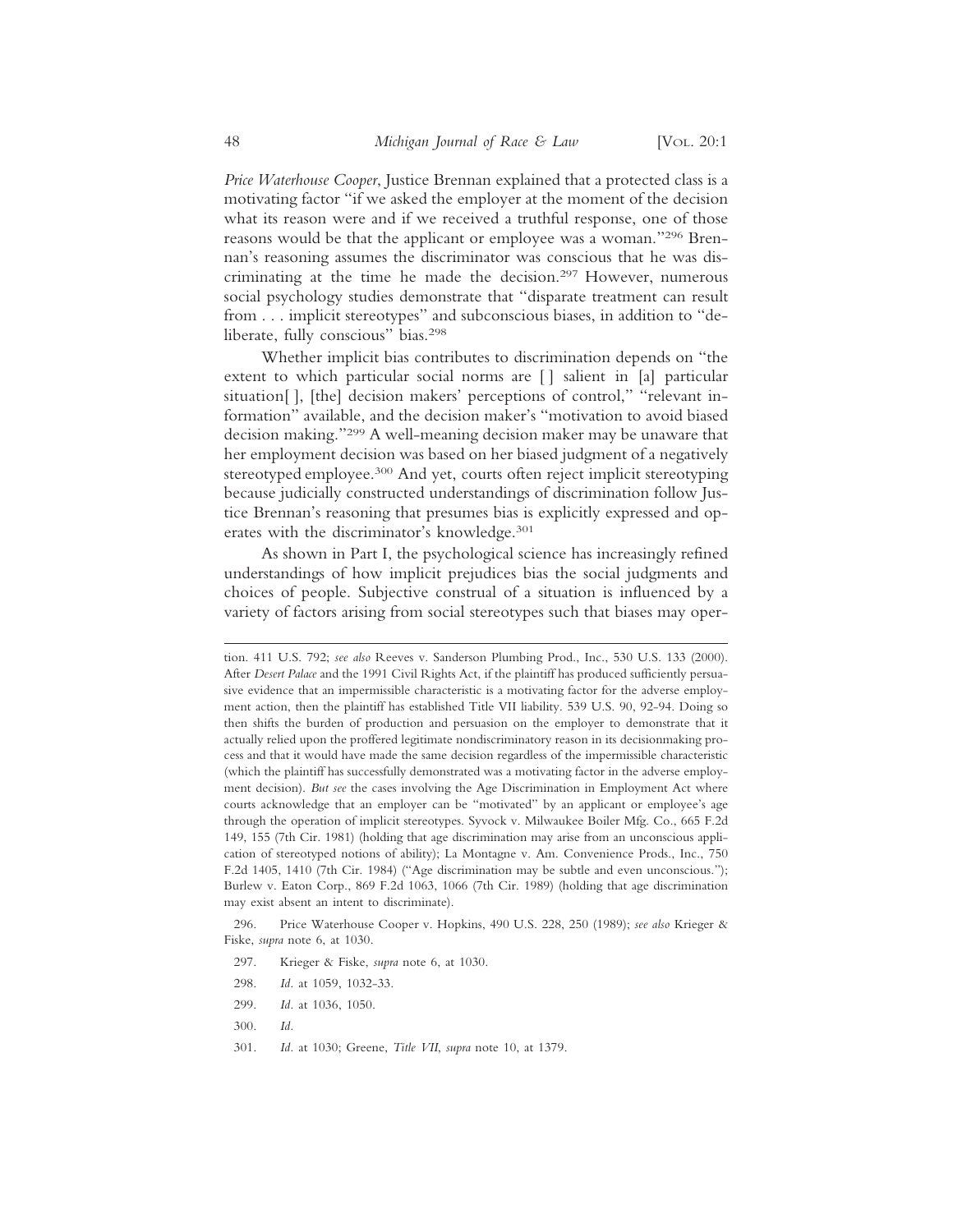ate outside of the perceiver's conscious, attentional focus.302 Decision makers, therefore, may believe their lukewarm or negative evaluations of employees are based exclusively on legitimate non-discriminatory reasons when in fact they may be based on perceptions and judgments tainted by stereotypes.<sup>303</sup> They may subconsciously give high status group members the benefit of the doubt, be more forgiving of their mistakes, and mentor them while imposing a higher burden to prove competency on low status group members.304

As a consequence, Muslim women of color face three dilemmas with regard to their social identity. First, Muslim women are pressured to perform their identity to assimilate into the dominant social group's norms and culture<sup>305</sup> while facing intragroup pressures by their communities that contradict assimilationist demands.306 Second, Muslim women of color who choose to succumb to assimilationist identity pressures may find it is simply not possible to evade adverse treatment. The multiple stereotypes and contradictory performance expectations related to their multiple identities as women, Muslims, ethnic minorities, and Muslim women create a no-win situation. Third, the diversity among headscarved and non-headscarved Muslim women of color is obscured by an artificial polarity between assimilation and multiculturalism, stripping them of individual agency—the same Orientalist critique directed at Muslim societies.<sup>307</sup> Ultimately, Muslim women face a false binary between full assimilation requiring that they dis-identify completely from their low status identities or reject altogether dominant group standards, when in reality, their social identities fall within a wide spectrum between multiple poles.

Incorporating stereotyping and implicit bias into Title VII is certainly not risk free. Richard Ford reasonably argues that identity-based claims

305. TERRY EAGLETON, THE IDEA OF CULTURE 28 (2000) (defining culture as a "quasideterministic concept, meaning those features of social life – custom, kinship, language, ritual, mythology – which choose us far more than we choose them"); Green, *supra* note 10, at 631 (noting the common understanding of culture in American society as a tool to "distinguish the other. . .in social rather than biological terms").

306. ABU-LUGHOD, *supra* note 41, at 117.

307. *See, e.g.*, EDWARD SAID, ORIENTALISM (1970). ABU-LUGHOD; *supra* note 41, at 117; MAHMOOD MAMDANI, GOOD MUSLIM, BAD MUSLIM: AMERICA, THE COLD WAR, AND THE ROOTS OF TERROR (2004). *See generally* Kyle Spencer, *Fraternity Life, Islamic Style*, N.Y. TIMES (Feb. 6, 2014), http://www.nytimes.com/2014/02/09/education/edlife/greek-life-islamicstyle.html?hp& $r=0$  (showing how Muslim Americans in general struggle with dual identities and seek multiculturalism model).

<sup>302.</sup> Krieger & Fiske, *supra* note 6, at 1027 (noting, however, that social stereotypes "can be controlled . . . through . . . effortful, deliberate, cognitive 'correction'"); Delgado & Stefancic, *supra* note 66, 1288.

<sup>303.</sup> Krieger & Fiske, *supra* note 6, at 1051-52.

<sup>304.</sup> *See, e.g.*, Rich, *supra* note 5; *see also* Zayed v. Apple Computers, No. C 04-01787 JW, 2006 WL 889571, at  $\star$ 1 (N.D. Cal. Apr. 5, 2006) (alleging marginalization in her practice group, denial of career opportunities, and preferential treatment given to less experienced male Caucasian employees in the form of premier assignments and quick promotions).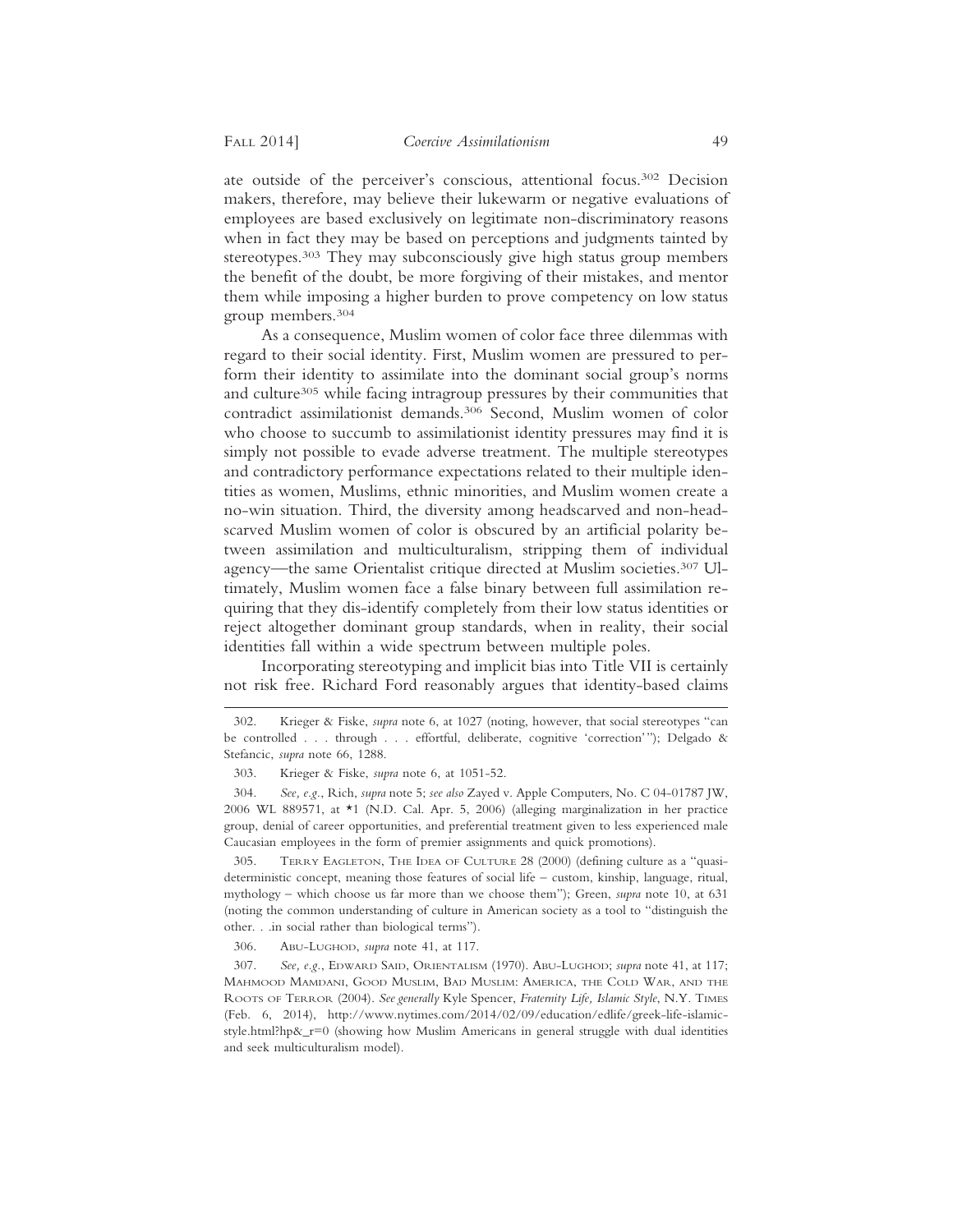should not be actionable because of the difficulty in determining what constitutes unlawful discriminatory.308 Identity-based rather than phenotype-based discrimination—the existing doctrinal model—entangles courts in defining the "wrong type" of Black, Latino, Muslim, woman, or other protected group such that an employer is guilty of discriminating against a subset of a protected class.309 Identity-based claims also risk essentializing protected groups into a pre-determined list of behaviors, attitudes, norms, and values that must be shown to prove unlawful identity-based discrimination.310 The criteria are often defined by male gatekeepers of a particular minority community, which can perpetuate intra-group disparities based on gender and minority status within the group.<sup>311</sup>

While such critiques are well founded, they under-estimate the harm caused by pressures to assimilate into an identity imposed by the dominant group to perpetuate a system that subordinates minority groups—precisely what the Civil Rights Act was aimed to prohibit.<sup>312</sup> Institutional pressures to emulate and assimilate into the norms, values, and behaviors of the dominant group signals to low status groups that their cultural and racial characteristics are unbefitting of a "professional" workplace, and as a result are unwelcome.313 Moreover, coercive assimilationist policies, even if implicitly enforced through identity performance pressures, create a dispiriting environment that penalizes individual authenticity,<sup>314</sup> stifles creativity, increases health risks, and creates hierarchies of power among out-groups based on their ability to effectively perform their identity to serve the interests of the dominant group.315 All the while, the dominant social group's work performance is unimpeded by coercive demands to

309. Yuracko, *supra* note 1, at 3; RICHARD T. FORD, RACIAL CULTURE: A CRITIQUE, 188-90 (2005).

310. Gonzalez, *supra* note 69, at 2198, 2211. *See, e.g.*, Richard T. Ford, *Beyond "Difference": A Reluctant Critique of Legal Identity Politics*, *in* LEFT LEGALISM / LEFT CRITIQUE 38-40 (Wendy Brown & Janet Halley eds., 2002).

311. *See* NABER, *supra* note 40, at 159, 188 (2012). *See generally* KHAN, *supra* note 74.

312. Yuracko, *supra* note 1, at 19 (citing Griggs v. Duke Power Co., 401 U.S. 424, 430 (1971); *see also* Gonzalez, *supra* note 69, at 2213 (warning against taking to the extreme critiques of essentialism because it invites a debilitating regime of formalistic color-blindness).

313. *See* SHACHAR, *supra* note 25, at 25.

314. *But see* Naber, *supra* note 40, at 247-48 (noting the conflicted negotiations of Arab American concepts of "cultural authenticity" entangled in dominant U.S. Orientalist concepts of Arabness).

315. Branscombe, Schmitt & Harvey, *supra* note 37, at 145 (arguing that the experience of repeated rejection by others, especially those in the dominant social group, leads to feelings that one's existence is meaningless and without value); Tristin K. Green, *Discomfort at Work: Workplace Assimilation Demands and the Contact Hypothesis*, 86 N.C.L. REV. 379 (2008); *but see* Green, *supra*

<sup>308.</sup> Ford, *supra* note 4, at 1811. *See also* Ayres, *supra* note 11, at 2432 (discussing the "special rights backlash" when the extent and nuances of discrimination is disclosed to the majority group); Kolstad v. Am. Dental Ass'n, 527 U.S. 526, 545 (1999) (noting that Title VII's primary objective was not merely to provide redress but to prevent harm); Faragher v. City of Boca Raton, 524 U.S. 775, 806 (1998).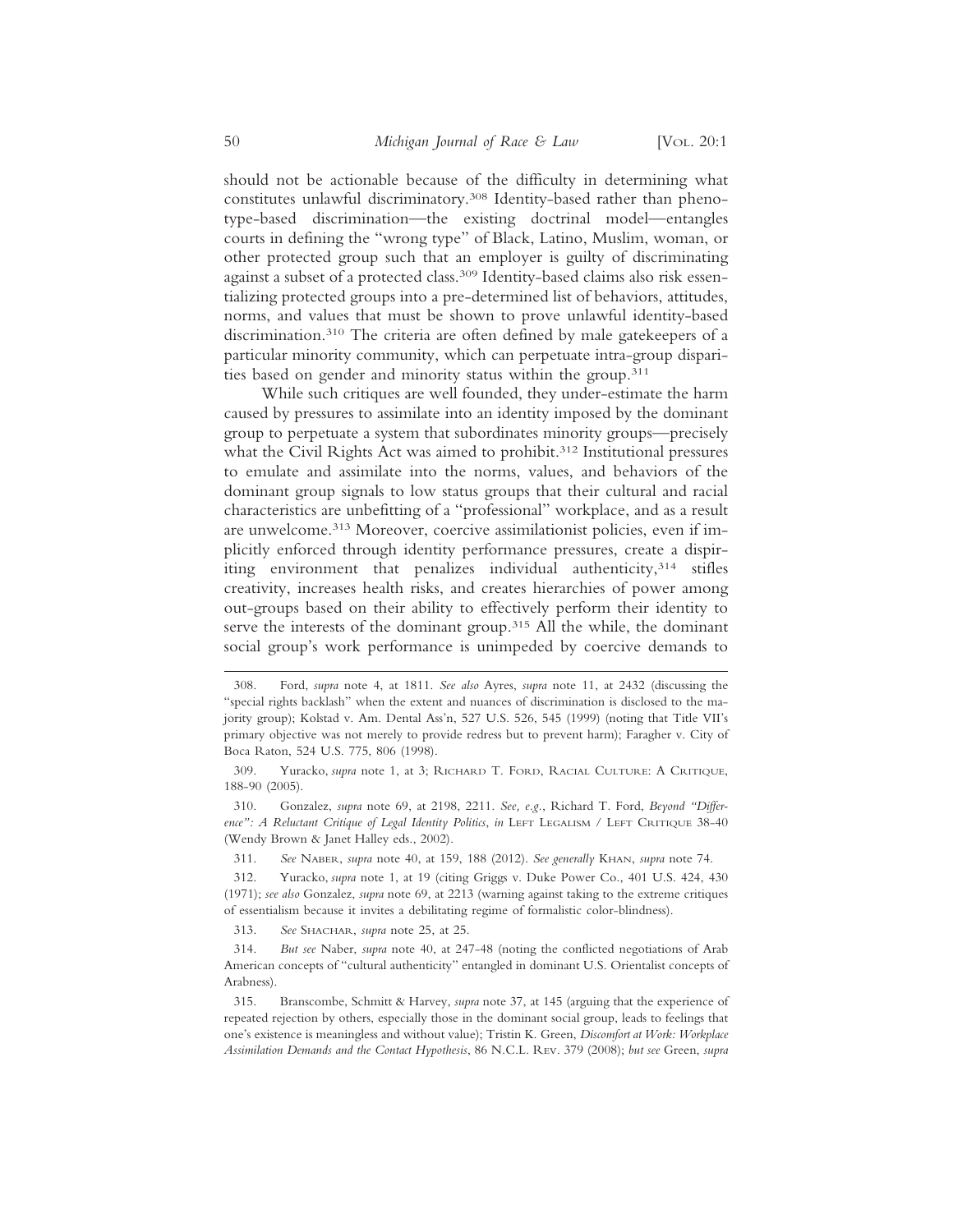look, act, speak, and live like someone else, which frees them to channel their mental energy and time towards bona fide work performance rather than stereotype-based identity performance.<sup>316</sup>

As discussed in the next section, the Supreme Court in *Price Waterhouse Cooper v. Hopkins* struck down workplace rules that placed women in a double bind, such that accommodating one stereotype triggers violation of another stereotype resulting in adverse treatment regardless how the woman behaves. Similar considerations should be made in cases involving Muslim women who face a more taxing triple bind.

#### B. *Price Waterhouse Cooper and Gender Stereotyping*

Stereotyping can be ascriptive or prescriptive.<sup>317</sup> Ascriptive stereotyping "assumes that an individual possesses certain traits and attributes because of her group membership."318 Her ascriptive status is not dependent on her individual conduct, cannot be changed, and is presumed to be determined at birth.<sup>319</sup> In ascriptive gender stereotyping, for example, women are assumed to be genetically inferior to men in intelligence. Long before the Supreme Court ruled in favor of Ann Hopkins in *Price Waterhouse Cooper v. Hopkins*, ascriptive sex stereotyping had been struck down as unlawful.320 Prescriptive gender stereotyping, however, is permissible.

Prescriptive stereotyping occurs when an employer requires that an employee exhibit certain traits or attributes because of her group membership.321 In the case of Hopkins, her employer demanded that she "walk

317. Yuracko, *supra* note 1, at 7.

318. *Id*.

319. *Id.* at 35.

note 10, at 629 (acknowledging that using law to eliminate assimilationist work cultures risks sanitizing rather than equalizing relations in the workplace).

<sup>316.</sup> *See* Yuracko, *supra* note 1, at 31 (noting that workplace conformity demands require minority workers to do extra work to meet demands that are coded culturally white). *See also* Martinez, *supra* note 38, at 330 (analyzing how dominant-group controlled institutions may use power over minority group identity to reinforce group oppression). *See generally*, DEVON CARBADO & MITU GULATI, ACTING WHITE? RETHINKING RACE IN POST-RACIAL AMERICA (2013).

<sup>320.</sup> Price Waterhouse v. Hopkins, 490 U.S. 228, 251 (1989); *see also* Frontiero v. Richardson, 411 U.S. 677, 688 (1973) (striking down a federal statute that provided dependent benefits for all spouses of male service members, but provided the same benefits to the spouses of female service members only upon their showing actual dependence on their wives for more than one-half of their support, because it was based on an assumption that women do not support their husbands); Sprogis v. United Air Lines, Inc., 444 F.2d 1194, 1198-99 (7th Cir. 1971) (striking down the employer's no-marriage rule, which applied only to female flight personnel, because it was based on sex stereotypes about women's domestic role); Phillips v. Martin Marietta Corp., 400 U.S. 542, 544-45 (1971) (Marshall, J., concurring) (arguing that an employer may not discriminate against female employees with young children based on an assumption that women generally have more child-care responsibilities than men).

<sup>321.</sup> Yuracko, *supra* note 1, at 7.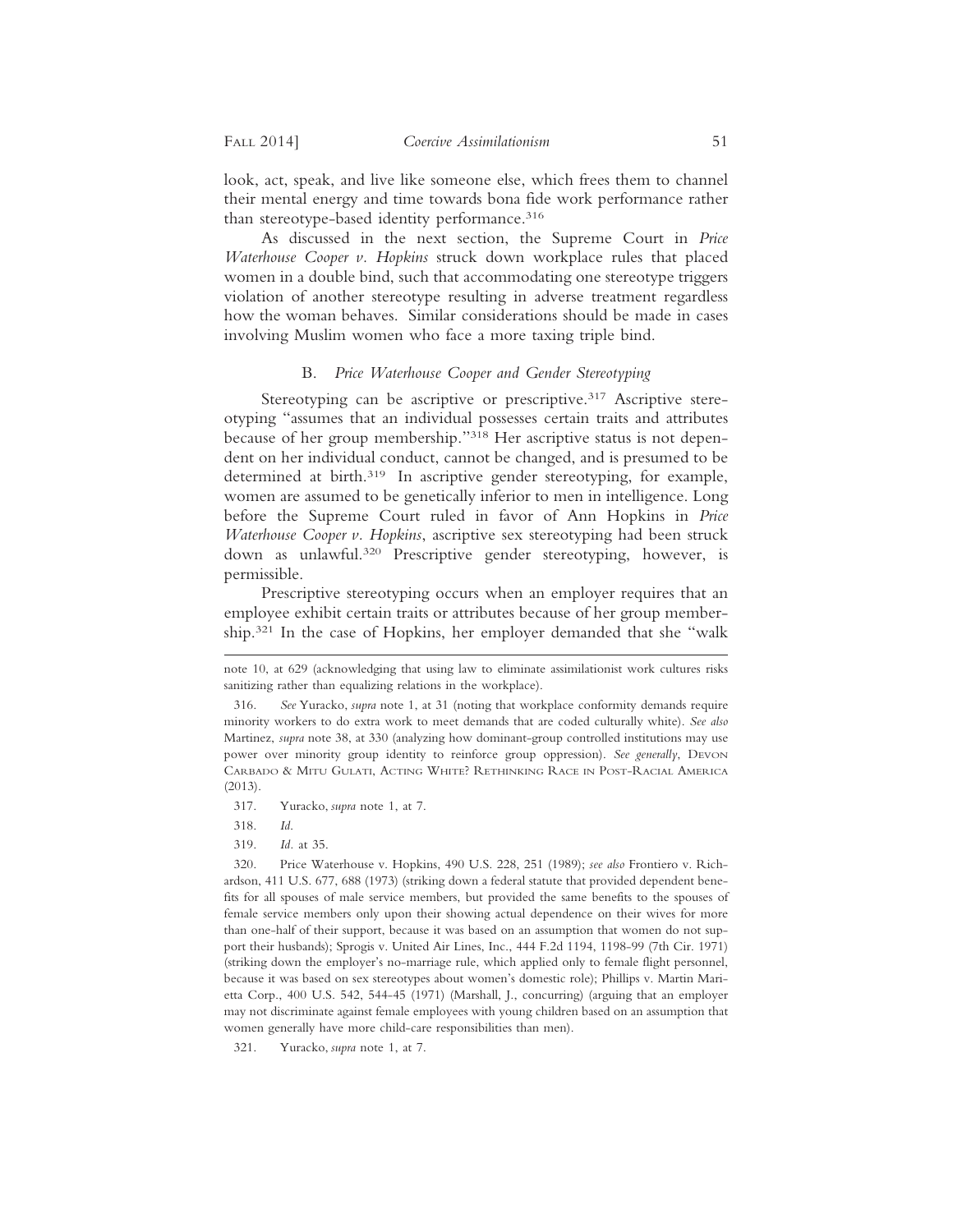more femininely, talk more femininely, dress more femininely, wear make-up, have her hair styled, and wear jewelry" because she was a woman.322 When she failed to do so, she was denied a promotion notwithstanding her successful management of a multi-million government contract.323 Her superiors criticized her for being "overly aggressive" and "overcompensat[ing] for being a woman."324 She was advised to "take a course at charm school" even though her male counterparts were not penalized for similar behavior. In its opinion, the Supreme Court concluded that "we are beyond the day when an employer can evaluate employees by assuming or insisting that they match the stereotype associated with their group."325 While the Court's ruling suggested a new anti-assimilationist antidiscrimination doctrine, the conception of stereotyping struck down by the Court was limited to consciously held beliefs about how women should behave.<sup>326</sup> Implicit stereotyping perpetuating gender conformity arguably remained outside the decision's scope.

Kimberly Yuracko has noted that prior to *Price Waterhouse's* rhetorical ban on sex stereotyping, courts finding in favor of female plaintiffs relied on an unequal burdens test to differentiate between acceptable and unacceptable gender conformity demands, as defined by the social norms of the time.327 So long as the sex-based dress or appearance codes did not place a disproportionate burden on workers of one sex, whether male or female, workplace requirements that differentiated based on sex were lawful under Title VII.328

The unequal burden test is narrowly interpreted to apply only when gender conformity demands are not justified by conventionally gendered professional norms.329 Some courts, however, have struck down gender

327. Yuracko, *supra* note 1, at 20; *cf.* Jespersen v. Harrah's Operating Co., 444 F.3d 1104, 1110 (9th Cir. 2006) (en banc) ("Under established equal burdens analysis, when an employer's grooming and appearance policy does not unreasonably burden one gender more than the other, that policy will not violate Title VII."); Frank v. United Airlines, Inc., 216 F.3d 845, 855 (9th Cir. 2000) ("A sex-differentiated appearance standard that imposes unequal burdens on men and women is disparate treatment that must be justified as a [bona fide occupational qualification].").

328. Yuracko, *supra* note 1, at 20.

329. *See, e.g., id.* at 23; *see also* Fagan v. National Cash Register, 481 F.2d 1115, 1124-25 (D.C. Cir. 1973) (upholding a short hair requirement for male employees because

Perhaps no facet of business life is more important than a company's place in public estimation. That the image created by its employees dealing with the public when on company assignment affects its relations is so well known that we may take judicial notice of an employer's proper desire to achieve favorable acceptance. Good grooming regulations reflect a company's policy in our highly competitive business environment.

<sup>322.</sup> *Price Waterhouse*, 490 U.S. 228 at 272.

<sup>323.</sup> *Id.* at 233-34.

<sup>324.</sup> *Id.* at 235.

<sup>325.</sup> *Id.* at 251.

<sup>326.</sup> Krieger & Fiske, *supra* note 6, at 1030-31.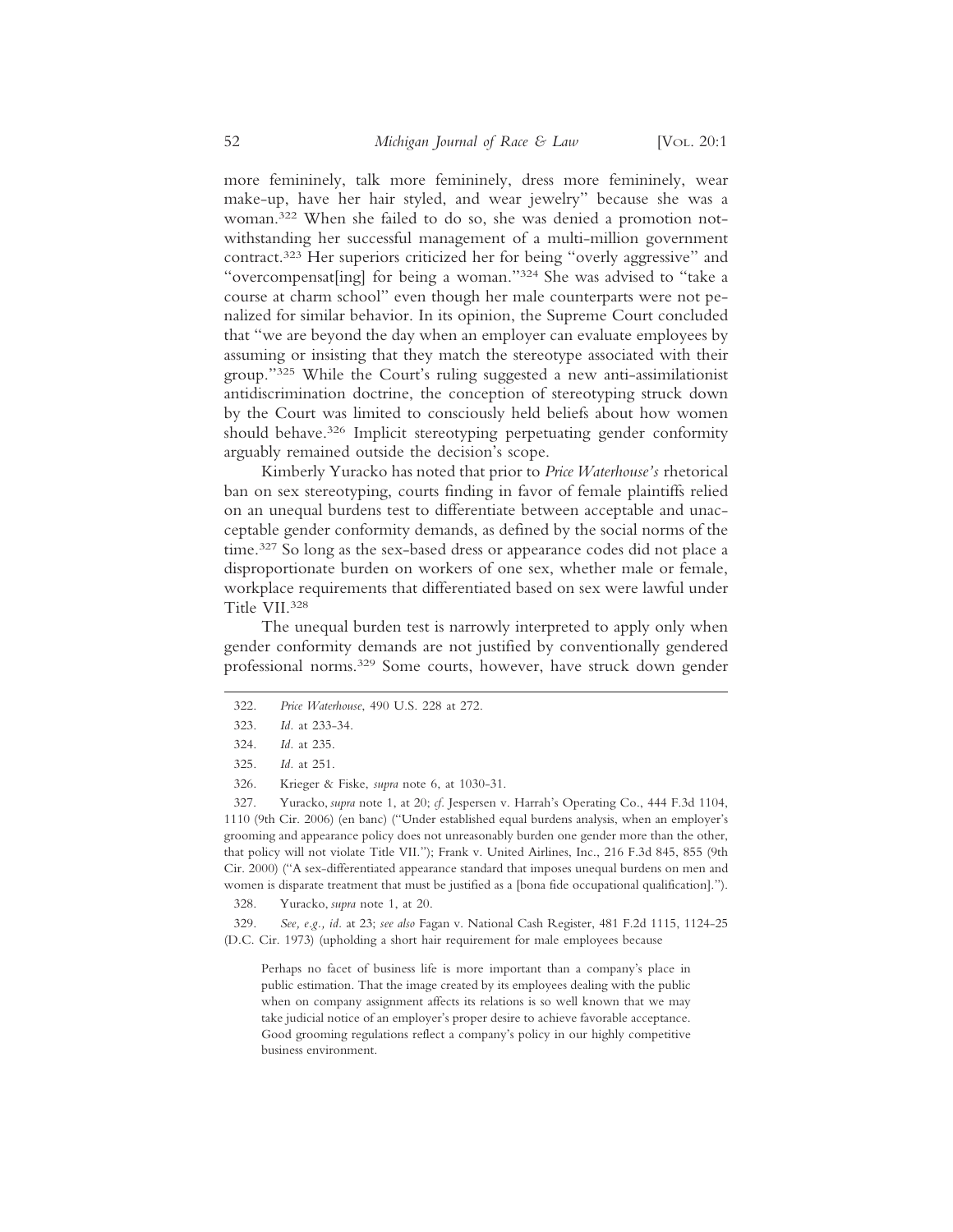specific workplace practices that stigmatize women. In the case of *O'Donnell v. Burlington Coat Factory Warehouse, Inc.*, for example, the court struck down the requirement that women wear uniforms while men could wear professional business attire of their choosing.<sup>330</sup> The court reasoned that sex differentiation consistent with conventional gender norms stigmatizes female employees.331

The linchpin of *Price Waterhouse* lies in the double bind test. The Court held that employees were prohibited from imposing gender conformity demands that conflicted with professional role demands.<sup>332</sup> In Hopkins' case, her employer demanded that she be demure, ladylike and hide her ambitions notwithstanding that successful performance of her job required her to be assertive and overtly competitive—traditionally male attributes.333 Hopkins was in a double bind wherein her employer placed her in "an intolerable and impermissible Catch 22: out of a job if [she] behave[d] aggressively and out of a job if [she] d[id] not. Title VII lifts women out of this bind."334 Consequently, the court applied the double

330. O'Donnell v. Burlington Coat Factory Warehouse, Inc., 656 F.Supp. 263 (S.D.Ohio 1987).

331. *Id.* at 266.

332. Price Waterhouse v. Hopkins, 490 U.S. 228, 251 (1989).

333. *Id.* at 235. *But see* E.E.O.C. v. Sears, Roebuck & Co., 628 F. Supp. 1264, 1353 (N.D. Ill. 1986) *aff'd,* 839 F.2d 302 (7th Cir. 1988) (holding women's lack of interest in a job that was advertised as requiring a person with a lot of drive and physical rigor, socially dominant, and has an aggressive, assertive, and competitive personality was due to the masculine job description and hiring criteria notwithstanding that such criteria was not proven necessary for successful job performance).

334. *Price Waterhouse*, 490 U.S. at 251. Subsequent cases brought by male employees relied on *Price Waterhouse* to claim that they were discriminated against for acting overly feminine. *See, e.g.*, Rene v. MGM Grand Hotel, Inc., 305 F.3d 1061, 1068 (9th Cir. 2002) (en banc); Nichols v. Azteca Rest. Enters., 256 F.3d 864, 869 (9th Cir. 2001); Doe v. City of Belleville, 119 F.3d 563, 581 (7th Cir. 1997). Several other circuits have endorsed similar protection in principle. *See, e.g.*, Bibby v. Phila. Coca Cola Bottling Co., 260 F.3d 257, 262-63 (3d Cir. 2001) ("[A] plaintiff may be able to prove that same-sex harassment was discrimination because of sex by presenting evidence that the harasser's conduct was motivated by a belief that the victim did not conform to the stereotypes of his or her gender."); Simonton v. Runyon, 232 F.3d 33, 38 (2d Cir. 2000); Higgins v. New Balance Athletic Shoe, Inc., 194 F.3d 252, 261 n.4 (1st Cir. 1999). Female workers harassed for their perceived masculinity have also received protection. *See, e.g.*, Heller v. Columbia Edgewater Country Club, 195 F. Supp. 2d 1212, 1224, 1229 (D. Or. 2002) (denying the employer's motion for summary judgment because the plaintiff had presented evidence such that a jury could find she had been harassed because she was deemed inappropriately masculine in her traits and appearance). Tavora v. N.Y. Mercantile Exch., 101 F.3d 907, 908 (2d Cir. 1996); Barker v. Taft Broad. Co., 549 F.2d 400, 401 (6th Cir. 1977); Longo v. Carlisle DeCoppet & Co., 537 F.2d 685, 685 (2d Cir. 1976); Earwood v. Cont'l Se. Lines, Inc., 539 F.2d 1349, 1351 (4th Cir. 1976); Knott v. Mo. Pac. R.R. Co., 527 F.2d 1249, 1252 (8th Cir.

*See also* Diaz v. Pan Am. World Airways, Inc., 442 F.2d 385, 388 (5th Cir. 1971) (holding that "a pleasant environment, enhanced by the obvious cosmetic effect that female stewardesses provide" is "tangential to the essence of the business involved"). *But see Jespersen,* 444 F.3d at 1111-12 (holding that casino was not in violation of Title VII in requiring female employees to wear makeup at work whereas men were not required to do the same).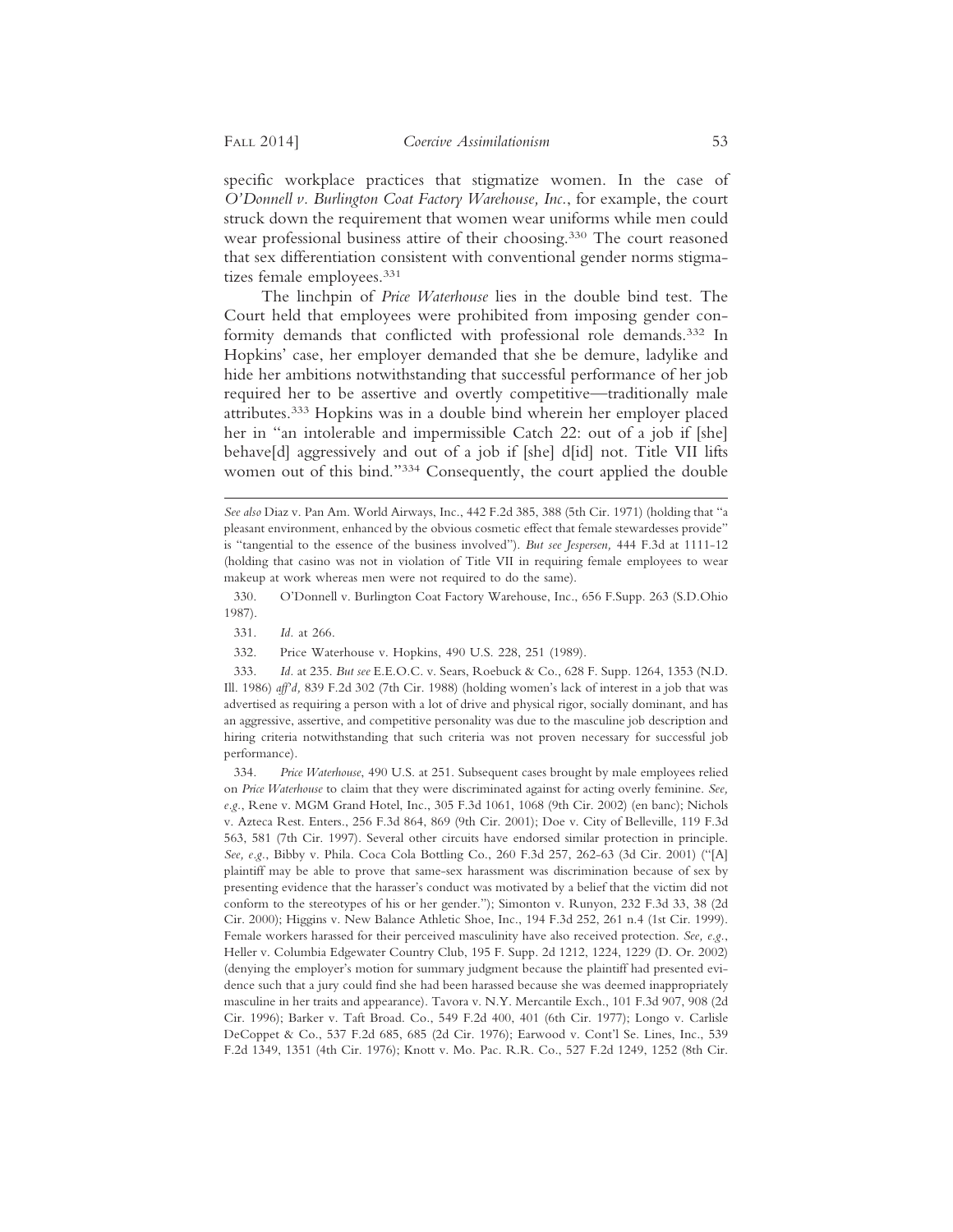bind principle broadly to include tensions, in addition to direct conflicts, between gender conformity demands and professional role demands.335 Although the double bind concept would logically be extended to racial, ethnic, and religious conformity demands arising out of stereotyping and implicit bias, the courts have declined to do so.

#### C. *Applying Stereotyping To Race, Ethnicity, and Religion*

In stark contrast to gender, courts are unsympathetic to claims based on racial, ethnic, or religious identity demands.336 Some scholars argue this is a result of a pervasive belief within the judiciary that most Americans are now "colorblind" such that courts make minimal effort to understand the various stereotypes and racialized performance demands that minorities have to comply with in order to acquire and maintain employment.<sup>337</sup> So long as conformity demands fit conventional professional norms—even if defined by white, middle-class, male dress and behavior—courts are unconcerned with the extra burdens in time, money, and energy costs imposed on minority employees.<sup>338</sup> Courts often accept non-gender related conformity demands as uniform such that whatever burdens on racial or ethnic minorities exist are not the burdens that courts recognize for purposes of Title VII stereotyping jurisprudence.<sup>339</sup>

And yet employers may use workplace rules to communicate and reinforce their antipathy for particular racial and ethnic groups.<sup>340</sup> When such practices are challenged in court, employers successfully argue that requirements to speak only English in the workplace;<sup>341</sup> prohibit cornrows, braids, or dreadlocks;<sup>342</sup> or uncover one's hair are voluntary. Courts routinely discount the psychological and dignitary harms suffered by employees pressured to perform their racial or ethnic identities in accordance with the socially dominant group's demands.<sup>343</sup> Employees who perform

336. Greene, *Title VII*, *supra* note 10, at 1355; Yuracko, *supra* note 1, at 44.

337. Darren Lenard Hutchinson, *Preventing Balkanization or Facilitating Racial Domination: A Critique of the New Equal Protection*, 13-17, 55-57 (forthcoming, copy on file with author), *available at* http://papers.ssrn.com/sol3/papers.cfm?abstract\_id=2409691.

- 338. Yuracko, *supra* note 1, at 31-32.
- 339. *Id.* at 31-32.
- 340. Rich, *supra* note 5, at 1140-41.
- 341. *See* Garcia v. Spun Steak Co., 998 F.2d 1480, 1483 (9th Cir. 1993).

342. Rogers v. American Airlines, 527 F. Supp. 229, 231-32 (S.D.N.Y. 1981) (finding that braided hairstyles are a personal choice rather than a protected immutable racial or gender characteristic). *See also* Michelle L. Turner, *The Braided Uproar: A Defense of My Sister's Hair and a Contemporary Indictment of* Rogers v. American Airlines, 7 CARDOZO WOMEN'S L.J. 115, 136-40 (2001).

343. Rich, *supra* note 5, at 1140-41.

<sup>1975);</sup> Willingham v. Macon Tel. Publ'g Co., 507 F.2d 1084, 1091-92 (5th Cir. 1975); Baker v. Cal. Land Title Co., 507 F.2d 895, 896, 898 (9th Cir. 1974); Dodge v. Giant Food, Inc., 488 F.2d 1333, 1337 (D.C. Cir. 1973).

<sup>335.</sup> Yuracko, *supra* note 1, at 28.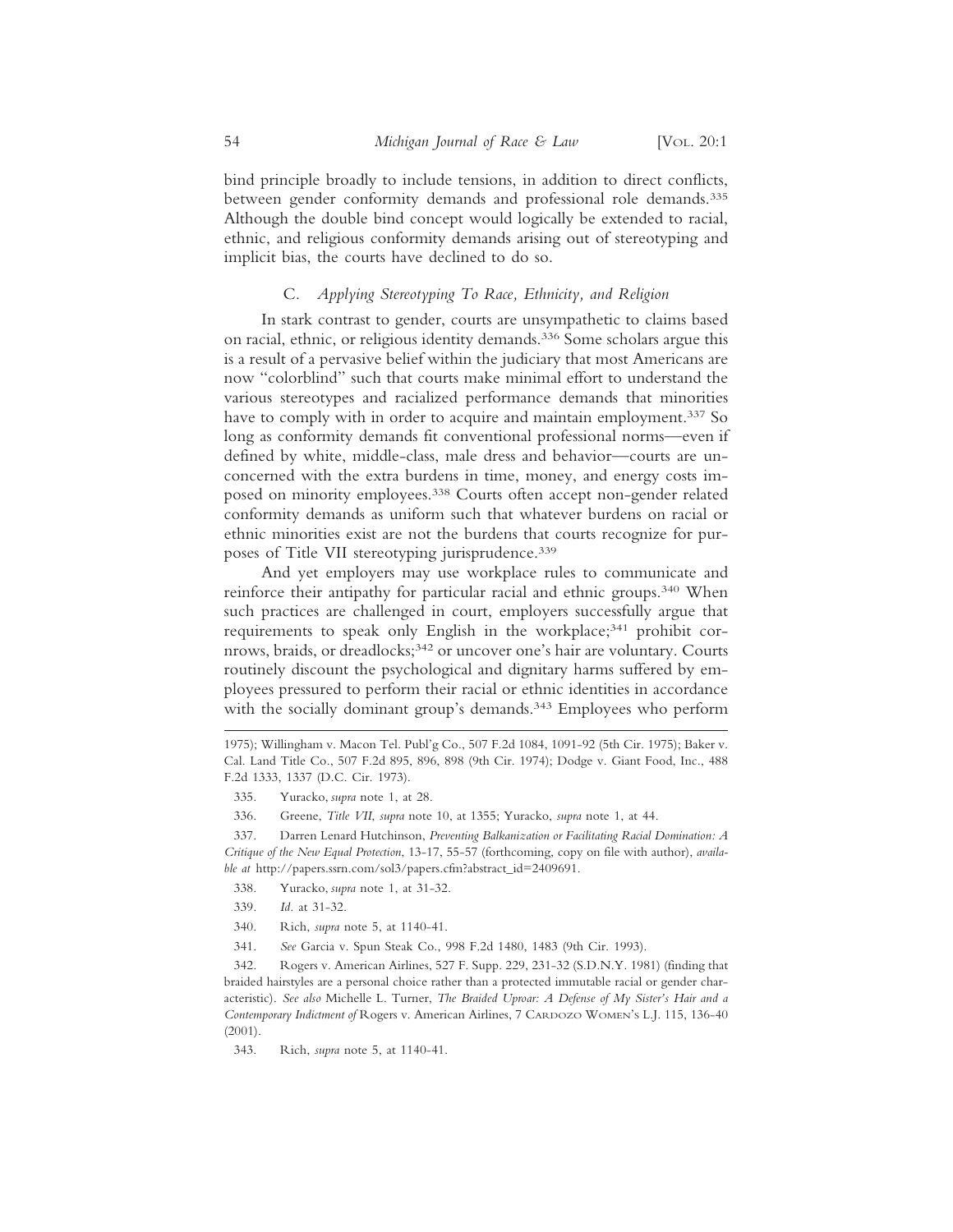their racial or ethnic identities in ways that trigger a cultural code associated with a low status group find themselves penalized and stigmatized.344 In the case of Black women, for example, they must straighten out, curl up, or cover their natural hair to be accepted by and assimilate into white majoritarian society.345 In the case of Muslim women, they must uncover their hair and bodies and disassociate from their purportedly backward religion and culture. But courts overlook the racial or ethnic animus rooted in negative stereotypical assumptions that causes an employer to categorically bar certain racial or ethnic behaviors.<sup>346</sup>

Courts' narrow interpretations of Title VII, therefore, protect only involuntary displays of biological or visible characteristics or morphologies associated with a low status racial or ethnic group.347 Performed traits of a person that are part of an employee's racial, ethnic, or religious identity are viewed as outside Title VII's purview, notwithstanding the absence of a Congressional record barring claims involving voluntary performance identity.348 This leaves employers with unfettered discretion to discriminate among low status employees based on appearance, behavior, or other traits. Employees who are able or willing to perform their identities to comport with coercive assimilationist demands will be hired, retain their jobs, and receive higher quality assignments, better training opportunities, promotions, and pay increases.349 The same members of the low status group who do not or cannot convert, pass, or cover their low status identities find themselves adversely treated with no legal recourse under Title VII.350

Courts glean over the underlying biases and instead interpret the employer's behavior and dress codes as a matter of personal choice rather than racial or ethnic status.351 Indeed, if choice and personal preference are the

349. *See, e.g.*, Green, *supra* note 10, at 638-40 (discussing the business literature about the ways firms use cultural "fit" to decide whether to hire an applicant or promote an employee).

350. Take for instance *Garcia v. Spun Steak Co.*, 998 F.2d 1480 (9th Cir. 1993), where Latino bilingual workers challenged the employer's English-only rule as national origin discrimination. The employer prohibited workers from speaking Spanish in the workplace including during breaks. In coming to this conclusion, the court focused on whether the requirement was a matter of choice and personal preference while overlooking the implicit stereotyping arising from this rule. *Id.* In coming to this conclusion, the court focused on whether the requirement was a matter of choice and personal preference while overlooking the implicit stereotyping arising from this rule. In effect, the employer's No English rule communicated an antagonism towards Hispanics that retained their Spanish language. *Id.*

351. Yuracko, *supra* note 1, at 43 (noting that courts focus on compliance costs and if they are deemed low, then employer rules are viewed as a matter of permissible personal choice and

<sup>344.</sup> *Id.* at 1165.

<sup>345.</sup> *Id.* at 1387.

<sup>346.</sup> *See id.* at 1162.

<sup>347.</sup> *Id.* at 1140.

<sup>348.</sup> Greene, *Title VII*, *supra* note 10, at 1355; Rich, *supra* note 5, at 1138; Perea, *supra* note 11, at 839-40; Yoshino, *supra* note 13, at 937.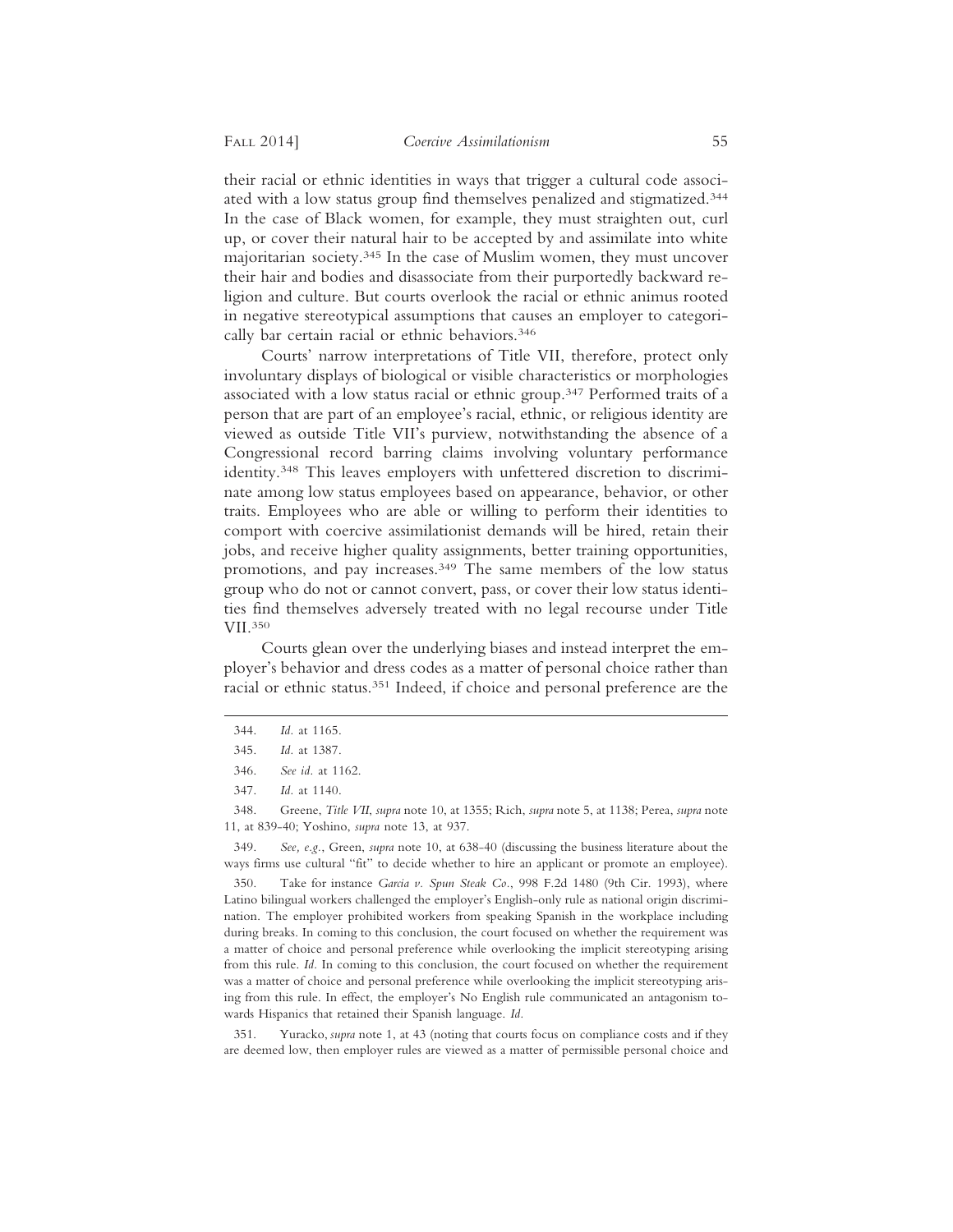proper criteria, then Ann Hopkins should have lost her case as she could have voluntarily chosen to wear makeup, act more stereotypically feminine, and dress in skirts and heels. But the court found such expectations were discriminatory because they imposed gender stereotypes on female employees not imposed on male employees when no evidence existed that the gender conformity demands objectively related to work performance.

What judges fail to take into account is the racialization over time of certain social interactions, behavior, speech, religious beliefs, and physical traits other than skin color.<sup>352</sup> Just as skin color, eye color, and nose shape are associated with particular races or ethnic groups; certain dialects, aesthetics, and mannerisms are associated with race and ethnic status.353 For example, all-braided hairstyles, cornrows, and dreadlocks trigger assumptions about the person's African, African American, or West Indian ancestry.354 Likewise, saris, bindis, and pashminas are associated with Southeast Asian women, thereby triggering perceptions of these groups.355 Categorical workplace prohibitions of Spanish, Arabic, or other foreign languages associated with low status groups reflects a discriminator's negative reactions and stereotypes of a particular racial or ethnic group. Penalizing be-

352. Rich, *supra* note 5, at 1145 (defining performance-based racial and ethnic ascription as stereotypes triggered by race or ethnicity-associated behaviors); Neil Gotanda, *Comparative Racialization: Racial Profiling and the Case of Wen Ho Lee*, 47 UCLA L. REV. 1689, 1692 (2000) (describing the racialization of national origin and race in Chinese culture); Naber, *supra* note 40, at 302-03 (explaining that racialization is an unstable and de-centered complex of social meanings constantly being transformed by political struggle); MICHAEL OMI & HOWARD WI-NANT, RACIAL FORMATION IN THE UNITED STATES 68 (Michael Apple ed.) (1986) (explaining that racialization is "an unstable and 'de-centered' complex of social meanings constantly being transformed by political struggle"); Leti Volpp, The Citizen and the Terrorist, 49 UCLA L. REV. 1575, 1575-76 (2002) (discussing the racialization of Arab and Muslim Americans after the September 11th attacks).

- 353. Rich, *supra* note 5, at 1158.
- 354. *Id. See generally*, Greene, *A Multidimensional Analysis*, *supra* note 108, at 347.

355. Rich, *supra* note 5, at 1158. *See, e.g*., Naber, *supra* note 40, at 302 (asserting that anti-Arab and anti-Muslim animus can be viewed as part of a dynamic process of racialization and points out three ways in which Arabs and Muslims have been racialized: through political violence exercised by extremist groups in the Middle East, by xenophobic violence targeting Arabs on the local level, and through hostility arising from international crises affecting United States and its citizens).

not unlawful racial status); *see also* Rogers v. American Airlines, 527 F. Supp. 229, 231-32 (S.D.N.Y. 1981) (involving a challenge to an airline's no-cornrows requirement for flight attendants where the court emphasized the that the African American female plaintiff could easily comply physically with the policy by covering her hair or wearing it in a bun). *But see* where the traits at issue have been medicalized. Wofford v. Safeway Stores, Inc., 78 F.R.D. 460, 469 (N.D. Cal. 1978) (holding that a no-beard policy was not racially discriminatory when applied to an employee whose beard was an important part of his racial identity); Keys v. Cont'l Ill. Nat'l Bank & Trust Co. of Chi., 357 F. Supp. 376, 380 (N.D. Ill. 1973) (same); In re Pac. Sw. Airlines, 77 LAB. ARB. REP. (BNA) 320, 320 (1981) (Jones, Jr., Arb.) (holding that employer could enforce its no-beard policy against a pilot who "had become rather attached to [his] beard" and did not want to shave it).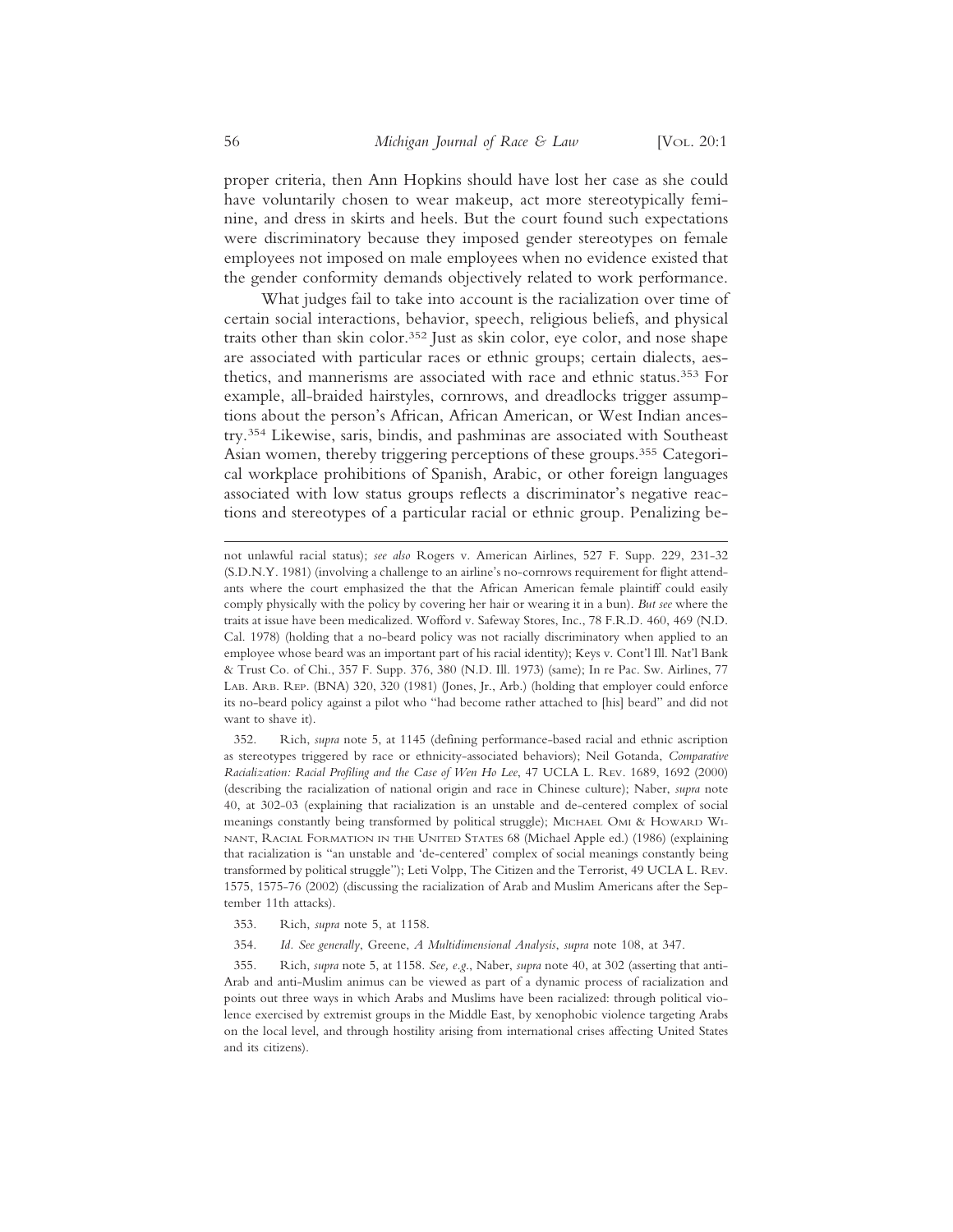havior that does not mimic the social dominant group values burdens minority employees with obligations to convert, pass, or cover their identities that impose psychological and dignitary costs.356

As a result, courts should be more skeptical of vague, but unavoidably subjective, definitions of professionalism. Professionalism codes that convey a symbolic message of the inferiority of certain cultural, ethnic, or racial behaviors should be struck down. In making such determinations, courts should look at the facts from a historical and contemporary social perspective to determine if the mandated physical appearance or behavior is constitutive of race, gender, or ethnicity.357 Courts would inquire into whether a significant part of the racial or ethnic community at issue would see the challenged workplace policy as racially motivated. If so, then the court would presume that socially shared, unconscious racial attitudes influenced the decision maker, causing judges to be more probing in the alleged non-discriminatory purpose of the workplace rule at issue.358 For instance, judges should inquire whether the employer penalized dressing or behaving in a racially or ethnically salient manner because it caused discomfort to the socially dominant group or in fact harmed work product.

In sum, the employer's conscious deployment of negative stereotypes should not be the only means of finding a violation of Title VII. Instead, judges should acknowledge that implicit stereotypes may have infected the employer's professionalism codes such that behaviors, speech, and dress commonly associated with low status groups are banned in the workplace with no legitimate work-related justification.

#### D. *Addressing the Case of Muslim Women of Color*

Like other low status groups, Muslim women of color must work to prove to their employers that they do not fit multiple negative stereotypes. They must work harder to prove they are independent thinkers and able to take on responsibility to counter stereotypes that they are meek, oppressed, and subjugated.359 They must work harder to prove they are loyal team

<sup>356.</sup> Greene, *Title VII*, *supra* note 10, at 1390; *see also* Part I of this Article for a detailed discussion of the psychological harms caused by stereotyping, stigma, and prejudice.

<sup>357.</sup> Greene, *Title VII*, *supra* note 10, at 1384; Katharine T. Bartlett, *Only Girls Wear Barrettes: Dress and Appearance Standards, Community Norms, and Workplace Equality*, 92 MICH. L. REV. 2541, 2544 (1994); *see also* Tyson v. Clarian Health Partners, 2004 WL 1629538, \*6 (S.D. Ind. June 17, 2004) (describing the Seventh Circuit's consideration of a "mosaic" of circumstantial evidence in finding intent including comments by supervisors, suspicious timing, and inconsistent explanations or behaviors); *see also* Gotanda, *supra* note 50, at 39 (advocating that "judicial review of race-based legislation should recognize the historical content of race"); Charles R. Lawrence III, *The Id, the Ego, and Equal Protection: Reckoning with Unconscious Racism*, 39 STAN. L. REV. 317, 330 (1987) (describing racism as a part of our common historical experience to be incorporated into law).

<sup>358.</sup> Rich, *supra* note 5, at 1170; *see also* Green, *supra* note 10, at 654.

<sup>359.</sup> *See* Naber, *supra* note 40, at 82 (arguing that Arab women are often portrayed as weak, mute, covered in black, or as scarcely clad belly dancers).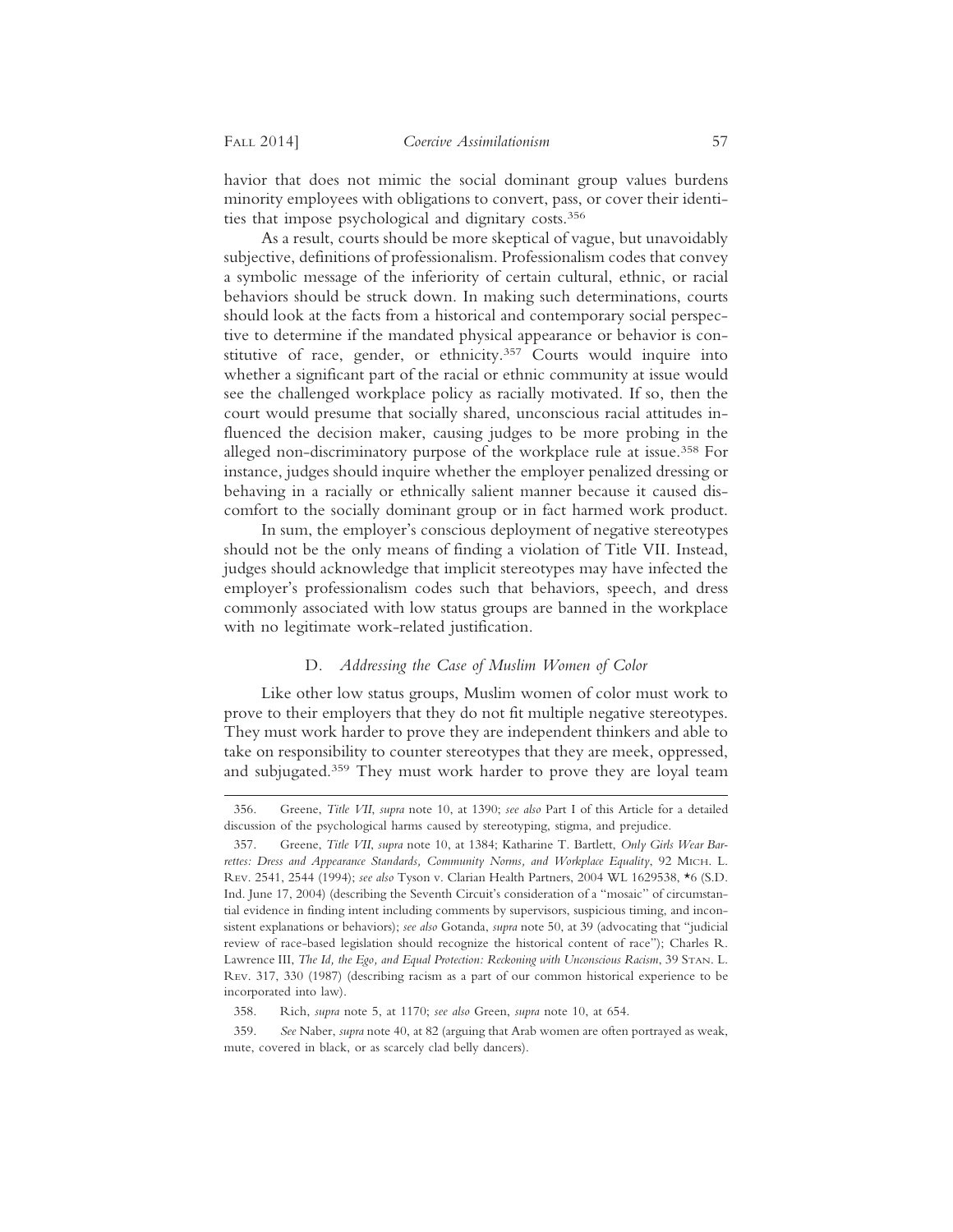players who are grateful to be in America. They must work harder to prove they are respectful of male authority and adherents to conventional American gender roles in the workplace. And as they maneuver through conflicting identity performance pressures, they not only risk failing to negotiate the contradictions but they also suffer palpable psychological costs. The disparate identity performance demands remind them of their status as members of stigmatized groups. Their mental energies are taxed attempting to accommodate the contradictions while their coworkers benefit from the autonomy to be their authentic selves. The Muslim women who fail or are unwilling to accommodate coercive assimilationism are eventually demoted or terminated only to face courts indifferent to their plight.360

After investing years of her life in college, a professional Muslim woman is vested in her career and seeks to create a better financial future for her children. Losing her job as a result of failing to accommodate assimilationist pressures threatens her aspirations for social mobility as well as her identity as a professional, career woman. At the same time, she may identify with her religious and ethnic communities that provide her with a support network, a sense of self, and a welcoming space to raise her children. But unlike women from the socially dominant group, she faces contradictory pressures to perform her identity that strips her of individual autonomy over developing an authentic hybridized identity that reflects her diverse experiences.<sup>361</sup> She seeks to rethink and reposition herself within her Muslim community as a woman who believes in gender equality and the right to choose how to live her life. She also seeks to create a space for herself within mainstream society wherein she can have access to professional success and opportunity while overtly maintaining an individualized Muslim and ethnic identity.362

Muslim women of color, therefore, find themselves in a unique position wherein they face a triple bind.363 The traits necessary to succeed in a "professional" white collar work environment and a "Good Muslim Woman"—independent thinking, assertiveness, ambition, and drive—are the same traits that trigger racial, ethnic, and religious stereotypes against women, Muslims, and ethnic minorities.<sup>364</sup> Following the findings in Ann

- 361. KHAN, *supra* note 74, at 125.
- 362. *Id.* at 67, 70.
- 363. *See* Price Waterhouse v. Hopkins, 490 U.S. 228, 251 (1989).

<sup>360.</sup> *See* Mirza v. Neiman Marcus Group, No. 06-cv-6484, 2009 WL 3824711, at \*3; Compl. for Pl., Spence v. LaHood, No. 1:11-cv-03972-JBS-AMD (D.N.J. July 5, 2011); Compl. for Pl. ¶¶ 11-15, Zayed v. Apple Computer, Inc., No. C-04-01781 JW (N.D. Cal. Nov. 15, 2005).

<sup>364.</sup> *See, e.g.*, Zainalizadeh v. Neiman Marcus Grp., No. C 01-4207 JL, 2002 WL 31007465, at  $*2$  (N.D. Cal. Sept. 4, 2002) (Muslim woman alleging that she received bad evaluations because she was "too aggressive" and "too strong").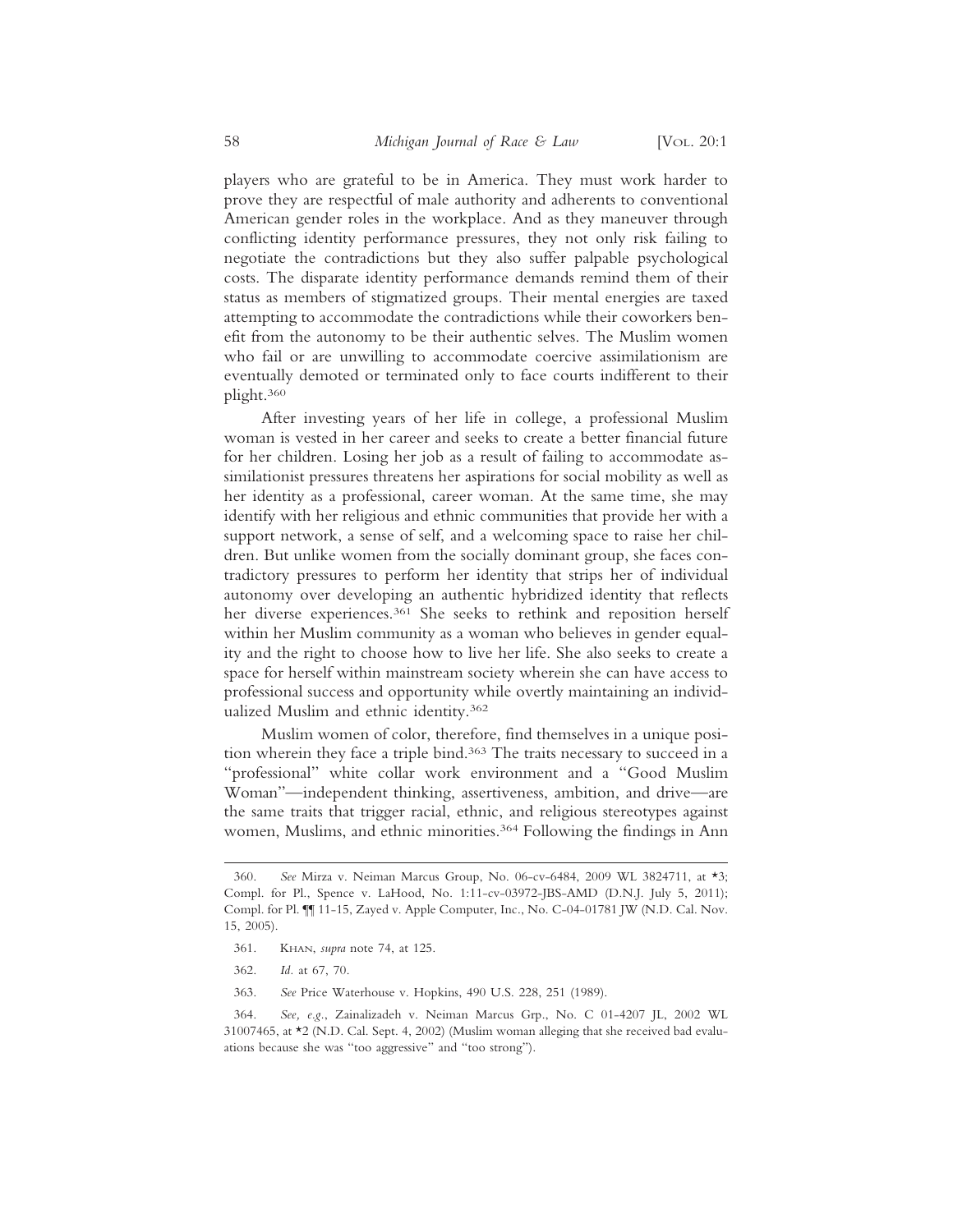Hopkins's case,<sup>365</sup> courts should be more thoughtful and inquisitive in identifying whether stereotyping and implicit bias was a "motivating factor" in an adverse employment action.

Accordingly, this Article proposes that courts consider the following three factors in employment discrimination cases involving Muslim women of color: (1) does the employer's expectations and evaluation of the Muslim woman employee impose an unequal burden on identity performance compared to other employees who are not Muslim women of color; (2) are the employer's actions or rules motivated in part by negative stereotypes of Muslim women as meek, oppressed, or subjugated; of Muslims as terrorists, disloyal or suspect; or of the employee's racial or ethnic group as backward, barbaric, or anti-American;<sup>366</sup> and (3) does the employer's actions or rules effectively stigmatize the Muslim woman employee as an outsider within the workplace.367 In doing so, courts would proactively consider these factors by looking at the evidence proffered by the parties, calling on experts in social psychology, stereotyping, and implicit bias, and holistically looking at what constitutes adverse employment action to look beyond the failure to hire or employment termination to include unequal access to training, high quality work, interaction with clients, and other opportunities that contribute towards professional growth.368

In addressing these three factors, courts should look to whether the traits the Muslim employee is criticized for possessing are traits that her male and non-Muslim coworkers also possess without penalty. Likewise, courts should thoughtfully consider whether her penalized traits—for example assertiveness, leadership, critical thinking—are traits that contribute towards success in her particular profession. Is her employer setting her up to be a "Good Woman" employee who is deferential, not ambitious in taking on leadership positions, and in conformity with conventional gen-

<sup>365.</sup> *See Price Waterhouse*, 490 U.S. at 249.

<sup>366.</sup> *See, e.g.*, Amna v. N.Y. State Dep't of Health, No. 08-CV-2806 (CBA)(LB) 2011 WL 4592787, at \*3 (E.D.N.Y. Sept. 30, 2011) (female employee of Pakistani descent complaining of supervisor calling her an "evil" in the office and a coworker saying that plaintiff prays to animals); *see also* Sudha Setty, *What's in a Name? How Nations Define Terrorism Ten Years After 9/11*, 33 U. PA. J. INT'L L. 1, 29 (2011) (asserting that the Patriot Act and the FTO designation process results in that the post-September 11th racialized application of the label of terrorism to those perceived to be Muslim or Arab, which only serves to foment distrust among domestic and international Muslim and Arab communities).

<sup>367.</sup> *See, e.g.*, O'Donnell v. Burlington Coat Factory Warehouse, Inc., 656 F.Supp. 263 (S.D. Ohio 1987) (striking down the requirement that women wear uniforms while men could wear professional business attire of their choosing because the rule was found to stigmatize women employees); *Amna*, 2011 WL 4592787, at \*2 (alleging that plaintiff was made to feel like an outsider as the only employee not offered rides to job sites in state-provided car).

<sup>368.</sup> *See* Bell v. EPA, 232 F.3d 546, 555 (7th Cir. 2000) (holding that a cognizable adverse employment action is a "significant change in employment status, such as hiring, firing, failing to promote, reassignment with significantly different responsibilities, or a decision causing a significant change in benefits.").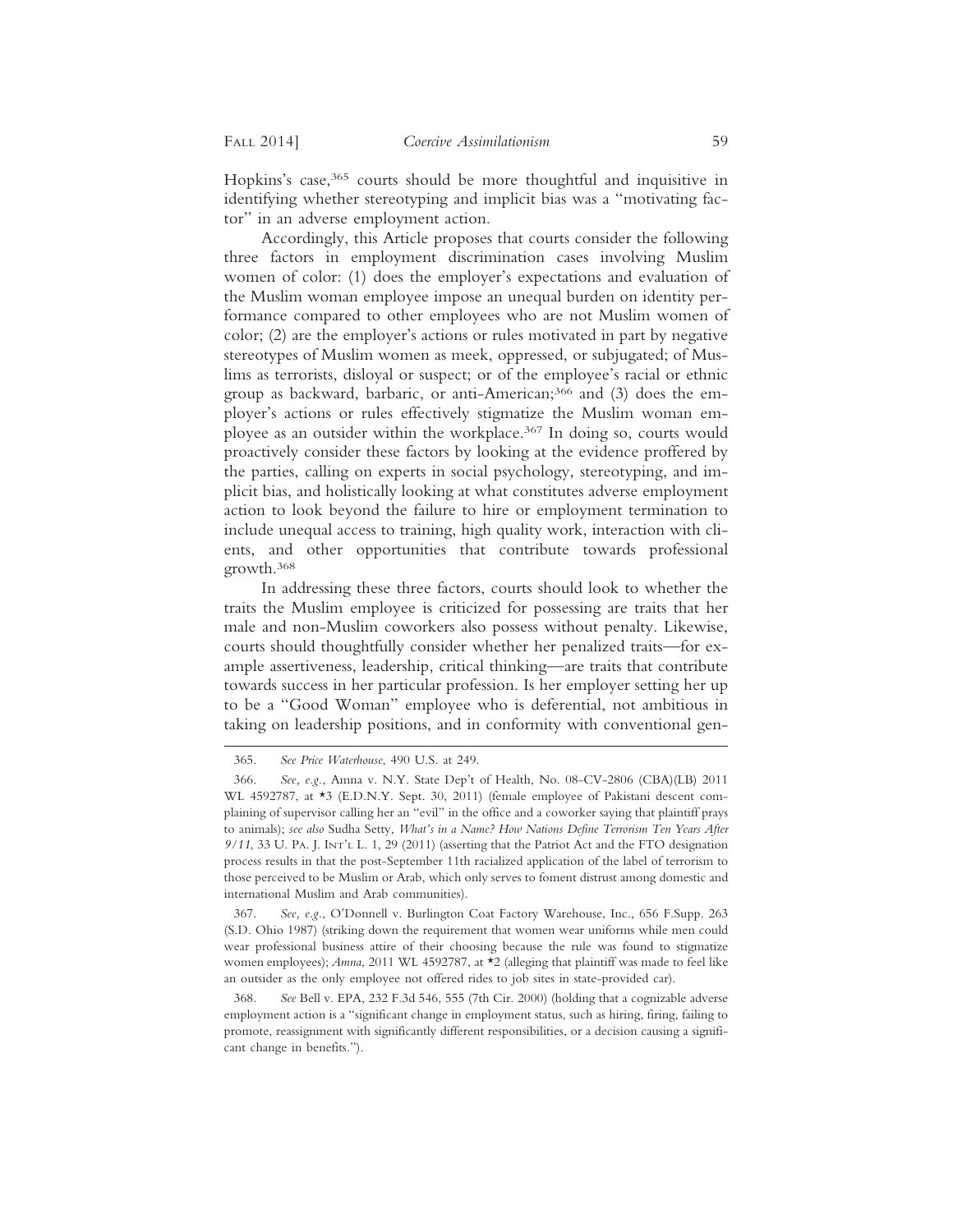der norms that doom her to remain at the margins of her profession? Similarly, is her strength of personality and drive tainted by stereotypes of Muslims and her ethnic group as aggressive and backward, leading to her being labeled a trouble maker and insubordinate when others outside her identity groups are not stigmatized for similar characteristics?<sup>369</sup>

For Muslim women whose religious identity entails visual "markers" such as headscarves, noticeably conservative dress, and requests for religious accommodation, courts should look to the cumulative effect on the employee. Rather than narrowly focus on whether the religious accommodation was in fact granted, courts should inquire as to whether her Muslim identity performance resulted in retaliation through social exclusion from the workplace such that she was subjected to inferior access to training opportunities that contribute towards better work assignments, stronger work evaluations, and eventually promotions.<sup>370</sup> Courts should inquire whether the Muslim woman employee was given equal access to clients, included in relevant meetings, provided the same opportunities as her coworkers to learn the latest technologies or methodologies in her profession, and generally treated as an equal member of her team. And if other Muslim women of color were granted such opportunities, courts should ask whether the explanation is due to performing assimilationism or bona fide performance based criteria.

When Muslim women are subjected to offensive racial or religious jokes, excluded from social events, and informed of suspicions of their national loyalties, courts should not limit their analysis as to whether such acts rise to a hostile work environment claim.371 As such, courts should recognize as evidence of adverse employment actions verbal abuse, insults, unfair criticism, inferior training opportunities, inaccessibility to business development opportunities, or excessive scrutiny.372 Even if such acts

<sup>369.</sup> Green, *supra* note 10, at 664 (noting that courts accept employers' narratives that outsiders are the problem, not the employer's work culture that produces insiders and outsiders along gender, racial, religious, or ethnic lines); *see also* Choudhury, *supra* note 247, at 4-5 (claiming that an unidimensional understandings of Muslims make subordination easier).

See, e.g., Compl. for Pl.  $\P$ [11-15, Zayed v. Apple Computer, Inc., No. C-04-01781 JW (ND. Cal. Nov. 15, 2005); *see* Mirza v. Neiman Marcus Grp., 649 F. Supp. 2d. 837, 845 (N.D. Ill. 2009) (alleging preferential treatment to Pakistani female plaintiff's colleagues while threatening to fire plaintiff and giving plaintiff poor work assignments).

<sup>371.</sup> *See, e.g.*, Compl. at ¶¶ 34-35, Spence v. LaHood, No. 1:11-cv-03972-JBS-AMD, 2013 WL 355913 (D.N.J. July 5, 2011) (alleging that plaintiff's FOIA representative said, "You know they don't like Muslims here. You suffer the consequences of the choices that you make. You choose to come in here dressed like that." Another coworker allegedly told her, "If you take that rag off your head, you will get somewhere in the FAA.").

<sup>372.</sup> *But see* Smalls v. Allstate Ins. Co., 396 F. Supp. 2d 364, 371 (S.D.N.Y. 2005); Bennett v. Watson Wyatt & Co., 136 F. Supp. 2d 236, 246-48 (S.D.N.Y. 2001). Similarly, courts should not blithely disregard "back-scratching, log-rolling, horse-trading, institutional politics, envy, nepotism, spite, or personal hostility" as non-discriminatory reasons for an employer's actions. Fisher v. Vassar Coll., 114 F.3d 1332, 1337 (2d Cir. 1997) (abrogated on other grounds by Reeves v. Sanderson Plumbing Products, Inc., 530 U.S. 133 (2000)).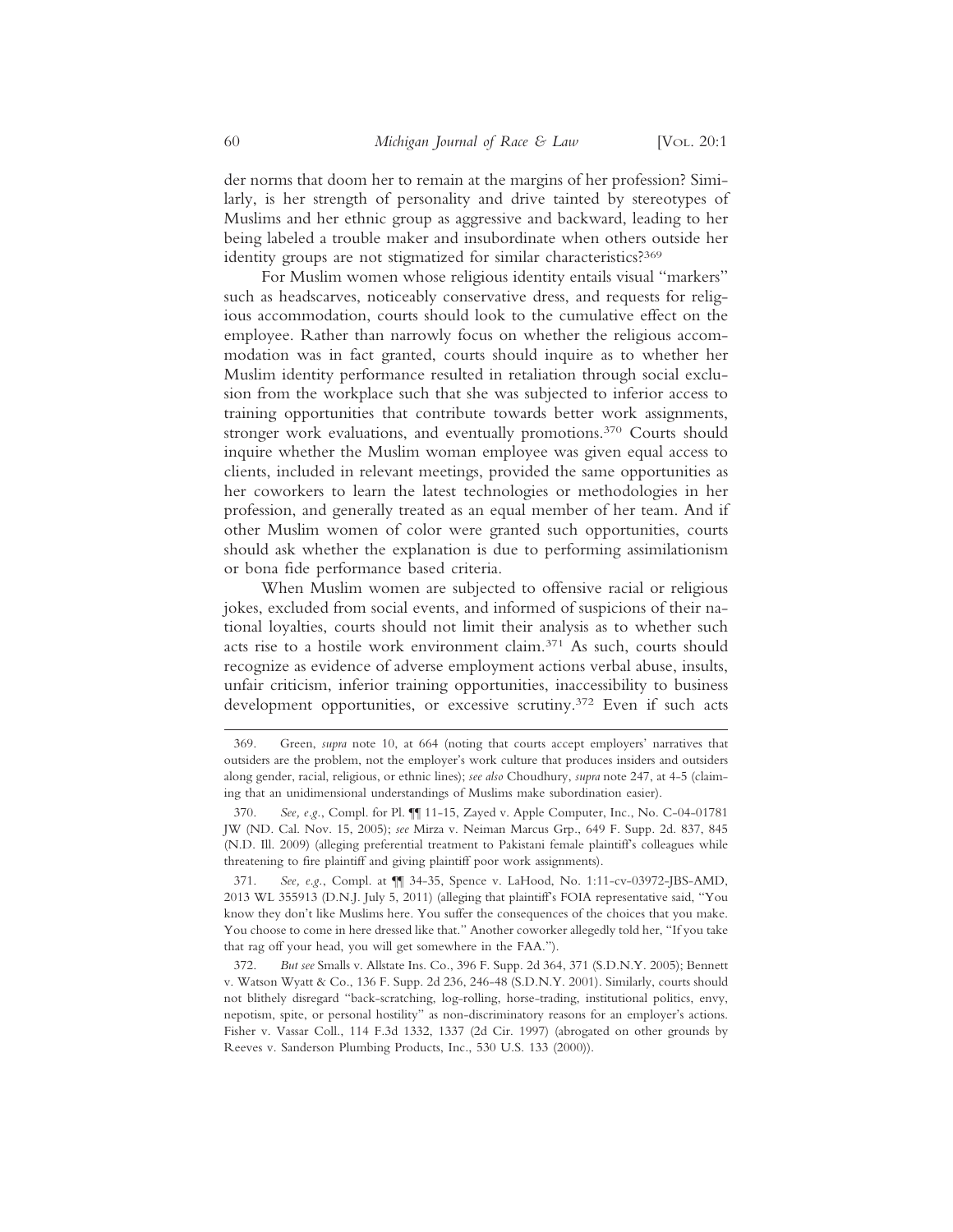alone are not sufficiently severe or pervasive to meet that standard, they may and should be considered in disparate treatment claims wherein the result was failure to promote, demotion, or employment termination. Begrudgingly tolerating employees who do not comport their identity performance to coercive assimilationist demands should not be mistaken for equality.

Courts must also recognize that promotions and pay raises do not occur in a vacuum but rather are an accumulation of work performance integrally linked to the type of work available to an employee and her social inclusion in the workplace. An employee who is not given the opportunity to take on projects that improve her skills or allow her to exhibit her leadership skills is doomed to a marginal position in the workplace and eventually expelled. Over time, this sets her up for a poor work evaluation and termination at worst or a stagnant professional path at best. Moreover, courts must scrutinize employers' common claims that the plaintiff's personality was the motivation for allegedly poor treatment. Such claims are often coded bias against minorities who do not conform to assimilationist demands.

While this Article proposes broader judicial interpretations of what constitutes disparate treatment on account of race, ethnicity and religion, it does not propose a change in existing burden shifting tests between parties. The plaintiff continues to bear the burden of proof to proffer a prima facie case of discrimination and that the employer's alleged non-discriminatory purpose was pretext for unlawful discrimination.373 However, plaintiffs' evidence of the type discussed above should be more seriously considered by courts as they take on a more holistic approach that considers the totality of the circumstances. Courts should look beyond a narrow reading of a performance evaluation and ask whether the employee's racially and religiously salient identity performance caused the employer to set her up for failure in contrast to other employees' whose identities assimilated into the majority's demands. When plaintiffs introduce expert evidence by sociologists about the growing anti-Muslim sentiment after September 11th and negative stereotypes of Muslim women, courts should seriously consider how this impacts the workplace. Likewise, when social psychologists testify about the changing face of discrimination from overt to covert bias and explicit to implicit stereotypes, courts must acknowledge their responsibility in fettering out such bias.

#### **CONCLUSION**

While this Article's proposal presents significant evidentiary challenges, it offers legal recourse to employees subject to discrimination arising from implicit biases rooted in pervasive stereotypes against low status

<sup>373.</sup> McDonnell Douglas-Corp. v. Green, 411 U.S. 792, 792-93 (1973).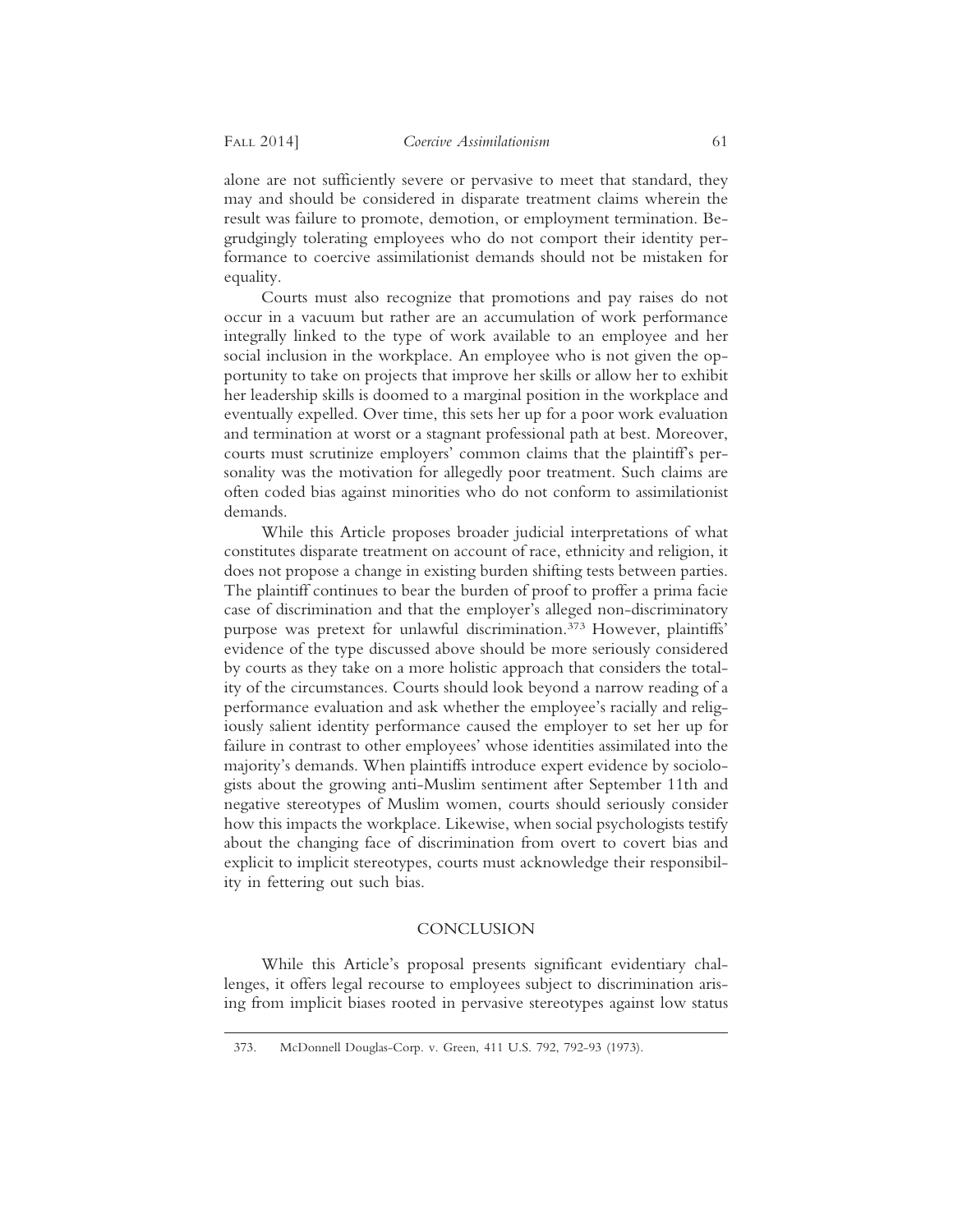groups.374 Victims of implicit bias manifested through coercive assimilationist pressures to perform one's identity based on the dominant social group's expectations are falling through the cracks of Title VII doctrine.375 Members of negatively stereotyped groups expend significant energy "managing their self-presentation and cultural displays to ensure they communicate competence, character, and commitment in the workplace."376 They must actively dispel negative stereotypes applied to their group to avoid animus and stigmatization.377 Toward that end, low identifiers emulate the behaviors, preferences, and norms of higher status groups.<sup>378</sup> If successful, they not only evade discriminatory treatment but also receive assistance reserved for high status in-group members.379

In the case of Muslim women of color, not only are they denied individual agency and the choice to live their authentic selves consistent with their religious and cultural values, but they also face a triple bind. If they assert independent viewpoints, do not fear challenging male power, ambitiously seek promotion at work and dress fashionably Western, then they are admired as a "Good Muslim Woman." But the admiration for defying the yokes of purported Muslim and Arab cultural gender oppression is short lived. Their assertiveness soon becomes a liability that violates American gender norms that treat ambition as a flaw when applied to women.380 Moreover, their outspoken personalities and intrepidness in expressing critical views deem them a suspicious Muslim whose loyalties are questioned as an insubordinate employee in violation of American racial hierarchies.<sup>381</sup>

<sup>374.</sup> BANAJI & GREENWALD, *supra* note 4, at 47 (2013); Bandsuch, *supra* note 11, at 287 (footnotes and internal quotation marks omitted) (noting the replacement of extreme acts of discrimination with more subtle forms of prejudiced "second generation of trait discrimination" animated by professionalism); Krieger & Fiske, *supra* note 6, at 1035-36 (identifying the type of evidence that can be proffered to prove discrimination based on implicit bias).

<sup>375.</sup> *See, e.g.*, Yuracko, *supra* note 1, at 4; *cf.* Krieger & Fiske, *supra* note 6, at 1054. The Supreme Court has repeatedly stated that, "Title VII tolerates no racial discrimination, subtle or otherwise . . . ." St. Mary's Honor Ctr. v. Hicks, 509 U.S. 502, 526 (1993) (quoting *McDonnell Douglas Corp.*, 93 S. Ct. at 1824 (1973)). *See also* Price Waterhouse v. Hopkins, 490 U.S. 228, 272 (1989); Int'l Bhd. of Teamsters v. United States, 431 U.S. 324, 348 n.31 (1977); McDonald v. Santa Fe Trail Transp. Co., 427 U.S. 273, 280 n.8 (1976).

<sup>376.</sup> Roberts & Roberts, *supra* note 10, at 379.

<sup>377.</sup> *Cf.* Yoshino, *supra* note 13, at 772.

<sup>378.</sup> Branscombe & Ellemers, *supra* note 82, at 254.

<sup>379.</sup> BANAJI & GREENWALD, *supra* note 4, at 142, 162 (discussing studies that showed that "White Americans consistently received more help than Black Americans," showing that harm done to Black Americans comes in the form of inaction—the absence of "in-group favoritism"—in addition to active mistreatment).

<sup>380.</sup> SANDBERG, *supra* note 42, at 17. Borgida et al., *supra* note 46, at 613, 620-22.

<sup>381.</sup> Aziz, *supra* note 111, at 227; Carbado & Gulati, *Conversations at Work*, *supra* note 26, at 103 (analyzing the repressive impact that stereotypes have on identity performance in the workplace); *See generally* Natsu Taylor Saito, *Alien and Non-Alien Alike: Citizenship, "Foreignness," and Racial Hierarchy in American Law*, 76 OR. L. REV. 261 (1997) (discussing the theory of racial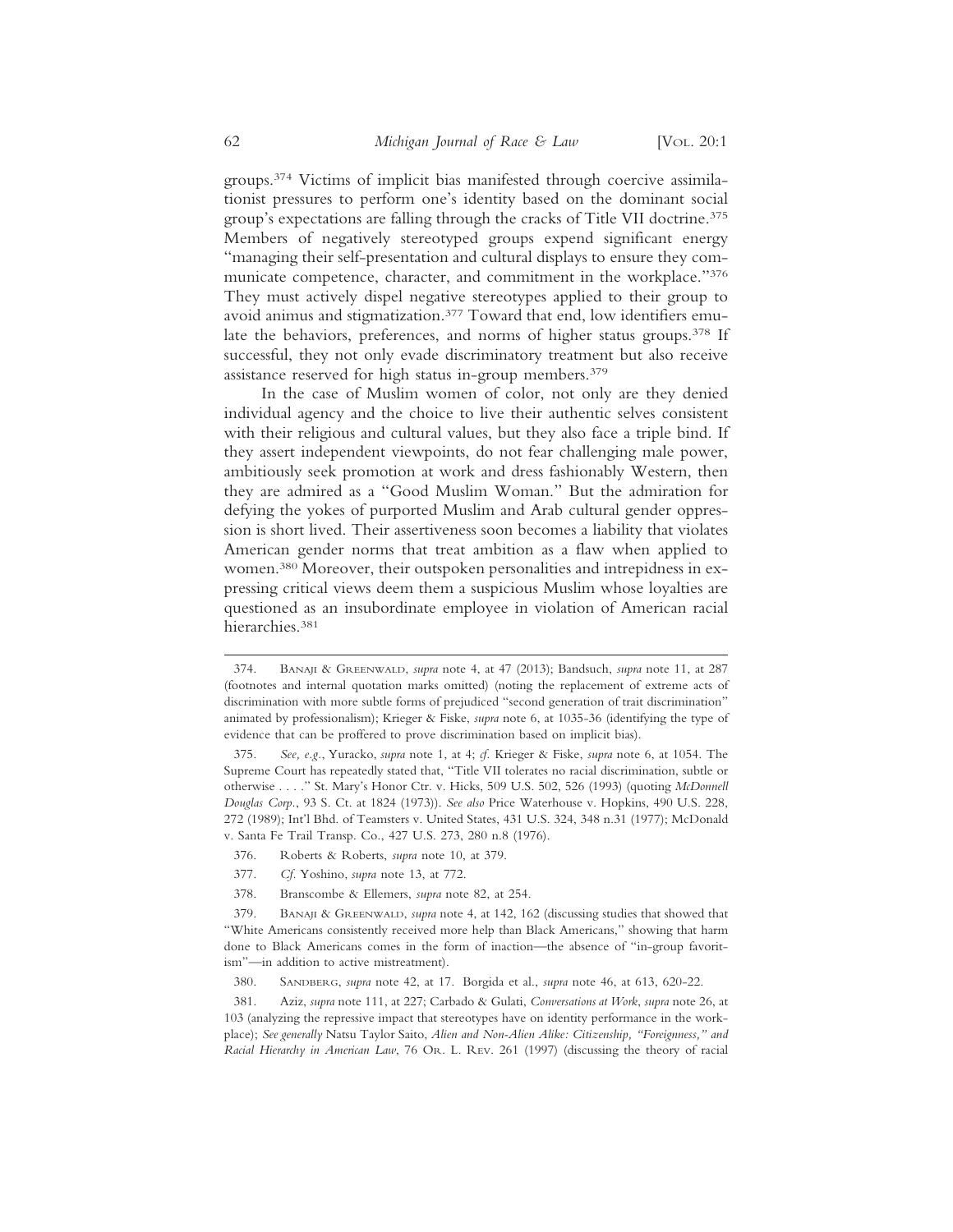By highlighting the psychological burdens and an irreconcilable triple bind imposed on Muslim women of color, this Article echoes other scholars' calls for a broader definition of race that includes physical appearance, language, associations, cultural activities and other mutable racial or ethnic characteristics.382 Rather than focus on morphology or the voluntary nature of a workplace rule, courts should determine whether certain workplace rules devalue cultural group status such that they perpetuate divisive cultural group status contests and stigmatize low status groups.<sup>383</sup> Workplace rules that impose performance behaviors that reify racial and ethnic hierarchies in the workplace, and yet have no proven effect on work performance, should be struck down as violating Title VII. And employers should bear the burden of proving that such rules do not devalue or stigmatize certain racial, ethnic, or religious groups.384

Toward that end, the Supreme Court's unequal burden test in *Price-Waterhouse* should be expansively interpreted to include the psychological and dignitary harms imposed by coercive assimilationism. Courts should take seriously plaintiffs' evidence that she had to work harder than her coworkers, not only at her job, but at overcoming assumptions of inferior competence, suspicions of disloyalty, perceptions of her foreignness, and other stigmatized traits rooted in negative stereotypes about Muslim women, Muslims, women, and her ethnic group. The more evidence she can show that she was stigmatized as an "other" in the workplace, the more a court should scrutinize the employer's allegedly non-discriminatory purpose to inquire whether in fact unlawful bias was a motivating factor in the adverse employment action.<sup>385</sup> Adverse employment actions should be interpreted broadly to include cultural profiling and imposing

383. Rich, *supra* note 5, at 1158; Greene, *Title VII*, *supra* note 10, at 1393.

384. Rich, *supra* note 5, at 1159 (noting that performance-based ascription is discriminatory when it devalues a person because she appears to belong to a particular race or ethnic group).

385. *See* the cases involving the Age Discrimination in Employment Act where courts acknowledge that an employer can be "motivated" by an applicant or employee's age through the operation of implicit stereotypes: Syvock v. Milwaukee Boiler Mfg. Co., 665 F.2d 149, 155 (7th Cir. 1981) (holding that age discrimination may arise from an unconscious application of stereotyped notions of ability); La Montagne v. Am. Convenience Prods., Inc., 750 F.2d 1405, 1410 (7th Cir. 1984) ("Age discrimination may be subtle and even unconscious."); Burlew v. Eaton Corp., 869 F.2d 1063, 1066 (7th Cir. 1989). In contrast, in Title VII cases, courts do not find that increased scrutiny or reprimand by a supervisor rises to the level of a "materially adverse action." *See, e.g.*, Spence v. LaHood No. 11-3972 JBS/AMD, 2013 WL 355913, at \*11 (D.N.J. Jan. 28, 2013), (citing McKinnon v. Gonzales, 642 F. Supp. 2d 410, 426 (D.N.J. 2009).

hierarchy as it relates to immigrants). *See also* Lisa C. Ikemoto, *The Racialization of Genomic Knowledge*, 27 SETON HALL L. REV*.* 937, 943-50 (1997) (discussing racial identity and the Genome Project).

<sup>382.</sup> *See* Greene, *Title VII*, *supra* note 10, at 1369; Charles R. Lawrence III, *The Id, the Ego, and Equal Protection: Reckoning with Unconscious Racism*, 39 STAN. L. REV. 317, 330 (1987); Gotanda, *supra* note 50, at 21.